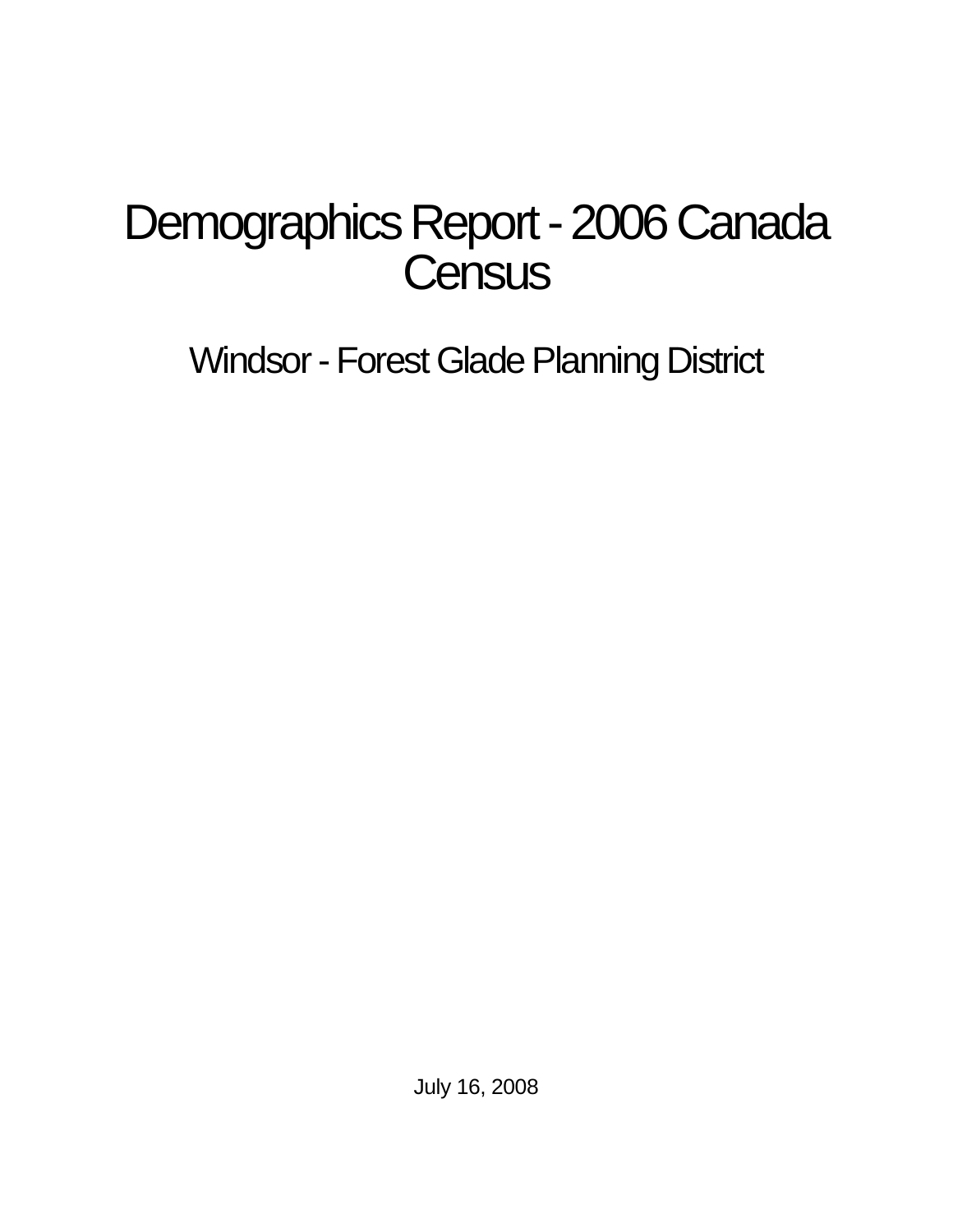## Table of Contents

| 2006 Census Population by Age and Sex Comparison 16 |  |
|-----------------------------------------------------|--|
|                                                     |  |
|                                                     |  |
|                                                     |  |
|                                                     |  |
|                                                     |  |
|                                                     |  |
|                                                     |  |
|                                                     |  |
| 2006 Census Knowledge of Non-official Language  28  |  |
|                                                     |  |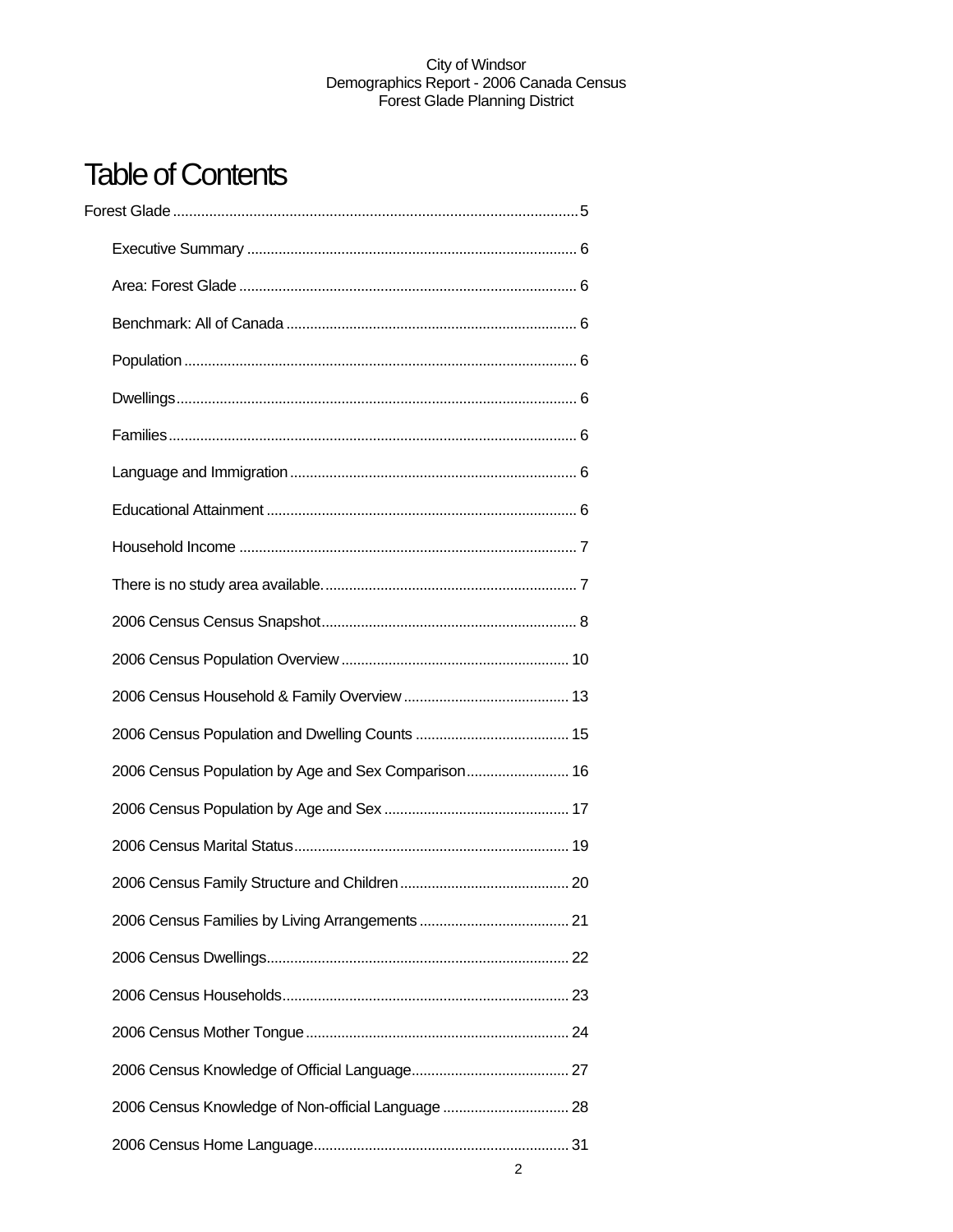| 2006 Census Recent Immigration and Place of Birth (2001-2006) 37    |    |
|---------------------------------------------------------------------|----|
|                                                                     |    |
|                                                                     |    |
|                                                                     |    |
|                                                                     |    |
| 2006 Census Presence of Children and Labour Force by Sex Comparison | 43 |
| 2006 Census Presence of Children and Labour Force by Sex  45        |    |
| 2006 Census Labour Force by Industry and Sex Comparison 49          |    |
|                                                                     |    |
| 2006 Census Labour Force by Occupation and Sex Comparison 54        |    |
|                                                                     |    |
|                                                                     |    |
| 2006 Census Labour Force by Occupation - Female  60                 |    |
| 2006 Census Labour Force by Class of Worker and Sex Comparison. 62  |    |
| 2006 Census Labour Force by Class of Worker and Sex 63              |    |
|                                                                     |    |
|                                                                     |    |
|                                                                     |    |
|                                                                     |    |
|                                                                     |    |
|                                                                     |    |
|                                                                     |    |
|                                                                     |    |
|                                                                     |    |
|                                                                     |    |
| 2006 Census Post Secondary Education by Sex Comparison  75          |    |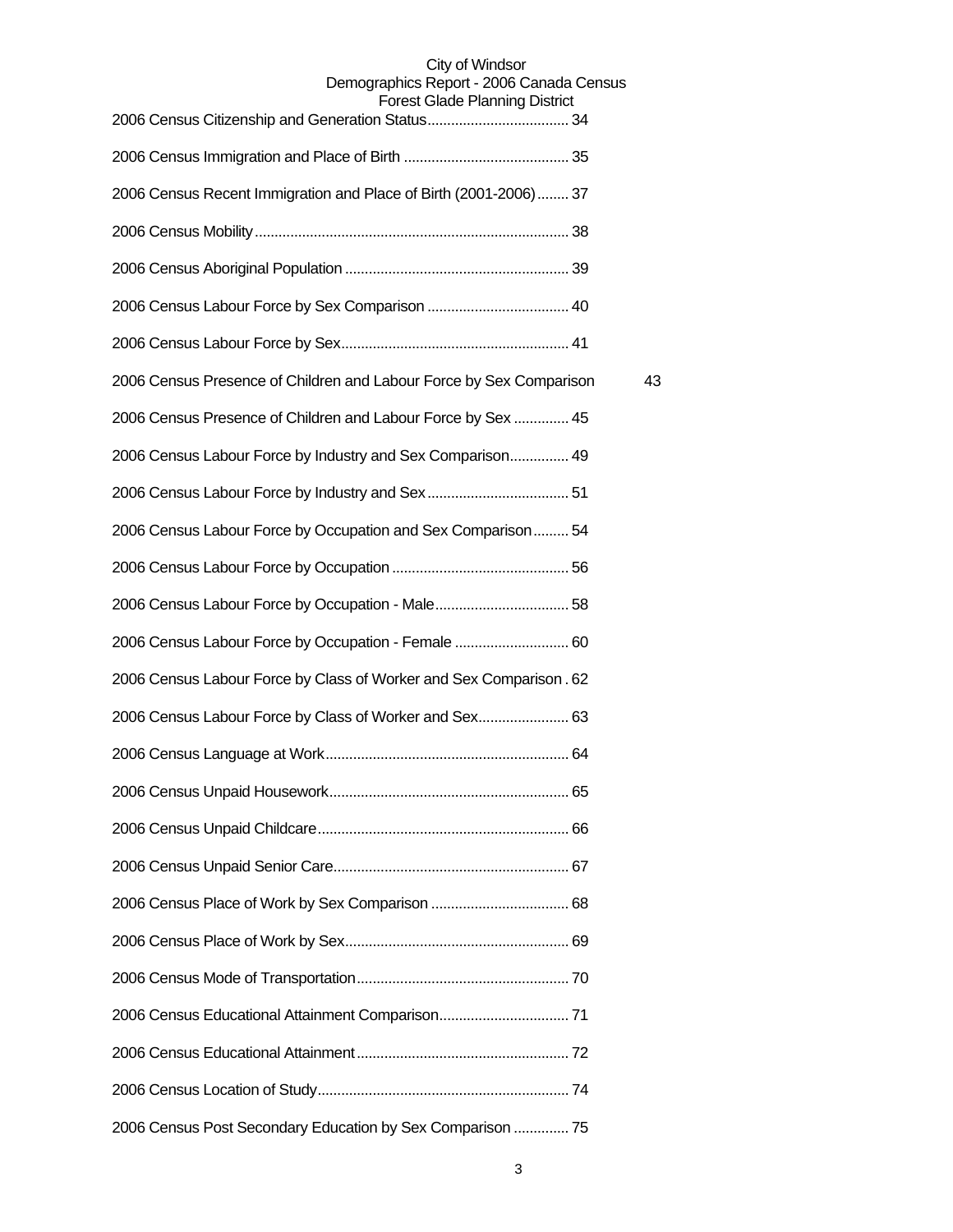| , 101 11 11 19 1                                                   |
|--------------------------------------------------------------------|
|                                                                    |
|                                                                    |
|                                                                    |
|                                                                    |
|                                                                    |
|                                                                    |
|                                                                    |
| 2006 Census 2005 Employment Income by Sex and Work Activity  91    |
| 2006 Census 2005 Individual Income by Sex Comparison 92            |
|                                                                    |
| 2006 Census 2005 Individual After-Tax Income by Sex 95             |
|                                                                    |
| 2006 Census 2005 Income of Non-family Persons by Sex  99           |
| 2006 Census 2005 After-Tax Income of Non-family Persons by Sex 101 |
|                                                                    |
|                                                                    |
|                                                                    |
|                                                                    |
| 2006 Census 2005 After-Tax Household Income  107                   |
|                                                                    |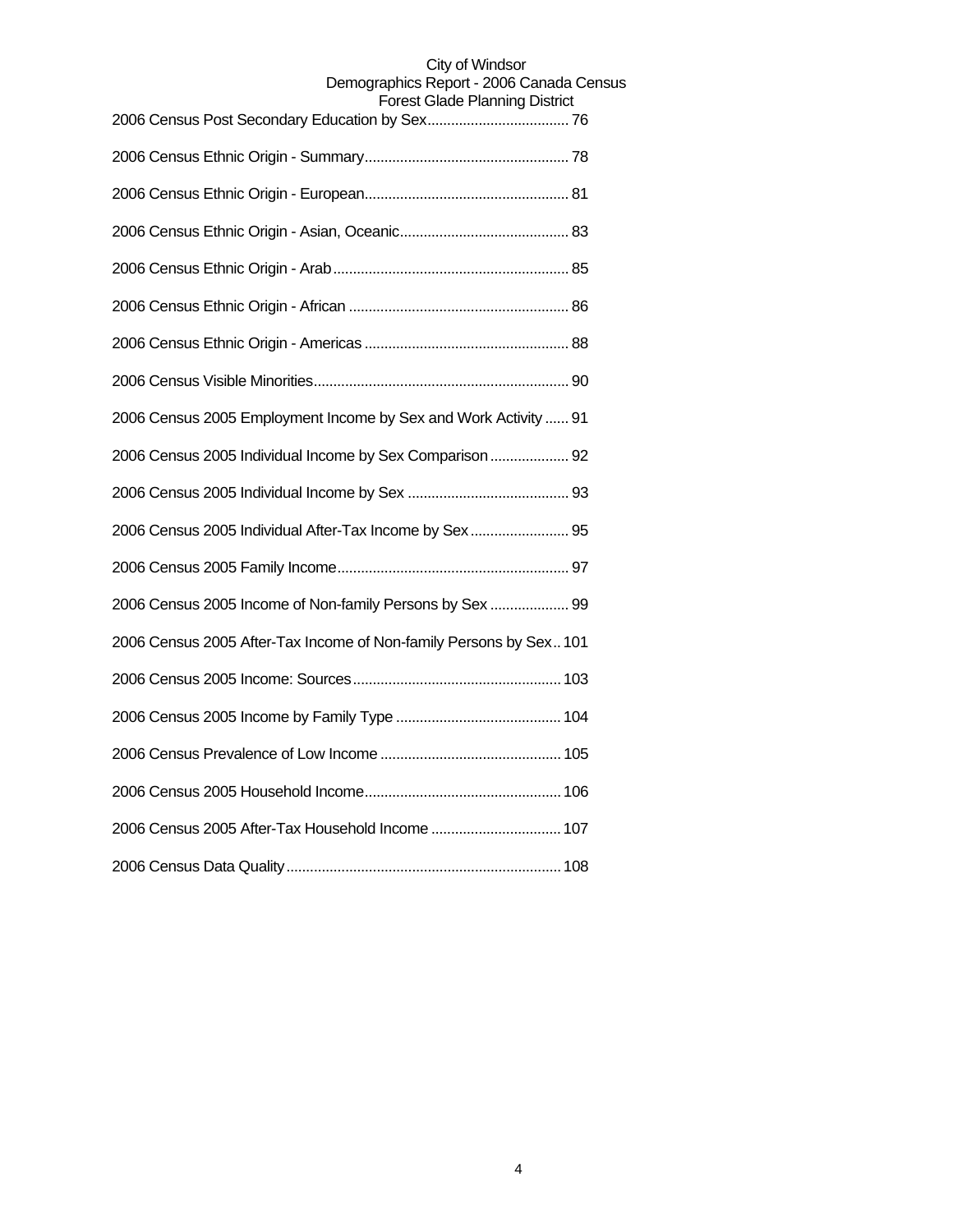Forest Glade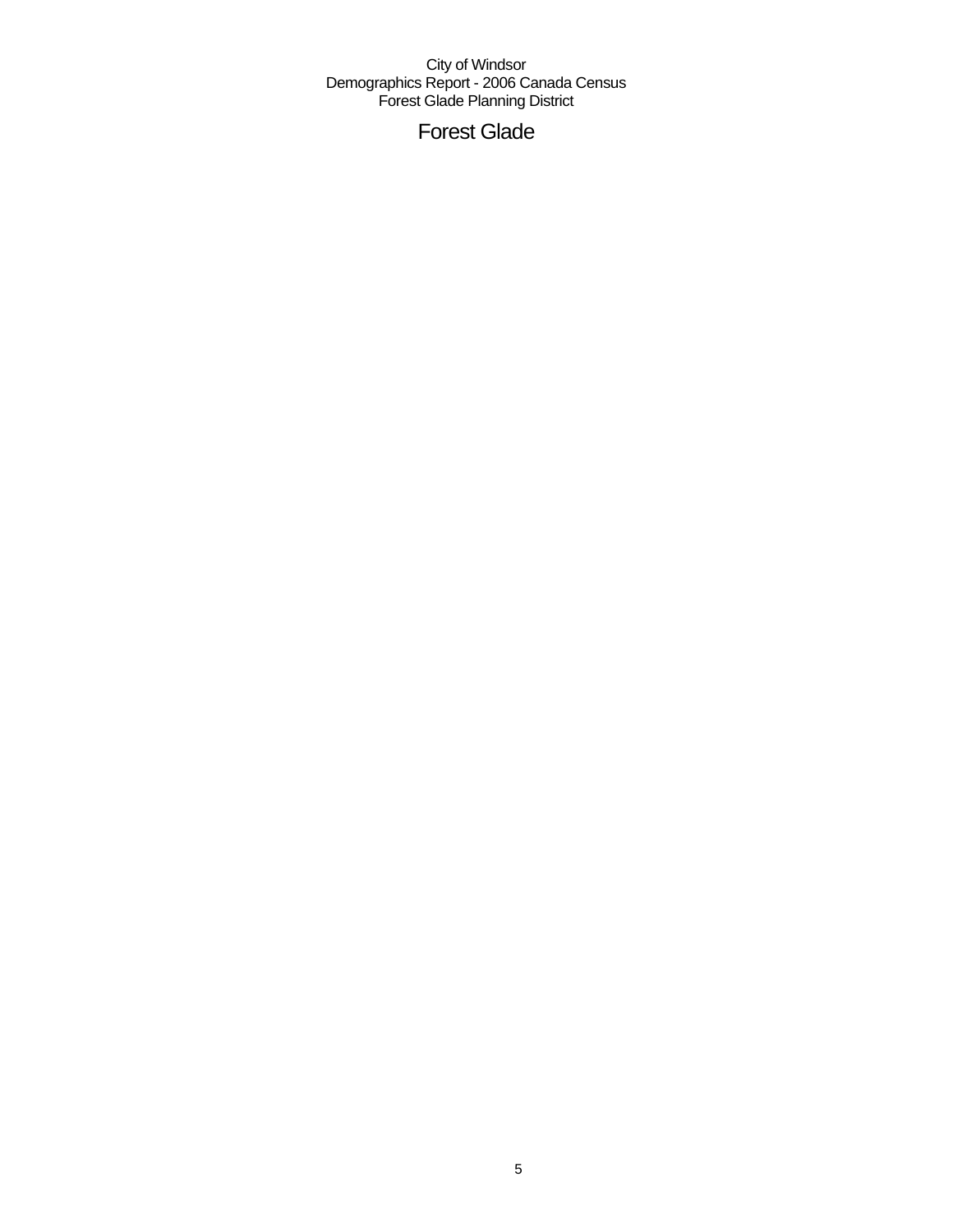### Executive Summary

#### EXECUTIVE SUMMARY

#### Area: Forest Glade Benchmark: All of Canada

 $\overline{\mathbf{z}}$ 

Z.

#### Population

Dwellings

The 2006 population in Forest Glade was **18,404**.

> The average density of population was **1,554.3** per square km.

The 2006 median age for this population was The 2006 median age for this population is **35.6**. The average age is **36.0**.

The 2006 population in All of Canada for 2006 was **31,612,900**.

> The average density of population was **3.5** per square km.

**39.5**. The average age is **39.1**.

In 2006, there were **6,522** occupied dwellings, of which **69.5%** are owneroccupied and **30.2%** are rented. In 2006, there were **12,435,520** occupied dwellings, of which **68.4%** are owneroccupied and **31.2%** are rented.

> Most of the dwellings are **singledetached houses** (46.3%). Dwellings in this area were mostly built **between 1971 to 1980** (49.0%).

#### Families

Of the **5,262** families in the area, **4,064**  are married or common law couples; **2,706** of the couples have one or more children at home. There are **1,156**  single-parent families.

**detached houses** (55.3%). Dwellings in this area were mostly built **between 1971 to 1980** (19.5%).

Most of the dwellings are **single-**

Of the **8,896,840** families in the area, **7,482,775** are married or common law couples; **4,061,930** of the couples have one or more children at home. There are **1,414,060** single-parent families.

Z.

Language and Immigration

For 2006, the dominant non-official home language, **Other languages**, was spoken by **430** people, followed by **Polish**, spoken by **420** people.

The top 3 places of birth for recent immigrants were **Southern Asia**, **West Central Asia and the Middle East** and **Eastern Europe**.

Educational Attainment

The dominant non-official home language for All of Canada is **Chinese**, spoken by **790,030** people, followed by **Panjabi (Punjabi)**, spoken by **278,495** people.

The top 3 places of birth for recent immigrants were **Southern Asia**, **Eastern Asia** and **West Central Asia and the Middle East**.

## Z.

 $\overline{\phantom{a}}$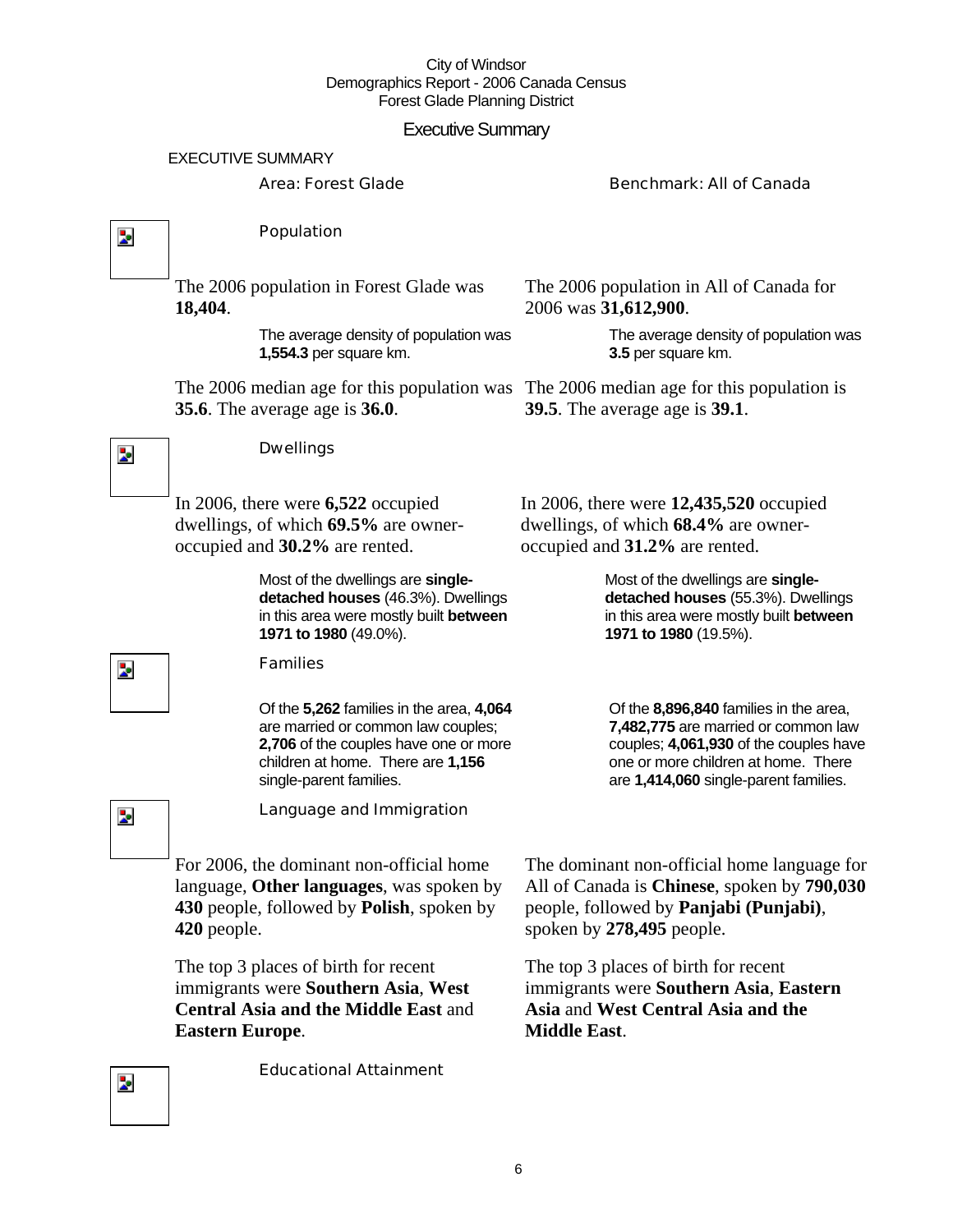In 2006, **19.9%** of the population over 15 in Forest Glade had earned a Bachelor's Degree or higher and **28.3%** have a technical or academic certificate or diploma.

In comparison, for All of Canada, **22.6%** of the population over 15 had earned a Bachelor's Degree or higher and **28.1%** have a technical or academic certificate or diploma.

## $\overline{\phantom{a}}$

#### Household Income

In 2006, the average household income was **\$68,415** and the per-capita income for this area was **\$24,501**.

In comparison, for All of Canada, the average household income was **\$69,548** and the percapita income for this area was **\$28,241**.

#### There is no study area available.

Source: 2006 Census - Statistics Canada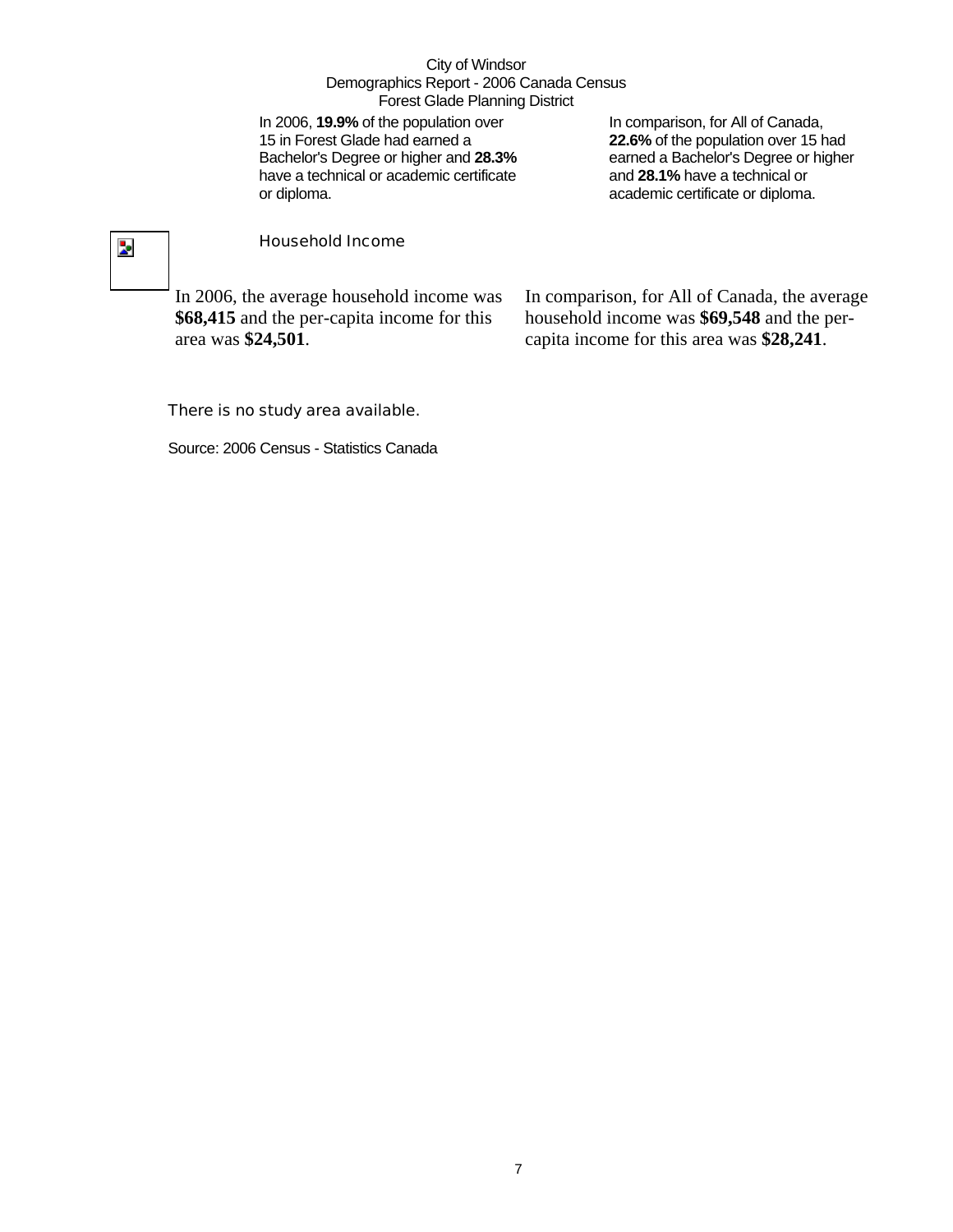## 2006 Census Census Snapshot

| 2006 Census<br><b>Census Snapshot</b> | <b>Forest Glade</b>            |    |
|---------------------------------------|--------------------------------|----|
|                                       |                                | %  |
| <b>Total Population</b>               | 18,404                         |    |
| <b>Males</b>                          | 8,94749%                       |    |
| <b>Females</b>                        | 9,45651%                       |    |
|                                       |                                |    |
| <b>2006 Population by Age</b>         | 18,404                         |    |
| 0 to 4 years                          | 1,177                          | 6% |
| 5 to 19 years                         | 3,834 21%                      |    |
| 20 to 24 years                        | 1,444 8%                       |    |
| 25 to 34 years                        | 2,550 14%                      |    |
| 35 to 44 years                        | 2,630 14%                      |    |
| 45 to 54 years                        | 2,668 14%                      |    |
| 55 to 64 years                        | 2,244 12%                      |    |
| 65 to 74 years                        | 1,081 6%                       |    |
| 75 to 84 years                        | 538                            | 3% |
| 85 years and over                     | 146                            | 1% |
|                                       |                                |    |
| <b>Average age of population</b>      | 36.0                           |    |
| <b>Median age</b>                     | 35.6                           |    |
|                                       |                                |    |
| <b>Families</b>                       | 5,262                          |    |
| Persons per family                    | 3.1                            |    |
| <b>Two-parent families</b>            | 4,064 77%                      |    |
| With no children at home              | 1,319 25%                      |    |
| With children at home                 | 2,706 51%                      |    |
| Lone-parent families                  | 1,156 22%                      |    |
|                                       |                                |    |
| Children per family                   | 1.3                            |    |
| Households                            |                                |    |
| Persons in private households         | 6,539<br>18,191                |    |
| Persons per household                 | 2.8                            |    |
| Average household income              | \$68,415                       |    |
|                                       |                                |    |
| <b>Occupied Dwellings</b>             | 6,522                          |    |
| <b>Owned Dwellings</b>                | 4,53269%                       |    |
| <b>Rented Dwellings</b>               | 1,971 30%                      |    |
|                                       |                                |    |
| Dominant building type                | Single detached houses         |    |
| Dominant period of construction       | 1971 - 1980                    |    |
|                                       |                                |    |
| Average value of dwelling             | \$157,106                      |    |
| Average gross monthly rent            | \$696                          |    |
|                                       |                                |    |
| <b>Top 5 visible minorities</b>       | South Asian 32%                |    |
|                                       | Black <sub>25%</sub>           |    |
|                                       | Arab <sub>14%</sub>            |    |
|                                       | Filipino 10%<br>Latin American |    |
|                                       |                                | 9% |
| <b>Dominant Demographics</b>          |                                |    |
| <b>Official Home Language</b>         | English                        |    |
|                                       |                                |    |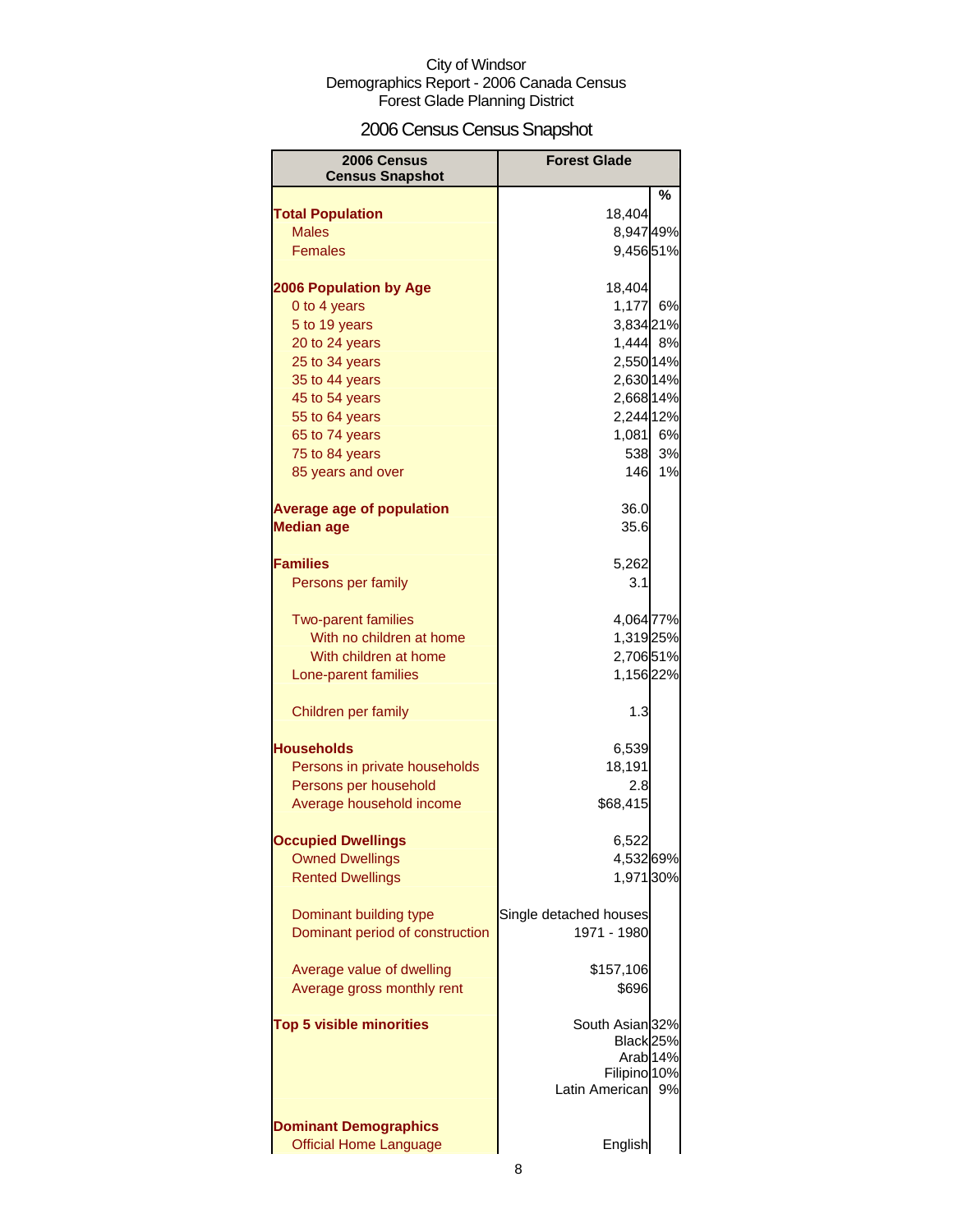| 2006 Census                             | <b>Forest Glade</b> |   |
|-----------------------------------------|---------------------|---|
| <b>Census Snapshot</b>                  |                     |   |
|                                         |                     | % |
| Non-official Home Language              | Other languages     |   |
| <b>Recent Immigrant Places of Birth</b> | Southern Asia       |   |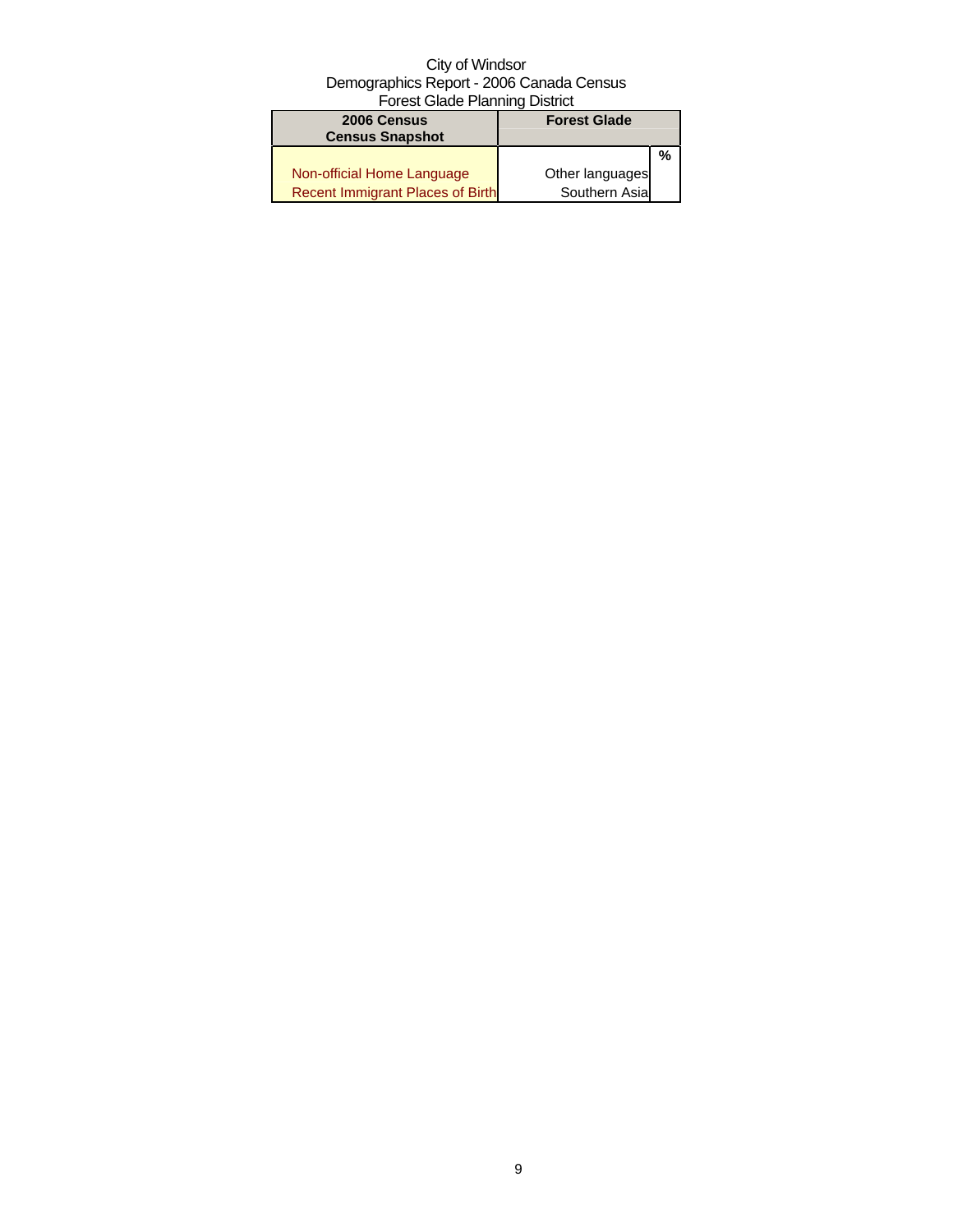## 2006 Census Population Overview

| 2006 Census<br><b>Population Overview</b>                   | <b>Forest Glade</b> |
|-------------------------------------------------------------|---------------------|
| 2006 Population by Age                                      | %<br>18,404         |
|                                                             |                     |
| 0 to 4 years                                                | 6%<br>1,177         |
| 5 to 9 years                                                | 1,251<br>7%         |
| 10 to 14 years                                              | 1,297<br>7%         |
| 15 to 19 years                                              | 1,285<br>7%         |
| 20 to 24 years                                              | 1,444<br>8%         |
| 25 to 29 years                                              | 1,303<br>7%         |
| 30 to 34 years                                              | 1,247<br>7%         |
| 35 to 39 years                                              | 1,321<br>7%         |
| 40 to 44 years                                              | 1,308<br>7%         |
| 45 to 49 years                                              | 1,360<br>7%         |
| 50 to 54 years                                              | 1,308<br>7%         |
| 55 to 59 years                                              | 1,283<br>7%         |
| 60 to 64 years                                              | 5%<br>961           |
| 65 to 69 years                                              | 630<br>3%           |
| 70 to 74 years                                              | 450<br>2%           |
| 75 to 79 years                                              | 296<br>2%           |
| 80 to 84 years                                              | 242<br>1%           |
| 85 years and over                                           | 146<br>1%           |
| <b>Dominant age group</b>                                   | 20 to 24 years      |
| <b>Average age</b>                                          | 36.0                |
| <b>Median age</b>                                           | 35.6                |
| 2006 Population 15 years and over by Individual Income      | 13,724              |
| <b>Under \$10,000</b>                                       | 2,994 22%           |
| \$10,000 - \$19,999                                         | 2,836 21%           |
| \$20,000 - \$24,999                                         | 946 7%              |
| \$25,000 - \$29,999                                         | 796<br>6%           |
| \$30,000 - \$34,999                                         | 861<br>6%           |
| \$35,000 - \$39,999                                         | 924<br>7%           |
| \$40,000 - \$44,999                                         | 678<br>5%           |
| \$45,000 - \$49,999                                         | 545<br>4%           |
| \$50,000 - \$59,999                                         | 800 6%              |
| \$60,000 and over                                           | 2,146 16%           |
| <b>Median income</b>                                        | \$24,935            |
| <b>Average income</b>                                       | \$32,184            |
| 2006 Population 15 years and over by Educational Attainment | 14,463              |
| No certificate, diploma or degree                           | 2,836 20%           |
| Certificate, diploma or degree                              | 11,608 80%          |
| High school certificate                                     | 4,557 32%           |
| Apprenticeship or trades certificate or diploma             | 1,179 8%            |
| College, CEGEP or other non-university certificate/diploma  | 2,918 20%           |
| University certificate, diploma or degree                   | 2,880 20%           |
| <b>Total Population by Home Language</b>                    | \$18,314            |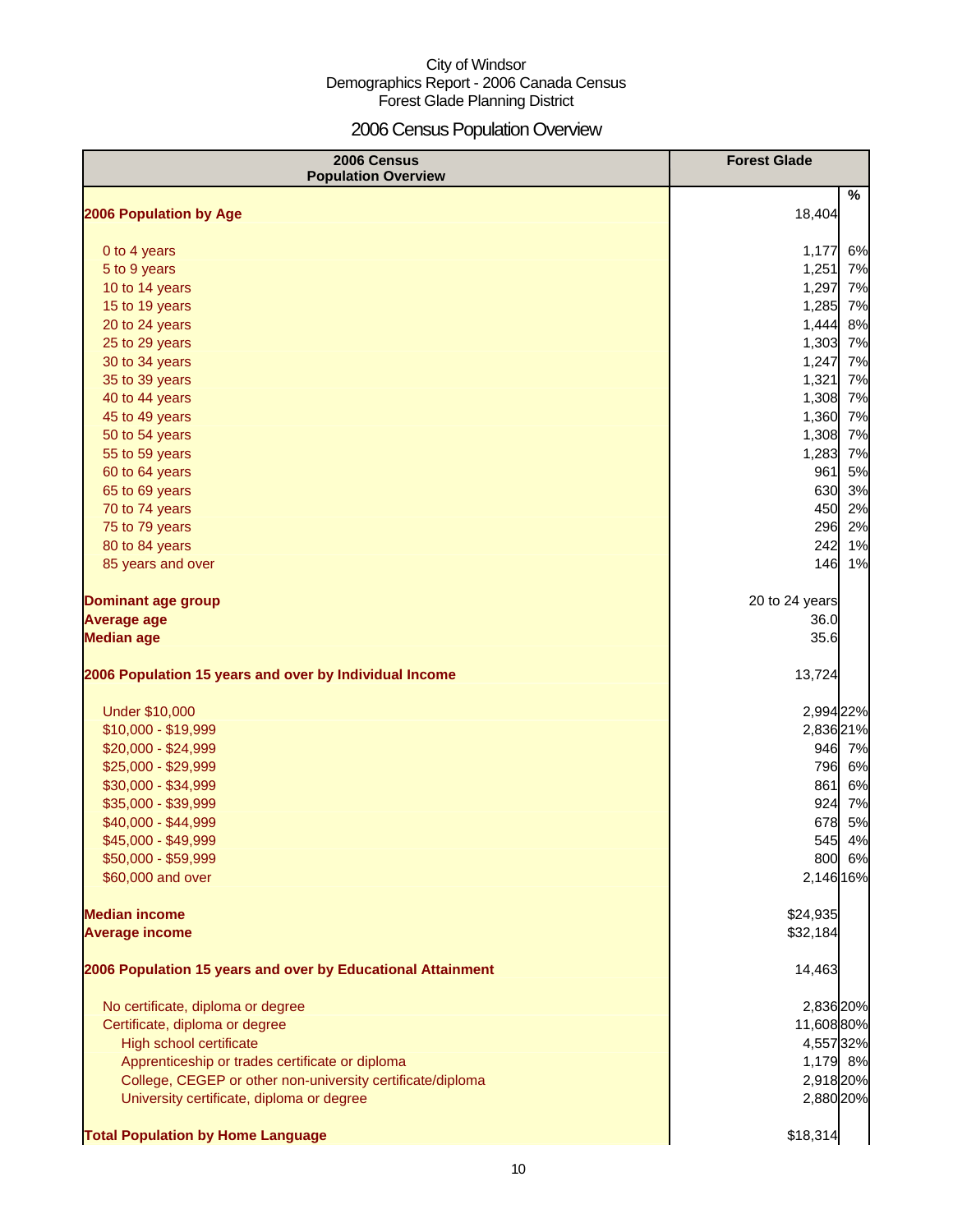| 2006 Census<br><b>Population Overview</b>                  | <b>Forest Glade</b>     |
|------------------------------------------------------------|-------------------------|
|                                                            | %                       |
|                                                            |                         |
| <b>Dominant Official Language</b>                          | English                 |
| Top 5 Non-official Languages                               | Other languages 11%     |
|                                                            | Polish <sub>10%</sub>   |
|                                                            | Panjabi (Punjabi) 10%   |
|                                                            | Arabic 8%<br>Serbian 8% |
| 2006 Population by Ethnic Origin                           | 18,235                  |
| European                                                   | 16,37990%               |
| Asian, Oceanic                                             | 2,545 14%               |
| Arab                                                       | 1,176 6%                |
| African                                                    | 671 4%                  |
| Latin, Central and South American                          | 350 2%                  |
| Caribbean                                                  | 282 2%                  |
| <b>North American</b>                                      | 4,586 25%               |
| 2006 Population by Visible Minority                        | 18,240                  |
| Visible minorities                                         | 4,648 25%               |
| <b>Chinese</b>                                             | 155 1%                  |
| South Asian                                                | 1,356 7%                |
| <b>Black</b>                                               | 1,048 6%                |
| Filipino                                                   | 423<br>2%               |
| <b>Latin American</b>                                      | 395 2%                  |
| <b>Southeast Asian</b>                                     | 115<br>1%               |
| Arab                                                       | 602<br>3%               |
| <b>West Asian</b>                                          | 1%<br>147               |
| Korean                                                     | 0%<br>20                |
| Japanese                                                   | 0%<br>10                |
| Visible minority, n.i.e.                                   | 225 1%                  |
| Multiple visible minority                                  | 78 0%                   |
| Not a visible minority                                     | 13,573 74%              |
| <b>Total Population by Citizenship</b>                     | 18,332                  |
| Canadian citizens                                          | 16,548 90%              |
| Under age 18                                               | 4,096 22%               |
| Age 18 and over                                            | 12,434 68%              |
| Not Canadian citizens                                      | 1,789 10%               |
| <b>Total Recent Immigrants by Selected Places of Birth</b> | 1,478                   |
| <b>United States of America</b>                            | 50 3%                   |
| <b>Central America</b>                                     | 55 4%                   |
| <b>Caribbean and Bermuda</b>                               | 60 4%                   |
| <b>South America</b>                                       | 55 4%                   |
| Europe                                                     | 404 27%                 |
| Africa                                                     | 65 4%                   |
| Asia and the Middle East                                   | 77552%                  |
| Oceania and other                                          | 0 0%                    |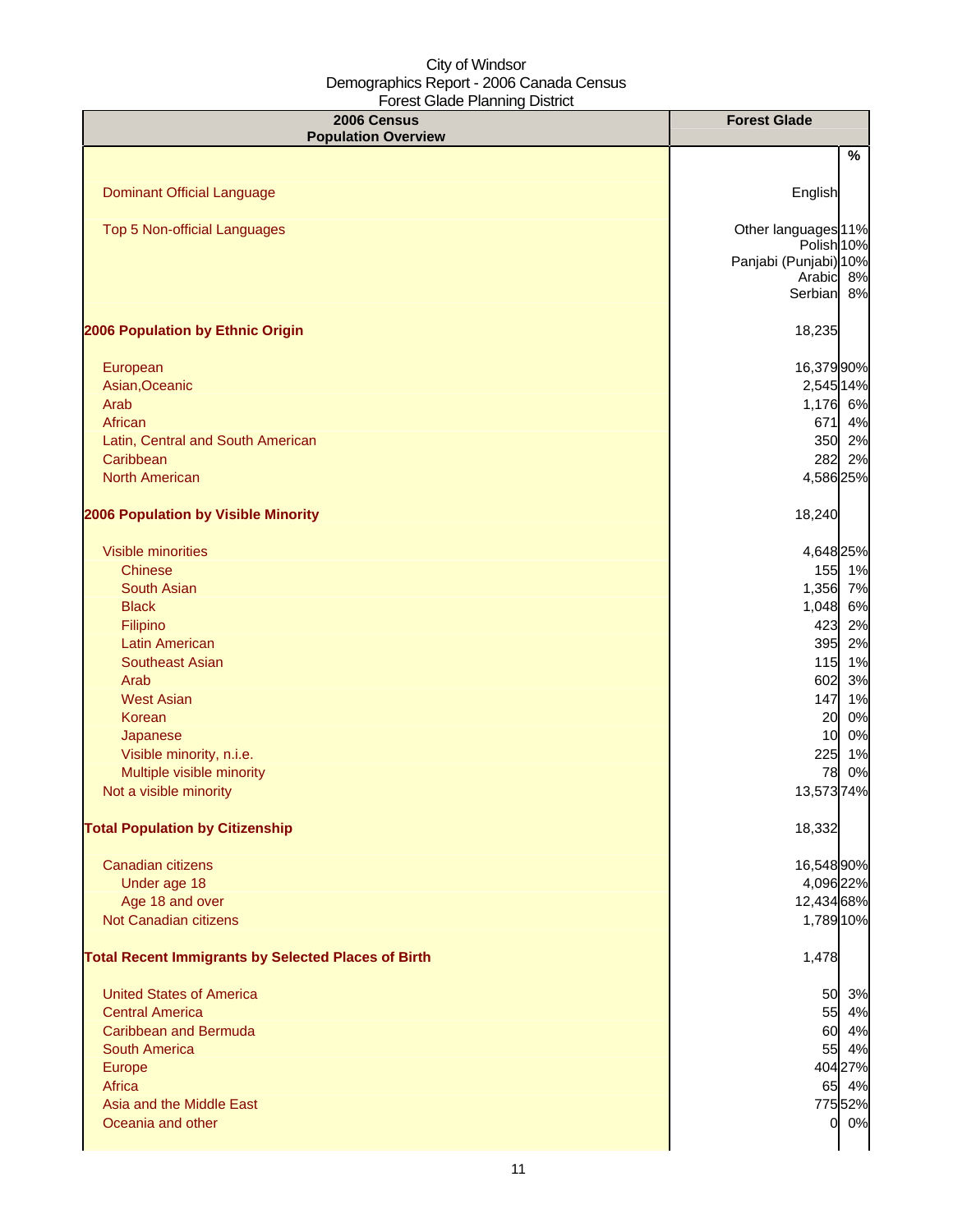| 2006 Census<br><b>Population Overview</b>                                                                          | <b>Forest Glade</b>                                                                                         |
|--------------------------------------------------------------------------------------------------------------------|-------------------------------------------------------------------------------------------------------------|
|                                                                                                                    | %                                                                                                           |
| 2006 Population 15 years and over by Labour Force Activity                                                         | 14,463                                                                                                      |
| In the labour force                                                                                                | 9,790 68%                                                                                                   |
| Employed                                                                                                           | 8,78961%                                                                                                    |
| Unemployed                                                                                                         | 1,015 7%                                                                                                    |
| Not in the labour force                                                                                            | 4,670 32%                                                                                                   |
| Participation rate                                                                                                 | 67.7%                                                                                                       |
| Unemployment rate                                                                                                  | 10.4%                                                                                                       |
| Labour Force 15 years and over by Occupation                                                                       | 9,805                                                                                                       |
| Top 3 major group                                                                                                  | Sales and service<br>occupations 35%<br>Business, finance and 18%<br>Trades, transport and 17%<br>equipment |
| All occupations                                                                                                    | 9,484 97%                                                                                                   |
| Management                                                                                                         | 587 6%                                                                                                      |
| Business, finance and administrative                                                                               | 1,375 14%                                                                                                   |
| Natural and applied sciences                                                                                       | 395 4%                                                                                                      |
| <b>Health occupations</b>                                                                                          | 507 5%                                                                                                      |
| Social science, education, government and religion                                                                 | 482 5%                                                                                                      |
| Art, culture, recreation and sport                                                                                 | 219 2%                                                                                                      |
| Sales and service                                                                                                  | 2,776 28%                                                                                                   |
| Trades, transport and equipment operators and related                                                              | 1,369 14%                                                                                                   |
| Primary industry-specific                                                                                          | 115 1%                                                                                                      |
| Processing, manufacturing and utilities                                                                            | 1,589 16%                                                                                                   |
| Occupation - Not applicable                                                                                        | 280 3%                                                                                                      |
| Labour Force 15 years and over with usual place of work or no fixed workplace address<br>by Mode of Transportation | 8,234                                                                                                       |
| Car, truck, van as driver                                                                                          | 6,86683%                                                                                                    |
| Car, truck, van as passenger                                                                                       | 688 8%                                                                                                      |
| <b>Public transit</b>                                                                                              | 295 4%                                                                                                      |
| Walked to work                                                                                                     | 285 3%                                                                                                      |
| <b>Bicycle</b>                                                                                                     | 34 0%                                                                                                       |
| Motorcycle                                                                                                         | 20 0%                                                                                                       |
| <b>Taxicab</b>                                                                                                     | 10 0%                                                                                                       |
| Other method                                                                                                       | 30<br>0%                                                                                                    |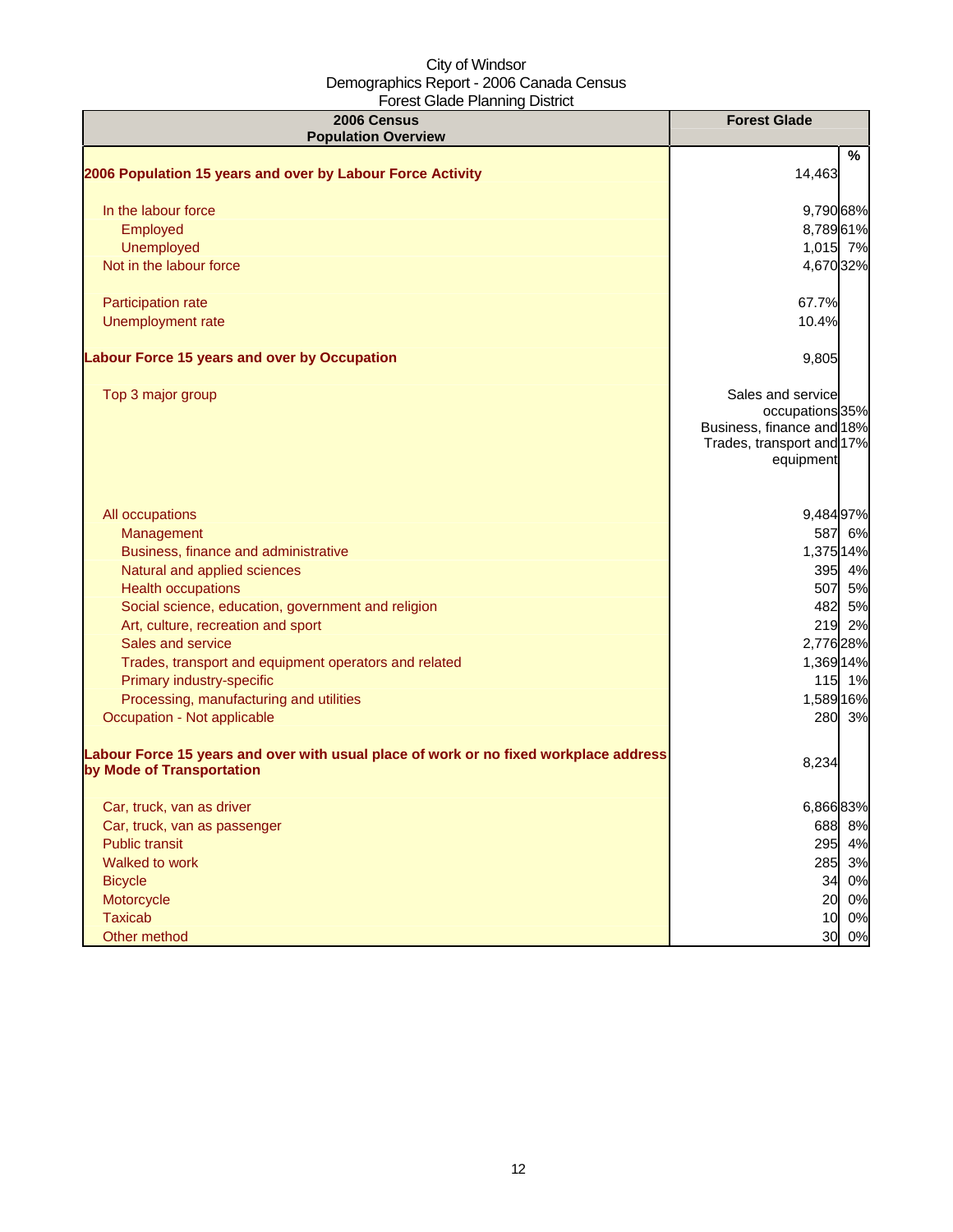## 2006 Census Household & Family Overview

| 2006 Census<br><b>Household &amp; Family Overview</b> | <b>Forest Glade</b>    |         |
|-------------------------------------------------------|------------------------|---------|
|                                                       |                        | %       |
| <b>Households</b>                                     | 6,539                  |         |
| Persons in private households                         | 18,191                 |         |
| Persons per household                                 | 2.8                    |         |
|                                                       |                        |         |
| <b>Private households by Income</b>                   | 6,477                  |         |
| <b>Under \$10,000</b>                                 | 195                    | 3%      |
| \$10,000 - \$19,999                                   |                        | 650 10% |
| \$20,000 - \$29,999                                   |                        | 530 8%  |
| \$30,000 - \$39,999                                   |                        | 623 10% |
| \$40,000 - \$49,999                                   |                        | 706 11% |
| \$50,000 - \$59,999                                   | 590                    | 9%      |
| \$60,000 - \$69,999                                   |                        | 478 7%  |
| \$70,000 - \$79,999                                   | 403                    | 6%      |
| \$80,000 - \$89,999                                   | 372                    | 6%      |
| \$90,000 - \$99,999                                   | 345                    | 5%      |
| \$100,000 and over                                    | 1,472 23%              |         |
| <b>Median Household Income</b>                        | \$58,112               |         |
| <b>Average household income</b>                       | \$68,415               |         |
| Per capita income                                     | \$24,359               |         |
| Private households by size of household               | 6,539                  |         |
| 1 person                                              | 1,254 19%              |         |
| 2 persons                                             | 1,927 29%              |         |
| 3 persons                                             | 1,276 20%              |         |
| 4 - 5 persons                                         | 1,806 28%              |         |
| 6 or more persons                                     | 245                    | 4%      |
| <b>Occupied Dwellings</b>                             | 6,522                  |         |
| <b>Owned Dwellings</b>                                | 4,532 69%              |         |
| <b>Rented Dwellings</b>                               | 1,971 30%              |         |
|                                                       |                        |         |
| Single detached houses<br>Semi-detached/row/duplex    | 3,031 46%              |         |
| <b>Apartments</b>                                     | 2,164 33%              |         |
| Movable dwelling                                      | 1,352 21%<br>01        | 0%      |
|                                                       |                        |         |
| Dominant building type                                | Single detached houses |         |
| Dominant period of construction                       | 1971 - 1980            |         |
| Average value of dwelling                             | \$157,106              |         |
| Average gross monthly rent                            | \$696                  |         |
| <b>Families</b>                                       | 5,262                  |         |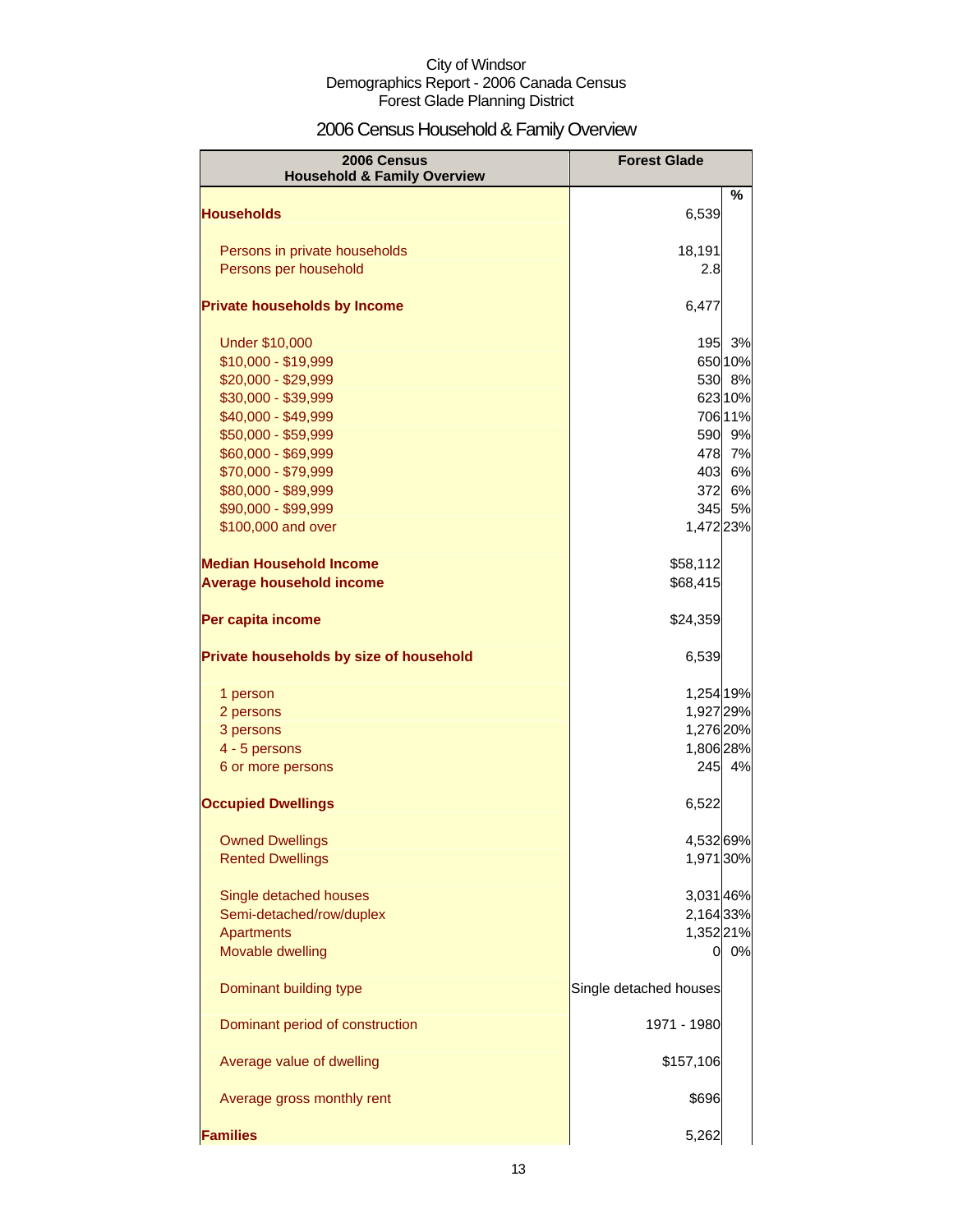| 2006 Census<br><b>Household &amp; Family Overview</b>   | <b>Forest Glade</b> |         |
|---------------------------------------------------------|---------------------|---------|
|                                                         |                     | %       |
|                                                         |                     |         |
| Persons per family                                      | 3.1                 |         |
| <b>Two-parent families</b>                              | 4,064 77%           |         |
| With no children at home                                | 1,319 25%           |         |
| With children at home                                   | 2,706 51%           |         |
| Lone-parent families                                    | 1,156 22%           |         |
| <b>Total Census Families by Income</b>                  | 5,114               |         |
| <b>Under \$10,000</b>                                   |                     | 144 3%  |
| \$10,000 - \$19,999                                     | 278                 | 5%      |
| \$20,000 - \$29,999                                     | 376                 | 7%      |
| \$30,000 - \$39,999                                     | 422                 | 8%      |
| \$40,000 - \$49,999                                     |                     | 581 11% |
| \$50,000 - \$59,999                                     | 460                 | 9%      |
| \$60,000 - \$69,999                                     | 418                 | 8%      |
| \$70,000 - \$79,999                                     | 334                 | 7%      |
| \$80,000 - \$89,999                                     | 310                 | 6%      |
| \$90,000 - \$99,999                                     | 324                 | 6%      |
| \$100,000 and over                                      | 1,404 27%           |         |
| <b>Median income</b>                                    | \$66,319            |         |
| <b>Average income</b>                                   | \$75,679            |         |
| Census families in private households by size of family | 5,262               |         |
| 2 persons                                               | 2,08340%            |         |
| 3 persons                                               | 1,356 26%           |         |
| 4 persons                                               | 1,183 22%           |         |
| 5 or more persons                                       |                     | 604 11% |
| Total children at home by age                           | 6,977               |         |
| Under 6 years of age                                    | 1,398 20%           |         |
| 6 - 14 years                                            | 2,305 33%           |         |
| 15 - 17 years                                           |                     | 644 9%  |
| 18 - 24 years                                           | 1,575 23%           |         |
| 25 years and over                                       |                     | 939 13% |
| Children/family                                         | 1.3                 |         |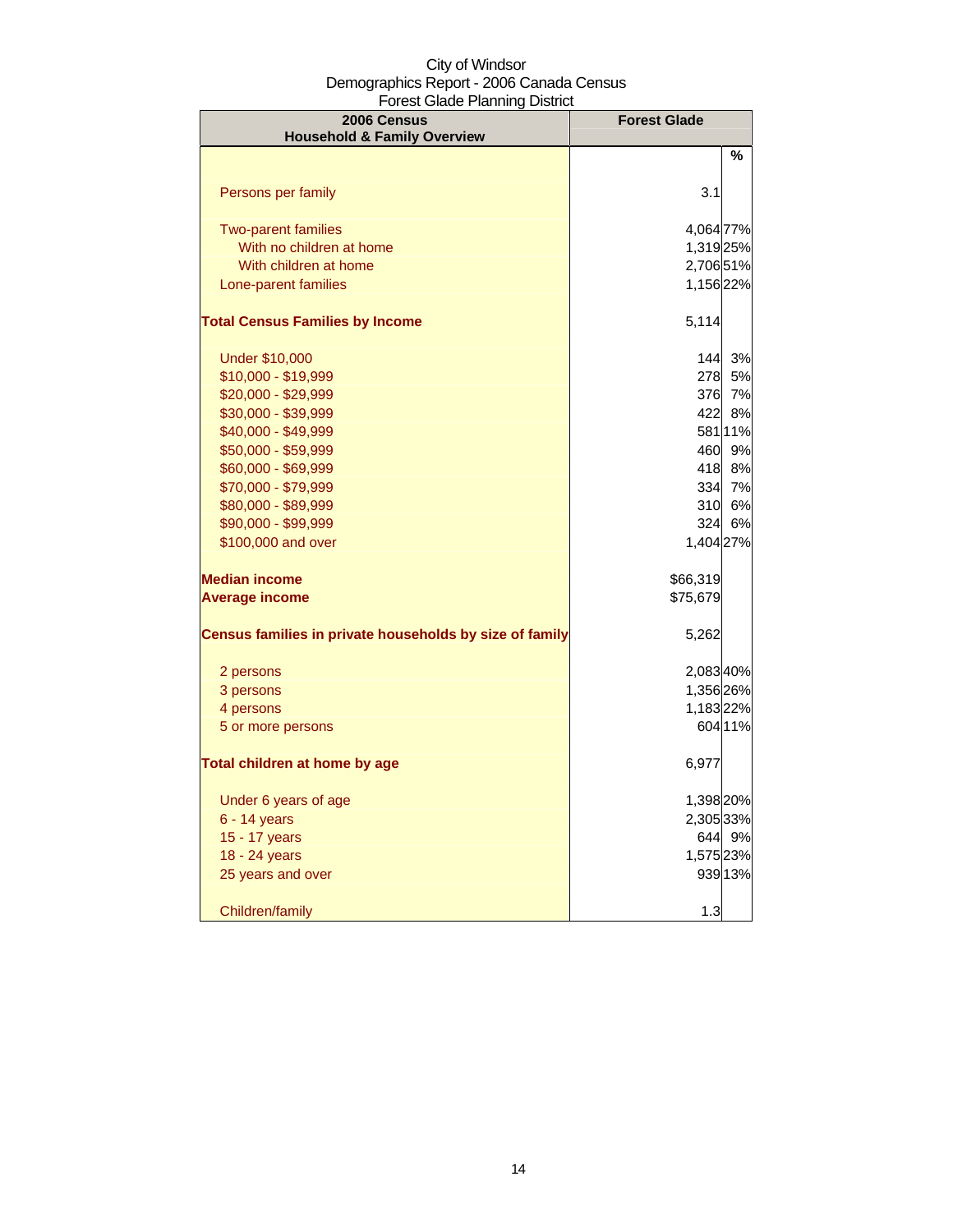## 2006 Census Population and Dwelling Counts

| 2006 Census<br><b>Population and Dwelling</b><br><b>Counts</b>                                                                                                                           | <b>Forest</b><br>Glade |
|------------------------------------------------------------------------------------------------------------------------------------------------------------------------------------------|------------------------|
| 2006 Population                                                                                                                                                                          | 18,392                 |
| 2001 Population*                                                                                                                                                                         |                        |
| 2001-2006 Population Change*<br>Persons<br>Percent                                                                                                                                       |                        |
| <b>2006 Private Dwellings</b><br>Occupied by Usual Residents*                                                                                                                            | 6,817                  |
| Land Area, sq km                                                                                                                                                                         | 11.8                   |
| Persons per sq km<br>Dwellings per sq km                                                                                                                                                 | 1,554.3<br>576.1       |
| <b>Land Area, sq mile</b>                                                                                                                                                                | 4.6                    |
| Persons per sq mile<br><b>Dwellings per sq mile</b>                                                                                                                                      | 4,025.6<br>1,492.1     |
| 2006 Population and dwelling counts in this category represent actual (unsuppressed) data. In all other categories,<br>data are subject to rounding or suppression by Statistics Canada. |                        |
| * Data is not available for dissemination areas, blocks and user-defined areas (circles, polygons and drive-times)                                                                       |                        |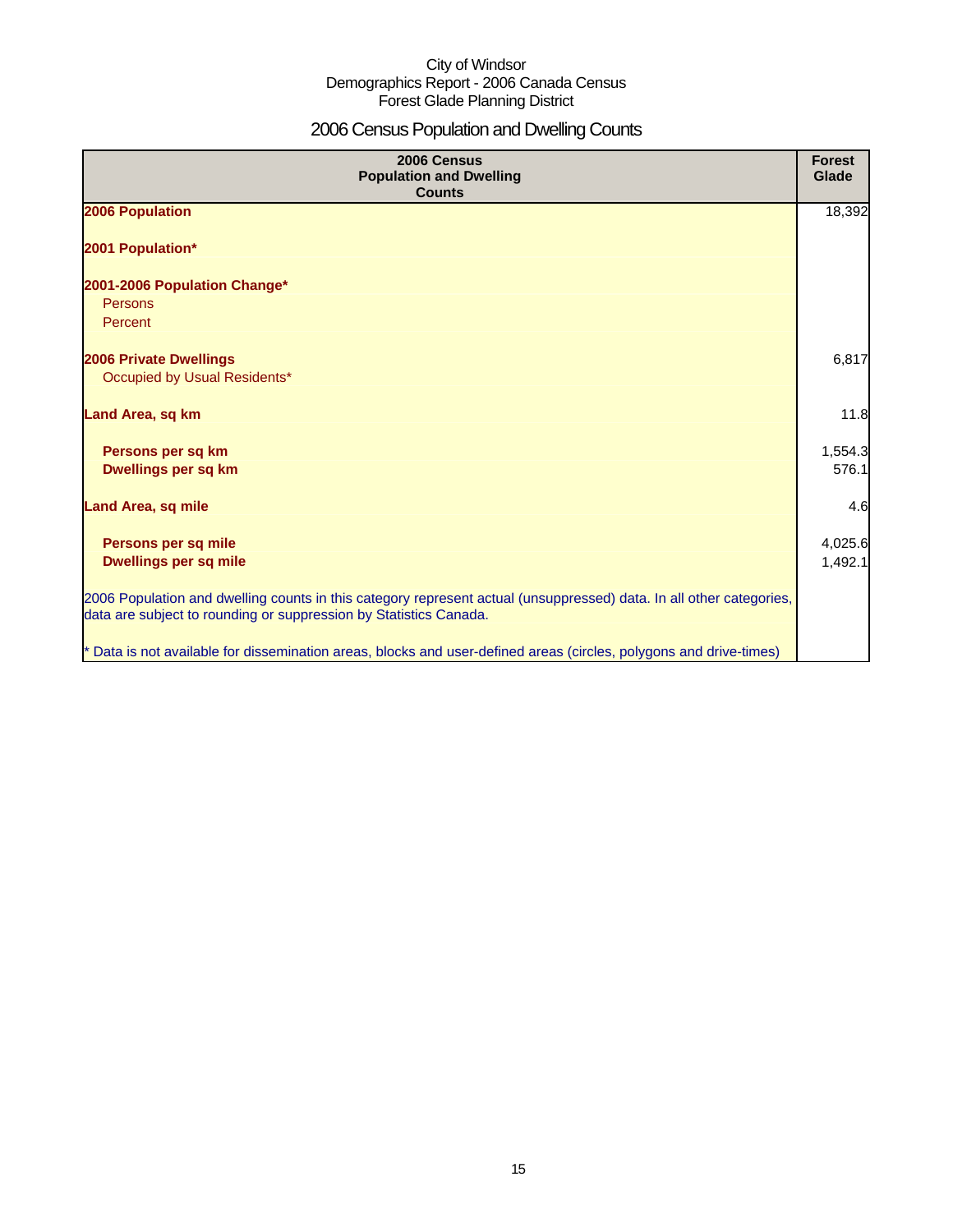| 2006 Census<br><b>Population by Age and Sex Comparison</b> |                                   |    | <b>Forest Glade</b>                                |                |         |
|------------------------------------------------------------|-----------------------------------|----|----------------------------------------------------|----------------|---------|
|                                                            | <b>Total</b><br><b>Population</b> |    | <b>Males</b>                                       | <b>Females</b> |         |
| <b>Population by Age</b>                                   | 18,404                            |    | 8,947                                              | 9,456          |         |
| 0 to 4 years                                               | 1,177                             | 6% | 6247%                                              | 553            | 6%      |
| 5 to 9 years                                               | 1,251                             | 7% | 6597%                                              | 592            | 6%      |
| 10 to 14 years                                             | 1,297                             | 7% | 6527%                                              | 645            | 7%      |
| 15 to 19 years                                             | 1,285                             | 7% | 6687%                                              | 617            | 7%      |
| 20 to 24 years                                             | 1,444                             | 8% | 7078%                                              | 737            | 8%      |
| 25 to 29 years                                             | 1,303                             | 7% | 6377%                                              | 665            | 7%      |
| 30 to 34 years                                             | 1,247                             | 7% | 5536%                                              | 694            | 7%      |
| 35 to 39 years                                             | 1,321                             | 7% | 6758%                                              | 646            | 7%      |
| 40 to 44 years                                             | 1,308                             | 7% | 6377%                                              | 671            | 7%      |
| 45 to 49 years                                             | 1,360                             | 7% | 6127%                                              | 747            | 8%      |
| 50 to 54 years                                             | 1,308                             | 7% | 5927%                                              | 716            | 8%      |
| 55 to 59 years                                             | 1,283                             | 7% | 6237%                                              | 660            | 7%      |
| 60 to 64 years                                             | 961                               | 5% | 494 6%                                             | 467            | 5%      |
| 65 to 69 years                                             | 630                               | 3% | 3144%                                              | 316            | 3%      |
| 70 to 74 years                                             | 450                               | 2% | 218 2%                                             | 232            | 2%      |
| 75 to 79 years                                             | 296                               | 2% | 1372%                                              | 159            | 2%      |
| 80 to 84 years                                             | 242                               | 1% | 791%                                               | 163            | 2%      |
| 85 years and over                                          | 146                               | 1% | 410%                                               | 105            | 1%      |
| 65 years and over                                          | 1,765 10%                         |    | 7909%                                              |                | 975 10% |
| <b>Average age</b>                                         | 36.0                              |    | 35.2                                               | 36.8           |         |
| <b>Median age</b>                                          | 35.6                              |    | 34.7                                               | 36.5           |         |
| <b>Dominant age group</b>                                  |                                   |    | 20 to 24 years 8% 20 to 24 years 8% 45 to 49 years |                | 8%      |

## 2006 Census Population by Age and Sex Comparison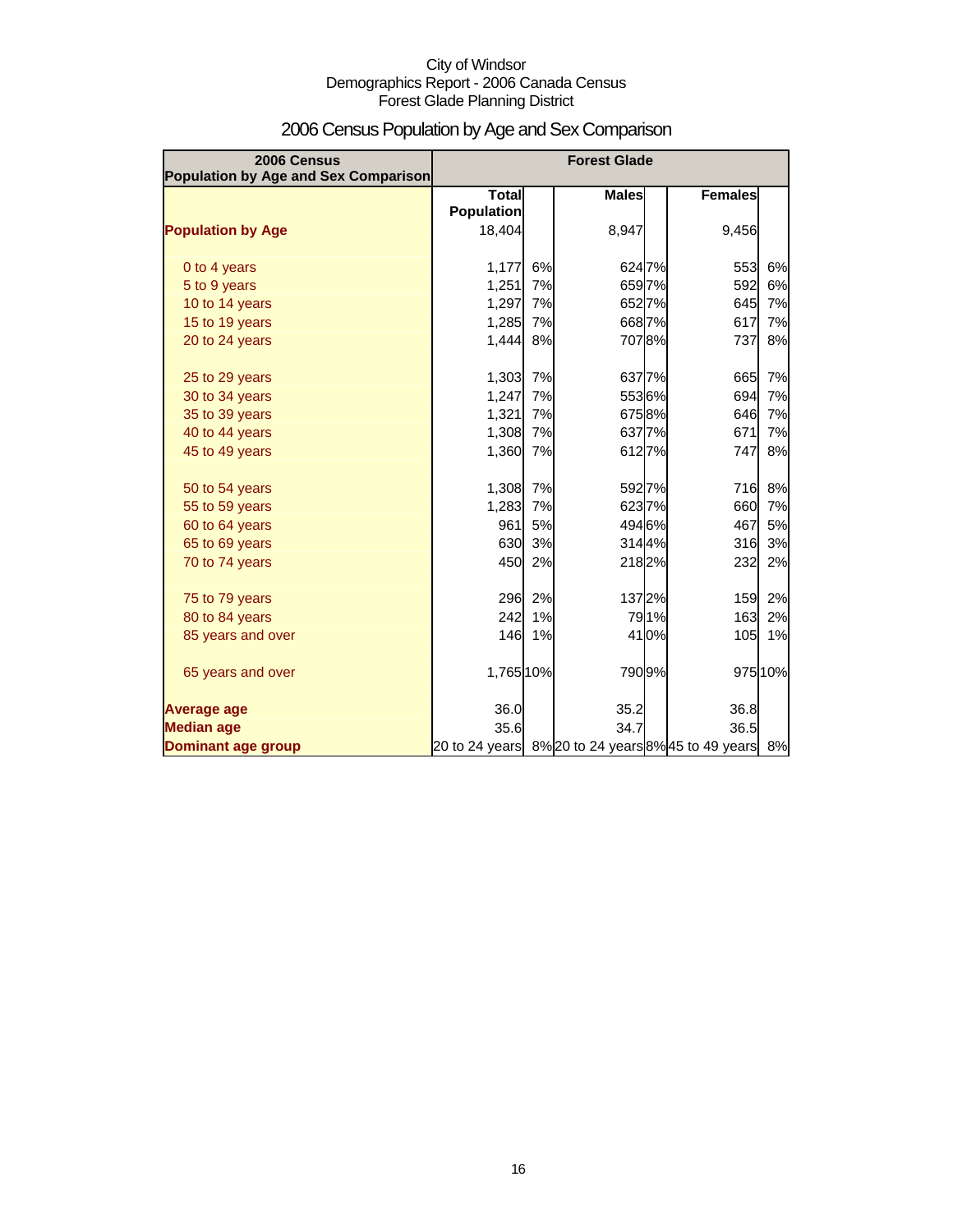## 2006 Census Population by Age and Sex

| 2006 Census<br><b>Population by Age and Sex</b> | <b>Forest Glade</b> |        |
|-------------------------------------------------|---------------------|--------|
|                                                 |                     | ℅      |
| <b>2006 Population by Sex</b>                   | 18,404              |        |
| <b>Males</b>                                    | 8,94749%            |        |
| <b>Females</b>                                  | 9,45651%            |        |
|                                                 |                     |        |
| <b>2006 Population by Age</b>                   | 18,404              |        |
| 0 to 4 years                                    | 1,177               | 6%     |
| 5 to 9 years                                    | 1,251               | 7%     |
| 10 to 14 years                                  | 1,297               | 7%     |
| 15 to 19 years                                  | 1,285               | 7%     |
| 20 to 24 years                                  | 1,444               | 8%     |
| 25 to 29 years                                  | 1,303               | 7%     |
| 30 to 34 years                                  | 1,247               | 7%     |
| 35 to 39 years                                  | 1,321               | 7%     |
| 40 to 44 years                                  | 1,308               | 7%     |
| 45 to 49 years                                  | 1,360               | 7%     |
| 50 to 54 years                                  | 1,308               | 7%     |
| 55 to 59 years                                  | 1,283               | 7%     |
| 60 to 64 years                                  | 961                 | 5%     |
| 65 to 69 years                                  | 630                 | 3%     |
| 70 to 74 years                                  | 450                 | 2%     |
| 75 to 79 years                                  |                     | 296 2% |
| 80 to 84 years                                  | 242                 | 1%     |
| 85 years and over                               | 146                 | 1%     |
| 65 years and over                               | 1,765 10%           |        |
| <b>Average age</b>                              | 36.0                |        |
| <b>Median age</b>                               | 35.6                |        |
| Dominant age group                              | 20 to 24 years      |        |
| <b>Males by Age</b>                             | 8,947               |        |
| 0 to 4 years                                    | 624                 | 7%     |
| 5 to 9 years                                    | 659                 | 7%     |
| 10 to 14 years                                  | 652                 | 7%     |
| 15 to 19 years                                  | 668                 | 7%     |
| 20 to 24 years                                  | 707                 | 8%     |
| 25 to 29 years                                  | 637                 | 7%     |
| 30 to 34 years                                  | 553                 | 6%     |
| 35 to 39 years                                  | 675                 | 8%     |
| 40 to 44 years                                  | 637                 | 7%     |
| 45 to 49 years                                  | 612                 | 7%     |
| 50 to 54 years                                  | 592                 | 7%     |
| 55 to 59 years                                  | 623                 | 7%     |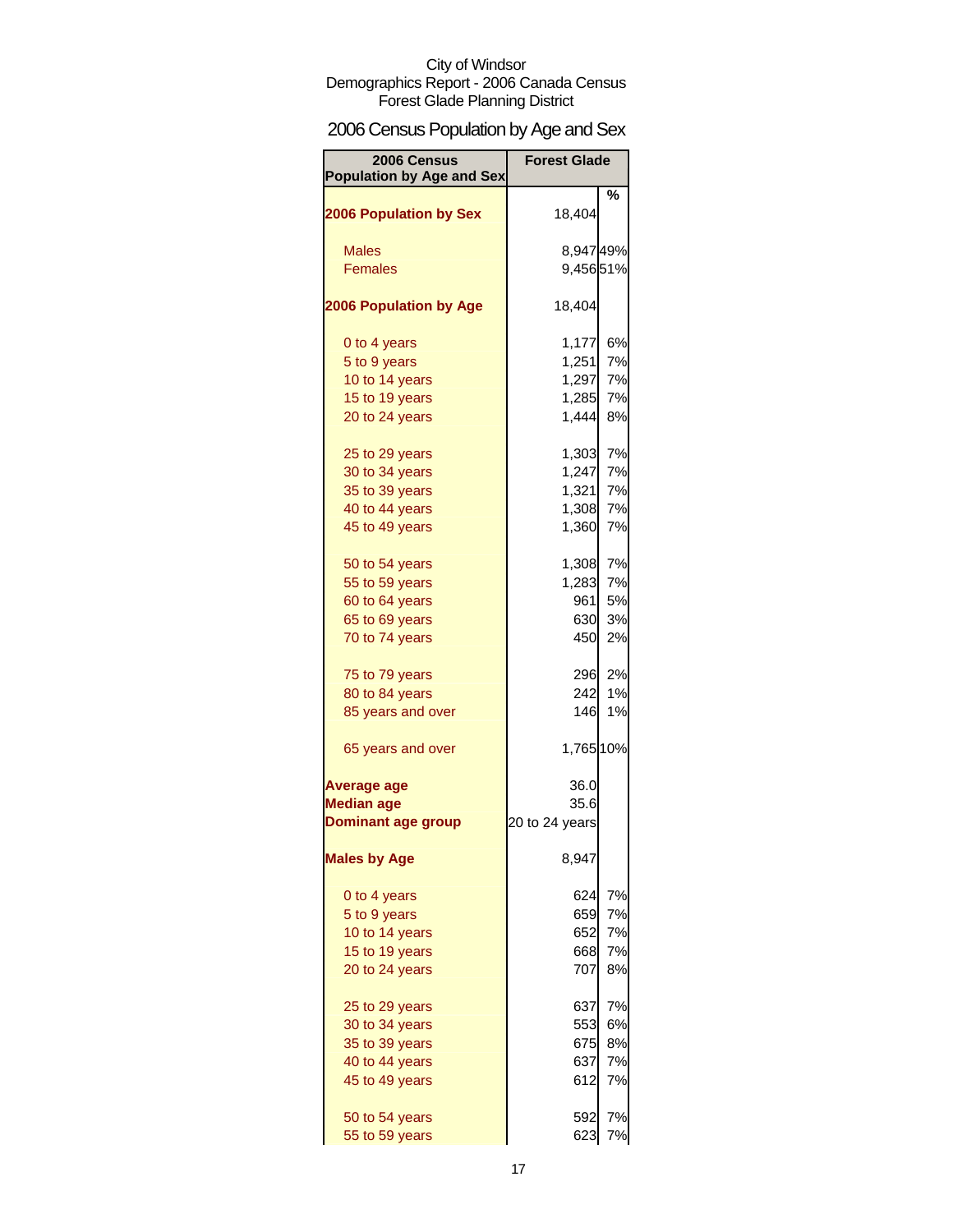| <b>Forest Glade Planning District</b> |                     |         |
|---------------------------------------|---------------------|---------|
| 2006 Census                           | <b>Forest Glade</b> |         |
| <b>Population by Age and Sex</b>      |                     |         |
|                                       |                     | %       |
| 60 to 64 years                        | 494                 | 6%      |
| 65 to 69 years                        | 314                 | 4%      |
| 70 to 74 years                        | 218                 | 2%      |
| 75 to 79 years                        | 137                 | 2%      |
| 80 to 84 years                        | 79                  | 1%      |
| 85 years and over                     | 41                  | 0%      |
| 65 years and over                     | 790                 | 9%      |
| <b>Average age of males</b>           | 35.2                |         |
| <b>Median age of males</b>            | 34.7                |         |
| <b>Dominant age group</b>             | 20 to 24 years      |         |
| <b>Females by Age</b>                 | 9,456               |         |
| 0 to 4 years                          | 553                 | 6%      |
| 5 to 9 years                          | 592                 | 6%      |
| 10 to 14 years                        | 645                 | 7%      |
| 15 to 19 years                        | 617                 | 7%      |
| 20 to 24 years                        | 737                 | 8%      |
| 25 to 29 years                        | 665                 | 7%      |
| 30 to 34 years                        | 694                 | 7%      |
| 35 to 39 years                        | 646                 | 7%      |
| 40 to 44 years                        | 671                 | 7%      |
| 45 to 49 years                        | 747                 | 8%      |
|                                       |                     | 8%      |
| 50 to 54 years                        | 716                 | 7%      |
| 55 to 59 years<br>60 to 64 years      | 660<br>467          | 5%      |
|                                       | 316                 |         |
| 65 to 69 years                        |                     | 3%      |
| 70 to 74 years                        | 232                 | 2%      |
| 75 to 79 years                        | 159                 | 2%      |
| 80 to 84 years                        | 163                 | 2%      |
| 85 years and over                     | 105                 | 1%      |
| 65 years and over                     |                     | 975 10% |
| <b>Average age of females</b>         | 36.8                |         |
| <b>Median age of females</b>          | 36.5                |         |
| <b>Dominant age group</b>             | 45 to 49 years      |         |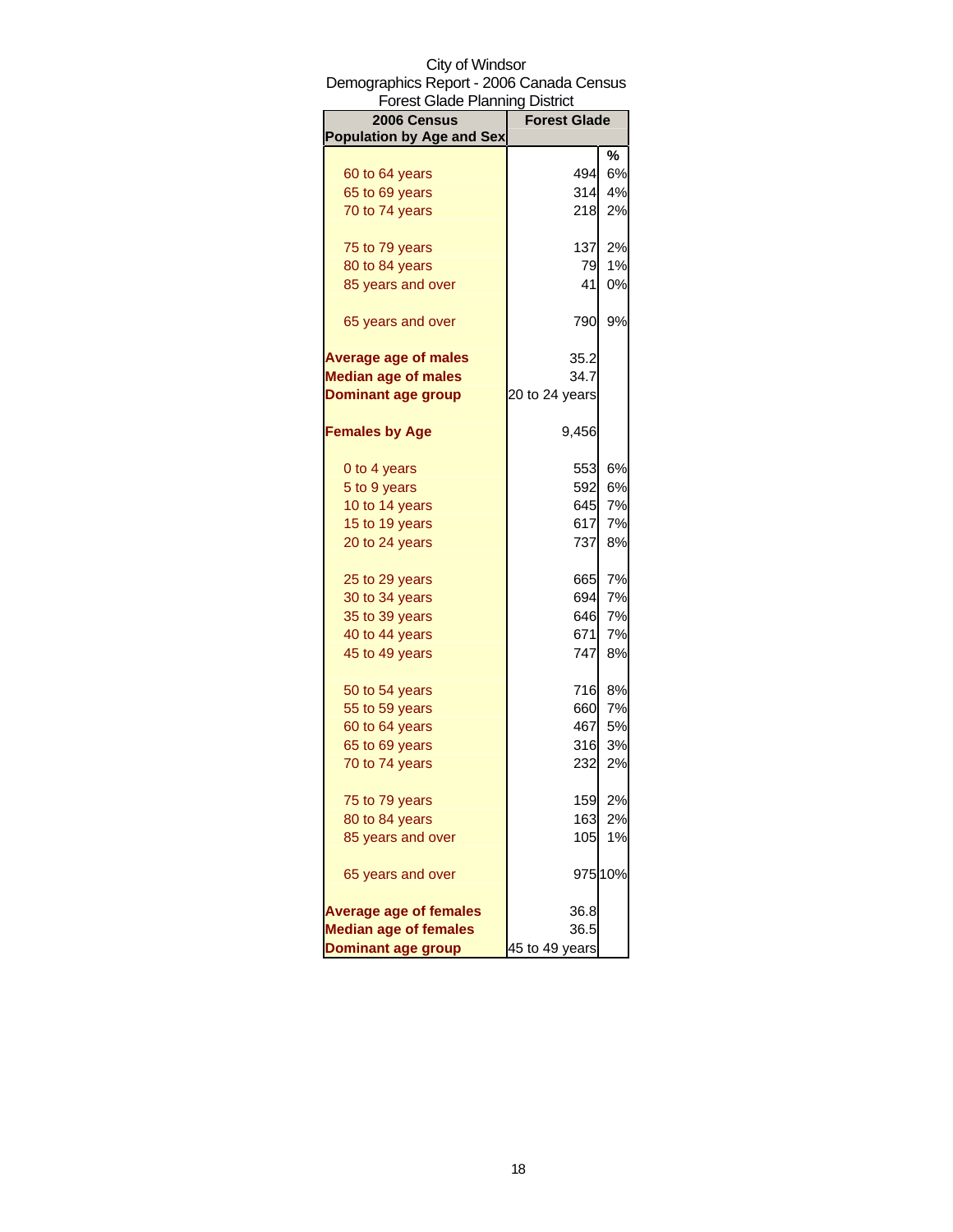## 2006 Census Marital Status

| 2006 Census<br><b>Marital Status</b>               | <b>Forest Glade</b> |           |
|----------------------------------------------------|---------------------|-----------|
| Persons 15 years of age and over by marital status | 14.644              | %         |
| Single (never married)                             | 4,820 33%           |           |
| Married (not separated)                            | 7,563 52%           |           |
| Widowed                                            | 671                 | 5%        |
| <b>Divorced</b>                                    | 1,101               | <b>8%</b> |
| Separated (legally married)                        | 510                 | 3%        |
| Dominant marital status                            | Married 52%         |           |
| Persons 15 years and over by common-law status     | 14,639              |           |
| Not in a common-law relationship                   | 13,816 94%          |           |
| In a common-law relationship                       | 813                 | 6%l       |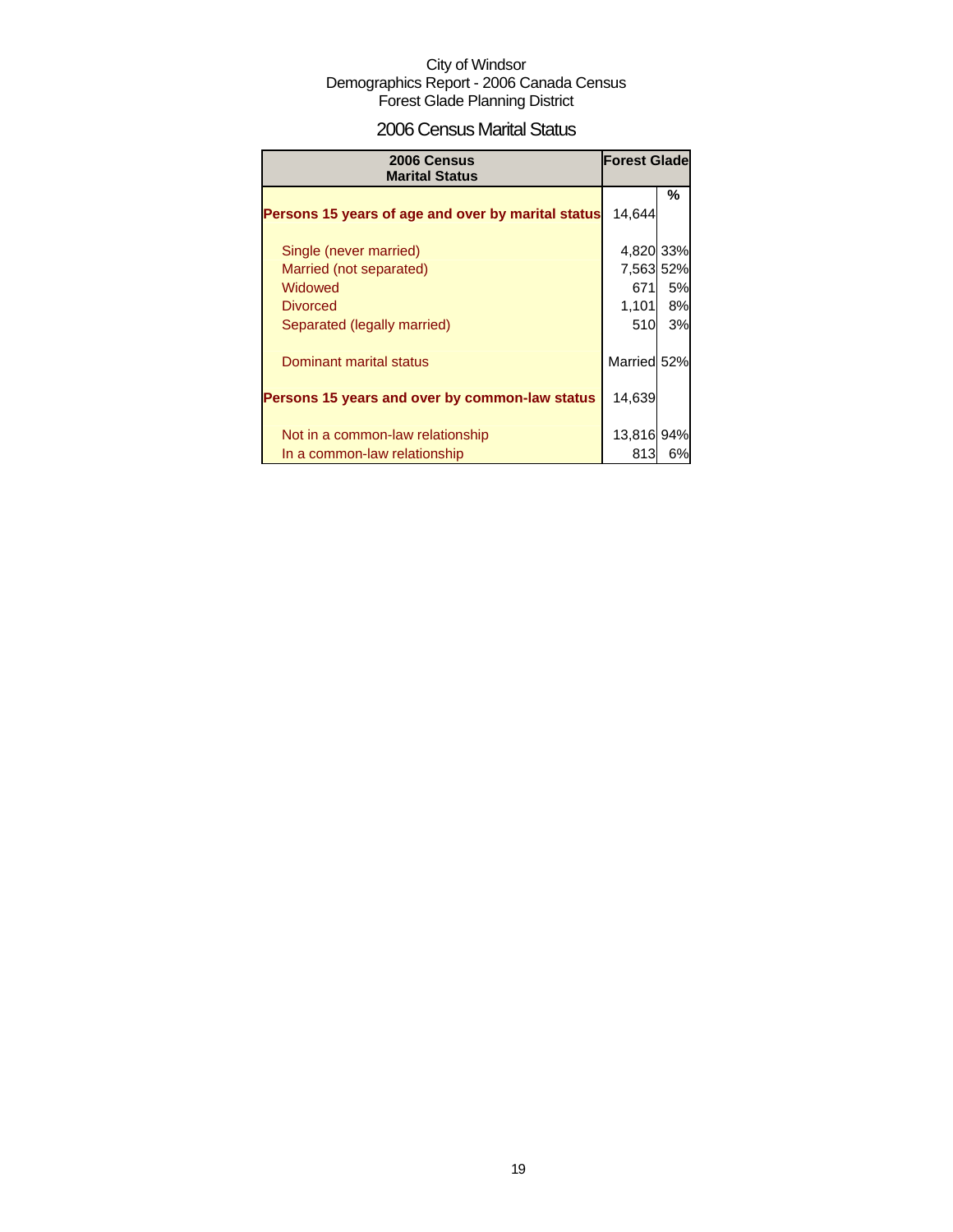## 2006 Census Family Structure and Children

| <b>2006 Census</b><br><b>Family Structure and Children</b> | <b>Forest Glade</b> |     |
|------------------------------------------------------------|---------------------|-----|
|                                                            |                     | %   |
| Census families in private households by family structure  | 5,262               |     |
| <b>Married couples</b>                                     | 3,680               | 70% |
| With no children at home                                   | 1,140               | 22% |
| With children at home                                      | 2,496               | 47% |
| 1 child                                                    | 903                 | 17% |
| 2 children                                                 | 1,029               | 20% |
| 3 or more children                                         | 565                 | 11% |
| Common-law couples                                         | 384                 | 7%  |
| With no children at home                                   | 179                 | 3%  |
| With children at home                                      | 210                 | 4%  |
| 1 child                                                    | 100                 | 2%  |
| 2 children                                                 | 104                 | 2%  |
| 3 or more children                                         | 30                  | 1%  |
| Lone-parent families                                       | 1,156               | 22% |
| Male parent                                                | 184                 | 3%  |
| 1 child                                                    | 131                 | 2%  |
| 2 children                                                 | 30                  | 1%  |
| 3 or more children                                         | $\overline{0}$      | 0%  |
| Lone Female parent                                         | 969                 | 18% |
| 1 child                                                    | 588                 | 11% |
| 2 children                                                 | 271                 | 5%  |
| 3 or more children                                         | 95                  | 2%  |
| Total children at home by age                              | 6,977               |     |
| Under 6 years of age                                       | 1,398               | 20% |
| $6 - 14$ years                                             | 2,305               | 33% |
| 15 - 17 years                                              | 644                 | 9%  |
| 18 - 24 years                                              | 1,575               | 23% |
| 25 years and over                                          | 939                 | 13% |
| Children/family                                            | 1.3                 |     |
| Census families in private households by size of family    | 5,262               |     |
| 2 persons                                                  | 2,083               | 40% |
| 3 persons                                                  | 1,356               | 26% |
| 4 persons                                                  | 1,183               | 22% |
| 5 or more persons                                          | 604                 | 11% |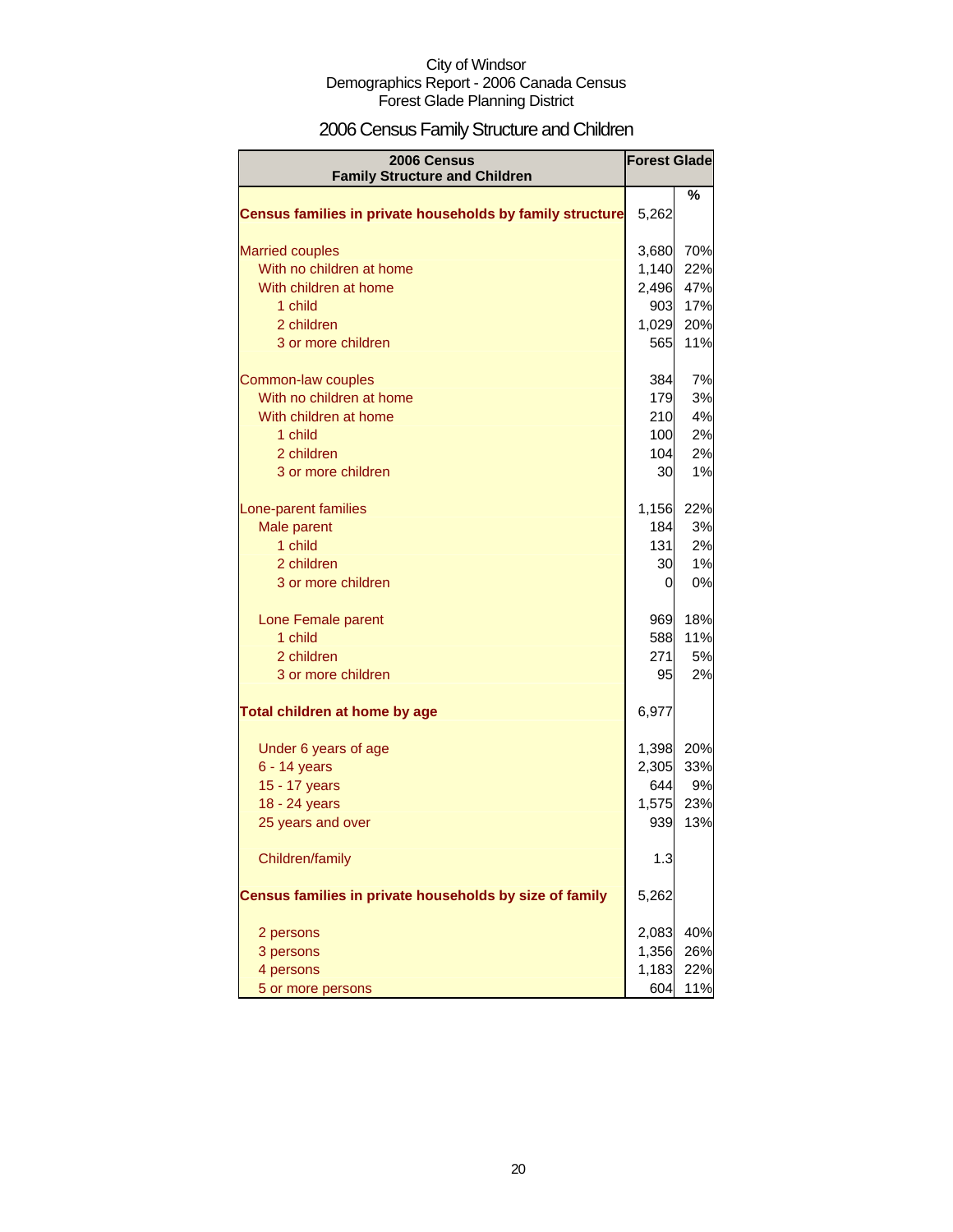## 2006 Census Families by Living Arrangements

| 2006 Census<br><b>Families by Living Arrangements</b> | <b>Forest Glade</b> |         |
|-------------------------------------------------------|---------------------|---------|
|                                                       | 18,191              | %       |
| Persons in private households by living arrangements  |                     |         |
| Non-family persons                                    | 1,914               | 11%     |
| Living with relatives                                 | 413                 | 2%      |
| Living with non-relatives only                        | 249                 | 1%      |
| Living alone                                          | 1,262               | 7%      |
| <b>Family persons</b>                                 | 16,294              | 90%     |
| Persons per family                                    | 3.1                 |         |
| Persons 65 years and over by living arrangements      | 1,614               |         |
| Non-family persons                                    |                     | 513 32% |
| Living with relatives                                 | 153                 | 9%      |
| Living with non-relatives only                        | 10                  | 1%      |
| Living alone                                          |                     | 341 21% |
| <b>Family persons</b>                                 | 1,126               | 70%     |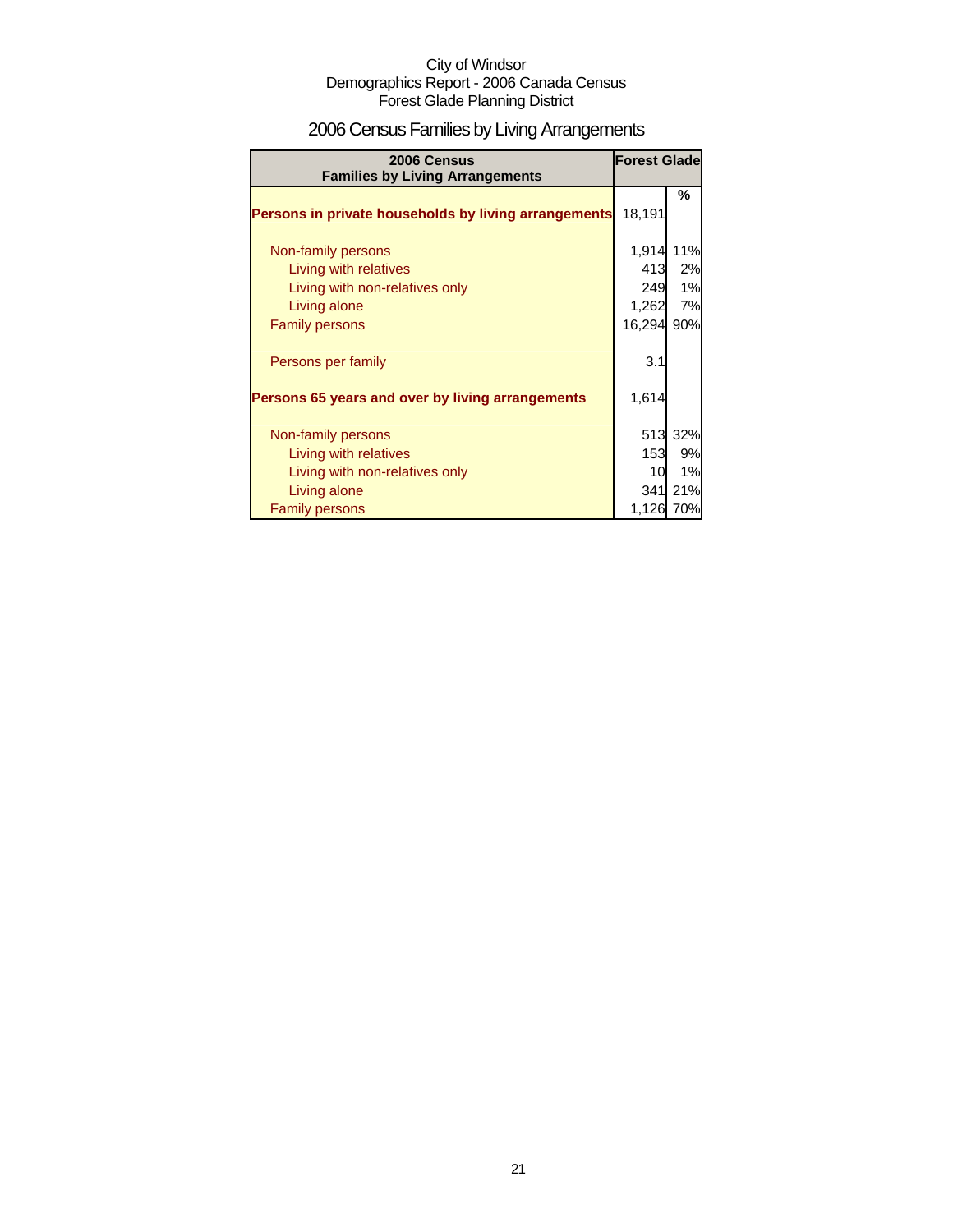## 2006 Census Dwellings

| 2006 Census<br><b>Dwellings</b>                      | <b>Forest Glade</b>       |         |
|------------------------------------------------------|---------------------------|---------|
|                                                      |                           | %       |
| Occupied private dwellings by structure type         | 6,522                     |         |
| Single-detached house                                | 3,03146%                  |         |
| Semi-detached house                                  |                           | 842 13% |
| Row house                                            | 1,306 20%                 |         |
| Apartment, duplex                                    |                           | 13 0%   |
| Apartment less than 5 storeys                        |                           | 832 13% |
| Apartment 5 or more storeys                          |                           | 520 8%  |
| Other single-attached house                          | $\overline{a}$            | 0%      |
| Movable dwelling                                     | Οl                        | 0%      |
| Dominant dwelling type                               | Single-detached house 46% |         |
| Occupied private dwellings by tenure                 | 6,522                     |         |
| Owned                                                | 4,532 69%                 |         |
| Rented                                               | 1,971 30%                 |         |
| <b>Band housing</b>                                  | 0                         | 0%      |
| Occupied private dwellings by maintenance required   | 6,522                     |         |
| Regular maintenance only                             | 4,910 75%                 |         |
| Minor repairs                                        | 1,306 20%                 |         |
| <b>Major repairs</b>                                 | 286                       | 4%      |
| Occupied private dwellings by period of construction | 6,522                     |         |
| Before 1946                                          | 30                        | 0%      |
| 1946 - 1960                                          | 177                       | 3%      |
| 1961 - 1970                                          |                           | 810 12% |
| 1971 - 1980                                          | 3,146 48%                 |         |
| 1981 - 1985                                          |                           | 951 15% |
| 1986 - 1990                                          | 306                       | 5%      |
| 1991 - 1995                                          | 377                       | 6%      |
| 1996 - 2000                                          | 308                       | 5%      |
| 2001 - 2006                                          | 315                       | 5%      |
| Dominant period of construction                      | 1971 - 1980 49%           |         |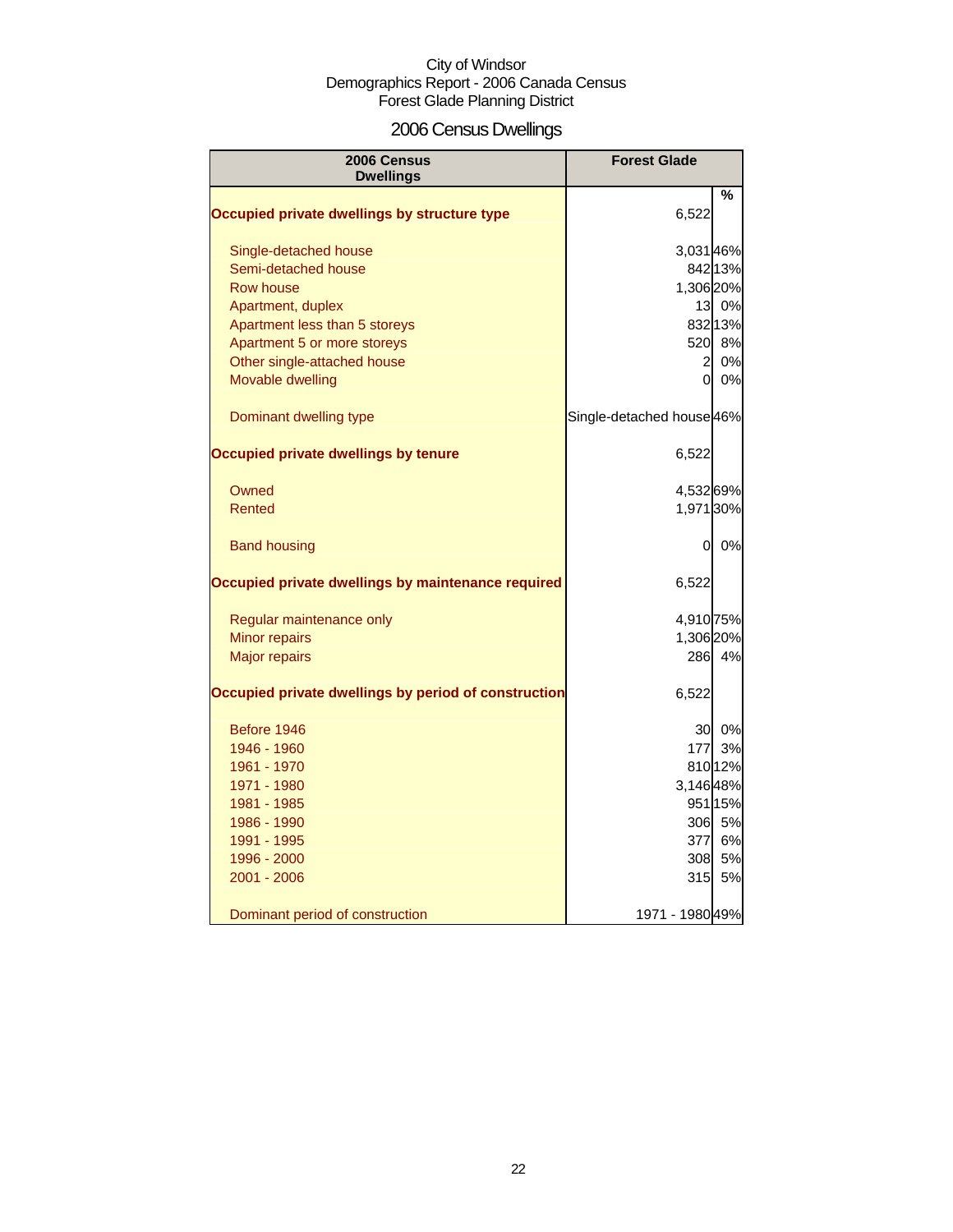## 2006 Census Households

| 2006 Census<br><b>Households</b>                                                                                                     | <b>Forest Glade</b> |            |
|--------------------------------------------------------------------------------------------------------------------------------------|---------------------|------------|
| Private households by size of household                                                                                              | 6,539               | ℅          |
| 1 person                                                                                                                             | 1,254               | 19%        |
| 2 persons                                                                                                                            | 1,927               | 29%        |
| 3 persons<br>4 - 5 persons                                                                                                           | 1,276<br>1,806      | 20%<br>28% |
| 6 or more persons                                                                                                                    | 245                 | 4%         |
| Dominant household size                                                                                                              | 2 persons           | 30%        |
| <b>Persons in households</b>                                                                                                         | 18,312              |            |
| Persons per household                                                                                                                | 2.8                 |            |
| Private households by household type                                                                                                 | 6,525               |            |
| One-family households                                                                                                                | 4,956               | 76%        |
| Multiple-family households                                                                                                           | 122                 | 2%         |
| Non-family households                                                                                                                | 1,389               | 21%        |
| <b>Rented Dwellings</b>                                                                                                              | 1,971               |            |
| Tenant households in non-farm, non-reserve private dwellings                                                                         |                     | 1,980 100% |
| Average gross monthly rent                                                                                                           | \$696               |            |
| Households spending 30% or more of household income on gross rent<br>Households spending 30 to 99% of household income on gross rent | 775<br>686          | 39%<br>35% |
| One-family tenant households without additional persons<br>Average gross rent                                                        | 1,250<br>\$713      | 63%        |
| Households spending 30% or more of household income on gross rent                                                                    | 440                 | 22%        |
| <b>Owned Dwellings</b>                                                                                                               | 4,532               |            |
| Owner-occupied private non-farm, non-reserve dwellings                                                                               | 4,509               | 99%        |
| Average value of dwelling                                                                                                            | \$157,106           |            |
| Average owner's major payments                                                                                                       | \$990               |            |
| Households spending 30% or more of household income on major payments                                                                | 796                 | 18%        |
| Households spending 30% to 99% more of household income on major payments                                                            | 726                 | 16%        |
| One-family owner-occupied households without additional persons                                                                      | 3,363               | 74%        |
| Average major payments                                                                                                               | \$1,023             |            |
| Spending 30%+ of hh income on shelter                                                                                                | 489                 | 11%        |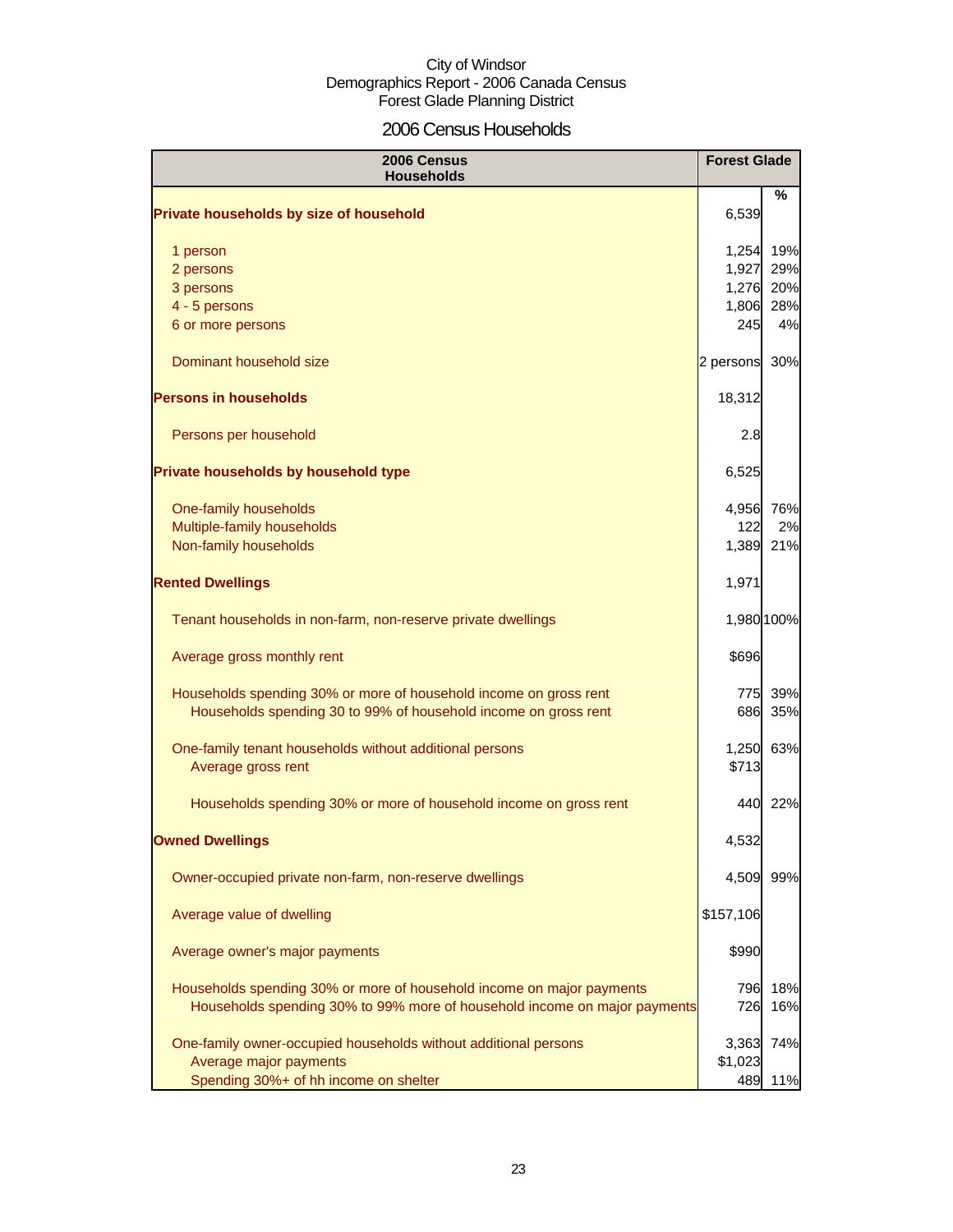## 2006 Census Mother Tongue

| 2006 Census<br><b>Mother Tongue</b>      | <b>Forest Glade</b>                            |     |
|------------------------------------------|------------------------------------------------|-----|
|                                          |                                                | %   |
| <b>Total Population by Mother Tongue</b> | 18,304                                         |     |
| Dominant language                        | English 60%                                    |     |
| Dominant official language               | English 96%                                    |     |
| Top 5 non-official languages             | Other languages 9.3%<br>Arabic <sup>9.2%</sup> |     |
|                                          | Panjabi (Punjabi) 9.2%                         |     |
|                                          | Polish <sub>8.3%</sub>                         |     |
|                                          | Serbian <sup>5.9%</sup>                        |     |
| <b>Single responses</b>                  | 17,906 98%                                     |     |
| <b>Official languages</b>                | 11,088 61%                                     |     |
| English                                  | 10,604 58%                                     |     |
| French                                   | 484                                            | 3%  |
|                                          |                                                |     |
| Non-official languages                   | 6,755                                          | 37% |
| Italian                                  | 364                                            | 2%  |
| Portuguese                               | 40                                             | 0%  |
| Romanian                                 | 305                                            | 2%  |
| Spanish                                  | 375                                            | 2%  |
| Danish                                   | 0                                              | 0%  |
| <b>Dutch</b>                             | 40                                             | 0%  |
| Flemish                                  | 0                                              | 0%  |
| Frisian                                  | 0                                              | 0%  |
| German                                   | 91                                             | 0%  |
| Norwegian                                | 0                                              | 0%  |
| <b>Swedish</b>                           | 0                                              | 0%  |
| Yiddish                                  | 0                                              | 0%  |
| <b>Bosnian</b>                           | 65                                             | 0%  |
| <b>Bulgarian</b>                         | 10                                             | 0%  |
| Croatian                                 | 277                                            | 2%  |
| <b>Czech</b>                             | 20                                             | 0%  |
| Macedonian                               | 344                                            | 2%  |
| Polish                                   | 550                                            | 3%  |
|                                          |                                                |     |
| <b>Russian</b>                           | 35                                             | 0%  |
| <b>Serbian</b>                           | 390                                            | 2%  |
| Serbo-Croatian                           | 70                                             | 0%  |
| <b>Slovak</b>                            | 90                                             | 0%  |
| Slovenian                                | 0                                              | 0%  |
| <b>Ukrainian</b>                         | 35                                             | 0%  |
| Latvian                                  | 0                                              | 0%  |
| Lithuanian                               | 0                                              | 0%  |
| Estonian                                 | 0                                              | 0%  |
| Finnish                                  | 20                                             | 0%  |
| Hungarian                                | 93                                             | 1%  |
| <b>Greek</b>                             | 150                                            | 1%  |
|                                          |                                                |     |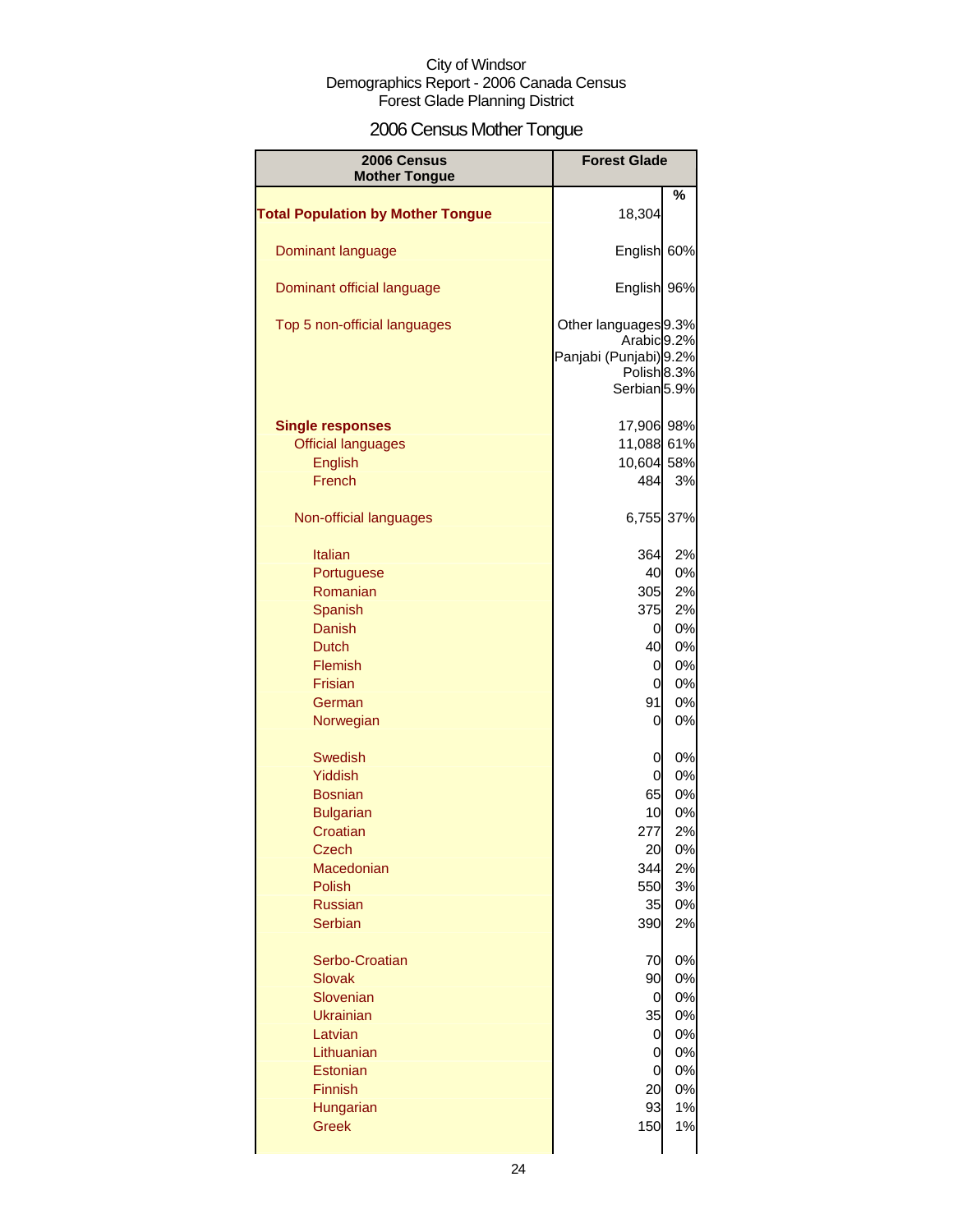| 2006 Census<br><b>Mother Tongue</b> | <b>Forest Glade</b> |          |
|-------------------------------------|---------------------|----------|
|                                     |                     | %        |
| Armenian                            | 70                  | 0%       |
| <b>Turkish</b>                      | 25                  | 0%       |
| Amharic                             | 45                  | 0%       |
| Arabic                              | 611                 | 3%       |
| <b>Hebrew</b>                       | 0                   | 0%       |
| <b>Maltese</b>                      | 25                  | 0%       |
| Somali                              | 20                  | 0%       |
| Tigrigna                            | 10                  | 0%       |
| <b>Bengali</b>                      | 0                   | 0%       |
| Gujarati                            | 160                 | 1%       |
| Hindi                               | 195                 | 1%       |
| <b>Kurdish</b>                      | 45                  | 0%       |
| Panjabi (Punjabi)                   | 608                 | 3%       |
| Pashto                              | 0                   | 0%       |
| Persian (Farsi)                     | 70                  | 0%       |
| Sindhi                              | 0                   | 0%       |
| Sinhala (Sinhalese)                 | 10                  | 0%       |
| Urdu                                | 275                 | 2%       |
| Malayalam                           | 10                  | 0%       |
| Tamil                               | 20                  | 0%       |
| <b>Telugu</b>                       | 0                   | 0%       |
| Japanese                            | 10                  | 0%       |
| Korean                              | 30                  | 0%       |
| Chinese                             | 140                 | 1%       |
| Cantonese                           | 25                  | 0%       |
| <b>Mandarin</b>                     | 65                  | 0%       |
| Taiwanese                           | 0                   | 0%       |
| Chinese, n.o.s.                     | 50                  | 0%       |
| Lao                                 | 20                  | 0%       |
| Khmer (Cambodian)                   | 0                   | 0%       |
| Vietnamese                          | 60                  | 0%       |
| Bisayan languages                   | 0                   | 0%       |
| Ilocano                             | 10                  | 0%       |
| <b>Malay</b>                        | 0                   | 0%       |
| Tagalog (Pilipino, Filipino)        | 145                 | 1%       |
| Akan (Twi)                          | 10                  | 0%       |
| Swahili                             | 0                   | 0%       |
| <b>Creoles</b>                      | 35                  | 0%       |
| <b>Aboriginal Languages</b>         | 0                   | 0%       |
| Algonquin                           | $\overline{0}$      | 0%       |
| Atikamekw                           | $\mathbf 0$         | 0%       |
| <b>Blackfoot</b>                    | $\mathbf 0$         | 0%       |
| Carrier                             | $\mathbf 0$         | 0%       |
| Chilcotin                           | $\overline{O}$      | 0%       |
| Chipewyan                           | $\overline{O}$      | 0%       |
| <b>Cree</b>                         | $\overline{O}$      | 0%       |
| Siouan languages (Dakota/Sioux)     | 0                   | 0%       |
| Dene                                | 0<br>0              | 0%<br>0% |
| <b>Dogrib</b><br>Gitksan            | 0                   | 0%       |
|                                     |                     |          |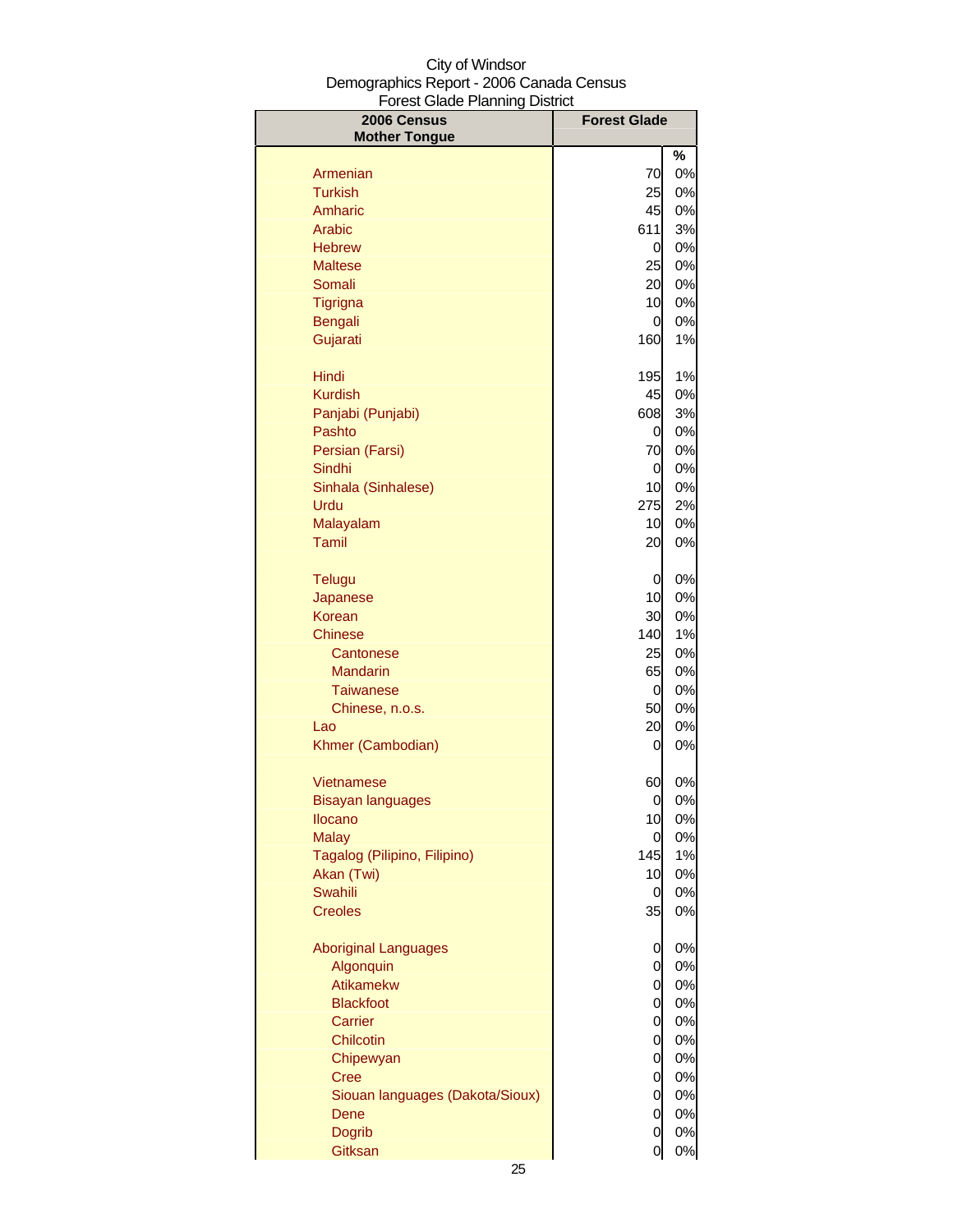| 2006 Census                               | <b>Forest Glade</b> |    |
|-------------------------------------------|---------------------|----|
| <b>Mother Tongue</b>                      |                     |    |
|                                           |                     | ℅  |
| Inuinnagtun                               | 0                   | 0% |
| Inuktitut, n.i.e.                         | 0                   | 0% |
| Kutchin-Gwich'in (Loucheux)               | 0                   | 0% |
| <b>Malecite</b>                           | 0                   | 0% |
| Mi'kmag                                   | 0                   | 0% |
| <b>Mohawk</b>                             | 0                   | 0% |
| Montagnais-Naskapi                        | 0                   | 0% |
| Nisga'a                                   | 0                   | 0% |
| North Slave (Hare)                        | 0                   | 0% |
| Ojibway                                   | 0                   | 0% |
| Oji-Cree                                  | 0                   | 0% |
| Shuswap                                   | 0                   | 0% |
| South Slave                               | 0                   | 0% |
| <b>Tlingit</b>                            |                     | 0% |
| Other languages                           | 617                 | 3% |
| <b>Multiple responses</b>                 | 440                 | 2% |
| <b>English and French</b>                 | 70                  | 0% |
| English and non-official language         | 280                 | 2% |
| French and non-official language          | 75                  | 0% |
| English, French and non-official language | 0                   | 0% |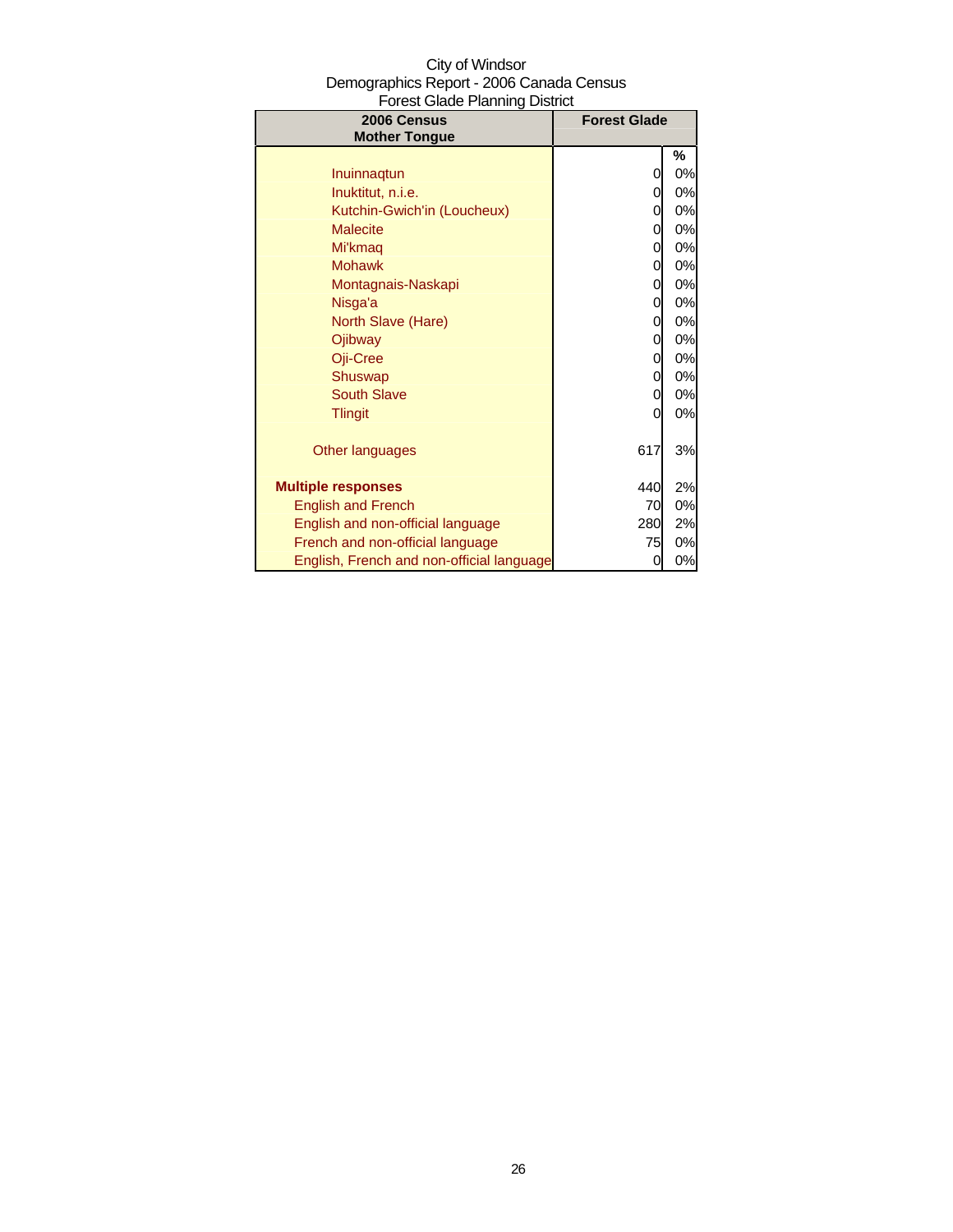## 2006 Census Knowledge of Official Language

| 2006 Census<br><b>Knowledge of Official Language</b>       | <b>Forest Glade</b> |    |
|------------------------------------------------------------|---------------------|----|
|                                                            |                     | %  |
| <b>Total Population by knowledge of official languages</b> | 18,324              |    |
| <b>English only</b>                                        | 16,574 90%          |    |
| French only                                                | 20                  | 0% |
| <b>English and French</b>                                  | 1,388               | 8% |
| Neither English nor French                                 | 334                 | 2% |
| <b>Dominant Group</b>                                      | English only 90%    |    |
| Total population by first official language spoken         | 18,319              |    |
| English                                                    | 17,350 95%          |    |
| French                                                     | 504l                | 3% |
| <b>English and French</b>                                  | 185                 | 1% |
| Neither English nor French                                 | 285                 | 2% |
| <b>Dominant Group</b>                                      | English 95%         |    |
| <b>Official language minority</b>                          |                     |    |
| (English in Quebec, French elsewhere)                      |                     |    |
| <b>Number</b>                                              | 574                 |    |
| Percentage                                                 | 3.1%                |    |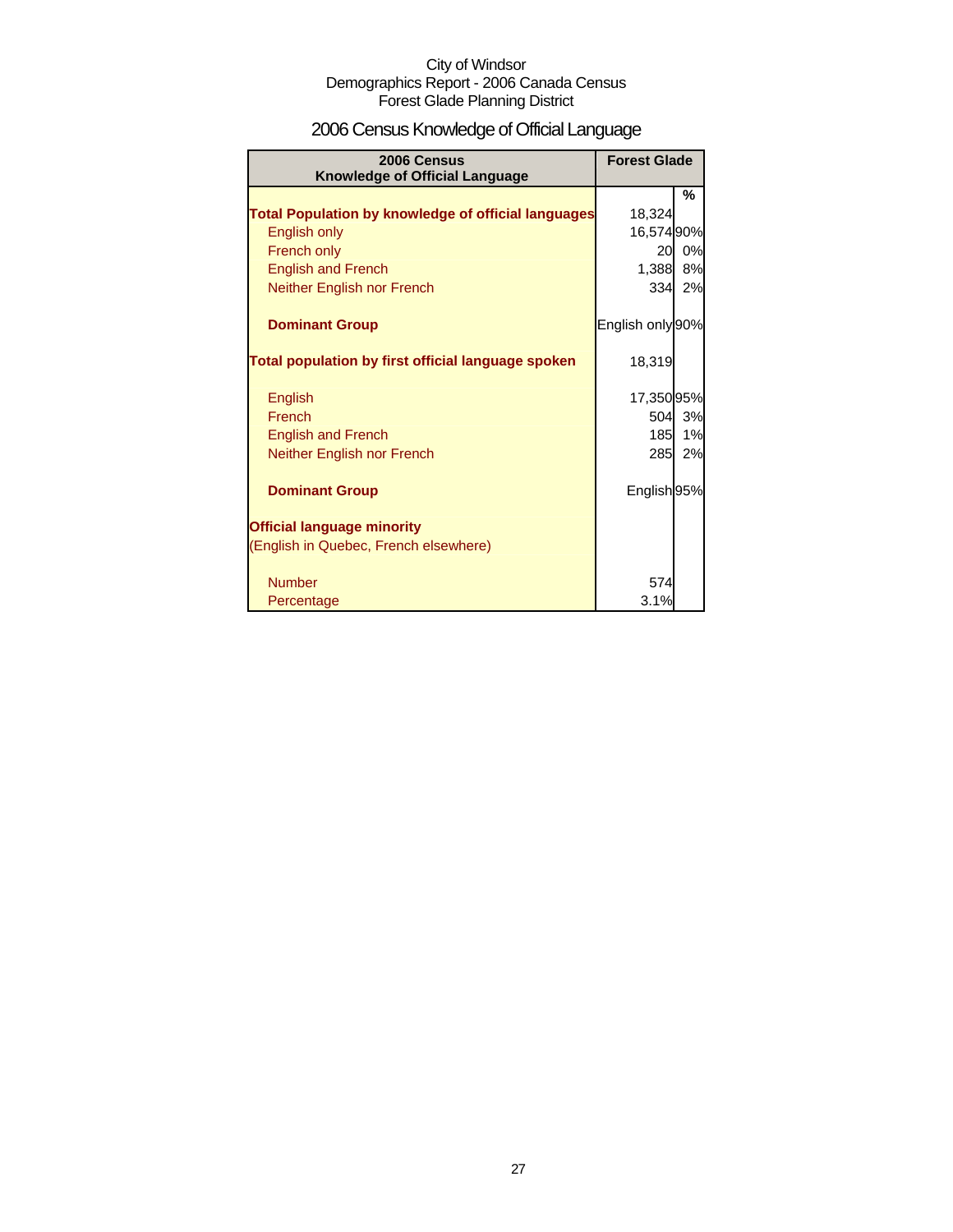## 2006 Census Knowledge of Non-official Language

| 2006 Census<br>Knowledge of Non-official Language                                                                                                              | <b>Forest Glade</b>                                                                            |                                                             |
|----------------------------------------------------------------------------------------------------------------------------------------------------------------|------------------------------------------------------------------------------------------------|-------------------------------------------------------------|
| <b>Total Population by Knowledge of Non-official Languages</b>                                                                                                 | 18,324                                                                                         | %                                                           |
| <b>Population Speaking Non-official Languages</b>                                                                                                              | 9,010 49%                                                                                      |                                                             |
| Top 5 Non-official Languages                                                                                                                                   | Arabic 10%<br>Other languages<br>Panjabi (Punjabi)<br>Serbian<br>Polish                        | 9%<br>8%<br>7%<br>6%                                        |
| Italian<br>Portuguese<br>Romanian<br>Spanish<br><b>Danish</b><br><b>Dutch</b><br><b>Flemish</b><br><b>Frisian</b><br>German<br>Norwegian                       | 478<br>20<br>380<br>446<br>0<br>20<br>0<br>0<br>162<br>0                                       | 3%<br>0%<br>2%<br>2%<br>0%<br>0%<br>0%<br>0%<br>1%<br>0%    |
| <b>Swedish</b><br>Yiddish<br><b>Bosnian</b><br><b>Bulgarian</b><br>Croatian<br><b>Czech</b><br>Macedonian<br><b>Polish</b><br><b>Russian</b><br><b>Serbian</b> | 0<br>0<br>65<br>10<br>443<br>10<br>387<br>575<br>75<br>660                                     | 0%<br>0%<br>0%<br>0%<br>2%<br>0%<br>2%<br>3%<br>0%<br>4%    |
| Serbo-Croatian<br><b>Slovak</b><br>Slovenian<br>Ukrainian<br>Latvian<br>Lithuanian<br>Estonian<br>Finnish<br>Hungarian<br><b>Greek</b>                         | 54<br>105<br>0<br>60<br>$\overline{0}$<br>$\overline{0}$<br>$\overline{0}$<br>25<br>148<br>200 | 0%<br>1%<br>0%<br>0%<br>0%<br>0%<br>0%<br>0%<br>1%<br>1%    |
| Armenian<br><b>Turkish</b><br>Amharic<br>Arabic<br><b>Hebrew</b><br><b>Maltese</b><br>Somali<br>Tigrigna<br><b>Bengali</b>                                     | 66<br>60<br>100<br>928<br>25<br>30<br>이                                                        | 0%<br>0%<br>1%<br>5%<br>10 0%<br>0%<br>30 0%<br>0%<br>$0\%$ |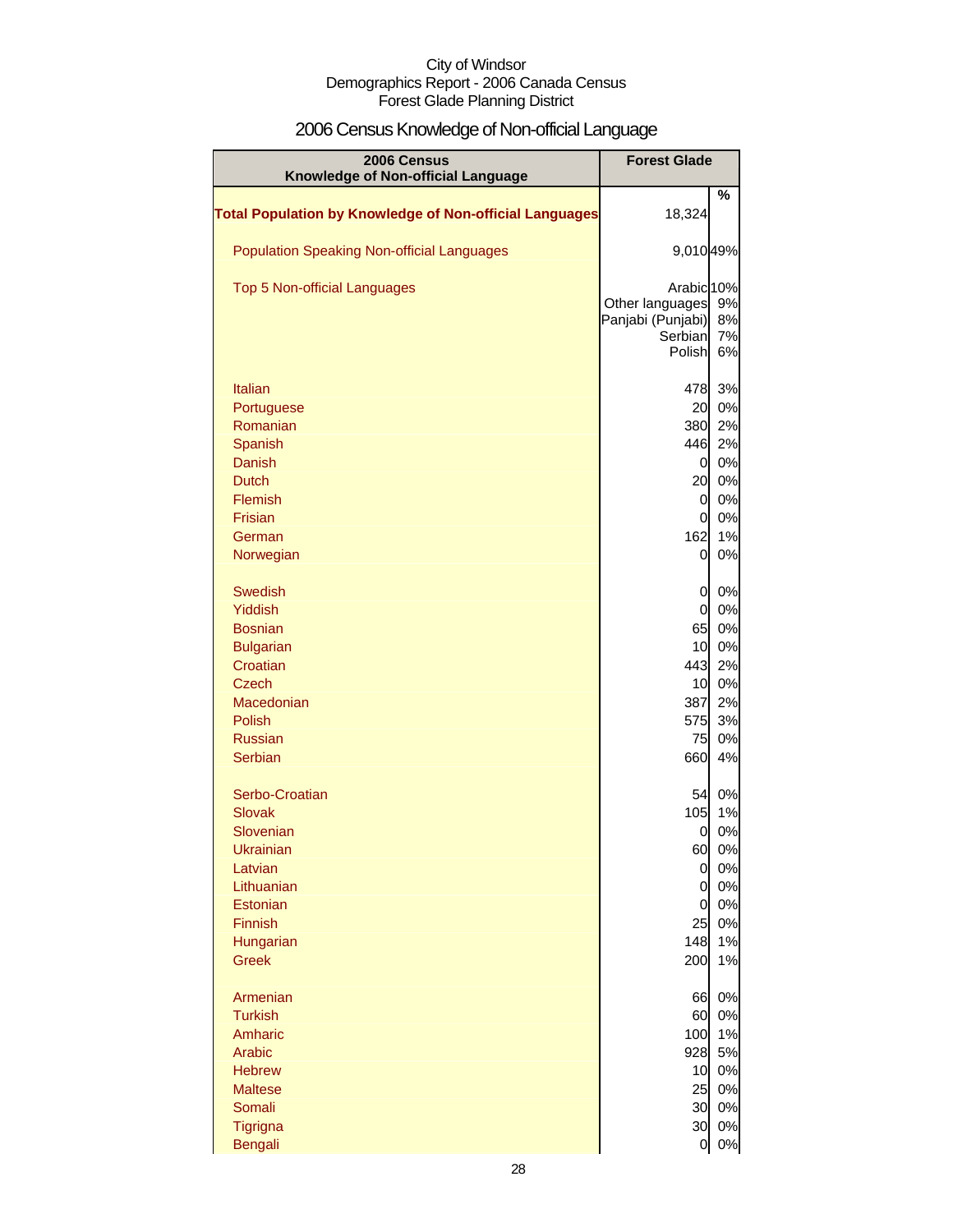| 2006 Census                        | <b>Forest Glade</b>              |          |
|------------------------------------|----------------------------------|----------|
| Knowledge of Non-official Language |                                  |          |
|                                    |                                  | %        |
| Gujarati                           | 165                              | 1%       |
| Hindi                              | 534                              | 3%       |
| <b>Kurdish</b>                     | 55                               | 0%       |
| Panjabi (Punjabi)                  | 737                              | 4%       |
| Pashto                             | $\overline{0}$                   | 0%       |
| Persian (Farsi)                    | 110                              | 1%       |
| Sindhi                             | $\overline{0}$                   | 0%       |
| Sinhala (Sinhalese)                | $\overline{0}$                   | 0%       |
| Urdu<br>Malayalam                  | 299<br>10                        | 2%<br>0% |
| Tamil                              | 10                               | 0%       |
|                                    |                                  |          |
| Telugu                             | $\overline{0}$                   | 0%       |
| Japanese                           | 10                               | 0%       |
| <b>Korean</b>                      | 10                               | 0%       |
| <b>Chinese</b>                     | 120                              | 1%       |
| Cantonese                          | 35                               | 0%       |
| Mandarin                           | 50                               | 0%       |
| <b>Taiwanese</b>                   | $\overline{0}$                   | 0%       |
| Chinese, n.o.s.<br>Lao             | 35<br>20                         | 0%<br>0% |
| Khmer (Cambodian)                  | 0                                | 0%       |
|                                    |                                  |          |
| Vietnamese                         | 50                               | 0%       |
| <b>Bisayan languages</b>           | 0                                | 0%       |
| <b>Ilocano</b>                     | 20                               | 0%       |
| <b>Malay</b>                       | 0                                | 0%       |
| Tagalog (Pilipino, Filipino)       | 330                              | 2%       |
| Akan (Twi)<br>Swahili              | 10<br>25                         | 0%<br>0% |
| <b>Creoles</b>                     | 80                               | 0%       |
|                                    |                                  |          |
| <b>Aboriginal Languages</b>        | 0                                | 0%       |
| Algonquin                          | 0                                | 0%       |
| <b>Atikamekw</b>                   | $\overline{0}$                   | 0%       |
| <b>Blackfoot</b>                   | $\mathbf{0}$                     | 0%       |
| Carrier                            | $\overline{0}$                   | 0%       |
| Chilcotin<br>Chipewyan             | $\overline{0}$                   | 0%<br>0% |
| <b>Cree</b>                        | $\overline{O}$<br>$\overline{O}$ | 0%       |
| Siouan languages (Dakota/Sioux)    | $\overline{O}$                   | 0%       |
| <b>Dene</b>                        | $\overline{0}$                   | 0%       |
| <b>Dogrib</b>                      | $\overline{0}$                   | 0%       |
| <b>Gitksan</b>                     | $\overline{0}$                   | 0%       |
| Inuinnaqtun                        | $\overline{0}$                   | 0%       |
| Inuktitut, n.i.e.                  | $\overline{0}$                   | 0%       |
| Kutchin-Gwich'in (Loucheux)        | $\overline{0}$                   | 0%       |
| <b>Malecite</b><br>Mi'kmaq         | $\overline{0}$<br>$\overline{0}$ | 0%<br>0% |
| <b>Mohawk</b>                      | $\overline{0}$                   | 0%       |
| Montagnais-Naskapi                 | $\overline{0}$                   | 0%       |
| Nisga'a                            | 0                                | 0%       |
| North Slave (Hare)                 | 0l                               | 0%       |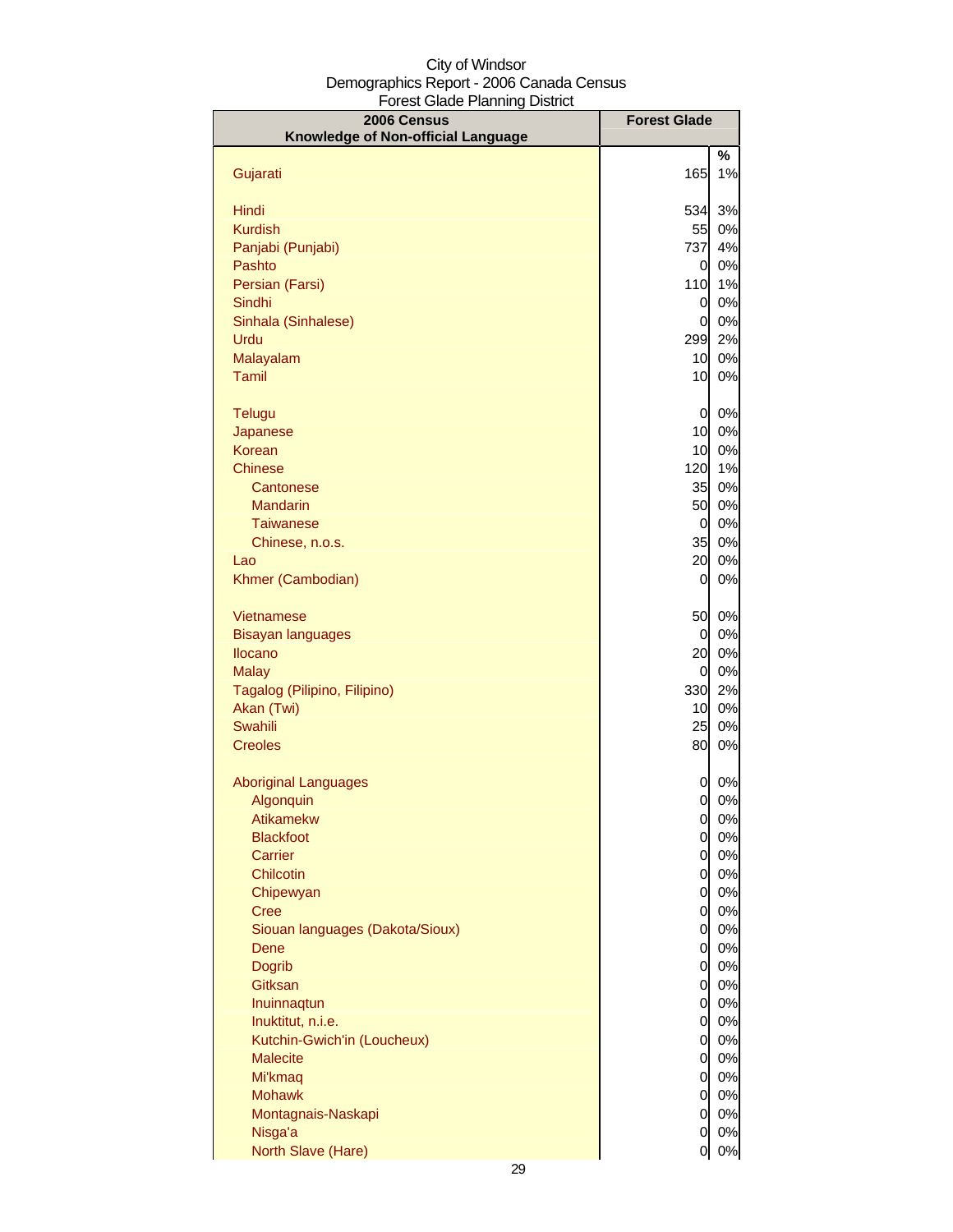| $\sim$                                            |                     |    |
|---------------------------------------------------|---------------------|----|
| 2006 Census<br>Knowledge of Non-official Language | <b>Forest Glade</b> |    |
|                                                   |                     | %  |
| Ojibway                                           |                     | 0% |
| Oji-Cree                                          |                     | 0% |
| Shuswap                                           |                     | 0% |
| <b>South Slave</b>                                |                     | 0% |
| <b>Tlingit</b>                                    | 0                   | 0% |
|                                                   |                     |    |
| Other languages                                   | 842                 | 5% |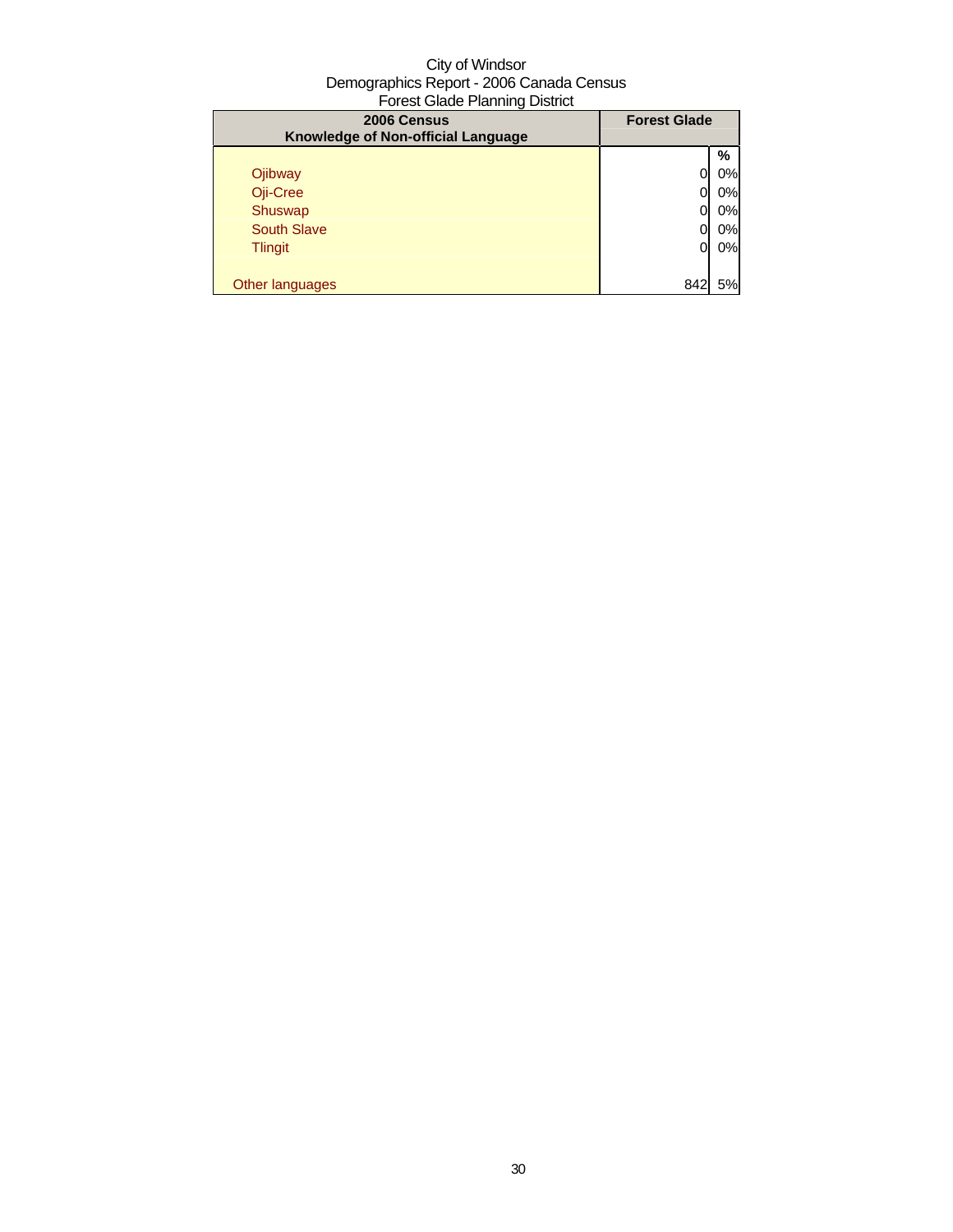## 2006 Census Home Language

| 2006 Census                              | <b>Forest Glade</b>                          |       |
|------------------------------------------|----------------------------------------------|-------|
| <b>Home Language</b>                     |                                              | %     |
| <b>Total Population by Home Language</b> | \$18,314                                     |       |
| <b>Dominant Official Language</b>        | English                                      |       |
| Top 5 Non-official Languages             | Other languages 11%<br>Polish <sub>10%</sub> |       |
|                                          | Panjabi (Punjabi) 10%                        |       |
|                                          | Arabic                                       | 8%    |
|                                          | Serbian                                      | 8%    |
| Single responses                         | 17,495 96%                                   |       |
| <b>Official languages</b>                | 13,454 73%                                   |       |
| <b>English</b>                           | 13,248 72%                                   |       |
| French                                   | 206                                          | 1%    |
| Non-official languages                   | 4,058 22%                                    |       |
| Italian                                  | 162                                          | 1%    |
| Portuguese                               | 0                                            | 0%    |
| Romanian                                 | 225                                          | 1%    |
| Spanish                                  | 275                                          | 2%    |
| Danish                                   | 0                                            | 0%    |
| <b>Dutch</b>                             | 0                                            | 0%    |
| Flemish                                  | $\mathbf 0$                                  | 0%    |
| <b>Frisian</b>                           | $\mathbf 0$                                  | 0%    |
| German                                   | 10                                           | 0%    |
| Norwegian                                | 0                                            | 0%    |
| <b>Swedish</b>                           | 0                                            | 0%    |
| <b>Yiddish</b>                           | $\overline{0}$                               | 0%    |
| <b>Bosnian</b>                           | 55                                           | 0%    |
| <b>Bulgarian</b>                         | 0                                            | 0%    |
| Croatian                                 | 151                                          | 1%    |
| <b>Czech</b>                             | 0                                            | 0%    |
| Macedonian                               | 191                                          | $1\%$ |
| Polish                                   | 420                                          | 2%    |
| <b>Russian</b>                           | 30                                           | 0%    |
| <b>Serbian</b>                           | 315                                          | 2%    |
| Serbo-Croatian                           | 35                                           | 0%    |
| <b>Slovak</b>                            | 35                                           | 0%    |
| Slovenian                                | 0                                            | 0%    |
| <b>Ukrainian</b>                         | 10                                           | 0%    |
| Latvian                                  | 0                                            | 0%    |
| Lithuanian                               | $\mathbf 0$                                  | 0%    |
| Estonian                                 | $\mathbf 0$                                  | 0%    |
| <b>Finnish</b>                           | $\mathbf 0$                                  | 0%    |
| Hungarian                                | 45                                           | 0%    |
| <b>Greek</b>                             | 45                                           | 0%    |
| Armenian                                 | 35                                           | 0%    |
| <b>Turkish</b>                           | 10                                           | 0%    |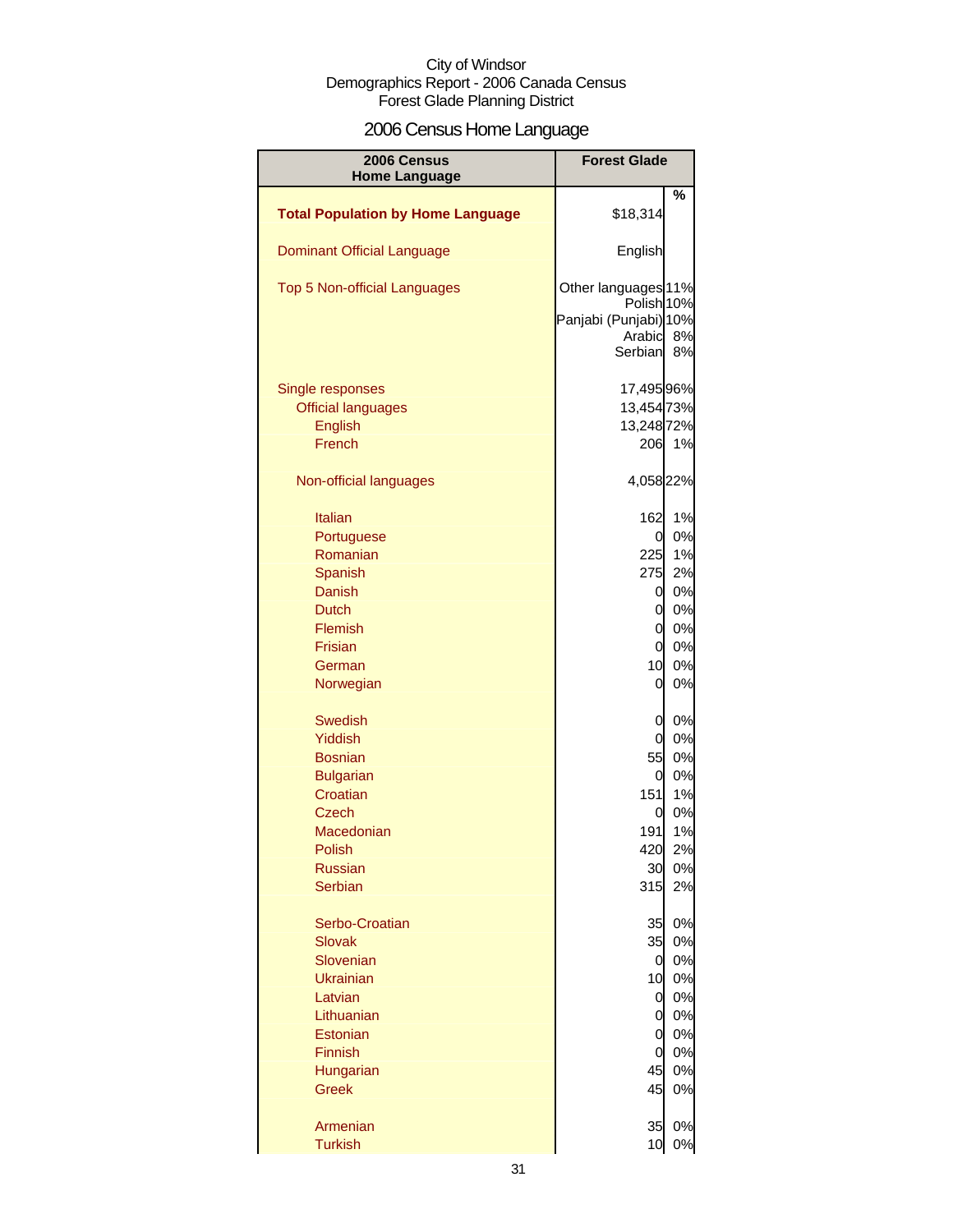| 2006 Census<br><b>Home Language</b> | <b>Forest Glade</b> |       |
|-------------------------------------|---------------------|-------|
|                                     |                     | %     |
| Amharic                             | 45                  | 0%    |
| Arabic                              | 325                 | 2%    |
| <b>Hebrew</b>                       | 0                   | 0%    |
| <b>Maltese</b>                      | 0                   | 0%    |
| Somali                              | 15                  | 0%    |
| <b>Tigrigna</b>                     | 10                  | 0%    |
| Bengali                             | $\overline{0}$      | 0%    |
| Gujarati                            | 130                 | 1%    |
|                                     |                     |       |
| Hindi                               | 20                  | 0%    |
| <b>Kurdish</b>                      | 30                  | 0%    |
| Panjabi (Punjabi)                   | 403                 | 2%    |
| Pashto                              | 0                   | 0%    |
| Persian (Farsi)                     | 75                  | 0%    |
| Sindhi                              | 0                   | 0%    |
| Sinhala (Sinhalese)                 | 0                   | 0%    |
| Urdu                                | 155                 | 1%    |
| Malayalam                           | 0                   | 0%    |
| Tamil                               | 20                  | $0\%$ |
| <b>Telugu</b>                       | 0                   | 0%    |
| Japanese                            | 10                  | 0%    |
| Korean                              | 20                  | 0%    |
| <b>Chinese</b>                      | 75                  | 0%    |
| Cantonese                           | 10                  | 0%    |
| <b>Mandarin</b>                     | 20                  | 0%    |
| Taiwanese                           | $\overline{0}$      | 0%    |
| Chinese, n.o.s.                     | 45                  | 0%    |
| Lao                                 | 10                  | 0%    |
| Khmer (Cambodian)                   | 0                   | 0%    |
| Vietnamese                          | 35                  | 0%    |
| <b>Bisayan languages</b>            | 0                   | 0%    |
| <b>Ilocano</b>                      | 0                   | 0%    |
| <b>Malay</b>                        | 0                   | 0%    |
| Tagalog (Pilipino, Filipino)        | 115                 | 1%    |
| Akan (Twi)                          | 0                   | 0%    |
| Swahili                             | 0                   | 0%    |
| <b>Creoles</b>                      | 30                  | 0%    |
| <b>Aboriginal Languages</b>         | 0                   | 0%    |
| Algonquin                           | $\overline{0}$      | 0%    |
| Atikamekw                           | $\overline{O}$      | 0%    |
| <b>Blackfoot</b>                    | $\overline{O}$      | 0%    |
| Carrier                             | $\overline{0}$      | 0%    |
| Chilcotin                           | $\overline{0}$      | 0%    |
| Chipewyan                           | $\overline{0}$      | 0%    |
| <b>Cree</b>                         | $\overline{0}$      | 0%    |
| Siouan languages (Dakota/Sioux)     | $\overline{O}$      | 0%    |
| Dene                                | $\overline{O}$      | 0%    |
| Dogrib                              | $\overline{0}$      | 0%    |
| Gitksan                             | $\overline{0}$      | 0%    |
| Inuinnaqtun                         | $\overline{0}$      | 0%    |
| Inuktitut, n.i.e.                   | 0                   | 0%    |
|                                     |                     |       |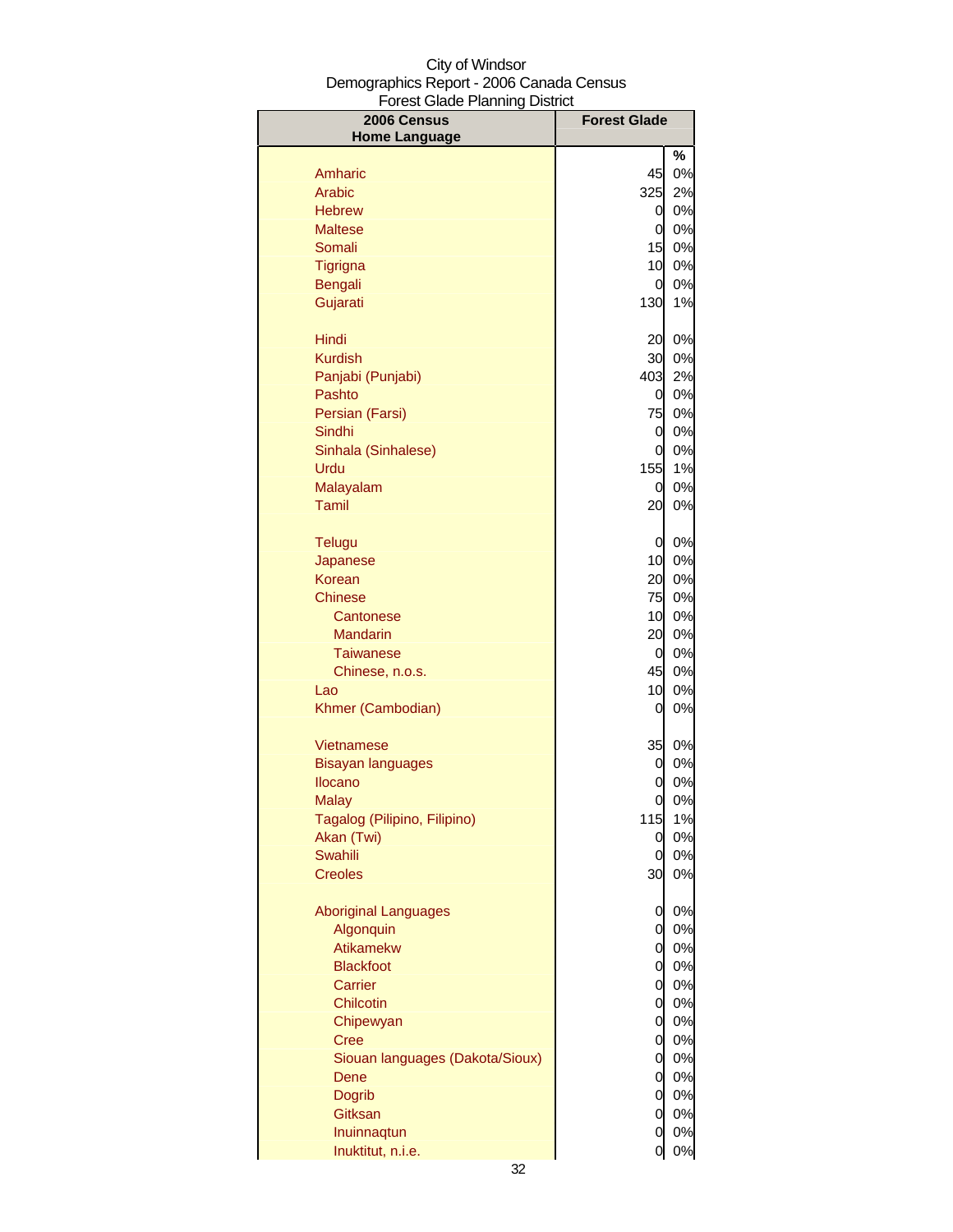| City of Windsor                          |
|------------------------------------------|
| Demographics Report - 2006 Canada Census |
| <b>Forest Glade Planning District</b>    |

| 2006 Census<br><b>Home Language</b>       | i vicot Olduc i lahiling District<br><b>Forest Glade</b> |    |
|-------------------------------------------|----------------------------------------------------------|----|
|                                           |                                                          | %  |
| Kutchin-Gwich'in (Loucheux)               | 0                                                        | 0% |
| <b>Malecite</b>                           | 0                                                        | 0% |
| Mi'kmag                                   | 0                                                        | 0% |
| <b>Mohawk</b>                             | 0                                                        | 0% |
| Montagnais-Naskapi                        | 0                                                        | 0% |
| Nisga'a                                   | 0                                                        | 0% |
| North Slave (Hare)                        | 0                                                        | 0% |
| Ojibway                                   | 0                                                        | 0% |
| Oji-Cree                                  | 0                                                        | 0% |
| Shuswap                                   | 0                                                        | 0% |
| <b>South Slave</b>                        | 0                                                        | 0% |
| <b>Tlingit</b>                            | 0                                                        | 0% |
| Other languages                           | 430                                                      | 2% |
| <b>Multiple responses</b>                 | 789                                                      | 4% |
| <b>English and French</b>                 | 35                                                       | 0% |
| English and non-official language         | 720                                                      | 4% |
| French and non-official language          | 0                                                        | 0% |
| English, French and non-official language | 60                                                       | 0% |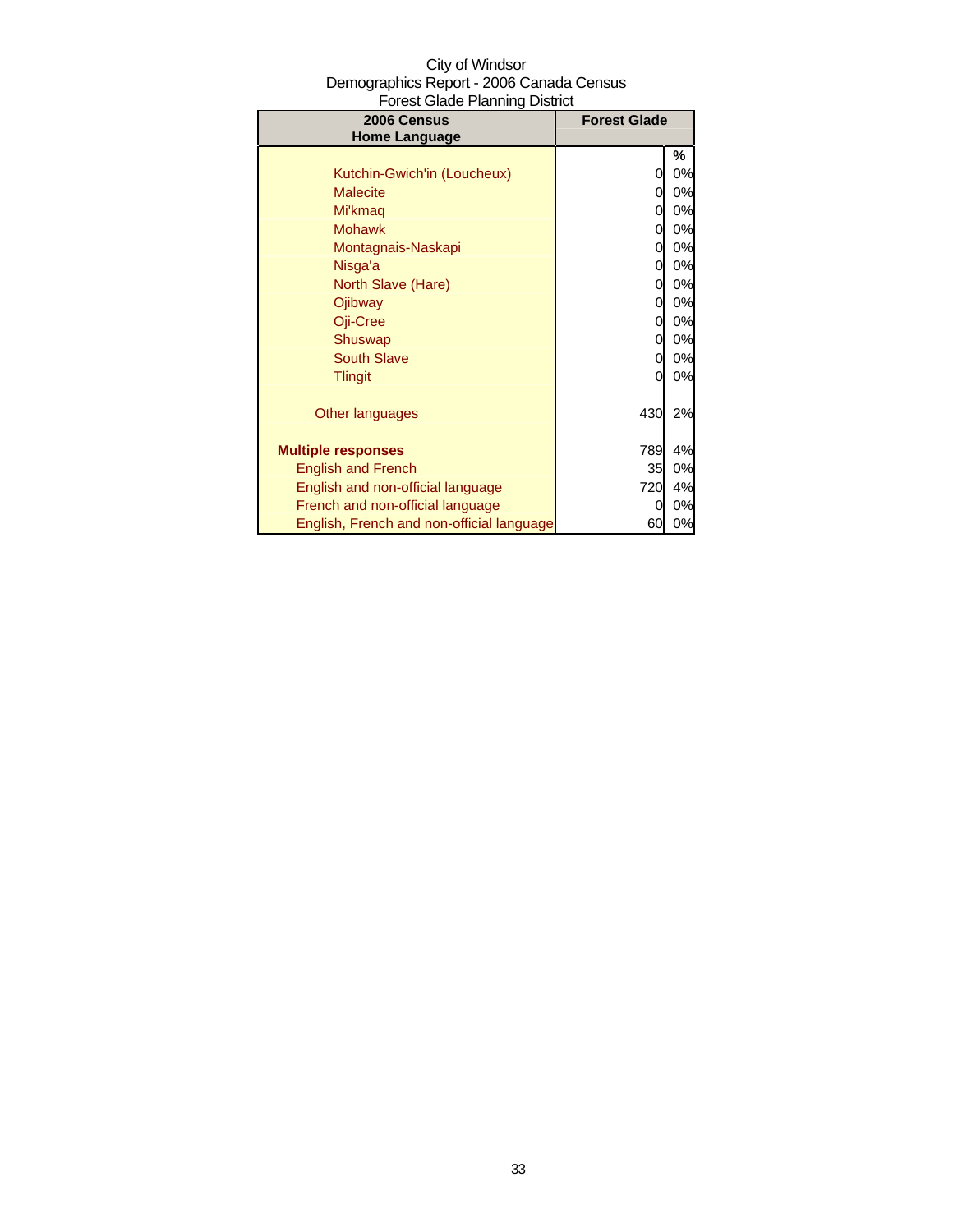## 2006 Census Citizenship and Generation Status

| 2006 Census<br><b>Citizenship and Generation Status</b>                                                                                                                       |            | <b>Forest</b><br>Glade |  |
|-------------------------------------------------------------------------------------------------------------------------------------------------------------------------------|------------|------------------------|--|
| <b>Total Population by Citizenship</b>                                                                                                                                        | 18,332     | %                      |  |
| Canadian citizens                                                                                                                                                             | 16,548 90% |                        |  |
| Under age 18                                                                                                                                                                  | 4,096 22%  |                        |  |
| Age 18 and over                                                                                                                                                               | 12,434 68% |                        |  |
| Not Canadian citizens                                                                                                                                                         | 1,789 10%  |                        |  |
| Population 15 years and over by Generation Status*                                                                                                                            | 14,569     |                        |  |
| 1st generation                                                                                                                                                                | 6,316 43%  |                        |  |
| 2nd generation                                                                                                                                                                | 2,623 18%  |                        |  |
| 3rd generation or more                                                                                                                                                        | 5,575 38%  |                        |  |
| *Generation status of the respondent, i.e. "1st", "2nd" or "3rd+" generation, refers to whether the respondent or<br>the respondent's parents were born in or outside Canada. |            |                        |  |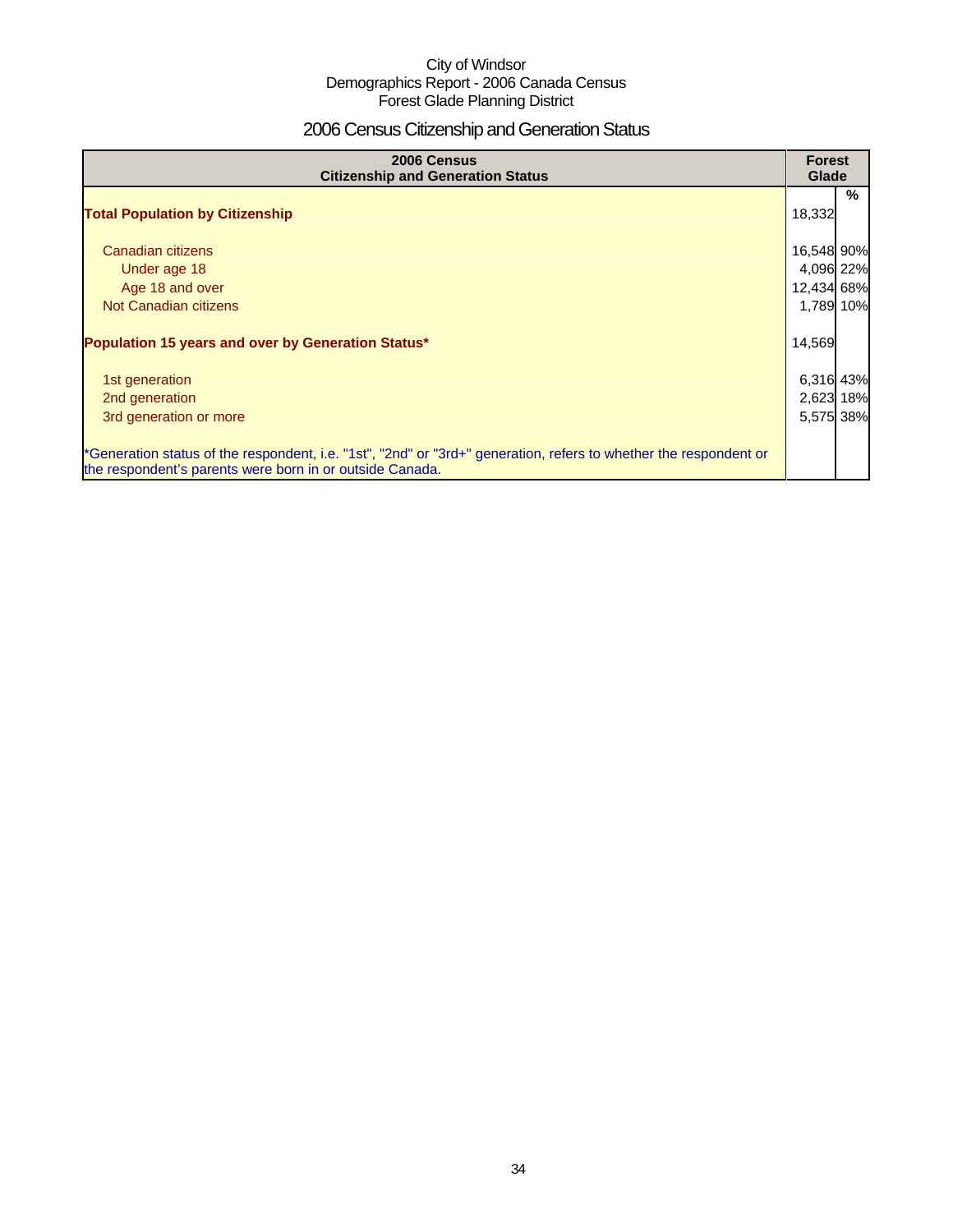## 2006 Census Immigration and Place of Birth

| 2006 Census<br><b>Immigration and Place of Birth</b>           | <b>Forest Glade</b>                                 |  |
|----------------------------------------------------------------|-----------------------------------------------------|--|
| <b>Total Immigrant Population by Period of Immigration</b>     | %<br>6,646                                          |  |
| Before 1961                                                    | 6%<br>393                                           |  |
| 1961 to 1970                                                   | 816 12%                                             |  |
| 1971 to 1980                                                   | 840 13%                                             |  |
| 1981 to 1990                                                   | 794 12%                                             |  |
| 1991 to 2000                                                   | 2,288 34%                                           |  |
| 1991 to 1995                                                   | 1,123 17%                                           |  |
| 1996 to 2000                                                   | 1,146 17%                                           |  |
| 2001 to 2006                                                   | 1,469 22%                                           |  |
| <b>Total Immigrant Population by Age at Immigration</b>        | 6,630                                               |  |
| Under 5 years                                                  | 7%<br>464                                           |  |
| 5 to 14 years                                                  | 1,193 18%                                           |  |
| 15 to 24 years                                                 | 1,53323%                                            |  |
| 25 to 44 years                                                 | 2,808 42%                                           |  |
| 45 years and over                                              | 564<br>9%                                           |  |
| <b>Total Population by Immigrant Status and Place of Birth</b> | 18,314                                              |  |
| Non-immigrants                                                 | 11,46663%                                           |  |
| Born in province of residence                                  | 10,76159%                                           |  |
| Born outside province of residence                             | 673 4%                                              |  |
| Immigrants                                                     | 6,623 36%                                           |  |
| Non-permanent residents                                        | 240<br>1%                                           |  |
| <b>Total Immigrants by Place of Birth</b>                      | 6,623                                               |  |
| Top 5 Immigrant Places of Birth                                | Southern Europe <sup>24%</sup><br>Southern Asia 16% |  |
|                                                                | West Central Asia and the Middle East 14%           |  |
|                                                                | Eastern Europe <sup>14%</sup>                       |  |
|                                                                | Northern Europe 7%                                  |  |
| United States of America                                       | 260<br>4%                                           |  |
| <b>Central America</b>                                         | 4%<br>245                                           |  |
| Caribbean and Bermuda                                          | 3%<br>181                                           |  |
| <b>South America</b>                                           | 89<br>1%                                            |  |
| Europe                                                         | 3,043 46%                                           |  |
| <b>Western Europe</b>                                          | 125<br>2%                                           |  |
| <b>Eastern Europe</b>                                          | 914 14%                                             |  |
| <b>Southern Europe</b>                                         | 1,580 24%                                           |  |
| <b>Italy</b>                                                   | 4%<br>294                                           |  |
| <b>Other Southern Europe</b>                                   | 1,273 19%                                           |  |
| <b>Northern Europe</b>                                         | 7%<br>456<br>6%                                     |  |
| <b>United Kingdom</b><br><b>Other Northern Europe</b>          | 376<br>0%<br>20                                     |  |
|                                                                |                                                     |  |
| Africa                                                         | 4%<br>286                                           |  |
| <b>Western Africa</b>                                          | 105<br>2%                                           |  |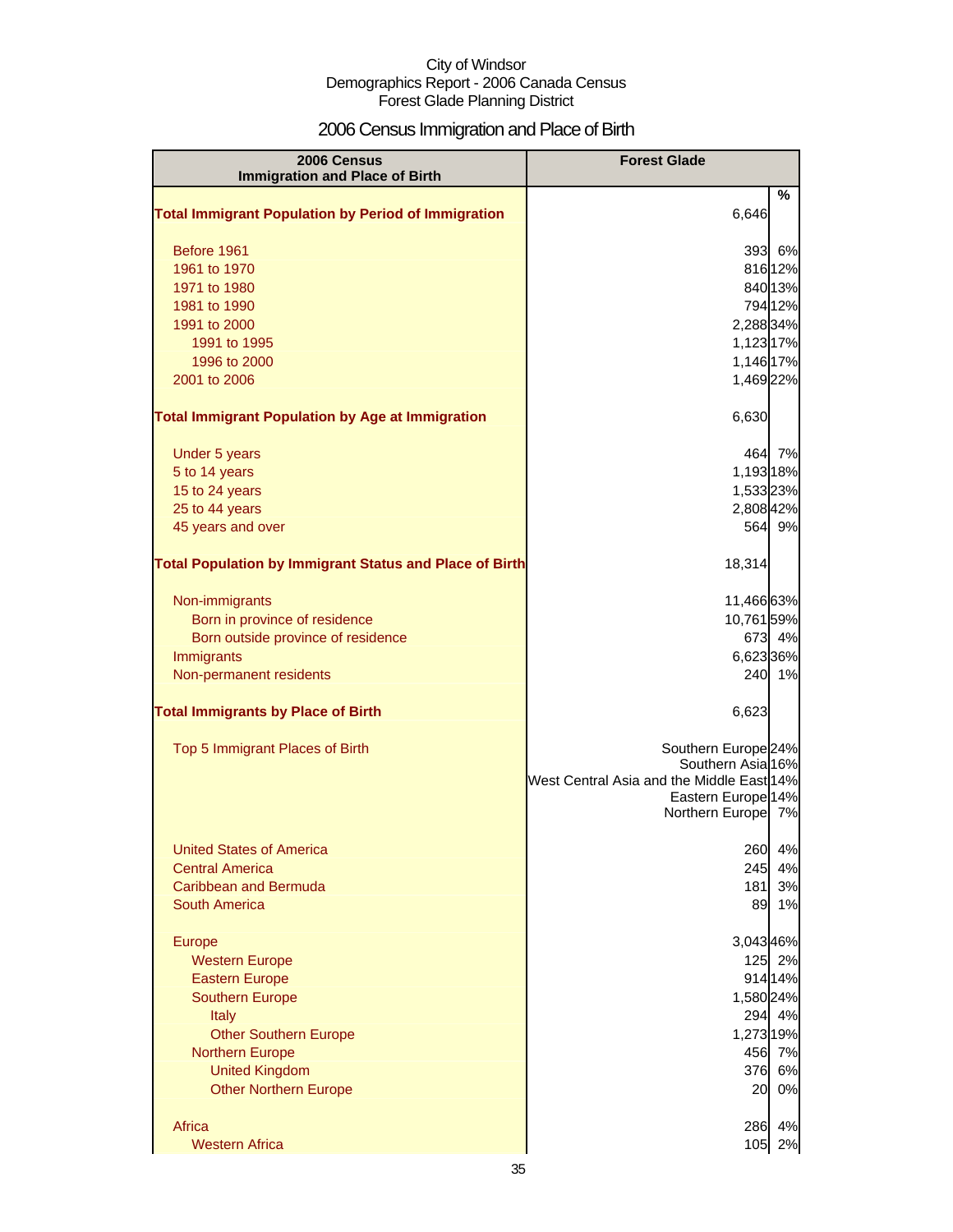| 01001 ORGO 1 RH 11 11 19 DIOGROU<br>2006 Census | <b>Forest Glade</b> |         |
|-------------------------------------------------|---------------------|---------|
| <b>Immigration and Place of Birth</b>           |                     |         |
|                                                 |                     | %       |
| <b>Eastern Africa</b>                           | 85                  | 1%      |
| <b>Northern Africa</b>                          | 75                  | 1%      |
| <b>Central Africa</b>                           | 0                   | 0%      |
| <b>Southern Africa</b>                          | 0                   | 0%      |
|                                                 |                     |         |
| Asia and the Middle East                        | 2,48738%            |         |
| West Central Asia and the Middle East           |                     | 928 14% |
| Eastern Asia                                    | 135                 | 2%      |
| China                                           | 55                  | 1%      |
| Hong Kong                                       | 45                  | 1%      |
| <b>Other Eastern Asia</b>                       | 55                  | 1%      |
| <b>Southeast Asia</b>                           | 384                 | 6%      |
| <b>Philippines</b>                              | 315                 | 5%      |
| <b>Other Southeast Asia</b>                     | 44                  | 1%      |
| <b>Southern Asia</b>                            | 1,069 16%           |         |
| India                                           |                     | 81912%  |
| <b>Other Southern Asia</b>                      | 260                 | 4%      |
|                                                 |                     |         |
| Oceania and other                               | 5                   | 0%      |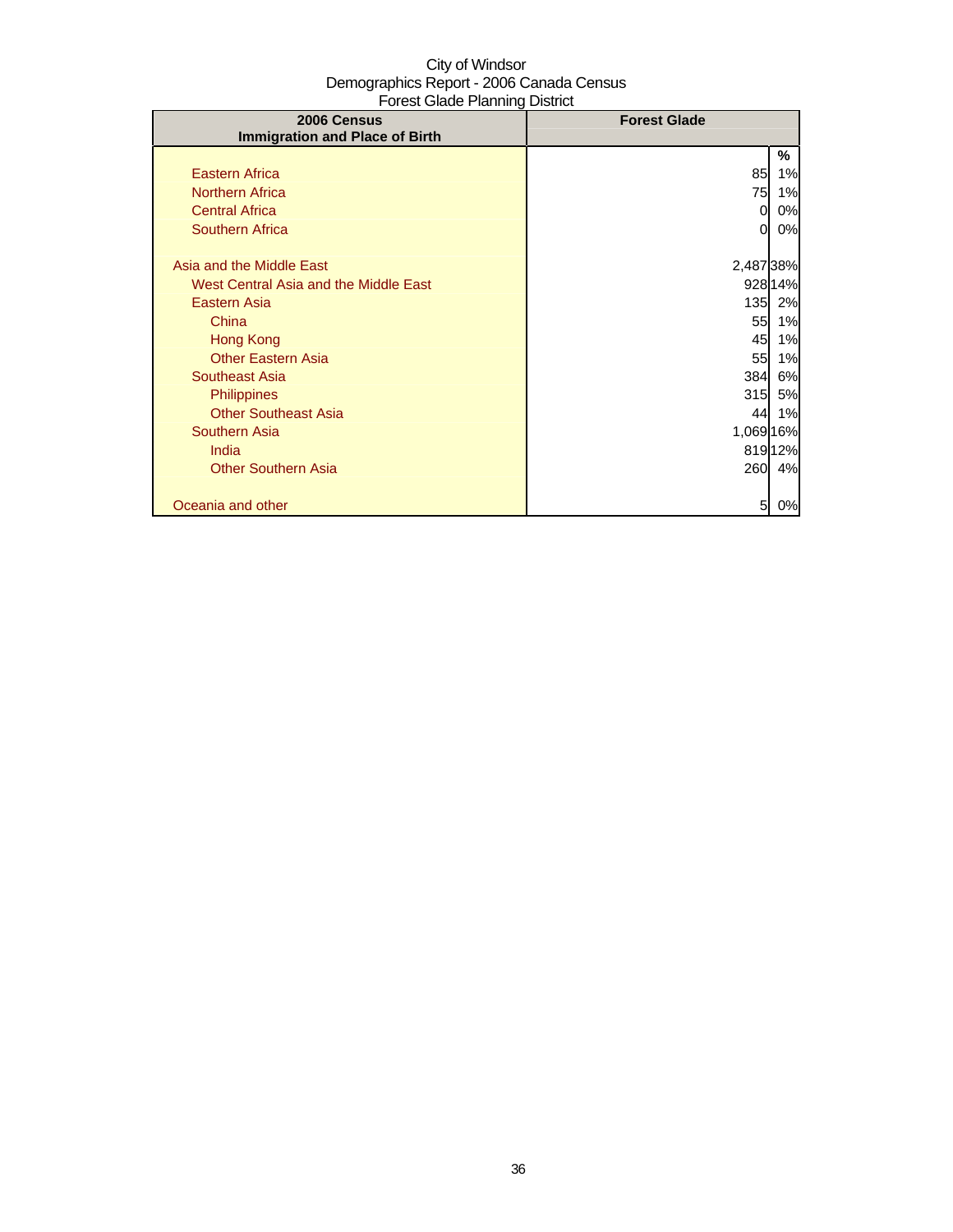| 2006 Census                                                | <b>Forest Glade</b>                       |                    |
|------------------------------------------------------------|-------------------------------------------|--------------------|
| Recent Immigration and Place of Birth (2001-2006)          |                                           |                    |
| <b>Total Recent Immigrants by Selected Places of Birth</b> | 1,478                                     | %                  |
|                                                            |                                           |                    |
| Top 5 Recent Immigrant Places of Birth                     | Southern Asia 30%                         |                    |
|                                                            | West Central Asia and the Middle East 18% |                    |
|                                                            | Eastern Europe <sup>16%</sup>             |                    |
|                                                            | Southern Europe <sup>10%</sup>            |                    |
|                                                            | Caribbean and Bermuda                     | 4%                 |
| <b>United States of America</b>                            | 50                                        | 3%                 |
| <b>Central America</b>                                     | 55                                        | 4%                 |
| Caribbean and Bermuda                                      | 60                                        | 4%                 |
| <b>South America</b>                                       | 55                                        | 4%                 |
|                                                            |                                           |                    |
| Europe                                                     |                                           | 40427%             |
| <b>Western Europe</b>                                      | $\overline{0}$                            | 0%                 |
| <b>Eastern Europe</b><br><b>Southern Europe</b>            |                                           | 231 16%<br>146 10% |
| Italy                                                      | 0l                                        | 0%                 |
| <b>Other Southern Europe</b>                               |                                           | 146 10%            |
| <b>Northern Europe</b>                                     | 45                                        | 3%                 |
| <b>United Kingdom</b>                                      | 45                                        | 3%                 |
| <b>Other Northern Europe</b>                               | $\overline{0}$                            | 0%                 |
|                                                            |                                           |                    |
| Africa                                                     | 65                                        | 4%                 |
| <b>Western Africa</b>                                      | $\overline{0}$                            | 0%                 |
| <b>Eastern Africa</b>                                      | 30                                        | 2%                 |
| <b>Northern Africa</b>                                     | 35                                        | 2%                 |
| <b>Central Africa</b>                                      | $\overline{0}$                            | 0%                 |
| <b>Southern Africa</b>                                     | $\overline{0}$                            | 0%                 |
| Asia and the Middle East                                   |                                           | 77552%             |
| West Central Asia and the Middle East                      |                                           | 265 18%            |
| Eastern Asia                                               | 30                                        | 2%                 |
| China                                                      | 20                                        | 1%                 |
| <b>Hong Kong</b>                                           | 0                                         | 0%                 |
| <b>Other Eastern Asia</b>                                  | 30                                        | 2%                 |
| <b>Southeast Asia</b>                                      | 20                                        | 1%                 |
| Philippines                                                | 10                                        | 1%                 |
| <b>Other Southeast Asia</b>                                | 10                                        | 1%                 |
| Southern Asia                                              |                                           | 435 29%            |
| India<br><b>Other Southern Asia</b>                        |                                           | 270 18%<br>17011%  |
|                                                            |                                           |                    |
| Oceania and other                                          | $\overline{0}$                            | 0%                 |

## 2006 Census Recent Immigration and Place of Birth (2001-2006)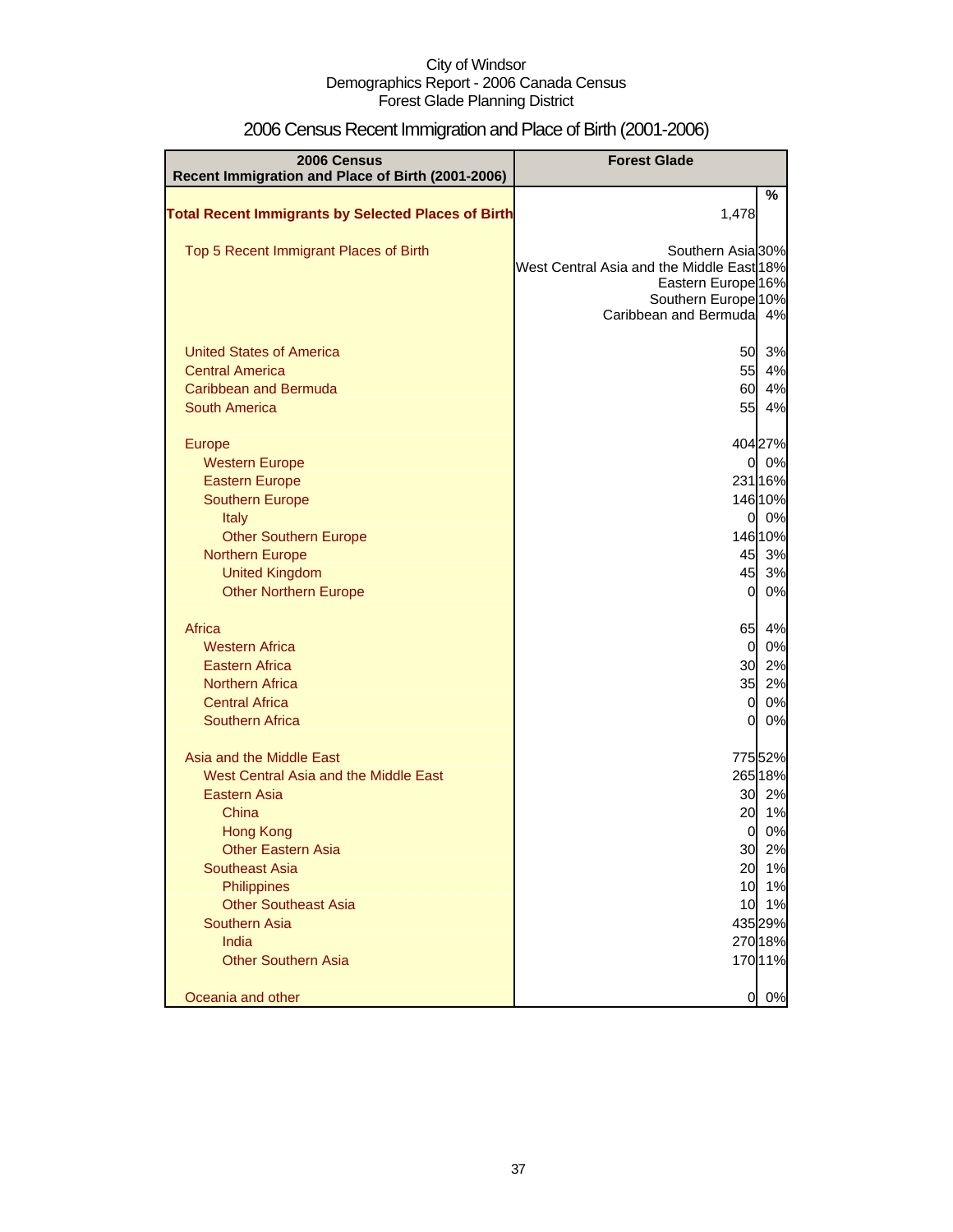## 2006 Census Mobility

| 2006 Census<br><b>Mobility</b>                                                                                                                                                                      | <b>Forest Glade</b>                                                   |                                         |
|-----------------------------------------------------------------------------------------------------------------------------------------------------------------------------------------------------|-----------------------------------------------------------------------|-----------------------------------------|
| <b>Total Population by 1 year mobility status</b>                                                                                                                                                   | 18,074                                                                | %                                       |
| Non-movers (same address one year ago)<br><b>Movers</b><br>Non-migrants<br><b>Migrants</b><br>Internal migrants<br>Intraprovincial migrants<br>Interprovincial migrants<br><b>External migrants</b> | 15,703 87%<br>2,366<br>1,688<br>680<br>525<br>520<br>20<br>175        | 13%<br>9%<br>4%<br>3%<br>3%<br>0%<br>1% |
| <b>Total Population by 5 year mobility status</b>                                                                                                                                                   | 17,126                                                                |                                         |
| Non-movers (same address five years ago)<br><b>Movers</b><br>Non-migrants<br><b>Migrants</b><br>Internal migrants<br>Intraprovincial migrants<br>Interprovincial migrants                           | 10,429 58%<br>6,682 37%<br>4,334 24%<br>2,320 13%<br>990<br>971<br>50 | 5%<br>5%<br>0%                          |
| <b>External migrants</b>                                                                                                                                                                            | 1,336                                                                 | 7%                                      |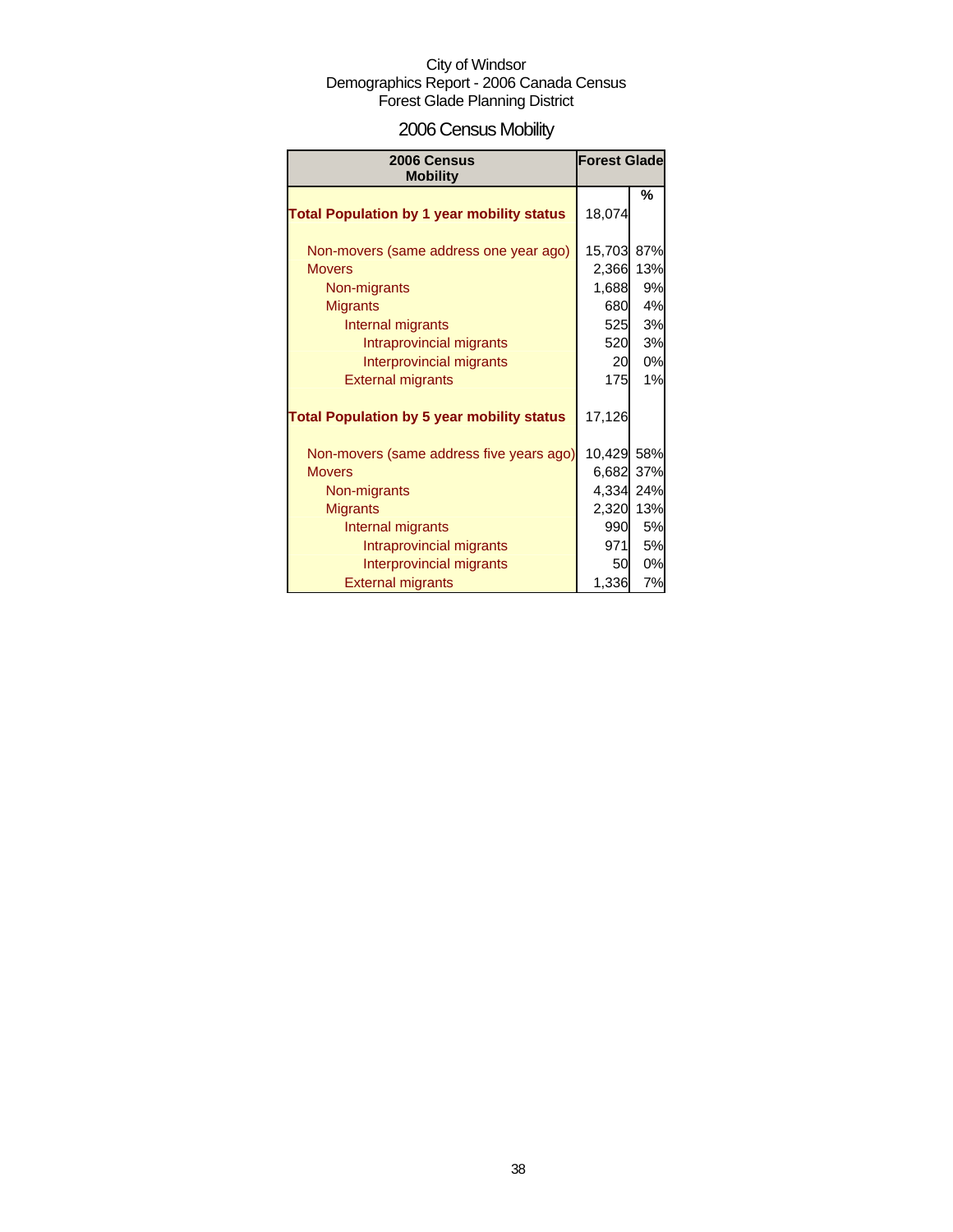# 2006 Census Aboriginal Population

| 2006 Census<br><b>Aboriginal Population</b>                                                                                                    | <b>Forest</b><br>Glade |     |
|------------------------------------------------------------------------------------------------------------------------------------------------|------------------------|-----|
| Population by Aboriginal* and non-Aboriginal Identity                                                                                          | 18,319                 |     |
|                                                                                                                                                |                        |     |
| Aboriginal population                                                                                                                          | 210                    | 1%  |
| <b>Single Response</b>                                                                                                                         | 225                    | 1%  |
| <b>Inuit</b>                                                                                                                                   | $\mathbf 0$            | 0%  |
| <b>Metis</b>                                                                                                                                   | 130                    | 1%  |
| North American Indian                                                                                                                          | 95                     | 1%  |
| Multiple responses                                                                                                                             | $\overline{0}$         | 0%  |
| Aboriginal responses not included elsewhere                                                                                                    | $\Omega$               | 0%  |
|                                                                                                                                                |                        |     |
| Non-Aboriginal population                                                                                                                      | 18,087                 | 99% |
| <b>Population by Registered Indian Status</b>                                                                                                  | 18,327                 |     |
|                                                                                                                                                |                        |     |
| <b>Registered Indian</b>                                                                                                                       | 60                     | 0%  |
| Not a Registered Indian                                                                                                                        | 18,249 100%            |     |
| <b>Population by Aboriginal and Non-Aboriginal Ancestry</b>                                                                                    | 18,215                 |     |
|                                                                                                                                                |                        |     |
| Aboriginal ancestry                                                                                                                            | 529                    | 3%  |
| North American Indian single ancestry                                                                                                          | 45                     | 0%  |
| North American Indian and non-Aboriginal ancestries                                                                                            | 375                    | 2%  |
| Métis single ancestry                                                                                                                          | $\overline{0}$         | 0%  |
| Métis and non-Aboriginal ancestries                                                                                                            | 90                     | 0%  |
| Inuit single ancestry                                                                                                                          | $\overline{0}$         | 0%  |
| Inuit and non-Aboriginal ancestries                                                                                                            | $\overline{0}$         | 0%  |
| Other Aboriginal multiple ancestries                                                                                                           | 10                     | 0%  |
| Non-Aboriginal ancestry                                                                                                                        | 17,705                 | 97% |
| Indian Reservation DAs that refused enumeration                                                                                                | 0                      |     |
| * Refers to those persons who reported identifying with at least one Aboriginal group, i.e. North American Indian,<br>Métis or Inuit (Eskimo). |                        |     |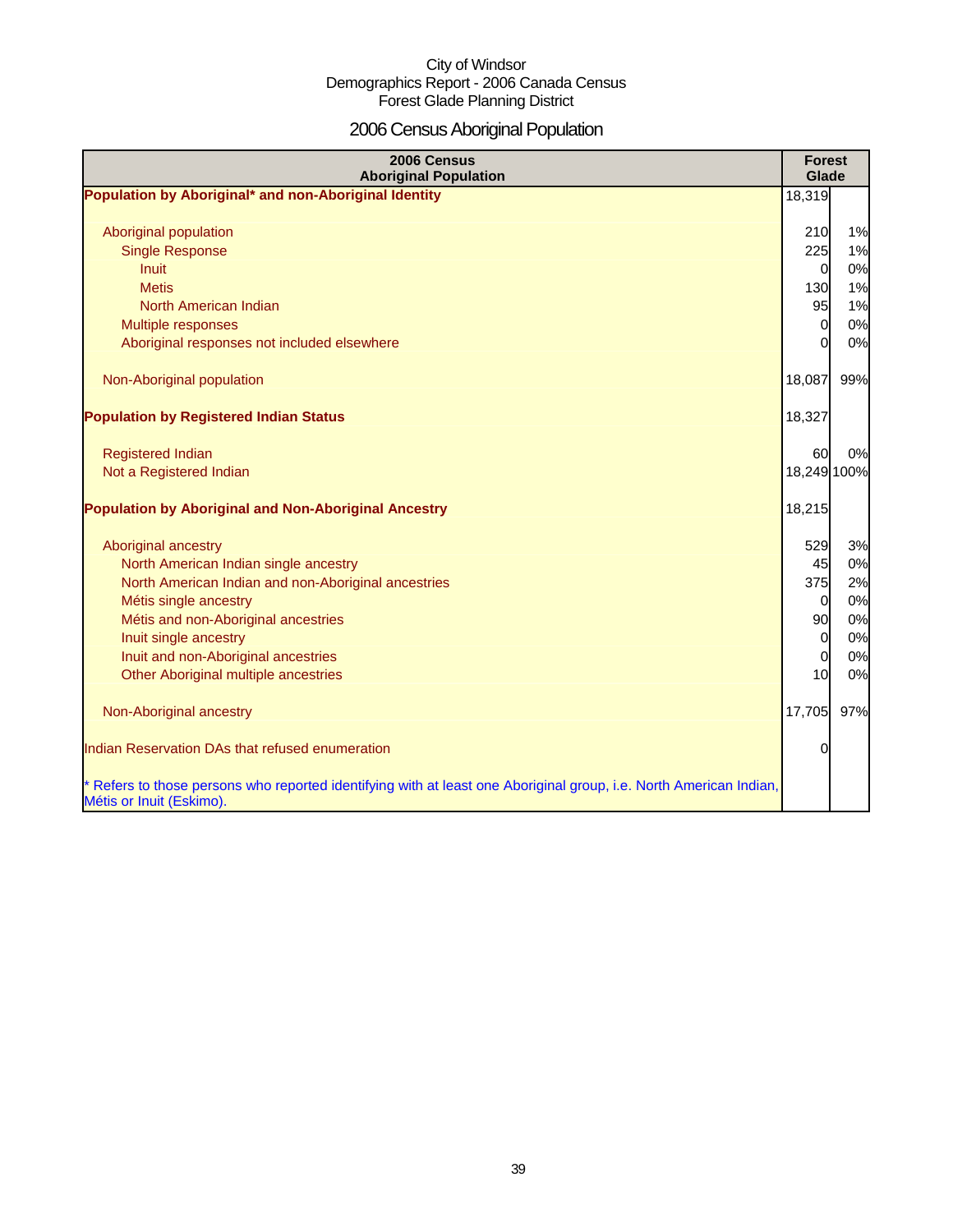## 2006 Census Labour Force by Sex Comparison

| 2006 Census                                                        |              | <b>Forest Glade</b> |                     |         |                |         |
|--------------------------------------------------------------------|--------------|---------------------|---------------------|---------|----------------|---------|
| <b>Labour Force by Sex</b>                                         |              |                     |                     |         |                |         |
| <b>Comparison</b>                                                  | <b>Total</b> |                     | <b>Males</b>        |         | <b>Females</b> |         |
|                                                                    | Population   |                     |                     |         |                |         |
| <b>Total Population 15 years and over by Labour Force Activity</b> | 14,463       |                     | 6,965               |         | 7,518          |         |
|                                                                    |              |                     |                     |         |                |         |
| In the labour force                                                |              |                     | 9,79068% 5,065 73%  |         | 4,75263%       |         |
| Employed                                                           |              |                     | 8,78961% 4,52965%   |         | 4,230 56%      |         |
| <b>Unemployed</b>                                                  | 1,015 7%     |                     |                     | 492 7%  | 493            | 7%      |
| Not in the labour force                                            |              |                     | 4,67032% 1,88027%   |         | 2,731 36%      |         |
| Participation rate                                                 | 67.7%        |                     | 72.7%               |         | 63.2%          |         |
| Employment-population ratio                                        | 60.8%        |                     | 65.0%               |         | 56.3%          |         |
| Unemployment rate                                                  | 10.4%        |                     | 9.7%                |         | 10.4%          |         |
| <b>Total Population 15-24 years by Labour Force Activity</b>       | 2,716        |                     | 1,335               |         | 1,364          |         |
|                                                                    |              |                     |                     |         |                |         |
| In the labour force                                                | 1,968 72%    |                     |                     | 960 72% |                | 968 71% |
| Employed                                                           | 1,60959%     |                     |                     | 740 55% |                | 83761%  |
| <b>Unemployed</b>                                                  |              | 363 13%             |                     | 208 16% |                | 130 10% |
| Not in the labour force                                            |              | 74327%              |                     | 36327%  |                | 408 30% |
| Participation rate                                                 | 72.5%        |                     | 71.9%               |         | 70.9%          |         |
| Employment-population ratio                                        | 59.2%        |                     | 55.4%               |         | 61.4%          |         |
| Unemployment rate                                                  | 18.4%        |                     | 21.7%               |         | 13.4%          |         |
| <b>Total Population 25 years and over by Labour Force Activity</b> | 11,749       |                     | 5,591               |         | 6,137          |         |
|                                                                    |              |                     |                     |         |                |         |
| In the labour force                                                |              |                     | 7,849 67% 4,042 72% |         | 3,758 61%      |         |
| Employed                                                           |              |                     | 7,18461% 3,77367%   |         | 3,37155%       |         |
| <b>Unemployed</b>                                                  | 631          | 5%                  |                     | 255 5%  |                | 342 6%  |
| Not in the labour force                                            |              |                     | 3,908 33% 1,535 27% |         | 2,386 39%      |         |
| Participation rate                                                 | 66.8%        |                     | 72.3%               |         | 61.2%          |         |
| <b>Employment-population ratio</b>                                 | 61.1%        |                     | 67.5%               |         | 54.9%          |         |
| Unemployment rate                                                  | 8.0%         |                     | 6.3%                |         | 9.1%           |         |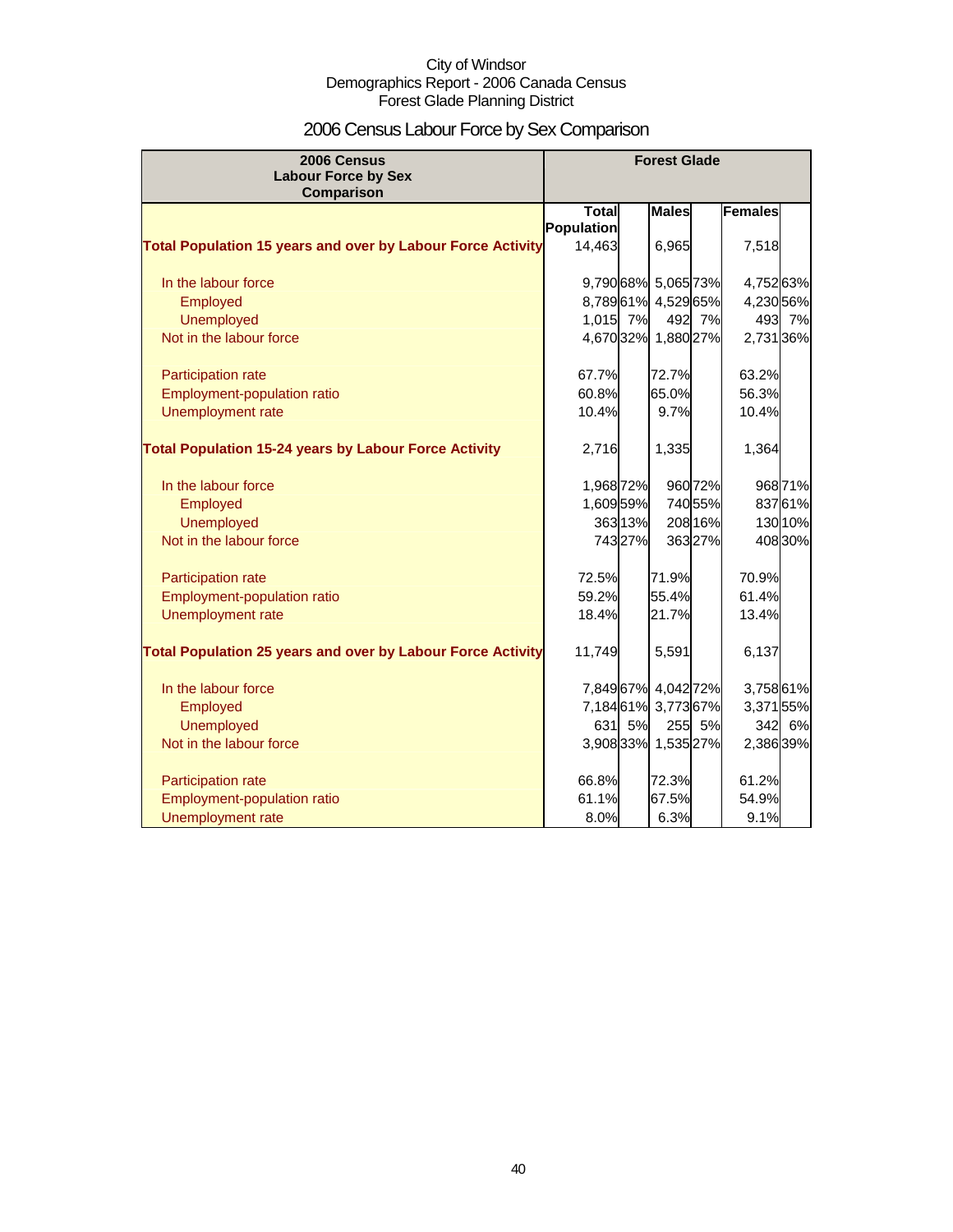## 2006 Census Labour Force by Sex

| 2006 Census<br><b>Labour Force by Sex</b>                          | <b>Forest Glade</b> |         |
|--------------------------------------------------------------------|---------------------|---------|
|                                                                    |                     | %       |
| <b>Total Population 15 years and over by Labour Force Activity</b> | 14,463              |         |
| In the labour force                                                | 9,790 68%           |         |
| Employed                                                           | 8,789 61%           |         |
| <b>Unemployed</b>                                                  | 1,015               | 7%      |
| Not in the labour force                                            | 4,670 32%           |         |
| Participation rate                                                 | 67.7%               |         |
| Employment-population ratio                                        | 60.8%               |         |
| Unemployment rate                                                  | 10.4%               |         |
| <b>Total Population 15-24 years by Labour Force Activity</b>       | 2,716               |         |
| In the labour force                                                | 1,968 72%           |         |
| Employed                                                           | 1,609 59%           |         |
| <b>Unemployed</b>                                                  |                     | 363 13% |
| Not in the labour force                                            |                     | 743 27% |
| <b>Participation rate</b>                                          | 72.5%               |         |
| <b>Employment-population ratio</b>                                 | 59.2%               |         |
| Unemployment rate                                                  | 18.4%               |         |
| <b>Total Population 25 years and over by Labour Force Activity</b> | 11,749              |         |
| In the labour force                                                | 7,849 67%           |         |
| Employed                                                           | 7,184 61%           |         |
| <b>Unemployed</b>                                                  | 631                 | 5%      |
| Not in the labour force                                            | 3,908 33%           |         |
| Participation rate                                                 | 66.8%               |         |
| Employment-population ratio                                        | 61.1%               |         |
| Unemployment rate                                                  | 8.0%                |         |
| Males 15 years and over by Labour Force Activity                   | 6,965               |         |
| In the labour force                                                | 5,065 73%           |         |
| Employed                                                           | 4,529 65%           |         |
| <b>Unemployed</b>                                                  | 492                 | 7%      |
| Not in the labour force                                            | 1,880 27%           |         |
| Participation rate                                                 | 72.7%               |         |
| <b>Employment-population ratio</b>                                 | 65.0%               |         |
| Unemployment rate                                                  | 9.7%                |         |
| <b>Males 15-24 years by Labour Force Activity</b>                  | 1,335               |         |
| In the labour force                                                |                     | 960 72% |
| Employed                                                           |                     | 740 55% |
| <b>Unemployed</b>                                                  |                     | 208 16% |
| Not in the labour force                                            |                     | 363 27% |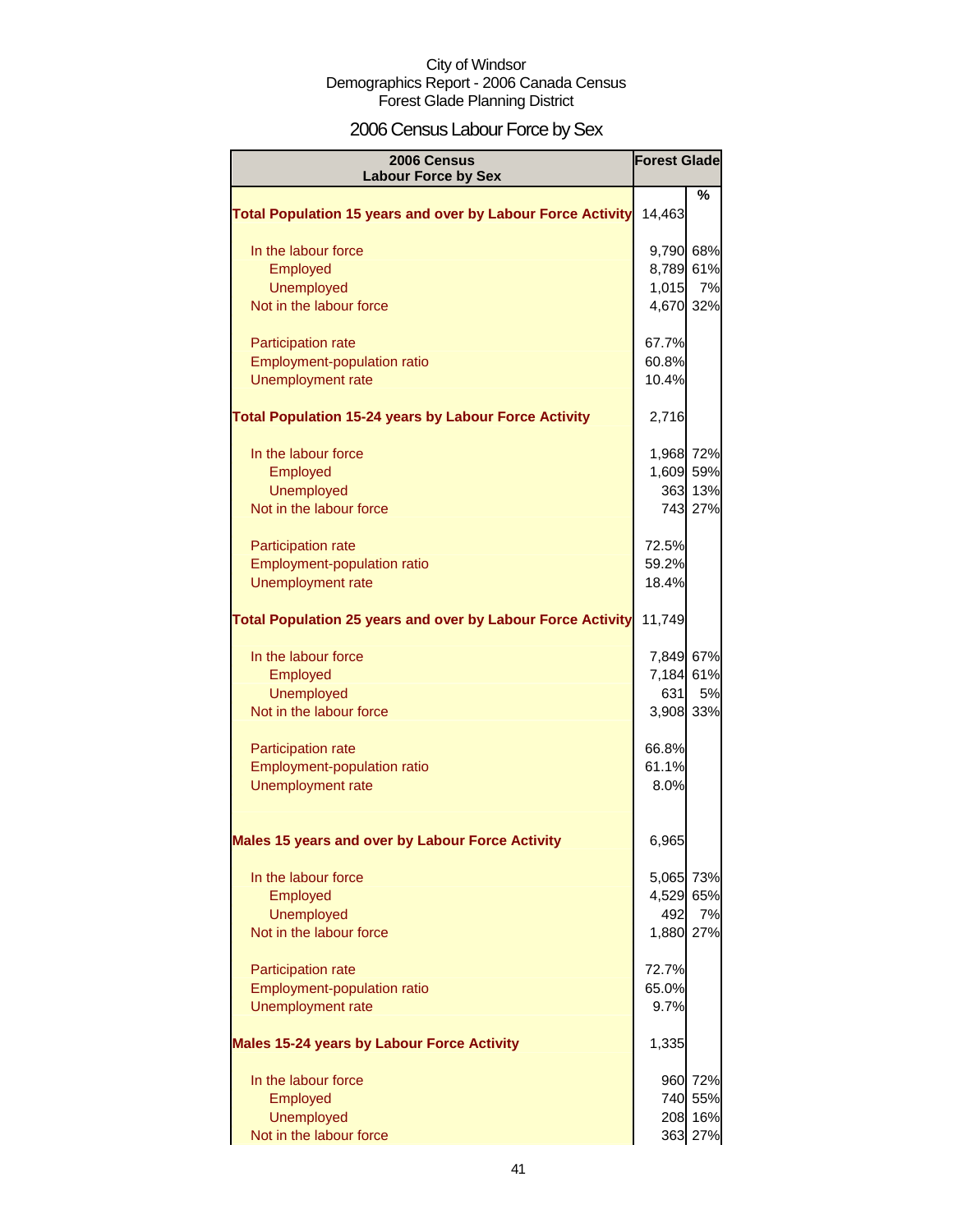| 2006 Census<br><b>Labour Force by Sex</b>                 | <b>Forest Glade</b> |         |
|-----------------------------------------------------------|---------------------|---------|
|                                                           |                     | $\%$    |
| <b>Participation rate</b>                                 | 71.9%               |         |
| <b>Employment-population ratio</b>                        | 55.4%               |         |
| <b>Unemployment rate</b>                                  | 21.7%               |         |
| Males 25 years and over by Labour Force Activity          | 5,591               |         |
| In the labour force                                       | 4,042 72%           |         |
| Employed                                                  | 3,773 67%           |         |
| <b>Unemployed</b>                                         | 255                 | 5%      |
| Not in the labour force                                   | 1,535 27%           |         |
| Participation rate                                        | 72.3%               |         |
| <b>Employment-population ratio</b>                        | 67.5%               |         |
| Unemployment rate                                         | 6.3%                |         |
|                                                           |                     |         |
| <b>Females 15 years and over by Labour Force Activity</b> | 7,518               |         |
| In the labour force                                       | 4,752 63%           |         |
| Employed                                                  | 4,230 56%           |         |
| <b>Unemployed</b>                                         | 493                 | 7%      |
| Not in the labour force                                   | 2,731 36%           |         |
|                                                           |                     |         |
| Participation rate                                        | 63.2%               |         |
| Employment-population ratio                               | 56.3%               |         |
| <b>Unemployment rate</b>                                  | 10.4%               |         |
| <b>Females 15-24 years by Labour Force Activity</b>       | 1,364               |         |
| In the labour force                                       |                     | 968 71% |
| Employed                                                  |                     | 837 61% |
| <b>Unemployed</b>                                         |                     | 130 10% |
| Not in the labour force                                   |                     | 408 30% |
| <b>Participation rate</b>                                 | 70.9%               |         |
| Employment-population ratio                               | 61.4%               |         |
| <b>Unemployment rate</b>                                  | 13.4%               |         |
| Females 25 years and over by Labour Force Activity        | 6,137               |         |
| In the labour force                                       | 3,758 61%           |         |
| Employed                                                  | 3,371               | 55%     |
| <b>Unemployed</b>                                         | 342                 | 6%      |
| Not in the labour force                                   | 2,386 39%           |         |
| Participation rate                                        | 61.2%               |         |
| <b>Employment-population ratio</b>                        | 54.9%               |         |
| Unemployment rate                                         | 9.1%                |         |
|                                                           |                     |         |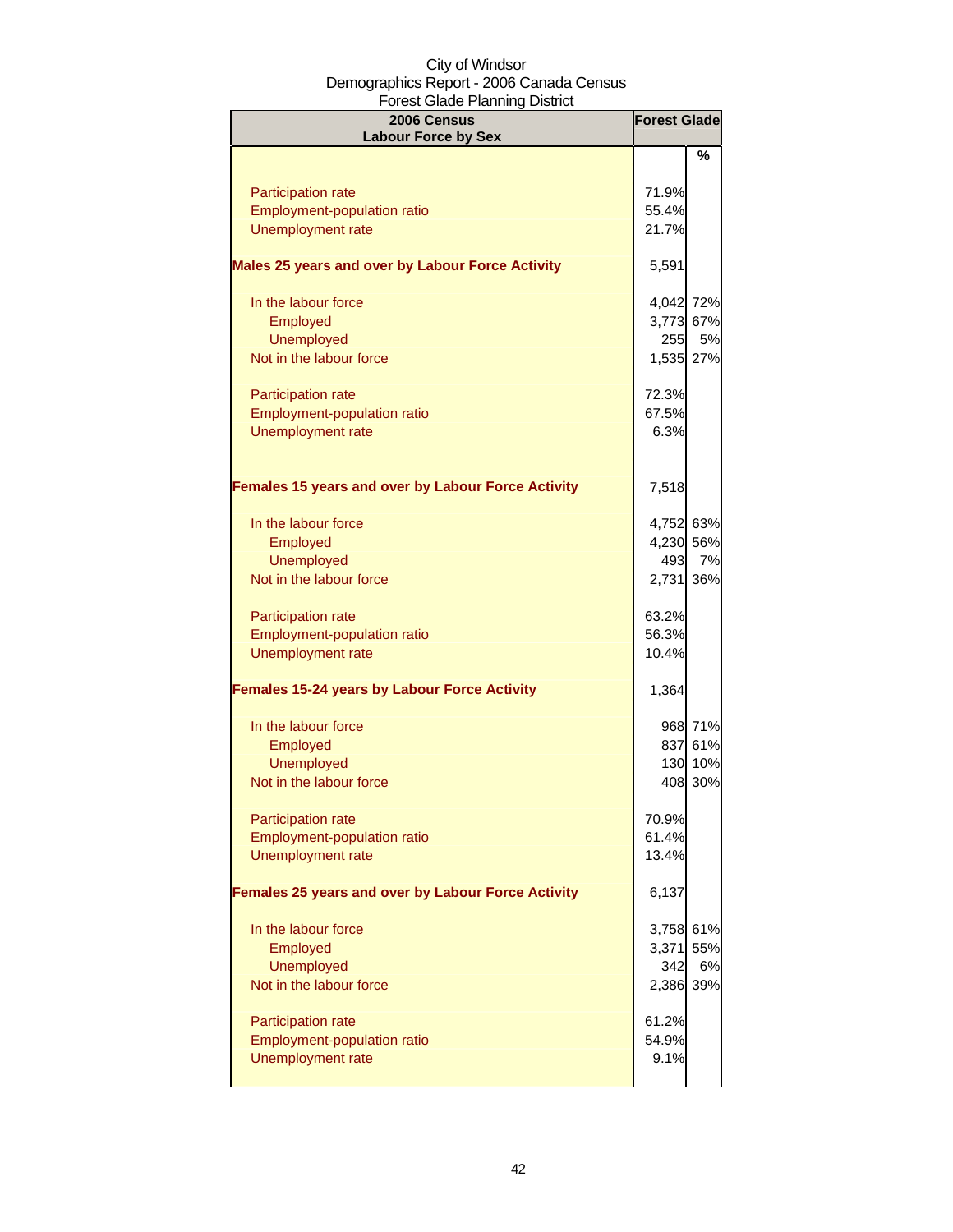## 2006 Census Presence of Children and Labour Force by Sex Comparison

| 2006 Census<br>Presence of Children and Labour Force by Sex Comparison                                          | <b>Forest Glade</b> |         |              |         |                |
|-----------------------------------------------------------------------------------------------------------------|---------------------|---------|--------------|---------|----------------|
|                                                                                                                 | <b>Total</b>        |         | <b>Males</b> |         | <b>Females</b> |
|                                                                                                                 | Population          |         |              |         |                |
| <b>Population 15 years and over in Private Households</b>                                                       | 14,462              |         | 6.935        |         | 7,523          |
| In the labour force                                                                                             | 9,76568% 5,03273%   |         |              |         | 4,744 63%      |
| Employed                                                                                                        | 8,78261% 4,51865%   |         |              |         | 4,235 56%      |
| <b>Unemployed</b>                                                                                               | 1,014 7%            |         |              | 512 7%  | 473 6%         |
| Not in the labour force                                                                                         | 4,65732% 1,89827%   |         |              |         | 2,766 37%      |
| Participation rate                                                                                              | 67.5%               |         | 72.6%        |         | 63.1%          |
| Employment-population ratio                                                                                     | 60.7%               |         | 65.2%        |         | 56.3%          |
| Unemployment rate                                                                                               | 10.4%               |         | 10.2%        |         | 10.0%          |
| Population 15 years and over in Private Households with No Children at<br><b>Home</b>                           | 7,840               |         | 4,024        |         | 3,825          |
| In the labour force                                                                                             | 4,79761% 2,59965%   |         |              |         | 2,16857%       |
| Employed                                                                                                        | 4,19954% 2,24656%   |         |              |         | 1,975 52%      |
| <b>Unemployed</b>                                                                                               |                     | 569 7%  | 373          | 9%      | 181 5%         |
| Not in the labour force                                                                                         | 3,02939% 1,38935%   |         |              |         | 1,640 43%      |
| Participation rate                                                                                              | 61.2%               |         | 64.6%        |         | 56.7%          |
| Employment-population ratio                                                                                     | 53.6%               |         | 55.8%        |         | 51.6%          |
| Unemployment rate                                                                                               | 11.9%               |         | 14.3%        |         | 8.3%           |
| Population 15 years and over in Private Households with Children at Home                                        | 6,611               |         | 2,891        |         | 3,681          |
| In the labour force                                                                                             | 4,996 76% 2,399 83% |         |              |         | 2,536 69%      |
| Employed                                                                                                        | 4,56369% 2,27679%   |         |              |         | 2,268 62%      |
| <b>Unemployed</b>                                                                                               |                     | 419 6%  | $110$        | 4%      | 287 8%         |
| Not in the labour force                                                                                         | 1,618 24%           |         |              | 500 17% | 1,131 31%      |
| Participation rate                                                                                              | 75.6%               |         | 83.0%        |         | 68.9%          |
| <b>Employment-population ratio</b>                                                                              | 69.0%               |         | 78.7%        |         | 61.6%          |
| Unemployment rate                                                                                               | 8.4%                |         | 4.6%         |         | 11.3%          |
| Population 15 years and over in Private Households with Children under 6<br>years only                          | 1,199               |         | 522          |         | 648            |
| In the labour force                                                                                             |                     | 95980%  |              | 50797%  | 41764%         |
| Employed                                                                                                        |                     | 889 74% |              | 47791%  | 37257%         |
| Unemployed                                                                                                      |                     | 85 7%   |              | 40 8%   | 30 5%          |
| Not in the labour force                                                                                         |                     | 25121%  |              | 20 4%   | 20131%         |
| Participation rate                                                                                              | 80.0%               |         | 97.1%        |         | 64.3%          |
| Employment-population ratio                                                                                     | 74.1%               |         | 91.4%        |         | 57.4%          |
| Unemployment rate                                                                                               | 8.9%                |         | 7.9%         |         | 7.2%           |
| Population 15 years and over in Private Households with Children under 6<br>years and Children 6 years and over | 707                 |         | 311          |         | 379            |
| In the labour force                                                                                             |                     | 56680%  |              | 30698%  | 245 65%        |
| Employed                                                                                                        |                     | 45965%  |              | 30397%  | 16543%         |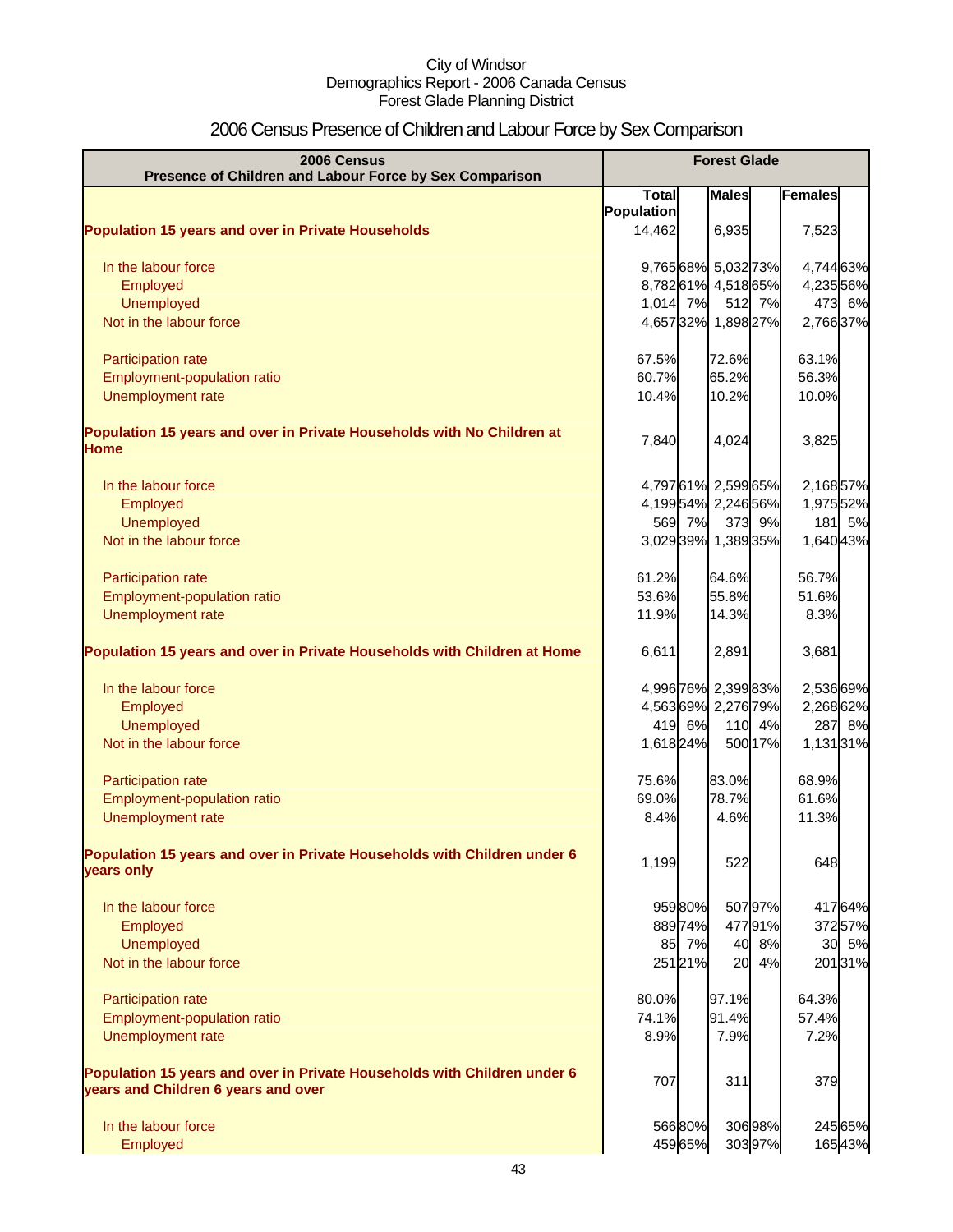| 2006 Census<br>Presence of Children and Labour Force by Sex Comparison                    | <b>Forest Glade</b>        |        |                     |        |           |         |
|-------------------------------------------------------------------------------------------|----------------------------|--------|---------------------|--------|-----------|---------|
|                                                                                           | <b>Total</b><br>Population |        | <b>Males</b>        |        | Females   |         |
| Unemployed                                                                                |                            | 12518% |                     | 30 10% |           | 55 14%  |
| Not in the labour force                                                                   |                            | 14020% | 10                  | 3%     |           | 120 32% |
|                                                                                           |                            |        |                     |        |           |         |
| Participation rate                                                                        | 80.1%                      |        | 98.4%               |        | 64.6%     |         |
| Employment-population ratio                                                               | 64.9%                      |        | 97.4%               |        | 43.5%     |         |
| Unemployment rate                                                                         | 22.1%                      |        | 9.8%                |        | 22.4%     |         |
| Population 15 years and over in Private Households with Children 6 years<br>and over only | 4,688                      |        | 2,032               |        | 2,653     |         |
| In the labour force                                                                       |                            |        | 3,406 73% 1,567 77% |        | 1,841 69% |         |
| <b>Employed</b>                                                                           |                            |        | 3,19668% 1,50574%   |        | 1,66263%  |         |
| <b>Unemployed</b>                                                                         |                            | 232 5% | 50                  | 2%     |           | 163 6%  |
| Not in the labour force                                                                   | 1,238 26%                  |        |                     | 43722% |           | 797 30% |
|                                                                                           |                            |        |                     |        |           |         |
| <b>Participation rate</b>                                                                 | 72.7%                      |        | 77.1%               |        | 69.4%     |         |
| Employment-population ratio                                                               | 68.2%                      |        | 74.1%               |        | 62.7%     |         |
| Unemployment rate                                                                         | 6.8%                       |        | 3.2%                |        | 8.9%      |         |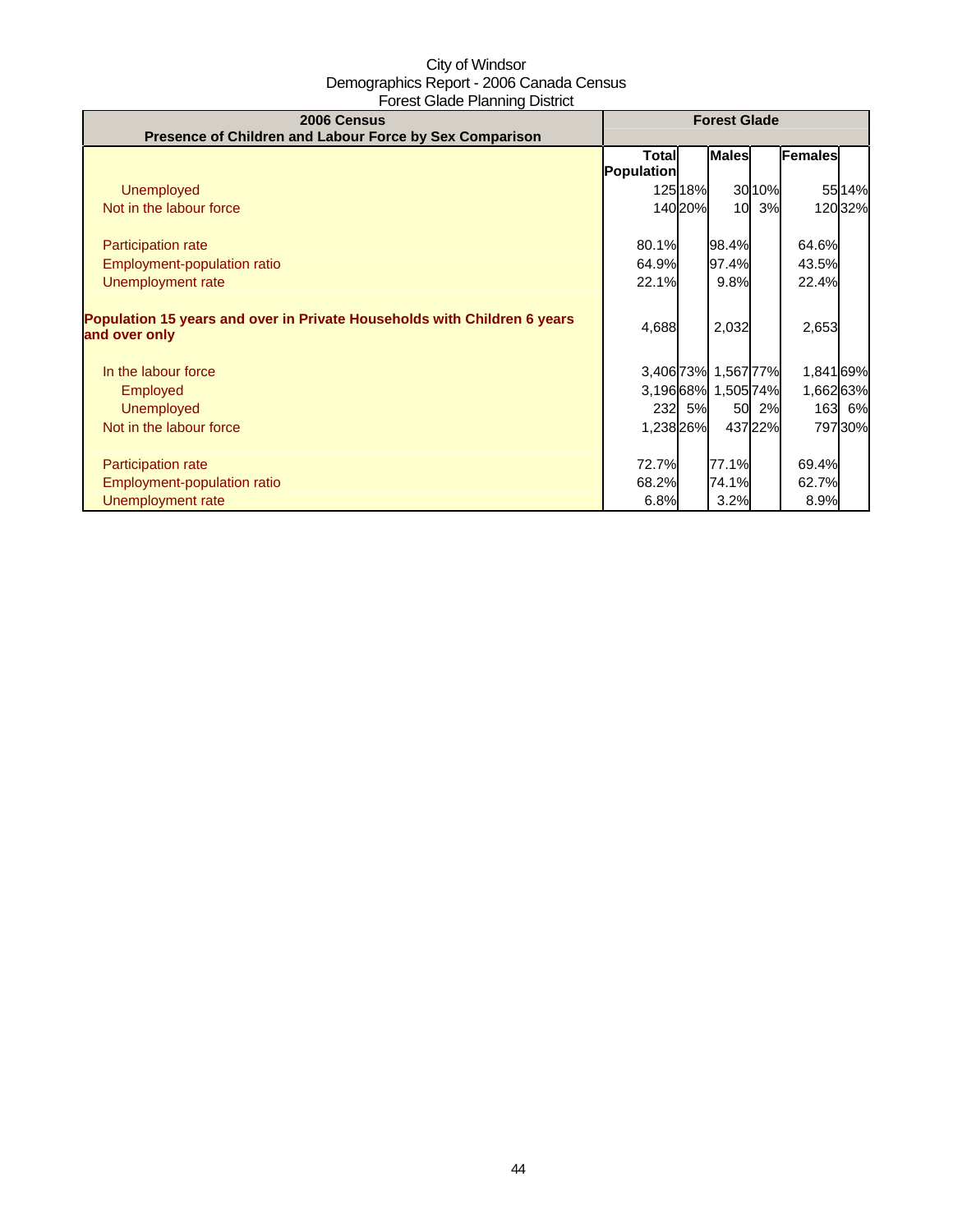## 2006 Census Presence of Children and Labour Force by Sex

| 2006 Census<br>Presence of Children and Labour Force by Sex                                                     | <b>Forest</b><br>Glade |         |
|-----------------------------------------------------------------------------------------------------------------|------------------------|---------|
| <b>Population 15 years and over in Private Households</b>                                                       | 14,462                 | %       |
|                                                                                                                 |                        |         |
| In the labour force                                                                                             | 9,765 68%              |         |
| Employed                                                                                                        | 8,782 61%              |         |
| Unemployed                                                                                                      | 1,014 7%               |         |
| Not in the labour force                                                                                         | 4,657 32%              |         |
| Participation rate                                                                                              | 67.5%                  |         |
| Employment-population ratio                                                                                     | 60.7%                  |         |
| Unemployment rate                                                                                               | 10.4%                  |         |
| Population 15 years and over in Private Households with No Children at Home                                     | 7,840                  |         |
| In the labour force                                                                                             | 4,797 61%              |         |
| Employed                                                                                                        | 4,199 54%              |         |
| Unemployed                                                                                                      | 569                    | 7%      |
| Not in the labour force                                                                                         | 3,029 39%              |         |
| Participation rate                                                                                              | 61.2%                  |         |
| Employment-population ratio                                                                                     | 53.6%                  |         |
| Unemployment rate                                                                                               | 11.9%                  |         |
| Population 15 years and over in Private Households with Children at Home                                        | 6,611                  |         |
| In the labour force                                                                                             | 4,996 76%              |         |
| Employed                                                                                                        | 4,563 69%              |         |
| Unemployed                                                                                                      | 419                    | 6%      |
| Not in the labour force                                                                                         | 1,618 24%              |         |
| Participation rate                                                                                              | 75.6%                  |         |
| Employment-population ratio                                                                                     | 69.0%                  |         |
| Unemployment rate                                                                                               | 8.4%                   |         |
| Population 15 years and over in Private Households with Children under 6 years only                             | 1,199                  |         |
| In the labour force                                                                                             |                        | 959 80% |
| Employed                                                                                                        |                        | 889 74% |
| Unemployed                                                                                                      | 85                     | 7%      |
| Not in the labour force                                                                                         |                        | 251 21% |
| Participation rate                                                                                              | 80.0%                  |         |
| Employment-population ratio                                                                                     | 74.1%                  |         |
| Unemployment rate                                                                                               | 8.9%                   |         |
| Population 15 years and over in Private Households with Children under 6 years and Children 6 years<br>and over | 707                    |         |
|                                                                                                                 |                        |         |
| In the labour force                                                                                             |                        | 566 80% |
| Employed                                                                                                        |                        | 459 65% |
| Unemployed                                                                                                      |                        | 125 18% |
| Not in the labour force                                                                                         |                        | 140 20% |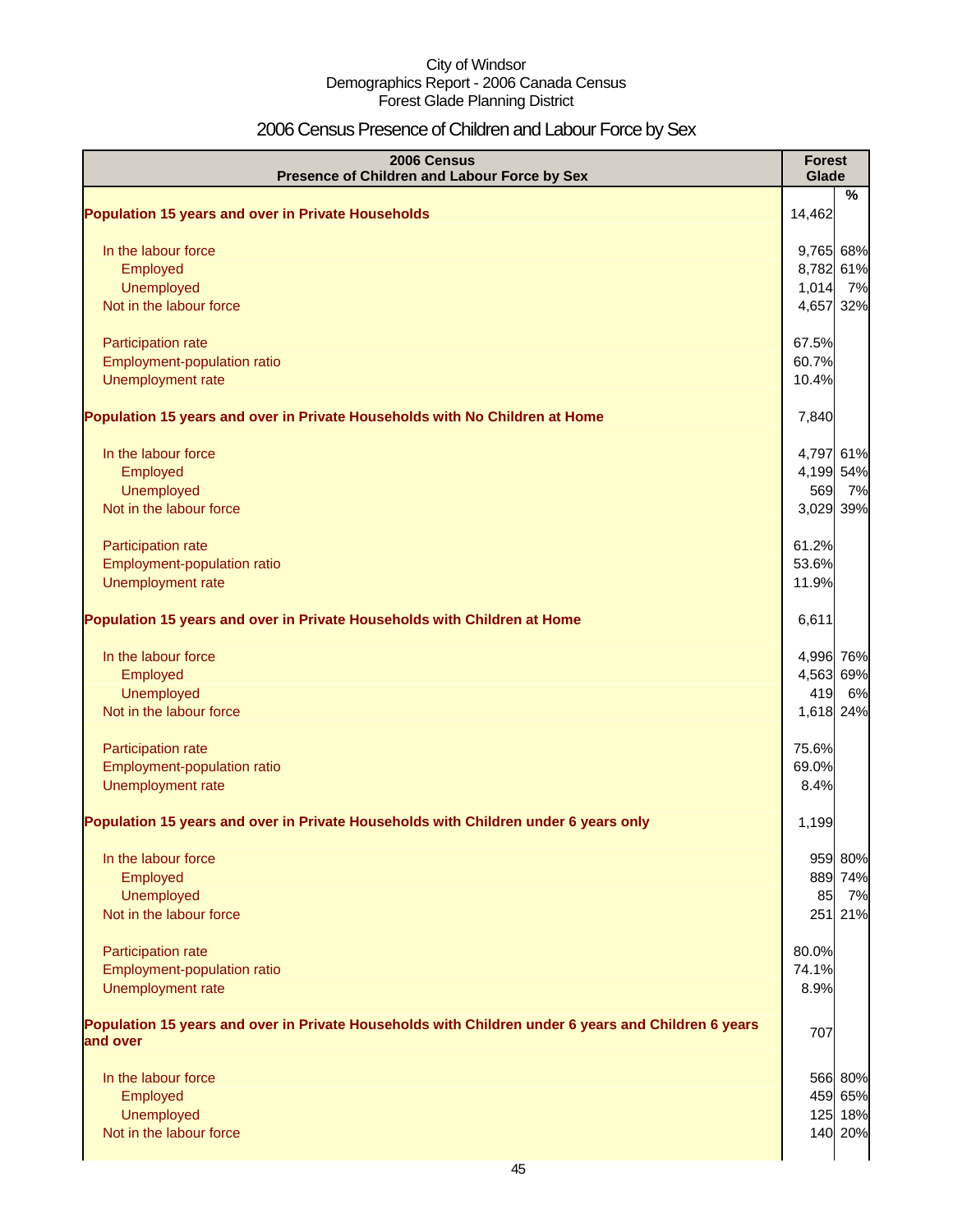| 2006 Census<br>Presence of Children and Labour Force by Sex                            | <b>Forest</b><br>Glade |         |
|----------------------------------------------------------------------------------------|------------------------|---------|
|                                                                                        |                        | %       |
| Participation rate                                                                     | 80.1%                  |         |
| Employment-population ratio                                                            | 64.9%                  |         |
| Unemployment rate                                                                      | 22.1%                  |         |
| Population 15 years and over in Private Households with Children 6 years and over only | 4,688                  |         |
| In the labour force                                                                    | 3,406 73%              |         |
| Employed                                                                               | 3,196 68%              |         |
| Unemployed                                                                             | 232                    | 5%      |
| Not in the labour force                                                                | 1,238 26%              |         |
| Participation rate                                                                     | 72.7%                  |         |
| Employment-population ratio                                                            | 68.2%                  |         |
| Unemployment rate                                                                      | 6.8%                   |         |
| <b>Males 15 years and over in Private Households</b>                                   | 6,935                  |         |
| In the labour force                                                                    | 5,032 73%              |         |
| Employed                                                                               | 4,518 65%              |         |
| Unemployed                                                                             | 512                    | 7%      |
| Not in the labour force                                                                | 1,898 27%              |         |
| Participation rate                                                                     | 72.6%                  |         |
| Employment-population ratio                                                            | 65.2%                  |         |
| Unemployment rate                                                                      | 10.2%                  |         |
| Males 15 years and over in Private Households with no children at home                 | 4,024                  |         |
| In the labour force                                                                    | 2,599 65%              |         |
| Employed                                                                               | 2,246 56%              |         |
| Unemployed                                                                             |                        | 373 9%  |
| Not in the labour force                                                                | 1,389 35%              |         |
| <b>Participation rate</b>                                                              | 64.6%                  |         |
| Employment-population ratio                                                            | 55.8%                  |         |
| Unemployment rate                                                                      | 14.3%                  |         |
| Males 15 years and over in Private Households with children at home                    | 2,891                  |         |
| In the labour force                                                                    | 2,399 83%              |         |
| Employed                                                                               | 2,276 79%              |         |
| Unemployed                                                                             | 110                    | 4%      |
| Not in the labour force                                                                |                        | 500 17% |
| Participation rate                                                                     | 83.0%                  |         |
| Employment-population ratio                                                            | 78.7%                  |         |
| Unemployment rate                                                                      | 4.6%                   |         |
| Males 15 years and over in Private Households with children under 6 years only         | 522                    |         |
| In the labour force                                                                    |                        | 507 97% |
| Employed                                                                               |                        | 477 91% |
| Unemployed                                                                             |                        | 40 8%   |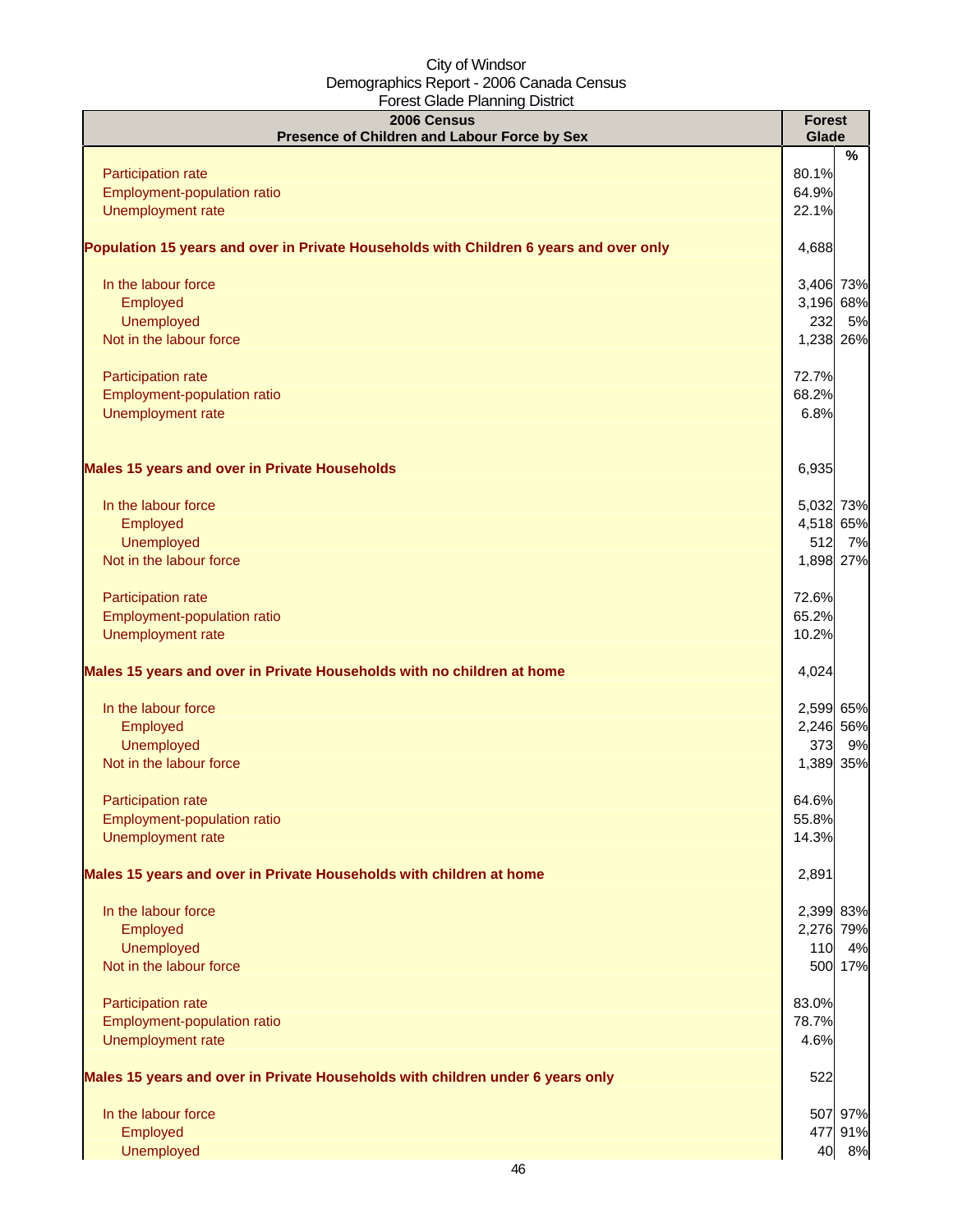| 2006 Census<br>Presence of Children and Labour Force by Sex                                                | <b>Forest</b><br>Glade |         |
|------------------------------------------------------------------------------------------------------------|------------------------|---------|
| Not in the labour force                                                                                    | 20                     | %<br>4% |
|                                                                                                            |                        |         |
| Participation rate                                                                                         | 97.1%                  |         |
| Employment-population ratio                                                                                | 91.4%                  |         |
| Unemployment rate                                                                                          | 7.9%                   |         |
| Males 15 years and over in Private Households with children under 6 years and children 6 years and<br>over | 311                    |         |
| In the labour force                                                                                        |                        | 306 98% |
| Employed                                                                                                   |                        | 303 97% |
| Unemployed                                                                                                 |                        | 30 10%  |
| Not in the labour force                                                                                    | 10                     | 3%      |
| Participation rate                                                                                         | 98.4%                  |         |
| Employment-population ratio                                                                                | 97.4%                  |         |
| Unemployment rate                                                                                          | 9.8%                   |         |
| Males 15 years and over in Private Households with children 6 years and over only                          | 2,032                  |         |
| In the labour force                                                                                        | 1,567 77%              |         |
| Employed                                                                                                   | 1,505 74%              |         |
| <b>Unemployed</b>                                                                                          | 50                     | 2%      |
| Not in the labour force                                                                                    |                        | 437 22% |
| Participation rate                                                                                         | 77.1%                  |         |
| Employment-population ratio                                                                                | 74.1%                  |         |
| Unemployment rate                                                                                          | 3.2%                   |         |
| Females 15 years and over in Private Households                                                            | 7,523                  |         |
| In the labour force                                                                                        | 4,744 63%              |         |
| Employed                                                                                                   | 4,235 56%              |         |
| Unemployed                                                                                                 |                        | 473 6%  |
| Not in the labour force                                                                                    | 2,766 37%              |         |
| Participation rate                                                                                         | 63.1%                  |         |
| Employment-population ratio                                                                                | 56.3%                  |         |
| Unemployment rate                                                                                          | 10.0%                  |         |
| Females 15 years and over in Private Households with No Children at Home                                   | 3,825                  |         |
| In the labour force                                                                                        | 2,168 57%              |         |
| Employed                                                                                                   | 1,975 52%              |         |
| Unemployed                                                                                                 | 181                    | 5%      |
| Not in the labour force                                                                                    | 1,640 43%              |         |
| Participation rate                                                                                         | 56.7%                  |         |
| Employment-population ratio                                                                                | 51.6%                  |         |
| Unemployment rate                                                                                          | 8.3%                   |         |
| Females 15 years and over in Private Households with Children at Home                                      | 3,681                  |         |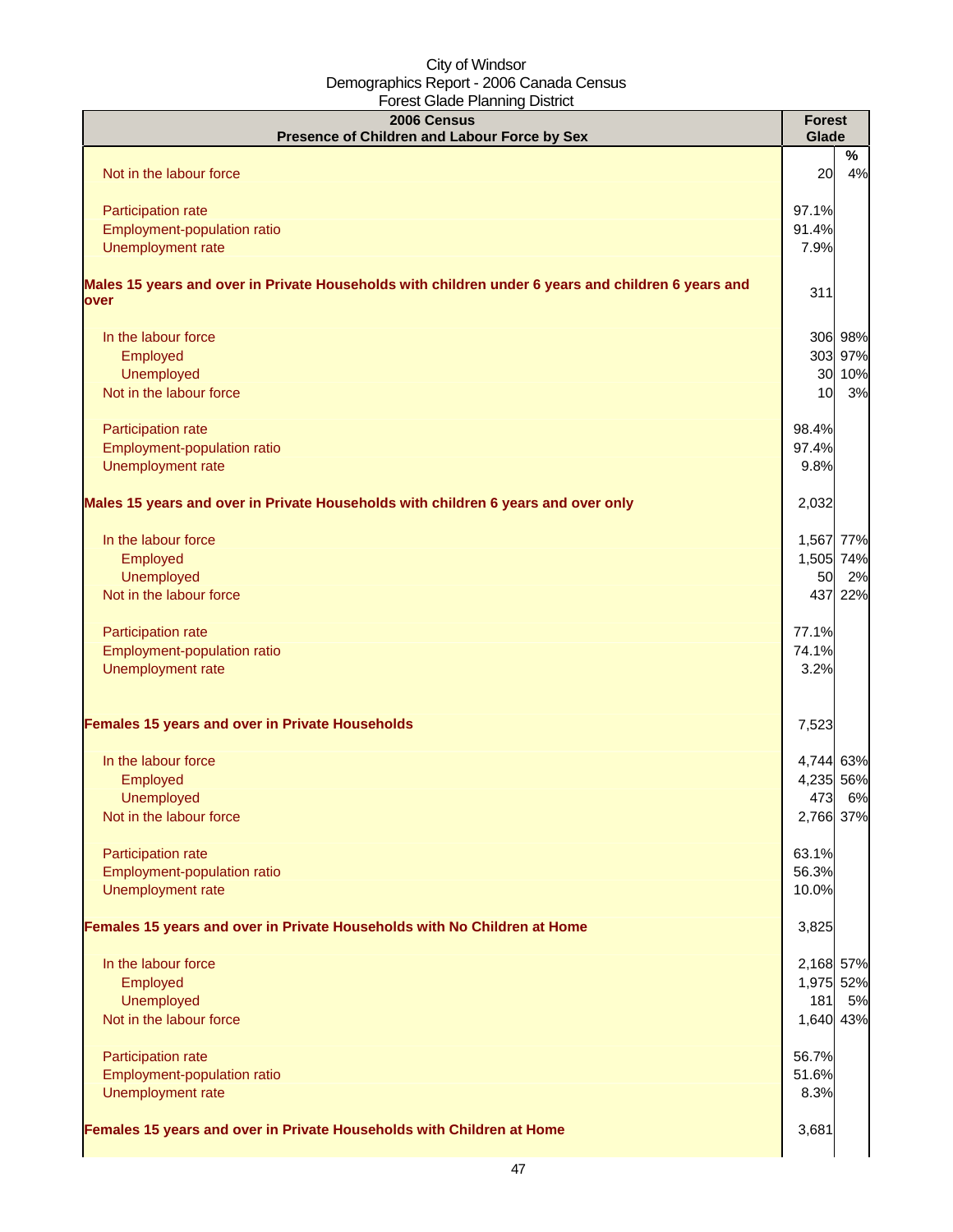| 2006 Census<br>Presence of Children and Labour Force by Sex                                                  | <b>Forest</b><br>Glade |         |
|--------------------------------------------------------------------------------------------------------------|------------------------|---------|
|                                                                                                              |                        | %       |
| In the labour force                                                                                          | 2,536 69%              |         |
| Employed                                                                                                     | 2,268 62%              |         |
| Unemployed                                                                                                   | 287                    | 8%      |
| Not in the labour force                                                                                      | 1,131 31%              |         |
| Participation rate                                                                                           | 68.9%                  |         |
| Employment-population ratio                                                                                  | 61.6%                  |         |
| Unemployment rate                                                                                            | 11.3%                  |         |
| Females 15 years and over in Private Households with Children under 6 years only                             | 648                    |         |
| In the labour force                                                                                          |                        | 417 64% |
| Employed                                                                                                     |                        | 372 57% |
| <b>Unemployed</b>                                                                                            | 30                     | 5%      |
| Not in the labour force                                                                                      |                        | 201 31% |
| Participation rate                                                                                           | 64.3%                  |         |
| Employment-population ratio                                                                                  | 57.4%                  |         |
| Unemployment rate                                                                                            | 7.2%                   |         |
| Females 15 years and over in Private Households with Children under 6 years and Children 6 years and<br>over | 379                    |         |
| In the labour force                                                                                          |                        | 245 65% |
| Employed                                                                                                     |                        | 165 43% |
| <b>Unemployed</b>                                                                                            |                        | 55 14%  |
| Not in the labour force                                                                                      |                        | 120 32% |
| Participation rate                                                                                           | 64.6%                  |         |
| Employment-population ratio                                                                                  | 43.5%                  |         |
| Unemployment rate                                                                                            | 22.4%                  |         |
| Females 15 years and over in Private Households with Children 6 years and over only                          | 2,653                  |         |
| In the labour force                                                                                          | 1,841 69%              |         |
| Employed                                                                                                     | 1,662 63%              |         |
| <b>Unemployed</b>                                                                                            | 163                    | 6%      |
| Not in the labour force                                                                                      |                        | 797 30% |
| Participation rate                                                                                           | 69.4%                  |         |
| Employment-population ratio                                                                                  | 62.7%                  |         |
| Unemployment rate                                                                                            | 8.9%                   |         |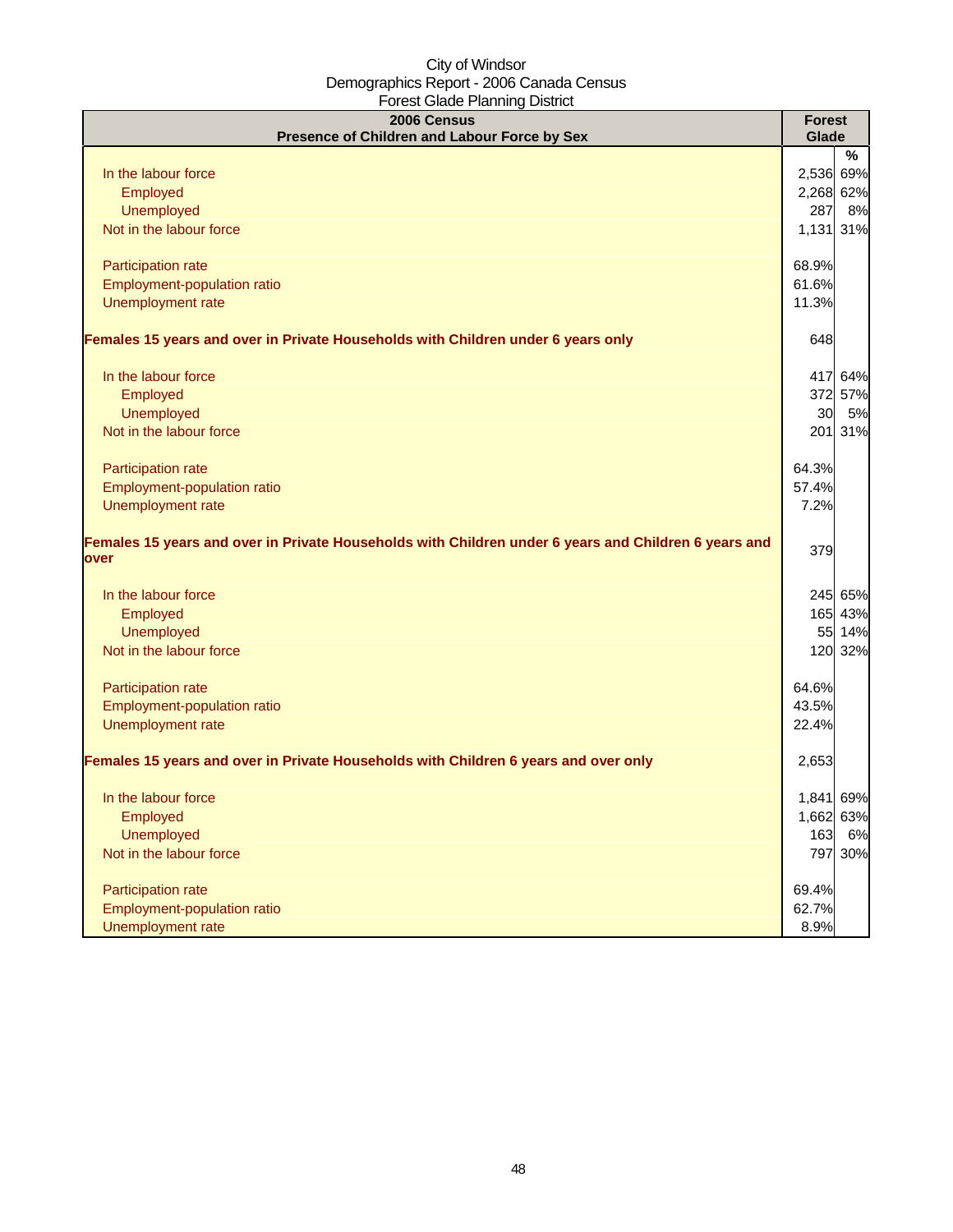## 2006 Census Labour Force by Industry and Sex Comparison

| 2006 Census<br><b>Labour Force by Industry and Sex</b><br><b>Comparison</b>    | <b>Forest Glade</b>                                                                                                                                                      |                               |                                                                                                                                                          |               |                                                                                                                                                                |                                |
|--------------------------------------------------------------------------------|--------------------------------------------------------------------------------------------------------------------------------------------------------------------------|-------------------------------|----------------------------------------------------------------------------------------------------------------------------------------------------------|---------------|----------------------------------------------------------------------------------------------------------------------------------------------------------------|--------------------------------|
|                                                                                | Total $\overline{\%}$<br>Labour                                                                                                                                          |                               | <b>Males</b>                                                                                                                                             | $\frac{0}{0}$ | <b>Females</b>                                                                                                                                                 | %                              |
|                                                                                | Force                                                                                                                                                                    |                               |                                                                                                                                                          |               |                                                                                                                                                                |                                |
| <b>Total Labour Force 15 years and</b><br>over by Industry*                    | 9,817                                                                                                                                                                    |                               | 5,038                                                                                                                                                    |               | 4,757                                                                                                                                                          |                                |
| <b>Top 5 Industries</b>                                                        | 31-33 Manufacturing<br>44-45 Retail trade<br>62 Health care and<br>social assistance<br>72 Accommodation and<br>food services<br>48-49 Transportation<br>and warehousing | 26%<br>15%<br>10%<br>9%<br>5% | 31-33 Manufacturing<br>44-45 Retail trade 38%<br>48-49 Transportation 12%<br>and warehousing<br>72 Accommodation and<br>food services<br>23 Construction | 5%            | 44-45 Retail trade<br>62 Health care and<br>social assistance<br>31-33 Manufacturing<br>7% 72 Accommodation and<br>food services<br>61 Educational<br>services | 19%<br>18%<br>16%<br>11%<br>7% |
| <b>All industries</b>                                                          | 9,48297%                                                                                                                                                                 |                               | 4,872 97%                                                                                                                                                |               | 4,59397%                                                                                                                                                       |                                |
| 11 Agriculture, forestry, fishing and<br>hunting                               | 65                                                                                                                                                                       | 1%                            | 45                                                                                                                                                       | 1%            |                                                                                                                                                                | 30 1%                          |
| 21 Mining and oil and gas<br>extraction                                        | 20                                                                                                                                                                       | 0%                            | 20                                                                                                                                                       | 0%            | 01                                                                                                                                                             | 0%                             |
| <b>22 Utilities</b>                                                            | 28                                                                                                                                                                       | 0%                            | 18                                                                                                                                                       | 0%            | 0                                                                                                                                                              | 0%                             |
| 23 Construction                                                                | 273                                                                                                                                                                      | 3%                            | 253                                                                                                                                                      | 5%            | 10                                                                                                                                                             | 0%                             |
| 31-33 Manufacturing                                                            | 2,459 25%                                                                                                                                                                |                               | 1,777 35%                                                                                                                                                |               |                                                                                                                                                                | 704 15%                        |
| 41 Wholesale trade                                                             | 284                                                                                                                                                                      | 3%                            |                                                                                                                                                          | 186 4%        |                                                                                                                                                                | 96 2%                          |
| 44-45 Retail trade<br>48-49 Transportation and                                 | 1,447 15%                                                                                                                                                                |                               |                                                                                                                                                          | 569 11%       |                                                                                                                                                                | 852 18%                        |
| warehousing                                                                    | 467                                                                                                                                                                      | 5%                            | 341                                                                                                                                                      | 7%            | 70                                                                                                                                                             | 1%                             |
| 51 Information and cultural<br><b>industries</b>                               | 108                                                                                                                                                                      | 1%                            | 50                                                                                                                                                       | 1%            | 55                                                                                                                                                             | 1%                             |
| 52 Finance and insurance                                                       | 208                                                                                                                                                                      | 2%                            | 50                                                                                                                                                       | 1%            | 162                                                                                                                                                            | 3%                             |
|                                                                                |                                                                                                                                                                          |                               |                                                                                                                                                          |               |                                                                                                                                                                |                                |
| 53 Real estate and rental and<br>leasing                                       | 105                                                                                                                                                                      | 1%                            | 55                                                                                                                                                       | 1%            | 50                                                                                                                                                             | 1%                             |
| 54 Professional, scientific and<br>technical services                          | 380                                                                                                                                                                      | 4%                            | 185                                                                                                                                                      | 4%            | 158                                                                                                                                                            | 3%                             |
| 55 Management of companies and<br>enterprises                                  | OI                                                                                                                                                                       | 0%                            |                                                                                                                                                          | 0 0%          | 0I                                                                                                                                                             | 0%                             |
| 56 Administrative and support,<br>waste management and<br>remediation services | 358                                                                                                                                                                      | 4%                            | $171$                                                                                                                                                    | 3%            | 154                                                                                                                                                            | 3%                             |
| <b>61 Educational services</b>                                                 | 427                                                                                                                                                                      | 4%                            | 128                                                                                                                                                      | 3%            | 304                                                                                                                                                            | 6%                             |
| 62 Health care and social<br>assistance                                        |                                                                                                                                                                          | 942 10%                       | 133                                                                                                                                                      | 3%            |                                                                                                                                                                | 79617%                         |
| 71 Arts, entertainment and<br>recreation                                       | 388                                                                                                                                                                      | 4%                            | 116                                                                                                                                                      | 2%            |                                                                                                                                                                | 240 5%                         |
| 72 Accommodation and food<br>services                                          | 815                                                                                                                                                                      | 8%                            | 278                                                                                                                                                      | 6%            |                                                                                                                                                                | 499 10%                        |
| 81 Other services (except public                                               | 380                                                                                                                                                                      | 4%                            | 167                                                                                                                                                      | 3%            | 237                                                                                                                                                            | 5%                             |
| administration)<br>91 Public administration                                    | 206                                                                                                                                                                      | 2%                            | 90                                                                                                                                                       | 2%            | 103                                                                                                                                                            | 2%                             |
| Industry - Not applicable                                                      |                                                                                                                                                                          | 288 3%                        |                                                                                                                                                          | 130 3%        |                                                                                                                                                                | 163 3%                         |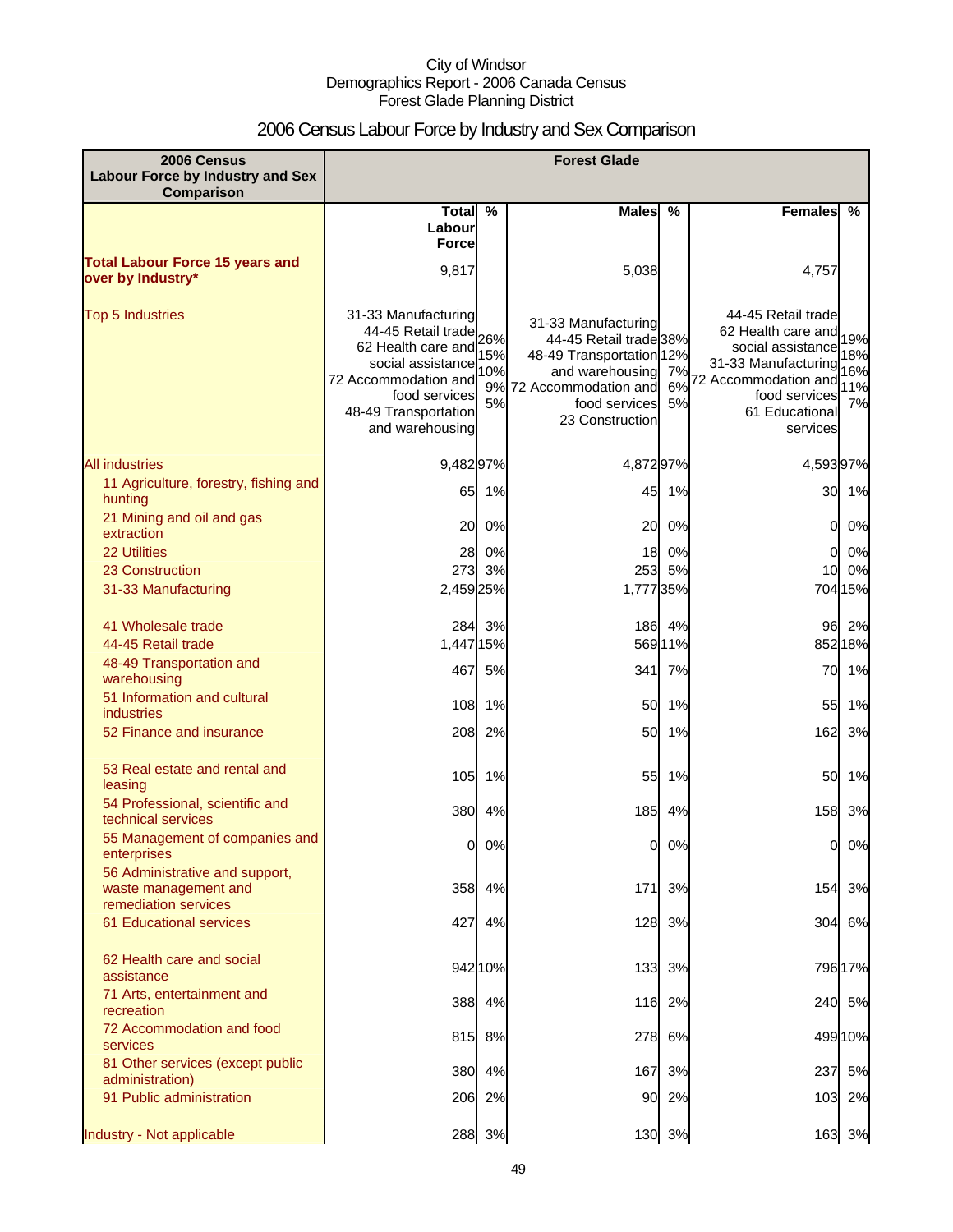| 2006 Census<br>Labour Force by Industry and Sex<br><b>Comparison</b> | <b>Forest Glade</b>               |   |              |   |           |  |
|----------------------------------------------------------------------|-----------------------------------|---|--------------|---|-----------|--|
|                                                                      | Total<br>Labourl<br><b>Forcel</b> | % | <b>Males</b> | % | Females % |  |
| * 2002 North American Industry<br><b>Classification System</b>       |                                   |   |              |   |           |  |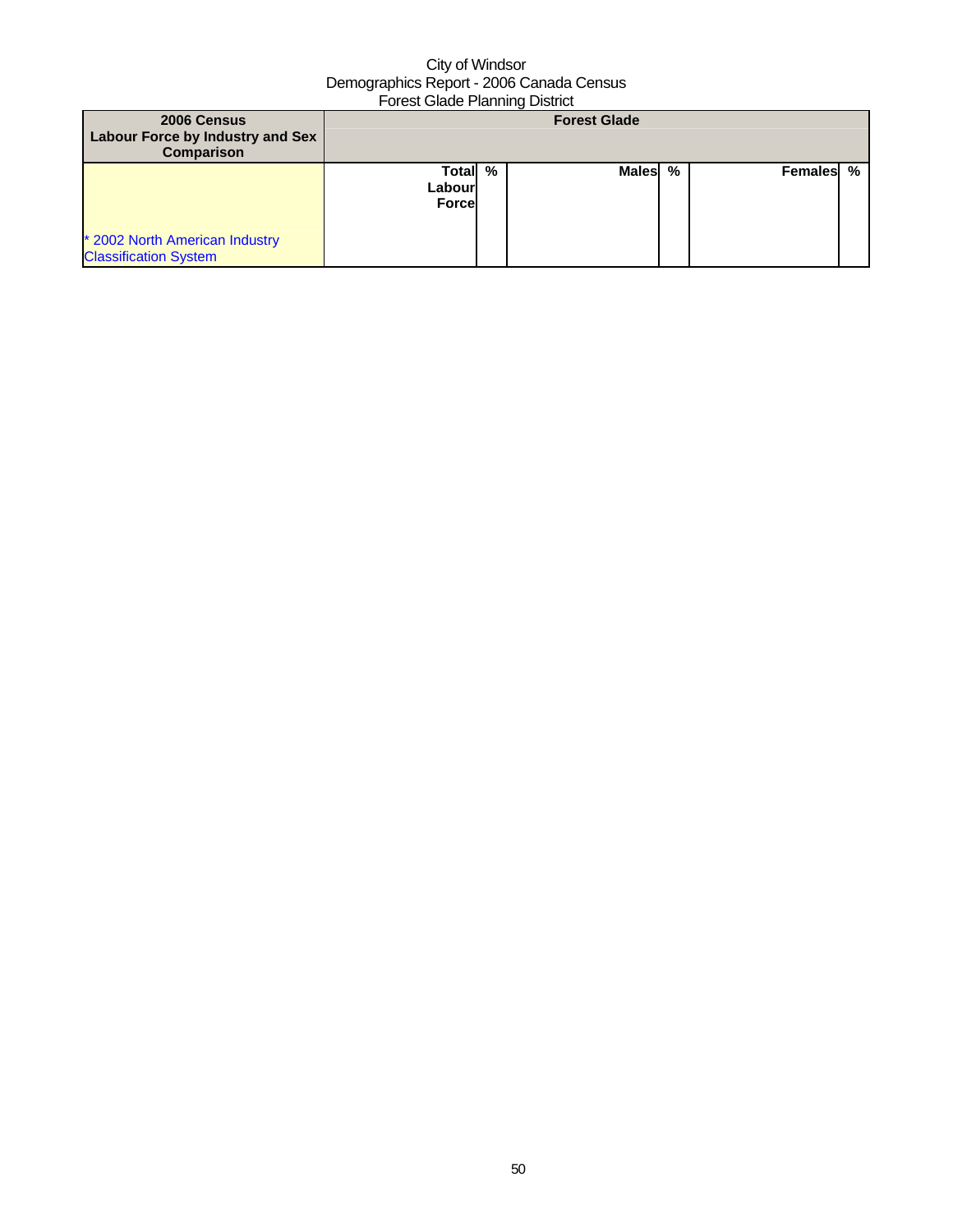## 2006 Census Labour Force by Industry and Sex

| 2006 Census<br><b>Labour Force by Industry and Sex</b>                                                                                                                                                                                           | <b>Forest Glade</b>                                                                                                                                                                     |
|--------------------------------------------------------------------------------------------------------------------------------------------------------------------------------------------------------------------------------------------------|-----------------------------------------------------------------------------------------------------------------------------------------------------------------------------------------|
| Total Labour Force 15 years and over by Industry*                                                                                                                                                                                                | %<br>9,817                                                                                                                                                                              |
| <b>Top 5 Industries</b>                                                                                                                                                                                                                          | 31-33 Manufacturing 26%<br>44-45 Retail trade 15%<br>62 Health care and social assistance 10%<br>72 Accommodation and food services<br>9%<br>48-49 Transportation and warehousing<br>5% |
| <b>All industries</b><br>11 Agriculture, forestry, fishing and hunting<br>21 Mining and oil and gas extraction<br><b>22 Utilities</b><br>23 Construction<br>31-33 Manufacturing                                                                  | 9,48297%<br>65 1%<br>20<br>0%<br>28 0%<br>273 3%<br>2,459 25%                                                                                                                           |
| 41 Wholesale trade<br>44-45 Retail trade<br>48-49 Transportation and warehousing<br>51 Information and cultural industries<br>52 Finance and insurance                                                                                           | 284 3%<br>1,447 15%<br>467<br>5%<br>108 1%<br>208<br>2%                                                                                                                                 |
| 53 Real estate and rental and leasing<br>54 Professional, scientific and technical services<br>55 Management of companies and enterprises<br>56 Administrative and support, waste management and remediation services<br>61 Educational services | 105<br>1%<br>380<br>4%<br>0%<br>0<br>4%<br>358<br>427<br>4%                                                                                                                             |
| 62 Health care and social assistance<br>71 Arts, entertainment and recreation<br>72 Accommodation and food services<br>81 Other services (except public administration)<br>91 Public administration                                              | 942 10%<br>388<br>4%<br>815<br>8%<br>380<br>4%<br>206<br>2%                                                                                                                             |
| Industry - Not applicable                                                                                                                                                                                                                        | 288<br>3%                                                                                                                                                                               |
| Male Labour Force 15 years and over by Industry*                                                                                                                                                                                                 | 5,038                                                                                                                                                                                   |
| <b>Top 5 Industries</b>                                                                                                                                                                                                                          | 31-33 Manufacturing 38%<br>44-45 Retail trade 12%<br>48-49 Transportation and warehousing 7%<br>72 Accommodation and food services<br>6%<br>23 Construction<br>5%                       |
| <b>All industries</b><br>11 Agriculture, forestry, fishing and hunting<br>21 Mining and oil and gas extraction<br><b>22 Utilities</b><br>23 Construction<br>31-33 Manufacturing<br>41 Wholesale trade                                            | 4,87297%<br>45<br>1%<br>20 0%<br>18 0%<br>253 5%<br>1,777 35%<br>186 4%                                                                                                                 |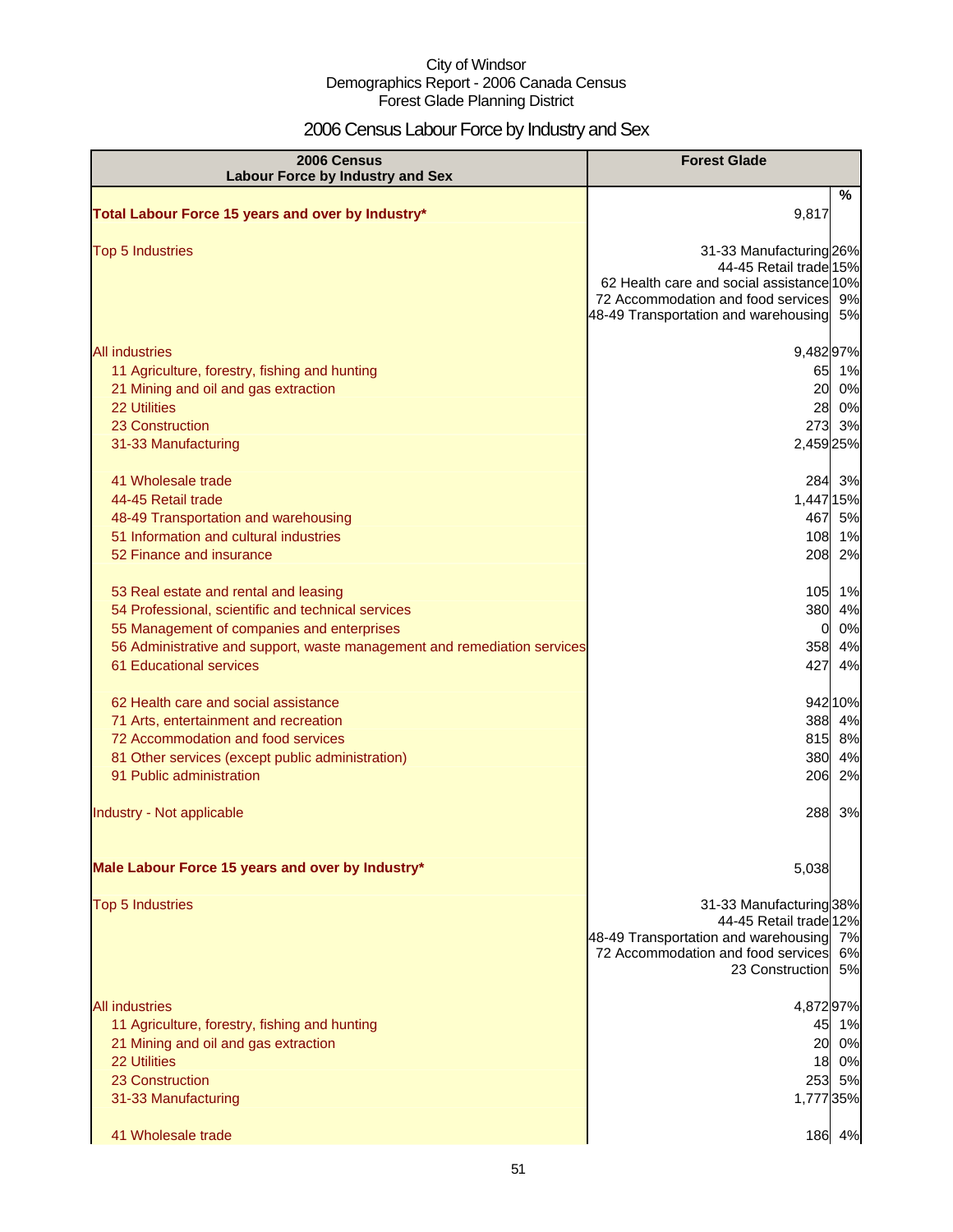| 2006 Census                                                                                                | <b>Forest Glade</b>                                                 |
|------------------------------------------------------------------------------------------------------------|---------------------------------------------------------------------|
| <b>Labour Force by Industry and Sex</b>                                                                    |                                                                     |
| 44-45 Retail trade                                                                                         | %<br>569 11%                                                        |
| 48-49 Transportation and warehousing                                                                       | 341<br>7%                                                           |
| 51 Information and cultural industries                                                                     | 50<br>1%                                                            |
| 52 Finance and insurance                                                                                   | 1%<br>50                                                            |
|                                                                                                            |                                                                     |
| 53 Real estate and rental and leasing                                                                      | 55<br>1%                                                            |
| 54 Professional, scientific and technical services                                                         | 185<br>4%                                                           |
| 55 Management of companies and enterprises                                                                 | 0%<br>0                                                             |
| 56 Administrative and support, waste management and remediation services<br><b>61 Educational services</b> | 171<br>3%<br>3%<br>128                                              |
|                                                                                                            |                                                                     |
| 62 Health care and social assistance                                                                       | 133 3%                                                              |
| 71 Arts, entertainment and recreation                                                                      | 116 2%                                                              |
| 72 Accommodation and food services                                                                         | 278 6%                                                              |
| 81 Other services (except public administration)                                                           | 167<br>3%                                                           |
| 91 Public administration                                                                                   | 90<br>2%                                                            |
|                                                                                                            |                                                                     |
| Industry - Not applicable                                                                                  | 130<br>3%                                                           |
|                                                                                                            |                                                                     |
| Female Labour Force 15 years and over by Industry*                                                         | 4,757                                                               |
|                                                                                                            |                                                                     |
| <b>Top 5 Industries</b>                                                                                    | 44-45 Retail trade 19%                                              |
|                                                                                                            | 62 Health care and social assistance 18%<br>31-33 Manufacturing 16% |
|                                                                                                            | 72 Accommodation and food services 11%                              |
|                                                                                                            | 61 Educational services 7%                                          |
|                                                                                                            |                                                                     |
| <b>All industries</b>                                                                                      | 4,59397%                                                            |
| 11 Agriculture, forestry, fishing and hunting<br>21 Mining and oil and gas extraction                      | 30<br>1%<br>0%<br>0                                                 |
| <b>22 Utilities</b>                                                                                        | 0%<br>0                                                             |
| 23 Construction                                                                                            | 0%<br>10                                                            |
| 31-33 Manufacturing                                                                                        | 704 15%                                                             |
|                                                                                                            |                                                                     |
| 41 Wholesale trade                                                                                         | 96 2%                                                               |
| 44-45 Retail trade                                                                                         | 852 18%                                                             |
| 48-49 Transportation and warehousing                                                                       | 70 1%                                                               |
| 51 Information and cultural industries<br>52 Finance and insurance                                         | 55 1%<br>162<br>3%                                                  |
|                                                                                                            |                                                                     |
| 53 Real estate and rental and leasing                                                                      | 50<br>1%                                                            |
| 54 Professional, scientific and technical services                                                         | 158 3%                                                              |
| 55 Management of companies and enterprises                                                                 | 0%<br>0                                                             |
| 56 Administrative and support, waste management and remediation services                                   | 3%<br>154                                                           |
| 61 Educational services                                                                                    | 304 6%                                                              |
| 62 Health care and social assistance                                                                       |                                                                     |
| 71 Arts, entertainment and recreation                                                                      | 79617%<br>240 5%                                                    |
| 72 Accommodation and food services                                                                         | 499 10%                                                             |
| 81 Other services (except public administration)                                                           | 237 5%                                                              |
| 91 Public administration                                                                                   | 103 2%                                                              |
|                                                                                                            |                                                                     |
| Industry - Not applicable                                                                                  | 163 3%                                                              |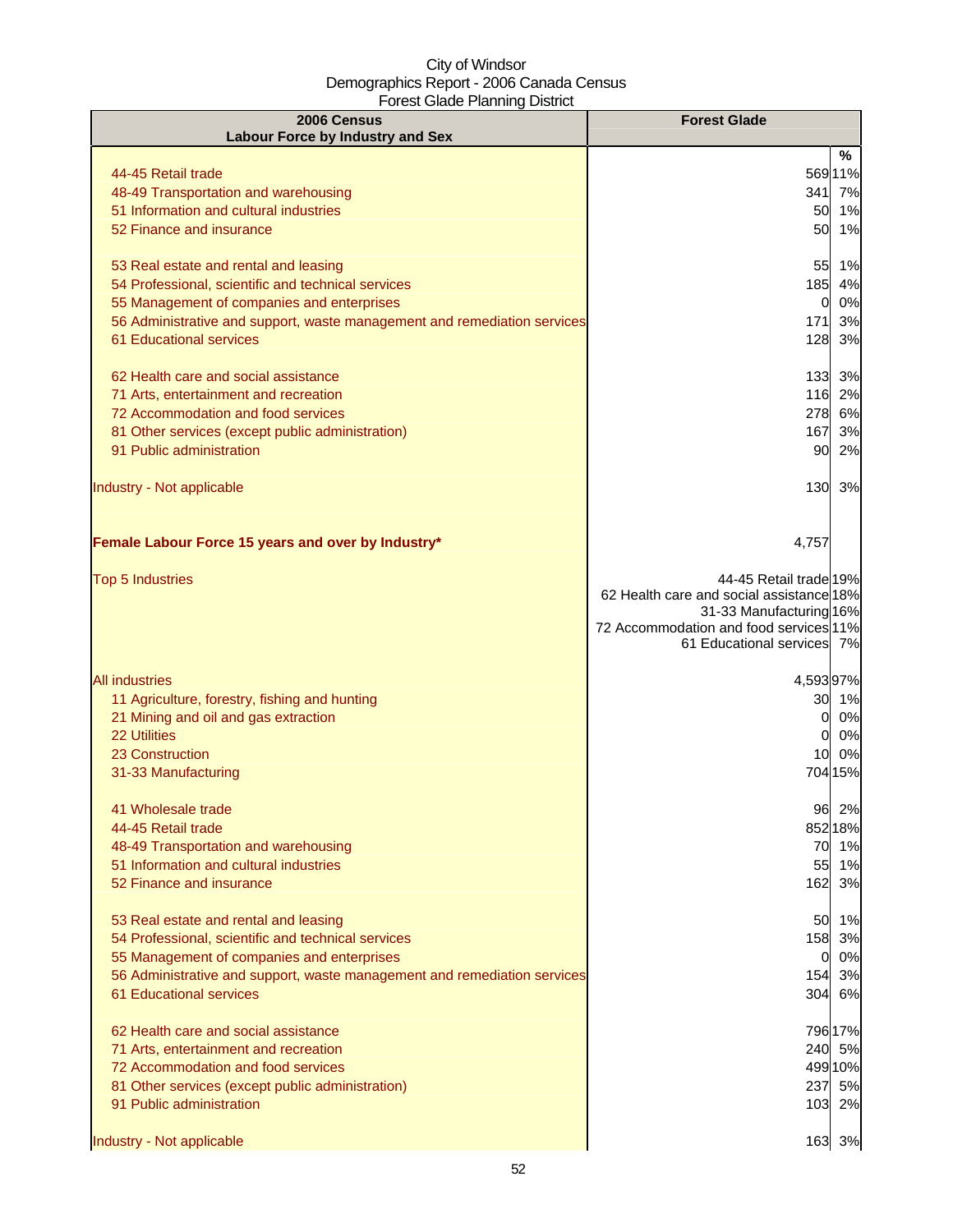| 2006 Census<br>Labour Force by Industry and Sex      | <b>Forest Glade</b> |
|------------------------------------------------------|---------------------|
| * 2002 North American Industry Classification System | %                   |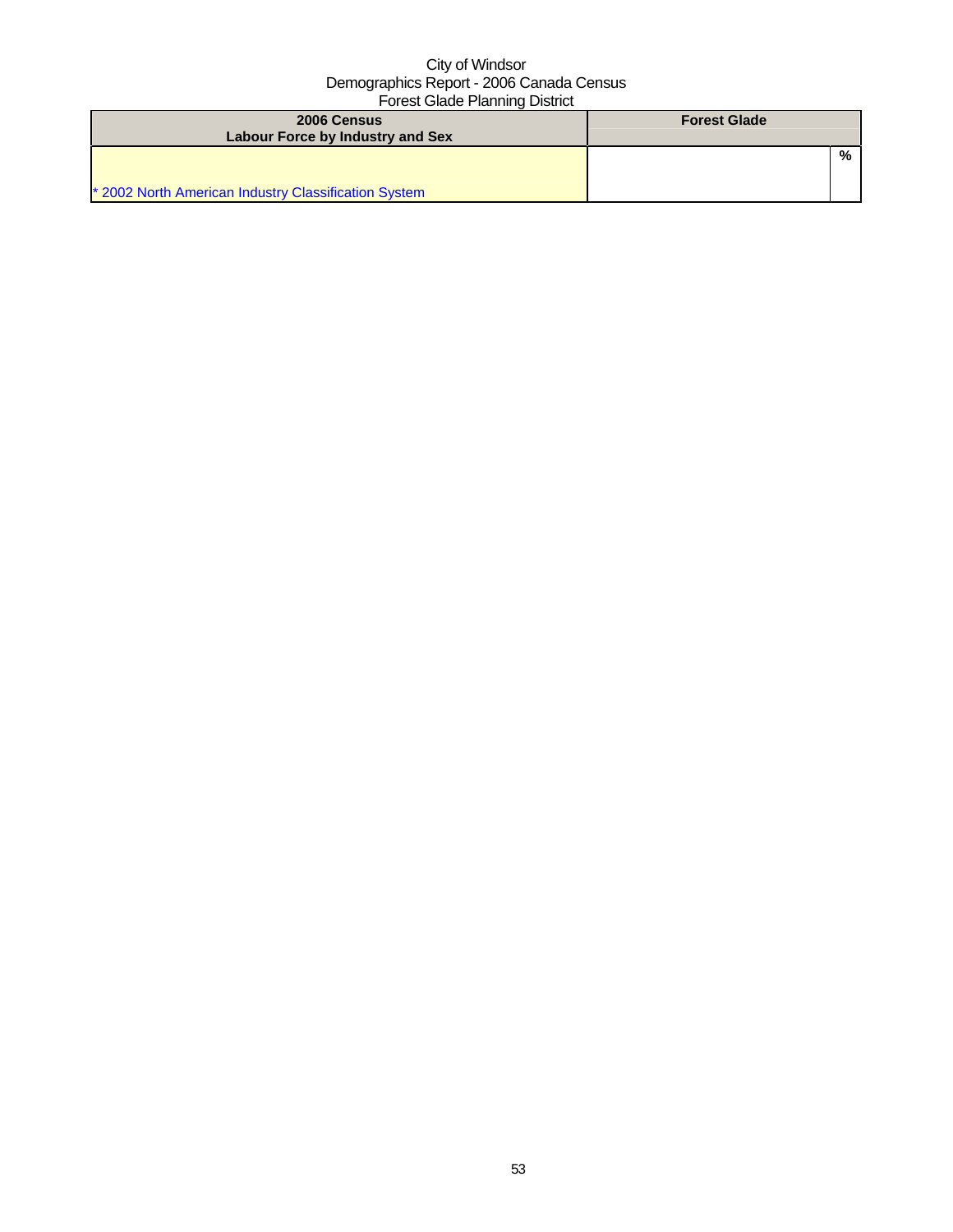## 2006 Census Labour Force by Occupation and Sex Comparison

| 2006 Census<br><b>Labour Force by Occupation and Sex</b><br><b>Comparison</b>                                                                                                                             | <b>Forest Glade</b>                                                                                                                                            |                                  |                                                                                                                                                                |                                        |                                                                                                                                                                              |                                                  |
|-----------------------------------------------------------------------------------------------------------------------------------------------------------------------------------------------------------|----------------------------------------------------------------------------------------------------------------------------------------------------------------|----------------------------------|----------------------------------------------------------------------------------------------------------------------------------------------------------------|----------------------------------------|------------------------------------------------------------------------------------------------------------------------------------------------------------------------------|--------------------------------------------------|
|                                                                                                                                                                                                           | Total $\overline{\%}$                                                                                                                                          |                                  | <b>Males</b>                                                                                                                                                   | $\%$                                   | <b>Females</b>                                                                                                                                                               | %                                                |
|                                                                                                                                                                                                           | Labour                                                                                                                                                         |                                  |                                                                                                                                                                |                                        |                                                                                                                                                                              |                                                  |
| <b>Labour Force 15 years and over</b>                                                                                                                                                                     | <b>Force</b><br>9,805                                                                                                                                          |                                  | 5,043                                                                                                                                                          |                                        | 4,727                                                                                                                                                                        |                                                  |
|                                                                                                                                                                                                           |                                                                                                                                                                |                                  |                                                                                                                                                                |                                        |                                                                                                                                                                              |                                                  |
| Dominant major group                                                                                                                                                                                      | Sales and service 35%<br>occupations                                                                                                                           |                                  | Trades, transport 33%<br>and equipment                                                                                                                         |                                        | Sales and service 45%<br>occupations                                                                                                                                         |                                                  |
| <b>Top 5 Occupations</b>                                                                                                                                                                                  | Assemblers in<br>manufacturing<br>Other sales and<br>service<br>Clerical<br>occupations<br>Retail salespersons<br>and clerks<br>Machine operators<br>in manuf. | 10%<br>10%<br>7%<br>6%<br>5%     | Assemblers in<br>manufacturing<br>Other sales and<br>service<br>Transportation<br>equipment<br>Machine operators<br>in manuf.<br>Machinists, metal<br>forming, | 13%<br>8%<br>7%<br>5%                  | Other sales and<br>service<br>Clerical <sup>11%</sup><br>occupations <sup>11%</sup><br>7% Retail salespersons 8%<br>and clerks<br>Cashiers<br>Assemblers in<br>manufacturing | 7%<br>7%                                         |
| All occupations                                                                                                                                                                                           | 9,484 97%                                                                                                                                                      |                                  | 4,900 97%                                                                                                                                                      |                                        | 4,598 97%                                                                                                                                                                    |                                                  |
| Management                                                                                                                                                                                                | 587                                                                                                                                                            | 6%                               | 366                                                                                                                                                            | 7%                                     |                                                                                                                                                                              | 203 4%                                           |
| Senior management                                                                                                                                                                                         | 40                                                                                                                                                             | 0%                               | 30                                                                                                                                                             | 1%                                     | 0                                                                                                                                                                            | 0%                                               |
| <b>Specialist managers</b>                                                                                                                                                                                | 85                                                                                                                                                             | 1%                               | 83                                                                                                                                                             | 2%                                     | 20                                                                                                                                                                           | 0%                                               |
| Managers in retail trade, food and<br>accommodation                                                                                                                                                       | 252                                                                                                                                                            | 3%                               | 112                                                                                                                                                            | 2%                                     | 153                                                                                                                                                                          | 3%                                               |
| Other managers                                                                                                                                                                                            | 148                                                                                                                                                            | 2%                               | 134                                                                                                                                                            | 3%                                     | 20                                                                                                                                                                           | 0%                                               |
| Business, finance and administrative<br>Professional<br><b>Finance and insurance</b><br><b>Secretaries</b><br>Administrative and regulatory<br><b>Clerical supervisors</b><br><b>Clerical occupations</b> | 1,375 14%<br>176<br>130<br>157<br>131<br>55<br>662                                                                                                             | 2%<br>1%<br>2%<br>1%<br>1%<br>7% | 393<br>80<br>50<br>0<br>70<br>10<br>177                                                                                                                        | 8%<br>2%<br>1%<br>0%<br>1%<br>0%<br>4% | 85<br>105<br>162<br>96<br>45                                                                                                                                                 | 954 20%<br>2%<br>2%<br>3%<br>2%<br>1%<br>494 10% |
| Natural and applied sciences                                                                                                                                                                              | 395                                                                                                                                                            | 4%                               | 347                                                                                                                                                            | 7%                                     |                                                                                                                                                                              | 84 2%                                            |
| Professional                                                                                                                                                                                              | 197                                                                                                                                                            | $2\%$                            | 1371                                                                                                                                                           | 3%                                     | 28                                                                                                                                                                           | 1%                                               |
| <b>Technical</b>                                                                                                                                                                                          | 224                                                                                                                                                            | 2%                               | 130                                                                                                                                                            | 3%                                     |                                                                                                                                                                              | 30 1%                                            |
| <b>Health occupations</b><br>Professional<br>Nurses and supervisors<br><b>Technical occupations</b><br>Assisting/support occupations                                                                      | 507<br>38<br>189<br>85<br>181                                                                                                                                  | 5%<br>0%<br>2%<br>1%<br>2%       | 110<br>10<br>10<br>35<br>20                                                                                                                                    | 2%<br>0%<br>0%<br>1%<br>0%             | 392<br>20<br>50<br>116                                                                                                                                                       | 8%<br>0%<br>186 4%<br>1%<br>2%                   |
| Social science, education, government and<br>religion<br>Judges, lawyers, psychologists, social                                                                                                           | 482                                                                                                                                                            | 5%                               | 132                                                                                                                                                            | 3%                                     | 320                                                                                                                                                                          | 7%                                               |
| workers, ministers of religion, policy and<br>program officers                                                                                                                                            | 81                                                                                                                                                             | 1%                               | 45                                                                                                                                                             | 1%                                     | 41                                                                                                                                                                           | 1%                                               |
| <b>Teachers and professors</b>                                                                                                                                                                            | 199                                                                                                                                                            | 2%                               | 68                                                                                                                                                             | 1%                                     | $111$                                                                                                                                                                        | 2%                                               |
| Paralegals, social service workers and<br>occupations in education and religion                                                                                                                           | 162                                                                                                                                                            | 2%                               |                                                                                                                                                                | 18 0%                                  |                                                                                                                                                                              | 163 3%                                           |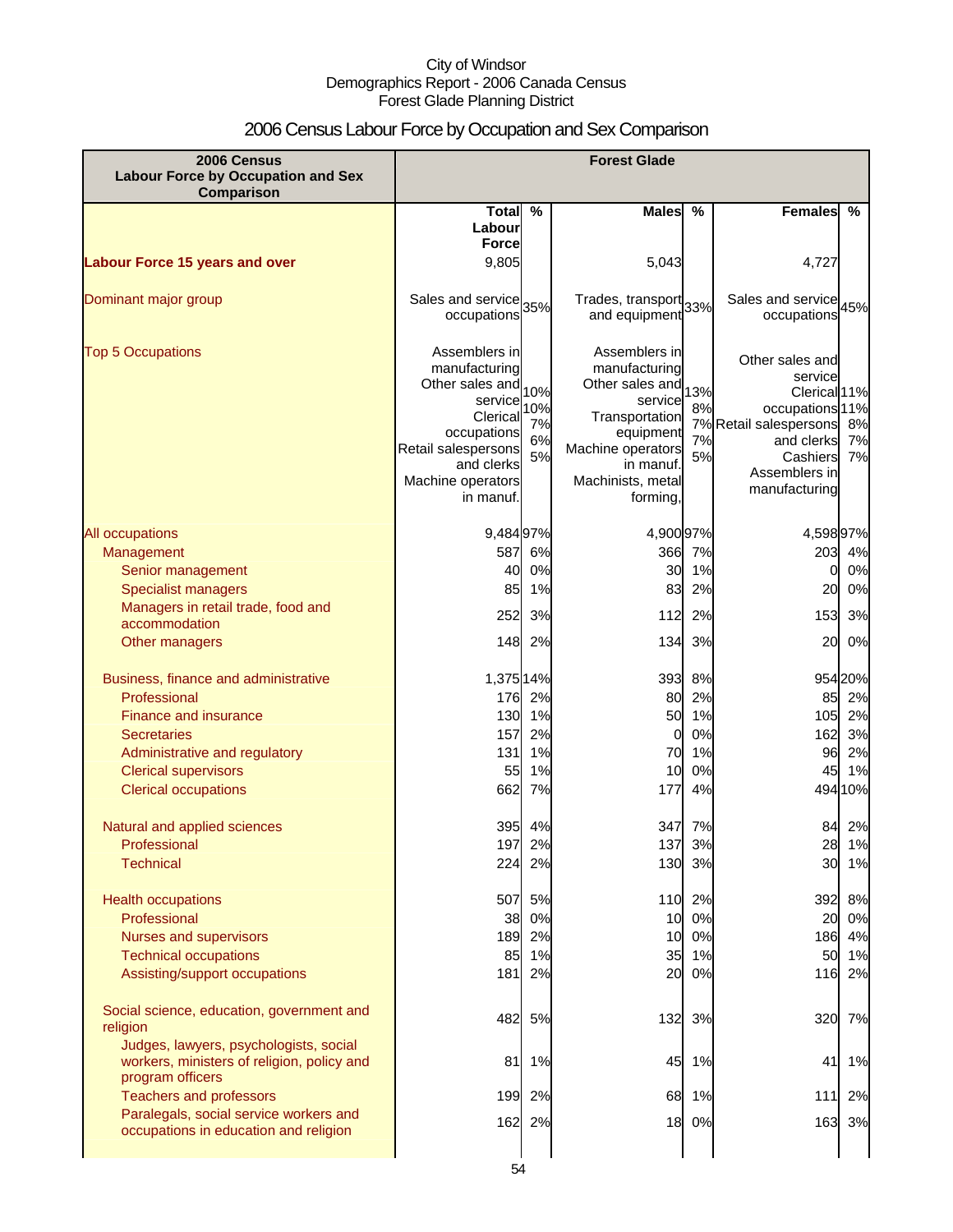| 2006 Census                                                                                                                          |                              |                          | <b>Forest Glade</b>   |                      |                         |                      |
|--------------------------------------------------------------------------------------------------------------------------------------|------------------------------|--------------------------|-----------------------|----------------------|-------------------------|----------------------|
| <b>Labour Force by Occupation and Sex</b><br><b>Comparison</b>                                                                       |                              |                          |                       |                      |                         |                      |
|                                                                                                                                      | Total %<br>Labourl<br>Forcel |                          | <b>Males</b>          | %                    | <b>Females</b>          | %                    |
| Art, culture, recreation and sport<br>Professional occupations<br><b>Technical occupations</b>                                       | 219<br>60<br>169             | 2%<br>1%<br>2%           | 96<br>10<br>96        | 2%<br>0%<br>2%       | 104<br>30<br>68         | 2%<br>1%<br>1%       |
| Sales and service<br><b>Supervisors</b><br>Wholesale, technical, insurance, real estate<br>sales, retail, wholesale and grain buyers | 2,776 28%<br>90<br>60        | 1%<br>1%                 | 1,029 20%<br>25<br>50 | 0%<br>1%             | 1,768 37%<br>45<br>10   | 1%<br>0%             |
| Retail salespersons and clerks<br><b>Cashiers</b><br><b>Chefs and cooks</b><br>Food and beverage service                             | 591<br>118<br>242            | 6%<br>426 4%<br>1%<br>2% | 211<br>90<br>35<br>48 | 4%<br>2%<br>1%<br>1% | 340<br>335<br>68<br>193 | 7%<br>7%<br>1%<br>4% |
| <b>Protective services</b><br>Travel and accommodation, recreation and<br>sport attendants                                           | 100<br>93                    | 1%<br>1%                 | 91<br>50              | 2%<br>1%             | 14<br>68                | 0%<br>1%             |
| Childcare and home support<br>Other sales and service                                                                                | 128<br>927                   | 1%<br>9%                 | $\Omega$<br>376       | 0%<br>7%             | 153<br>504 11%          | 3%                   |
| Trades, transport and equipment operators<br>and related                                                                             | 1,369 14%                    |                          | 1,261 25%             |                      | 105                     | 2%                   |
| <b>Contractors and supervisors</b><br><b>Construction trades</b>                                                                     | 26<br>189                    | 0%<br>2%                 | 10<br>139             | 0%<br>3%             | 10<br>$\Omega$          | 0%<br>0%             |
| Stationary engineers, power station<br>operators, electrical and<br>telecommunications                                               | 80                           | 1%                       | 54                    | 1%                   | $\mathbf{0}$            | 0%                   |
| Machinists, metal forming, shaping and<br>erecting                                                                                   | 217                          | 2%                       | 237                   | 5%                   | $\overline{0}$          | 0%                   |
| <b>Mechanics</b>                                                                                                                     | 175                          | 2%                       | 160                   | 3%                   | <sub>0</sub>            | 0%                   |
| <b>Other trades</b><br>Heavy equipment, crane operators and<br>drillers                                                              | 100                          | 1%<br>16 0%              | 48<br>6               | 1%<br>0%             | 30<br>$\Omega$          | 1%<br>0%             |
| Transportation equipment operators,<br>excluding labourers                                                                           |                              | 363 4%                   |                       | 337 7%               |                         | 30 1%                |
| <b>Helpers and labourers</b>                                                                                                         | 230                          | 2%                       | 233                   | 5%                   | 20                      | 0%                   |
| Primary industry-specific<br>Agriculture excluding labourers                                                                         | 115<br>45                    | 1%<br>0%                 | 80<br>20              | 2%<br>0%             | 25<br>25                | 1%<br>1%             |
| Forestry, mining, oil and gas extraction, and<br>fishing, excluding labourers<br>Primary production labourers                        | 0l<br>35                     | 0%<br>0%                 | 0                     | 0%<br>40 1%          | $\overline{0}$<br>10    | 0%<br>0%             |
| Processing, manufacturing and utilities                                                                                              | 1,589 16%                    |                          | 1,023 20%             |                      | 568 12%                 |                      |
| Supervisors in manufacturing                                                                                                         | 51                           | 1%                       |                       | 40 1%                | 41                      | 1%                   |
| Machine operators in manuf.<br>Assemblers in manufacturing                                                                           | 471<br>929                   | 5%<br>9%                 | 321                   | 6%<br>573 11%        | 174<br>330              | 4%<br>7%             |
| Labourers in processing, manufacturing<br>and utilities                                                                              | 142                          | 1%                       | 59                    | 1%                   | 94                      | 2%                   |
| Occupation - Not applicable                                                                                                          |                              | 280 3%                   |                       | 160 3%               | 158 3%                  |                      |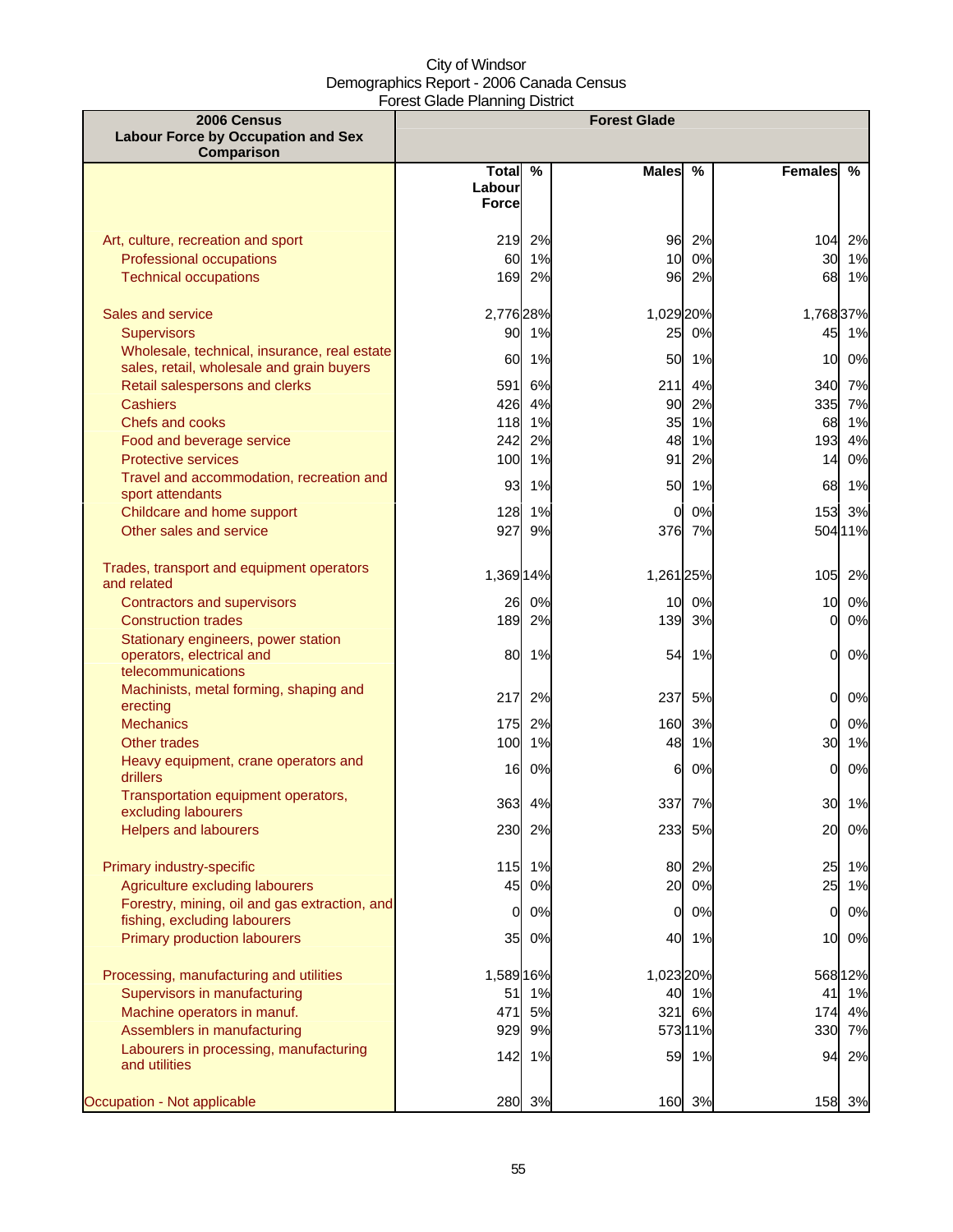## 2006 Census Labour Force by Occupation

| 2006 Census<br><b>Labour Force by Occupation</b>                                                      | <b>Forest Glade</b>                                    |
|-------------------------------------------------------------------------------------------------------|--------------------------------------------------------|
| <b>Labour Force 15 years and over</b>                                                                 | %<br>9,805                                             |
|                                                                                                       |                                                        |
| Dominant major group                                                                                  | Sales and service                                      |
|                                                                                                       | occupations                                            |
| <b>Top 5 Occupations</b>                                                                              | Assemblers in                                          |
|                                                                                                       | manufacturing<br>10%                                   |
|                                                                                                       | Other sales and service<br>10%<br>Clerical occupations |
|                                                                                                       | 7%<br>Retail salespersons and                          |
|                                                                                                       | 6%<br>clerks<br>5%                                     |
|                                                                                                       | Machine operators in<br>manuf.                         |
|                                                                                                       |                                                        |
| All occupations                                                                                       | 9,48497%                                               |
| Management                                                                                            | 587 6%                                                 |
| Senior management<br><b>Specialist managers</b>                                                       | 40 0%<br>85 1%                                         |
| Managers in retail trade, food and accommodation                                                      | 3%<br>252                                              |
| Other managers                                                                                        | 148 2%                                                 |
|                                                                                                       |                                                        |
| Business, finance and administrative                                                                  | 1,375 14%                                              |
| Professional                                                                                          | 176 2%                                                 |
| <b>Finance and insurance</b>                                                                          | 130 1%                                                 |
| <b>Secretaries</b><br>Administrative and regulatory                                                   | 2%<br>157<br>$131$<br>1%                               |
| <b>Clerical supervisors</b>                                                                           | 1%<br>55                                               |
| <b>Clerical occupations</b>                                                                           | 662<br>7%                                              |
|                                                                                                       |                                                        |
| Natural and applied sciences                                                                          | 395<br>4%                                              |
| Professional                                                                                          | 2%<br>197                                              |
| <b>Technical</b>                                                                                      | 2%<br>224                                              |
| <b>Health occupations</b>                                                                             | 507<br>5%                                              |
| Professional                                                                                          | 0%<br>38                                               |
| Nurses and supervisors                                                                                | 189<br>2%                                              |
| <b>Technical occupations</b><br>Assisting/support occupations                                         | 85<br>1%<br>181<br>2%                                  |
|                                                                                                       |                                                        |
| Social science, education, government and religion                                                    | 5%<br>482                                              |
| Judges, lawyers, psychologists, social workers, ministers of religion, policy and<br>program officers | 1%<br>81                                               |
| <b>Teachers and professors</b>                                                                        | 199<br>2%                                              |
| Paralegals, social service workers and occupations in education and religion                          | 162<br>2%                                              |
|                                                                                                       |                                                        |
| Art, culture, recreation and sport<br>Professional occupations                                        | 219 2%<br>60 1%                                        |
| <b>Technical occupations</b>                                                                          | 169 2%                                                 |
|                                                                                                       |                                                        |
| Sales and service                                                                                     | 2,776 28%                                              |
| Supervisors                                                                                           | 90 1%                                                  |
| Wholesale, technical, insurance, real estate sales, retail, wholesale and grain<br>buyers             | 1%<br>60                                               |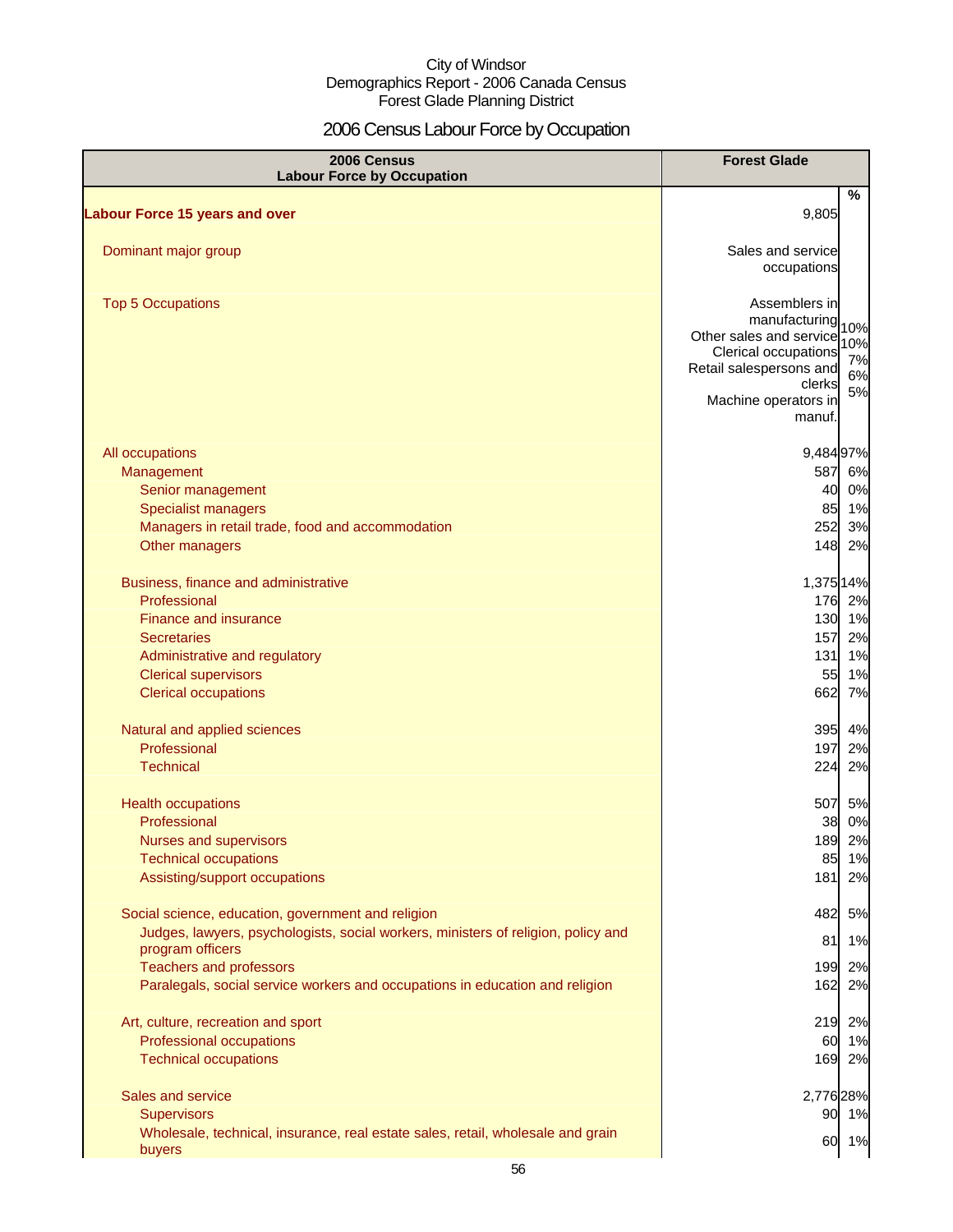| 2006 Census<br><b>Labour Force by Occupation</b>                                 | <b>Forest Glade</b> |
|----------------------------------------------------------------------------------|---------------------|
|                                                                                  | %                   |
| Retail salespersons and clerks                                                   | 591<br>6%           |
| <b>Cashiers</b>                                                                  | 426 4%              |
| Chefs and cooks                                                                  | 118 1%              |
| Food and beverage service                                                        | 242<br>2%           |
| <b>Protective services</b>                                                       | 100 1%              |
| Travel and accommodation, recreation and sport attendants                        | 93<br>1%            |
| Childcare and home support                                                       | 128<br>1%           |
| Other sales and service                                                          | 927<br>9%           |
| Trades, transport and equipment operators and related                            | 1,369 14%           |
| <b>Contractors and supervisors</b>                                               | 26 0%               |
| <b>Construction trades</b>                                                       | 189 2%              |
| Stationary engineers, power station operators, electrical and telecommunications | 80 1%               |
| Machinists, metal forming, shaping and erecting                                  | 2%<br>217           |
| <b>Mechanics</b>                                                                 | 175 2%              |
| Other trades                                                                     | 100 1%              |
| Heavy equipment, crane operators and drillers                                    | 16 0%               |
| Transportation equipment operators, excluding labourers                          | 363 4%              |
| <b>Helpers and labourers</b>                                                     | 230 2%              |
| Primary industry-specific                                                        | 115 1%              |
| Agriculture excluding labourers                                                  | 45<br>0%            |
| Forestry, mining, oil and gas extraction, and fishing, excluding labourers       | 0%<br>$\Omega$      |
| <b>Primary production labourers</b>                                              | 35<br>0%            |
| Processing, manufacturing and utilities                                          | 1,589 16%           |
| Supervisors in manufacturing                                                     | 51<br>1%            |
| Machine operators in manuf.                                                      | 471<br>5%           |
| Assemblers in manufacturing                                                      | 929<br>9%           |
| Labourers in processing, manufacturing and utilities                             | 142<br>1%           |
| Occupation - Not applicable                                                      | 280 3%              |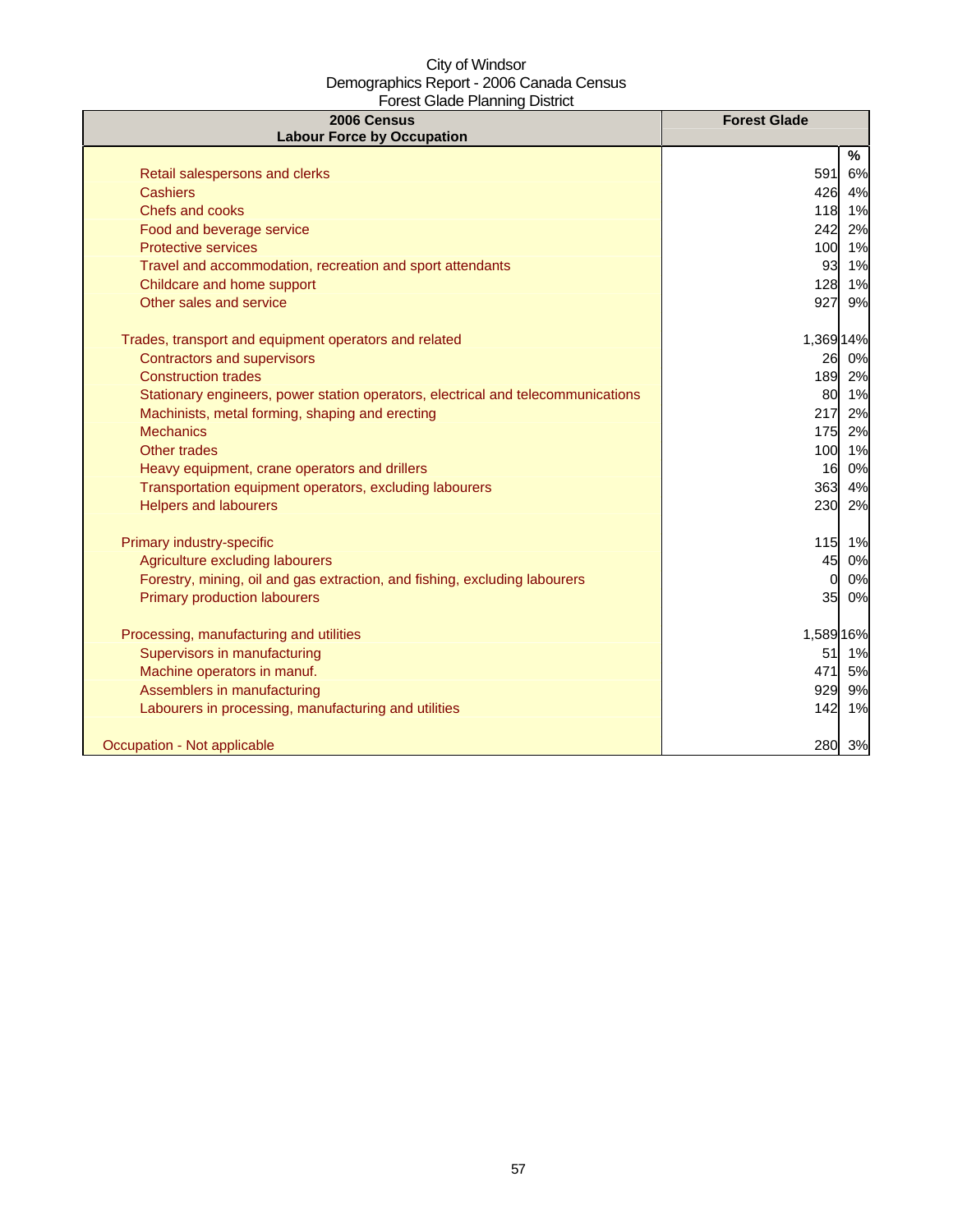## 2006 Census Labour Force by Occupation - Male

| 2006 Census<br><b>Labour Force by Occupation - Male</b>                           | <b>Forest Glade</b>                                                                                                                             |        |
|-----------------------------------------------------------------------------------|-------------------------------------------------------------------------------------------------------------------------------------------------|--------|
|                                                                                   |                                                                                                                                                 | %      |
| <b>Male Labour Force 15 years and over</b>                                        | 5,043                                                                                                                                           |        |
| Dominant major group                                                              | Trades, transport and<br>equipment                                                                                                              |        |
| <b>Top 5 Occupations</b>                                                          | Assemblers in manufacturing<br>Other sales and service<br>Transportation equipment<br>Machine operators in manuf.<br>Machinists, metal forming, |        |
| All occupations                                                                   | 4,900 97%                                                                                                                                       |        |
| Management                                                                        |                                                                                                                                                 | 366 7% |
| Senior management                                                                 | 30 <sub>1</sub>                                                                                                                                 | 1%     |
| <b>Specialist managers</b>                                                        | 83                                                                                                                                              | 2%     |
| Managers in retail trade, food and accommodation                                  | 112                                                                                                                                             | 2%     |
| Other managers                                                                    | 134                                                                                                                                             | 3%     |
| Business, finance and administrative                                              | 393                                                                                                                                             | 8%     |
| Professional                                                                      | 80                                                                                                                                              | 2%     |
| <b>Finance and insurance</b>                                                      | 50                                                                                                                                              | 1%     |
| <b>Secretaries</b>                                                                | $\overline{0}$                                                                                                                                  | 0%     |
| Administrative and regulatory                                                     | 70                                                                                                                                              | 1%     |
| <b>Clerical supervisors</b>                                                       | 10                                                                                                                                              | 0%     |
| <b>Clerical occupations</b>                                                       | 177                                                                                                                                             | 4%     |
| Natural and applied sciences                                                      | 347                                                                                                                                             | 7%     |
| Professional                                                                      | 137                                                                                                                                             | 3%     |
| <b>Technical</b>                                                                  | 130                                                                                                                                             | 3%     |
| <b>Health occupations</b>                                                         |                                                                                                                                                 | 110 2% |
| Professional                                                                      | 10                                                                                                                                              | 0%     |
| Nurses and supervisors                                                            | 10                                                                                                                                              | 0%     |
| <b>Technical occupations</b>                                                      | 35                                                                                                                                              | 1%     |
| Assisting/support occupations                                                     | 20                                                                                                                                              | 0%     |
| Social science, education, government and religion                                | 132                                                                                                                                             | 3%     |
| Judges, lawyers, psychologists, social workers, ministers of religion, policy and | 45                                                                                                                                              | 1%     |
| program officers<br><b>Teachers and professors</b>                                |                                                                                                                                                 | 68 1%  |
| Paralegals, social service workers and occupations in education and religion      | 18                                                                                                                                              | 0%     |
| Art, culture, recreation and sport                                                | 96                                                                                                                                              | 2%     |
| Professional occupations                                                          | 10                                                                                                                                              | 0%     |
| <b>Technical occupations</b>                                                      | 96                                                                                                                                              | 2%     |
| Sales and service                                                                 | 1,029 20%                                                                                                                                       |        |
| <b>Supervisors</b>                                                                |                                                                                                                                                 | 25 0%  |
| Wholesale, technical, insurance, real estate sales, retail, wholesale and grain   |                                                                                                                                                 | 50 1%  |
| buyers                                                                            |                                                                                                                                                 |        |
| Retail salespersons and clerks                                                    | 211                                                                                                                                             | 4%     |
| <b>Cashiers</b>                                                                   |                                                                                                                                                 | 90 2%  |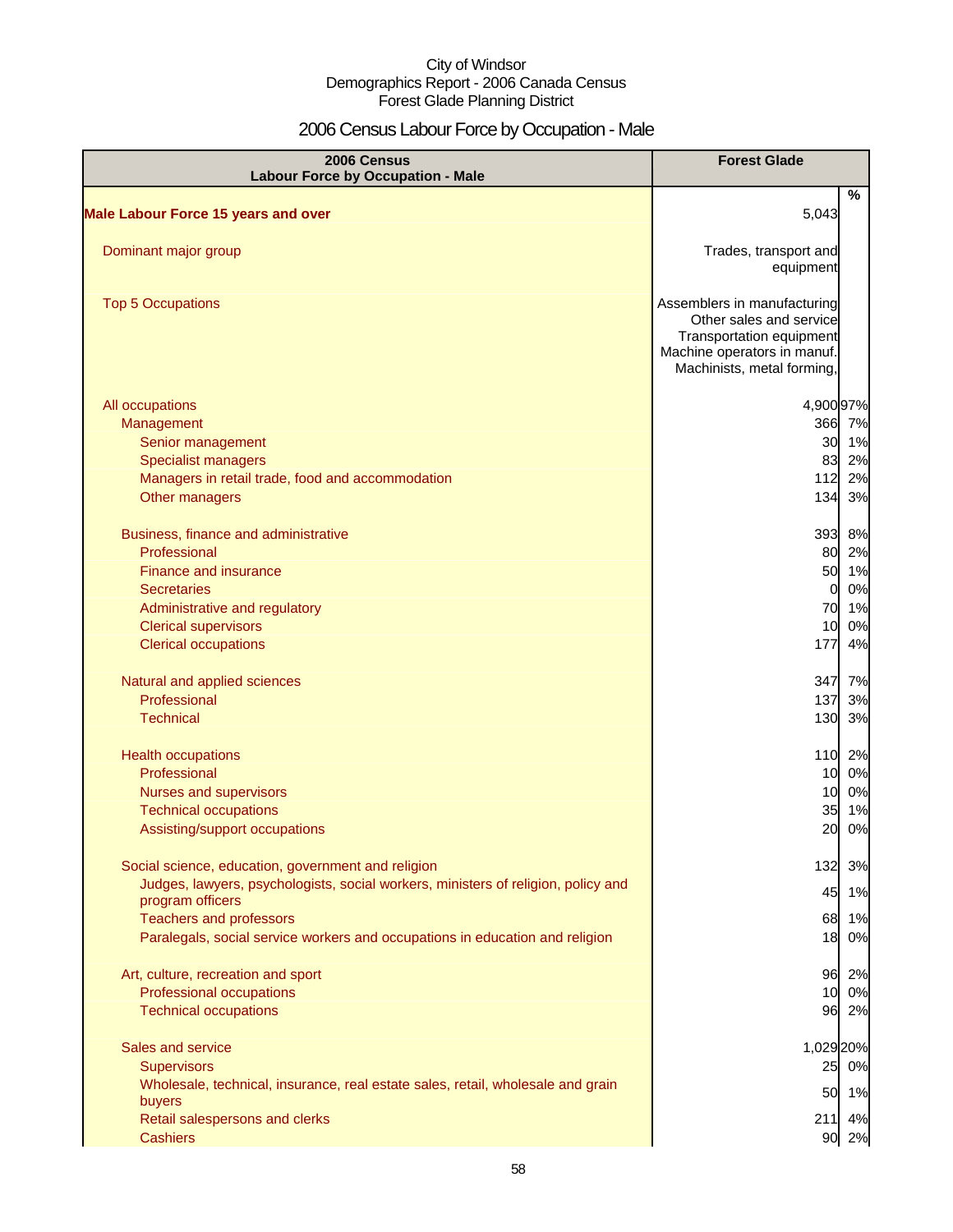| 2006 Census<br><b>Labour Force by Occupation - Male</b>                          | <b>Forest Glade</b>  |
|----------------------------------------------------------------------------------|----------------------|
|                                                                                  | $\%$                 |
| <b>Chefs and cooks</b>                                                           | 35<br>1%             |
| Food and beverage service                                                        | 48<br>1%             |
| <b>Protective services</b>                                                       | 2%<br>91             |
| Travel and accommodation, recreation and sport attendants                        | 1%<br>50             |
| Childcare and home support                                                       | 0%<br><sup>0</sup>   |
| Other sales and service                                                          | 376<br>7%            |
| Trades, transport and equipment operators and related                            | 1,261 25%            |
| <b>Contractors and supervisors</b>                                               | 0%<br>10             |
| <b>Construction trades</b>                                                       | 139<br>3%            |
| Stationary engineers, power station operators, electrical and telecommunications | 1%<br>54             |
| Machinists, metal forming, shaping and erecting                                  | 5%<br>237            |
| <b>Mechanics</b>                                                                 | 3%<br>160            |
| Other trades                                                                     | 48<br>1%             |
| Heavy equipment, crane operators and drillers                                    | 0%<br>6              |
| Transportation equipment operators, excluding labourers                          | 337<br>7%            |
| <b>Helpers and labourers</b>                                                     | 233<br>5%            |
| Primary industry-specific                                                        | 80<br>2%             |
| Agriculture excluding labourers                                                  | 20<br>0%             |
| Forestry, mining, oil and gas extraction, and fishing, excluding labourers       | 0%<br>$\overline{0}$ |
| <b>Primary production labourers</b>                                              | 40<br>1%             |
| Processing, manufacturing and utilities                                          | 1,023 20%            |
| Supervisors in manufacturing                                                     | 40<br>1%             |
| Machine operators in manuf.                                                      | 321<br>6%            |
| Assemblers in manufacturing                                                      | 573 11%              |
| Labourers in processing, manufacturing and utilities                             | 59<br>1%             |
| Occupation - Not applicable                                                      | 160 3%               |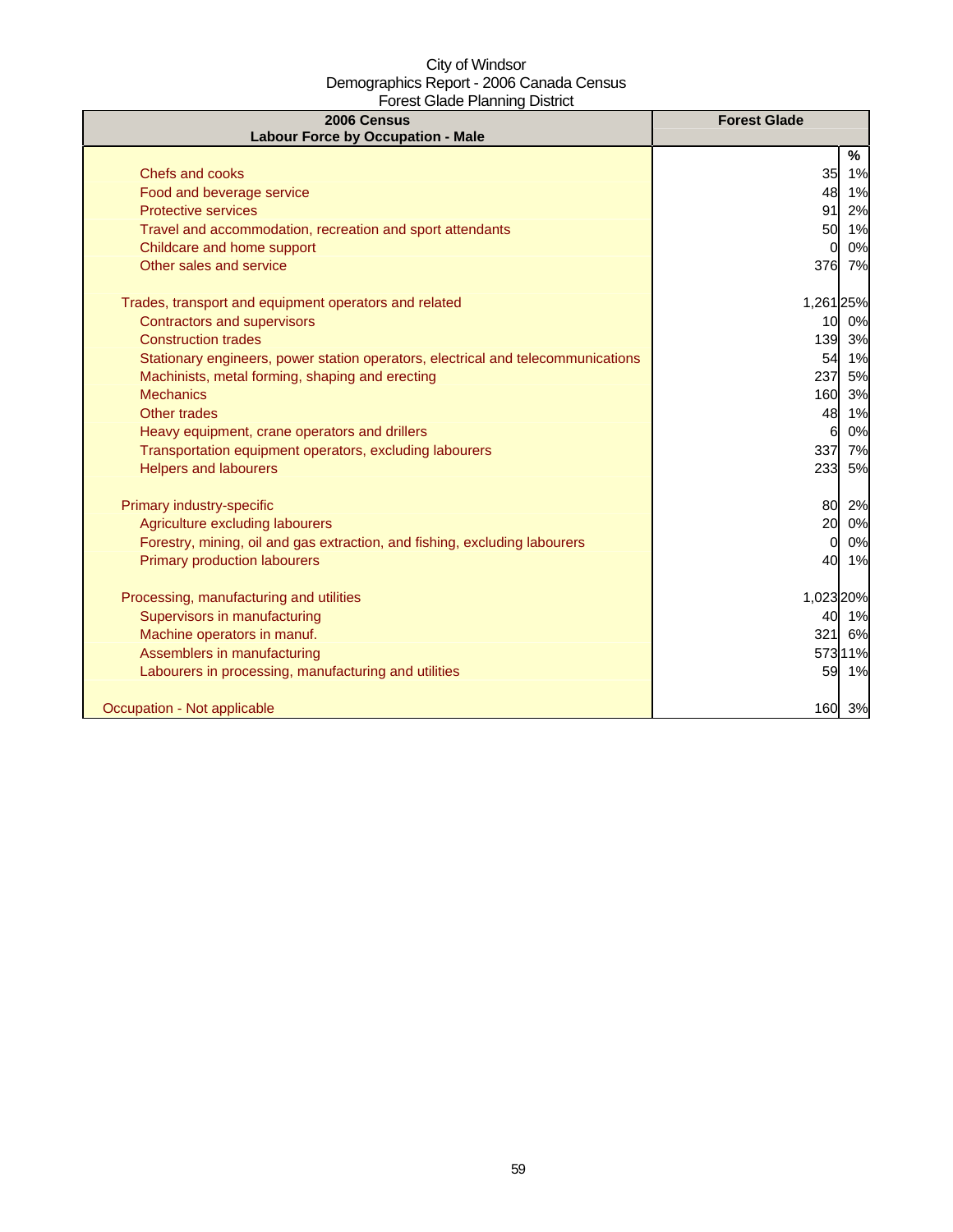## 2006 Census Labour Force by Occupation - Female

| 2006 Census<br><b>Labour Force by Occupation - Female</b>                         | <b>Forest Glade</b>                                                                                                                |      |
|-----------------------------------------------------------------------------------|------------------------------------------------------------------------------------------------------------------------------------|------|
| <b>Female Labour Force 15 years and over</b>                                      | 4,727                                                                                                                              | $\%$ |
|                                                                                   |                                                                                                                                    |      |
| Dominant major group                                                              | Sales and service<br>occupations                                                                                                   |      |
| <b>Top 5 Occupations</b>                                                          | Other sales and service<br>Clerical occupations<br>Retail salespersons and<br>clerks<br>Cashiers<br>Assemblers in<br>manufacturing |      |
| All occupations                                                                   | 4,598 97%                                                                                                                          |      |
| Management                                                                        | 203                                                                                                                                | 4%   |
| Senior management                                                                 | $\overline{0}$                                                                                                                     | 0%   |
| <b>Specialist managers</b>                                                        | 20                                                                                                                                 | 0%   |
| Managers in retail trade, food and accommodation                                  | 153                                                                                                                                | 3%   |
| Other managers                                                                    | 20                                                                                                                                 | 0%   |
| Business, finance and administrative                                              | 954 20%                                                                                                                            |      |
| Professional                                                                      | 85 2%                                                                                                                              |      |
| <b>Finance and insurance</b>                                                      | 105 2%                                                                                                                             |      |
| <b>Secretaries</b>                                                                | 162 3%                                                                                                                             |      |
| Administrative and regulatory                                                     | 96 2%                                                                                                                              |      |
| <b>Clerical supervisors</b>                                                       | 45 1%                                                                                                                              |      |
| <b>Clerical occupations</b>                                                       | 494 10%                                                                                                                            |      |
| Natural and applied sciences                                                      | 84                                                                                                                                 | 2%   |
| Professional                                                                      | 28 1%                                                                                                                              |      |
| <b>Technical</b>                                                                  | 30 <sup>1</sup>                                                                                                                    | 1%   |
| <b>Health occupations</b>                                                         | 392 8%                                                                                                                             |      |
| Professional                                                                      | 20 0%                                                                                                                              |      |
| Nurses and supervisors                                                            | 186 4%                                                                                                                             |      |
| <b>Technical occupations</b>                                                      | 50 1%                                                                                                                              |      |
| Assisting/support occupations                                                     | 116                                                                                                                                | 2%   |
| Social science, education, government and religion                                | 320                                                                                                                                | 7%   |
| Judges, lawyers, psychologists, social workers, ministers of religion, policy and | 41                                                                                                                                 | 1%   |
| program officers                                                                  |                                                                                                                                    |      |
| <b>Teachers and professors</b>                                                    | $111$                                                                                                                              | 2%   |
| Paralegals, social service workers and occupations in education and religion      | 163                                                                                                                                | 3%   |
| Art, culture, recreation and sport                                                | 104 2%                                                                                                                             |      |
| Professional occupations                                                          | 30 1%                                                                                                                              |      |
| <b>Technical occupations</b>                                                      | 68 1%                                                                                                                              |      |
| Sales and service                                                                 | 1,76837%                                                                                                                           |      |
| <b>Supervisors</b>                                                                | 45 1%                                                                                                                              |      |
| Wholesale, technical, insurance, real estate sales, retail, wholesale and grain   |                                                                                                                                    |      |
| buyers                                                                            | 10 0%                                                                                                                              |      |
| Retail salespersons and clerks                                                    | 340 7%                                                                                                                             |      |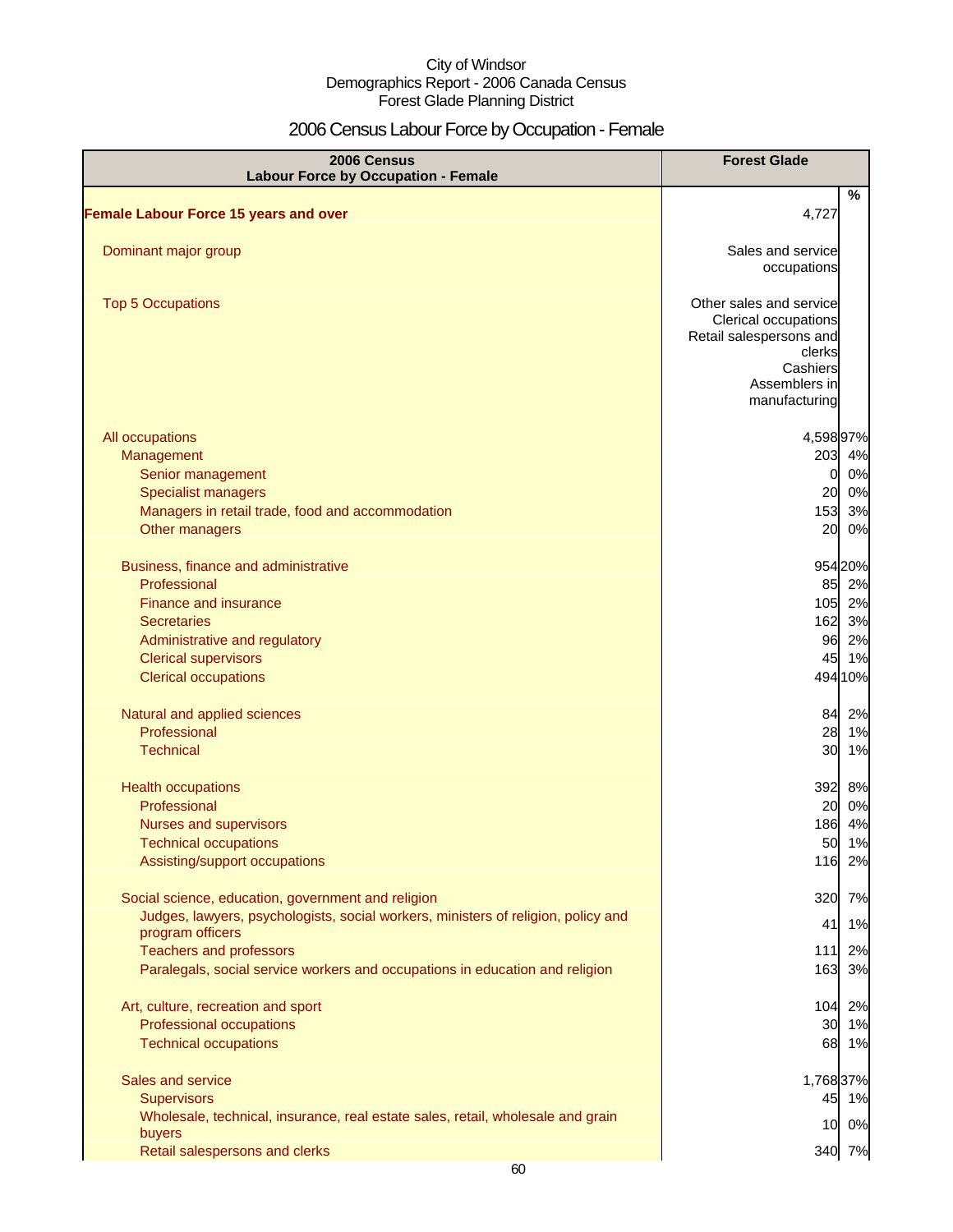| 2006 Census<br><b>Labour Force by Occupation - Female</b>                        | <b>Forest Glade</b>   |
|----------------------------------------------------------------------------------|-----------------------|
|                                                                                  | %                     |
| <b>Cashiers</b>                                                                  | 335<br>7%             |
| Chefs and cooks                                                                  | 1%<br>68              |
| Food and beverage service                                                        | 4%<br>193             |
| <b>Protective services</b>                                                       | 0%<br>14              |
| Travel and accommodation, recreation and sport attendants                        | 68<br>1%              |
| Childcare and home support                                                       | 153<br>3%             |
| Other sales and service                                                          | 504 11%               |
| Trades, transport and equipment operators and related                            | 105<br>2%             |
| <b>Contractors and supervisors</b>                                               | 10 <sup>1</sup><br>0% |
| <b>Construction trades</b>                                                       | 0%<br>0l              |
| Stationary engineers, power station operators, electrical and telecommunications | 0%<br>0               |
| Machinists, metal forming, shaping and erecting                                  | 0%<br><sub>0</sub>    |
| <b>Mechanics</b>                                                                 | 0%<br><sub>0</sub>    |
| Other trades                                                                     | 30<br>1%              |
| Heavy equipment, crane operators and drillers                                    | 0%<br>0               |
| Transportation equipment operators, excluding labourers                          | 30<br>1%              |
| <b>Helpers and labourers</b>                                                     | 20<br>0%              |
| Primary industry-specific                                                        | 25<br>1%              |
| Agriculture excluding labourers                                                  | 25<br>1%              |
| Forestry, mining, oil and gas extraction, and fishing, excluding labourers       | 0%<br>$\Omega$        |
| <b>Primary production labourers</b>                                              | 0%<br>10              |
| Processing, manufacturing and utilities                                          | 568 12%               |
| Supervisors in manufacturing                                                     | 41<br>1%              |
| Machine operators in manuf.                                                      | 174<br>4%             |
| Assemblers in manufacturing                                                      | 330<br>7%             |
| Labourers in processing, manufacturing and utilities                             | 2%<br>94              |
| Occupation - Not applicable                                                      | 158<br>3%             |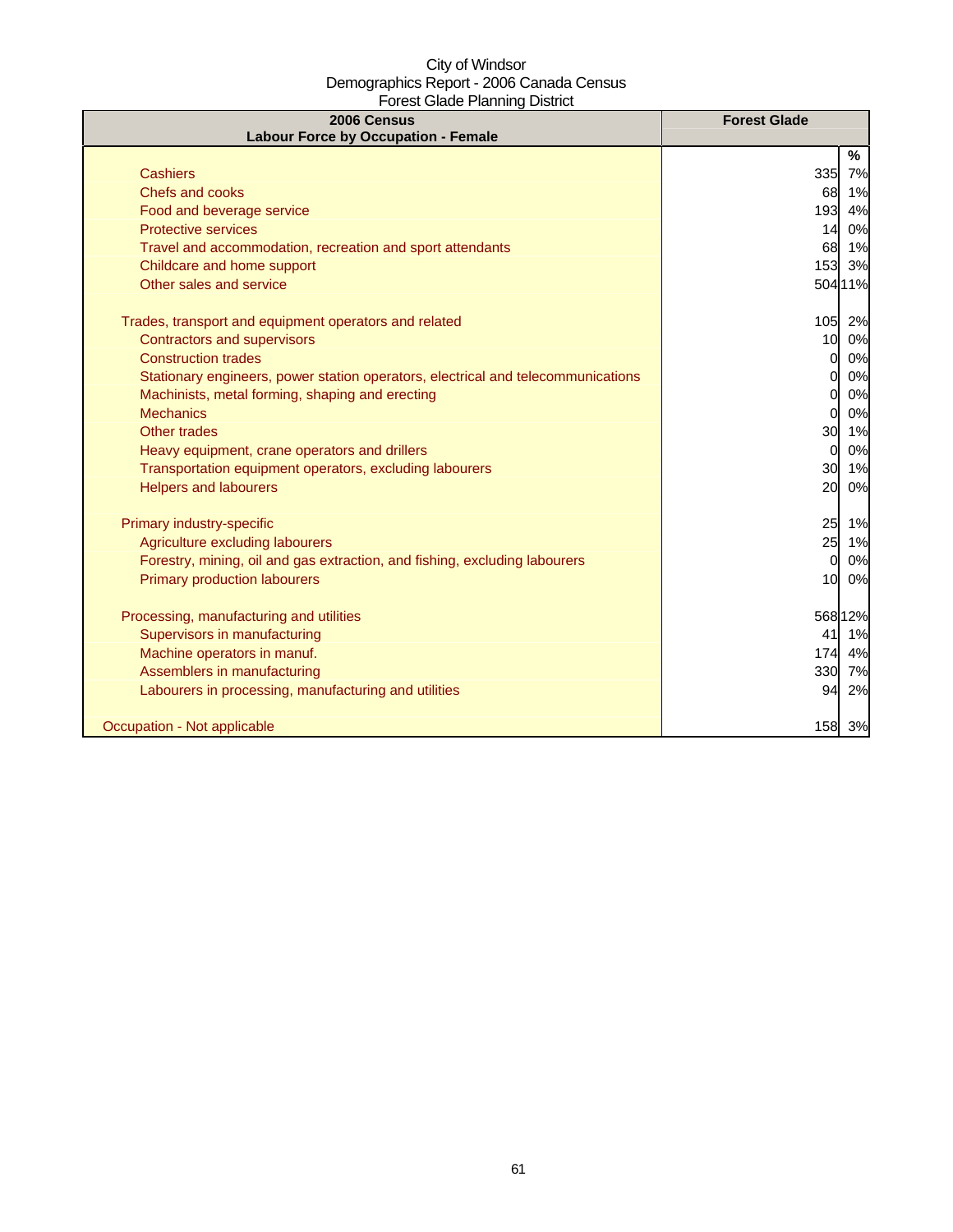| 2006 Census                                        | <b>Forest Glade</b> |    |                     |    |           |    |
|----------------------------------------------------|---------------------|----|---------------------|----|-----------|----|
| Labour Force by Class of Worker and Sex Comparison |                     |    |                     |    |           |    |
|                                                    | <b>Total</b>        |    | <b>Males</b>        |    | Females   |    |
|                                                    | Labour              |    |                     |    |           |    |
|                                                    | <b>Force</b>        |    |                     |    |           |    |
| Labour Force 15 years and over by Class of Worker  | 9,822               |    | 5,052               |    | 4,742     |    |
|                                                    |                     |    |                     |    |           |    |
| All classes of worker                              |                     |    | 9,504 97% 4,890 97% |    | 4,603 97% |    |
| Paid workers                                       |                     |    | 9,09293% 4,69093%   |    | 4,405 93% |    |
| <b>Employees</b>                                   |                     |    | 9,01092% 4,62291%   |    | 4,36992%  |    |
| Self-employed (incorporated)                       | 106                 | 1% | 90                  | 2% | 16        | 0% |
| Without paid help                                  | 65                  | 1% | 45                  | 1% | 10        | 0% |
| With paid help                                     | 46                  | 0% | 20                  | 0% | 6         | 0% |
| Self-employed (unincorp.)                          | 377                 | 4% | 201                 | 4% | 203       | 4% |
| Without paid help                                  | 333                 | 3% | <b>204</b>          | 4% | 153       | 3% |
| With paid help                                     | 58                  | 1% | 61                  | 0% | 38        | 1% |
| Unpaid family workers                              | 10                  | 0% | 01                  | 0% | 10        | 0% |
|                                                    |                     |    |                     |    |           |    |
| Class of worker - Not applicable                   | 298                 | 3% | 145                 | 3% | 144       | 3% |

## 2006 Census Labour Force by Class of Worker and Sex Comparison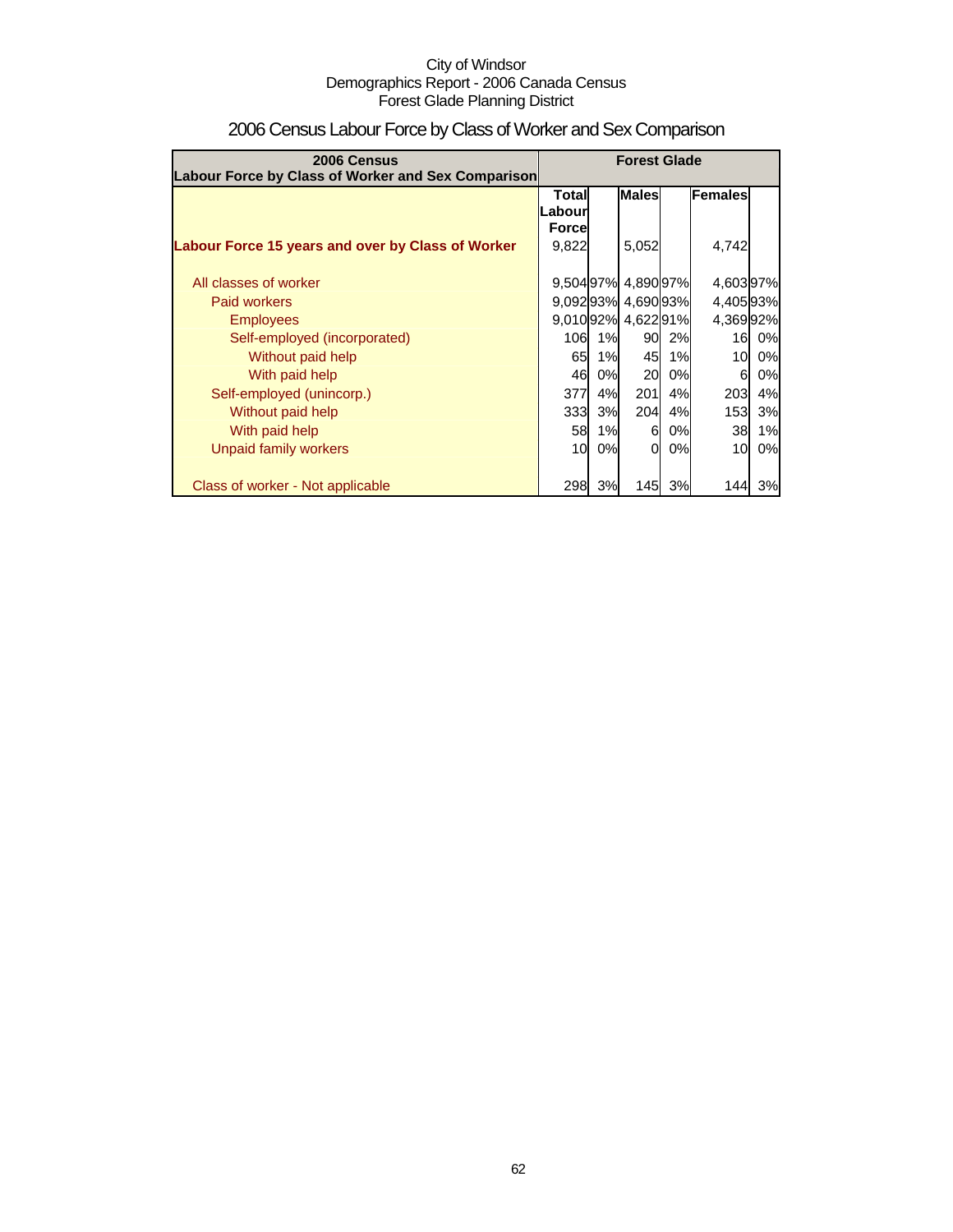## 2006 Census Labour Force by Class of Worker and Sex

| 2006 Census<br>Labour Force by Class of Worker and Sex | <b>Forest Glade</b> |     |
|--------------------------------------------------------|---------------------|-----|
|                                                        |                     | %   |
| Labour Force 15 years and over by Class of Worker      | 9,822               |     |
| All classes of worker                                  | 9,504               | 97% |
| <b>Paid workers</b>                                    | 9,092               | 93% |
| <b>Employees</b>                                       | 9,010               | 92% |
| Self-employed (incorporated)                           | 106                 | 1%  |
| Without paid help                                      | 65                  | 1%  |
| With paid help                                         | 46                  | 0%  |
| Self-employed (unincorp.)                              | 377                 | 4%  |
| Without paid help                                      | 333                 | 3%  |
| With paid help                                         | 58                  | 1%  |
| <b>Unpaid family workers</b>                           | 10                  | 0%  |
| Class of worker - Not applicable                       | 298                 | 3%  |
| Male Labour Force 15 and over by Class of Worker       | 5,052               |     |
| All classes of worker                                  | 4,890               | 97% |
| Paid workers                                           | 4,690               | 93% |
| <b>Employees</b>                                       | 4,622               | 91% |
| Self-employed (incorporated)                           | 90                  | 2%  |
| Without paid help                                      | 45                  | 1%  |
| With paid help                                         | 20                  | 0%  |
| Self-employed (unincorp.)                              | 201                 | 4%  |
| Without paid help                                      | 204                 | 4%  |
| With paid help                                         | 6                   | 0%  |
| <b>Unpaid family workers</b>                           | 0                   | 0%  |
| Class of worker - Not applicable                       | 145                 | 3%  |
| Female Labour Force 15 and over by Class of Worker     | 4,742               |     |
| All classes of worker                                  | 4,603               | 97% |
| <b>Paid workers</b>                                    | 4,405               | 93% |
| <b>Employees</b>                                       | 4,369               | 92% |
| Self-employed (incorporated)                           | 16                  | 0%  |
| Without paid help                                      | 10                  | 0%  |
| With paid help                                         | 6                   | 0%  |
| Self-employed (unincorp)                               | 203                 | 4%  |
| Without paid help                                      | 153                 | 3%  |
| With paid help                                         | 38                  | 1%  |
| <b>Unpaid family workers</b>                           | 10                  | 0%  |
| Class of worker - Not applicable                       | 144                 | 3%  |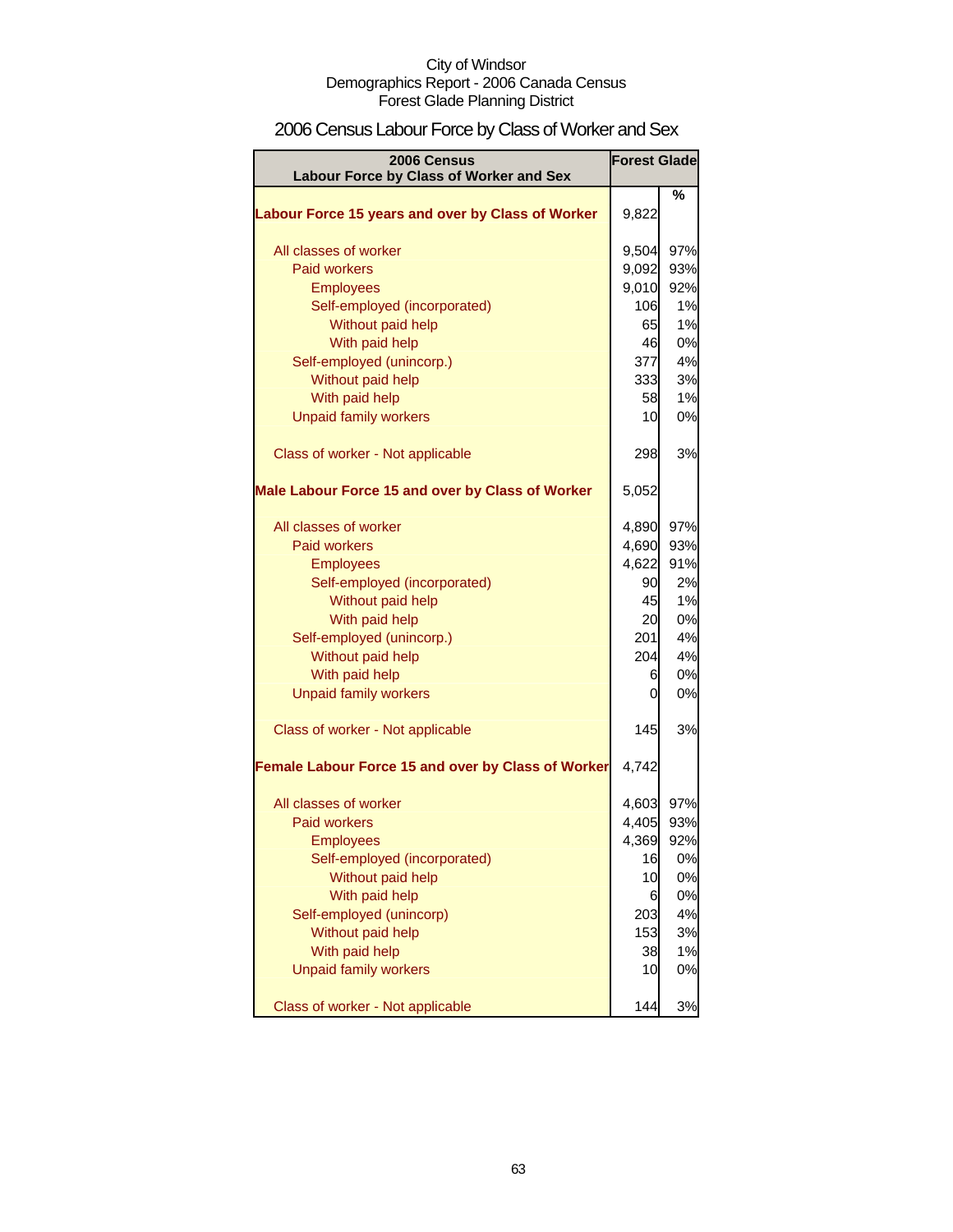# 2006 Census Language at Work

| 2006 Census<br><b>Language at Work</b>                                 | <b>Forest Glade</b> |     |
|------------------------------------------------------------------------|---------------------|-----|
| Total Population 15 years and over who worked by Language Used at Work | 10,249              |     |
| Dominant official language used at work                                | English 100%        |     |
| Dominant non-official language used at work                            | Other languages     | 87% |
| <b>Single Responses</b>                                                | 10,209 100%         |     |
| English                                                                | 10,082              | 98% |
| French                                                                 | 40                  | 0%  |
| Non-official languages                                                 | 85                  | 1%  |
| Chinese, n.o.s.                                                        | $\Omega$            | 0%  |
| Cantonese                                                              | $\mathbf 0$         | 0%  |
| Panjabi (Punjabi)                                                      | 10                  | 0%  |
| German                                                                 | $\overline{0}$      | 0%  |
| Mandarin                                                               | $\mathbf 0$         | 0%  |
| Portuguese                                                             | $\overline{0}$      | 0%  |
| Spanish                                                                | $\overline{O}$      | 0%  |
| Vietnamese                                                             | $\overline{0}$      | 0%  |
| Korean                                                                 | $\Omega$            | 0%  |
| Italian                                                                | $\Omega$            | 0%  |
| Other languages                                                        | 65                  | 1%  |
| <b>Multiple responses</b>                                              | 60                  | 1%  |
| <b>English and French</b>                                              | 20                  | 0%  |
| English and non-official                                               | 10                  | 0%  |
| French and non-official                                                | $\Omega$            | 0%  |
| English, French and non-official language                              | 0                   | 0%  |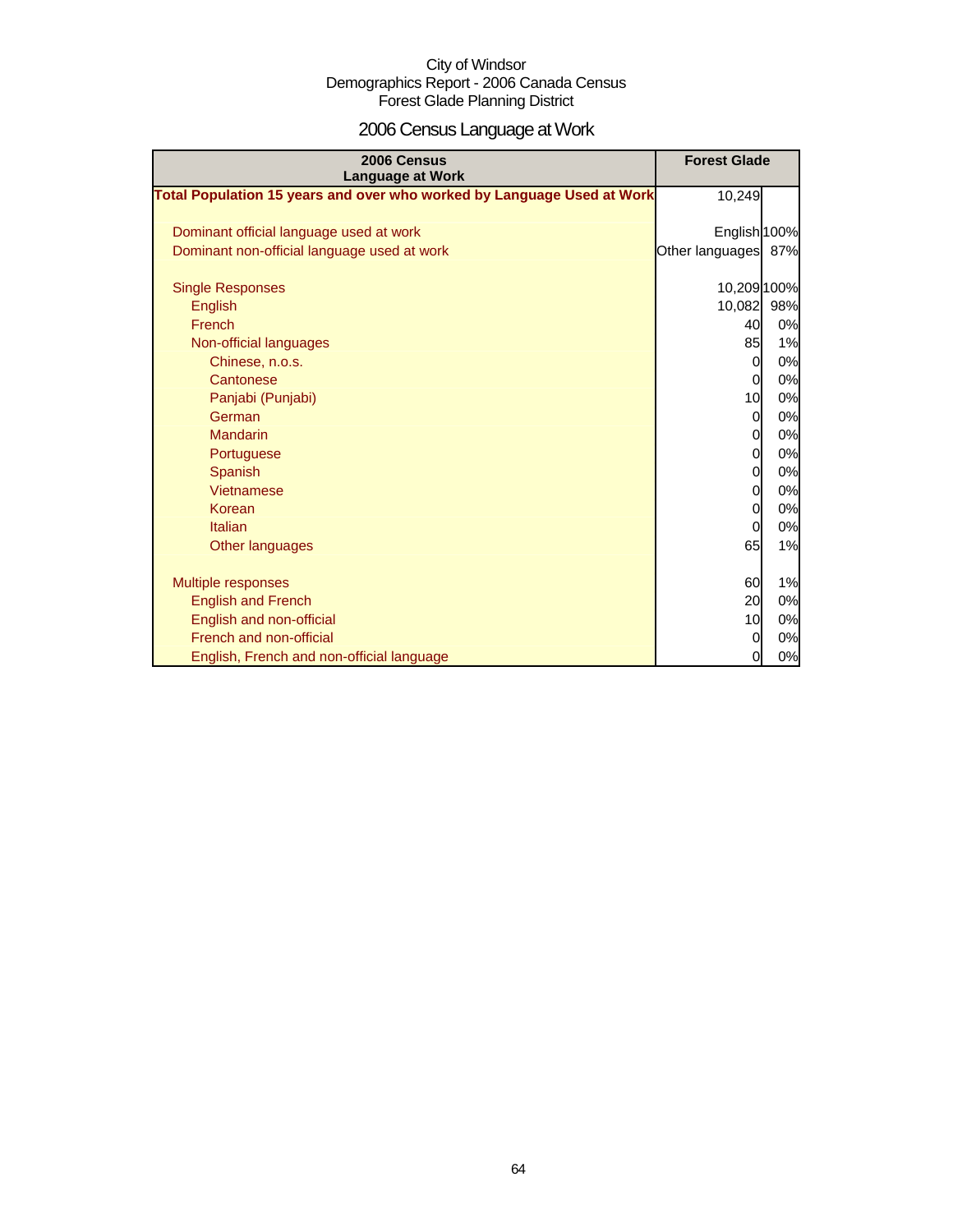## 2006 Census Unpaid Housework

| 2006 Census<br><b>Unpaid Housework</b>                                 | <b>Forest Glade</b>    |        |
|------------------------------------------------------------------------|------------------------|--------|
| <b>Total Population 15 years and over by Hours of Unpaid Housework</b> | 14,483                 |        |
| No hours                                                               | 1,390 10%              |        |
| Less than 5 hours                                                      | 3,342 23%              |        |
| 5 to 14 hours                                                          | 4,414 30%              |        |
| 15 to 29 hours                                                         | 3,038 21%              |        |
| 30 to 59 hours                                                         | 1,708 12%              |        |
| 60 or more hours                                                       | 507                    | 3%     |
| Dominant group                                                         | 5 to 14 hours 31%      |        |
| Males 15 years and over by Hours of Unpaid Housework                   | 6,955                  |        |
| No hours                                                               |                        | 78911% |
| Less than 5 hours                                                      | 2,077 30%              |        |
| 5 to 14 hours                                                          | 2,315 33%              |        |
| 15 to 29 hours                                                         | 1,169 17%              |        |
| 30 to 59 hours                                                         | 492                    | 7%     |
| 60 or more hours                                                       | 66                     | 1%     |
| Dominant group                                                         | 5 to 14 hours 34%      |        |
| Females 15 years and over by Hours of Unpaid Housework                 | 7,518                  |        |
| By hours of unpaid housework                                           |                        |        |
| No hours                                                               |                        | 609 8% |
| Less than 5 hours                                                      | 1,273 17%              |        |
| 5 to 14 hours                                                          | 2,094 28%              |        |
| 15 to 29 hours                                                         | 1,882 25%              |        |
| 30 to 59 hours                                                         | 1,201 16%              |        |
| 60 or more hours                                                       | 422                    | 6%     |
| Dominant group                                                         | 5 to 14 hours 28%      |        |
| <b>Hours of Housework by Sex</b>                                       |                        |        |
| <b>No Hours</b>                                                        | Males <sub>56%</sub>   |        |
| Less than 5 hours                                                      | Males <sup>62%</sup>   |        |
| 5 to 14 hours                                                          | Males <sub>53%</sub>   |        |
| 15 to 29 hours                                                         | Females 62%            |        |
| 30 to 59 hours                                                         | Females <sup>71%</sup> |        |
| 60 or more hours                                                       | Females <sup>86%</sup> |        |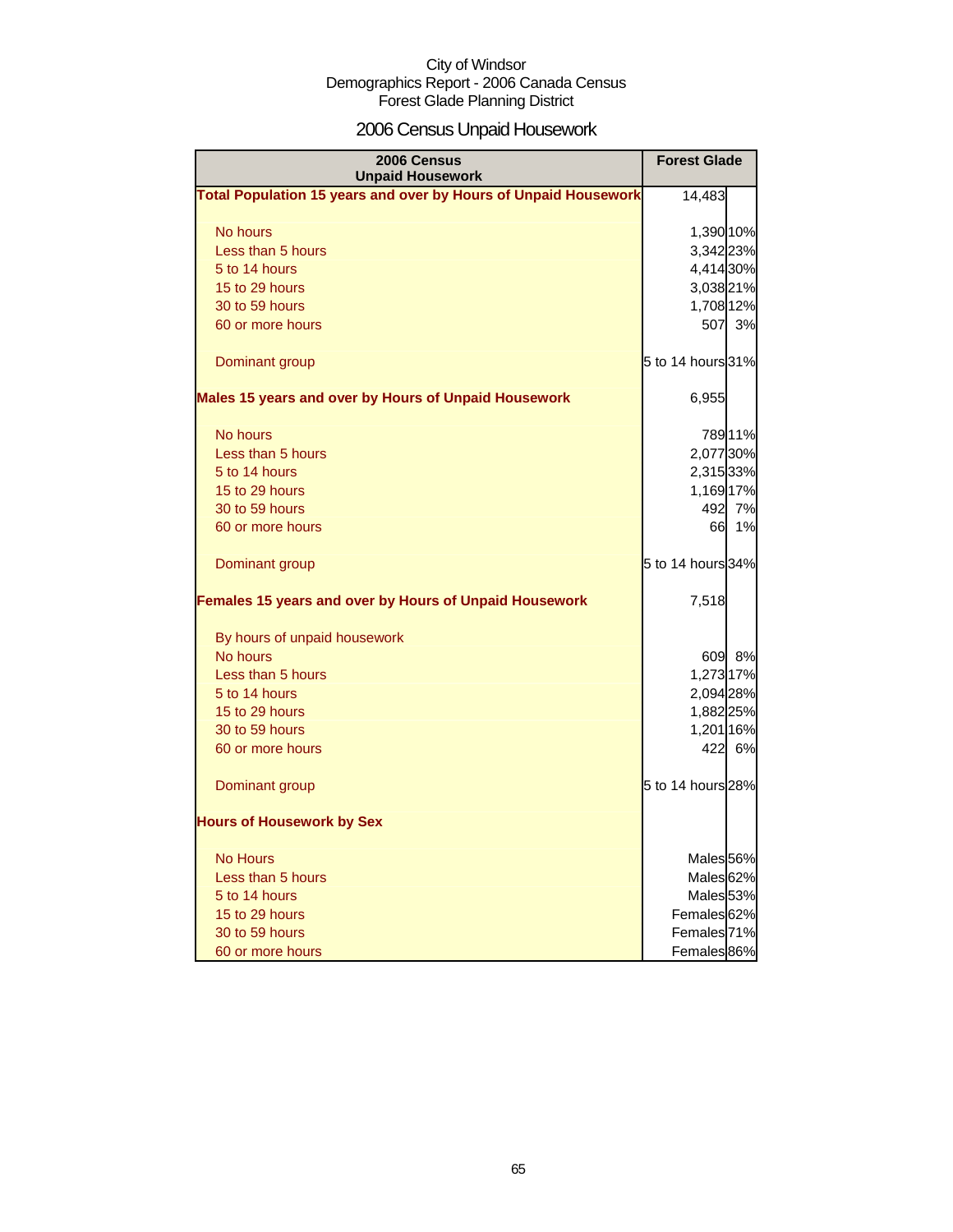## 2006 Census Unpaid Childcare

| 2006 Census<br><b>Unpaid Childcare</b>                    | <b>Forest Glade</b>    |           |
|-----------------------------------------------------------|------------------------|-----------|
| Population 15 years and over by hours of Unpaid Childcare | 14,472                 |           |
| No hours                                                  | 8,42758%               |           |
| Less than 5 hours                                         | 1,325 9%               |           |
| 5 to 14 hours                                             | 1,467 10%              |           |
| 15 to 29 hours                                            | 986                    | 7%        |
| 30 to 59 hours                                            | 900                    | 6%        |
| 60 or more hours                                          | 1,312                  | 9%        |
| Dominant group                                            | No hours 58%           |           |
| Males 15 years and over by hours of Unpaid Childcare      | 6,924                  |           |
| No hours                                                  | 4,31362%               |           |
| Less than 5 hours                                         |                        | 703 10%   |
| 5 to 14 hours                                             |                        | 745 11%   |
| 15 to 29 hours                                            |                        | 454 7%    |
| 30 to 59 hours                                            | 334                    | 5%        |
| 60 or more hours                                          | 341                    | <b>5%</b> |
| Dominant group                                            | No hours 63%           |           |
| Females 15 years and over by hours of Unpaid Childcare    | 7,533                  |           |
| No hours                                                  | 4,116 55%              |           |
| Less than 5 hours                                         |                        | 616 8%    |
| 5 to 14 hours                                             |                        | 722 10%   |
| 15 to 29 hours                                            |                        | 505 7%    |
| 30 to 59 hours                                            | 552                    | 7%        |
| 60 or more hours                                          |                        | 981 13%   |
| Dominant group                                            | No hours 55%           |           |
| <b>Hours of Child Care by Sex</b>                         |                        |           |
| <b>No Hours</b>                                           | Males <sub>51%</sub>   |           |
| Less than 5 hours                                         | Males <sub>53%</sub>   |           |
| 5 to 14 hours                                             | Males <sub>51%</sub>   |           |
| 15 to 29 hours                                            | Females <sub>53%</sub> |           |
| 30 to 59 hours                                            | Females <sup>62%</sup> |           |
| 60 or more hours                                          | Females 74%            |           |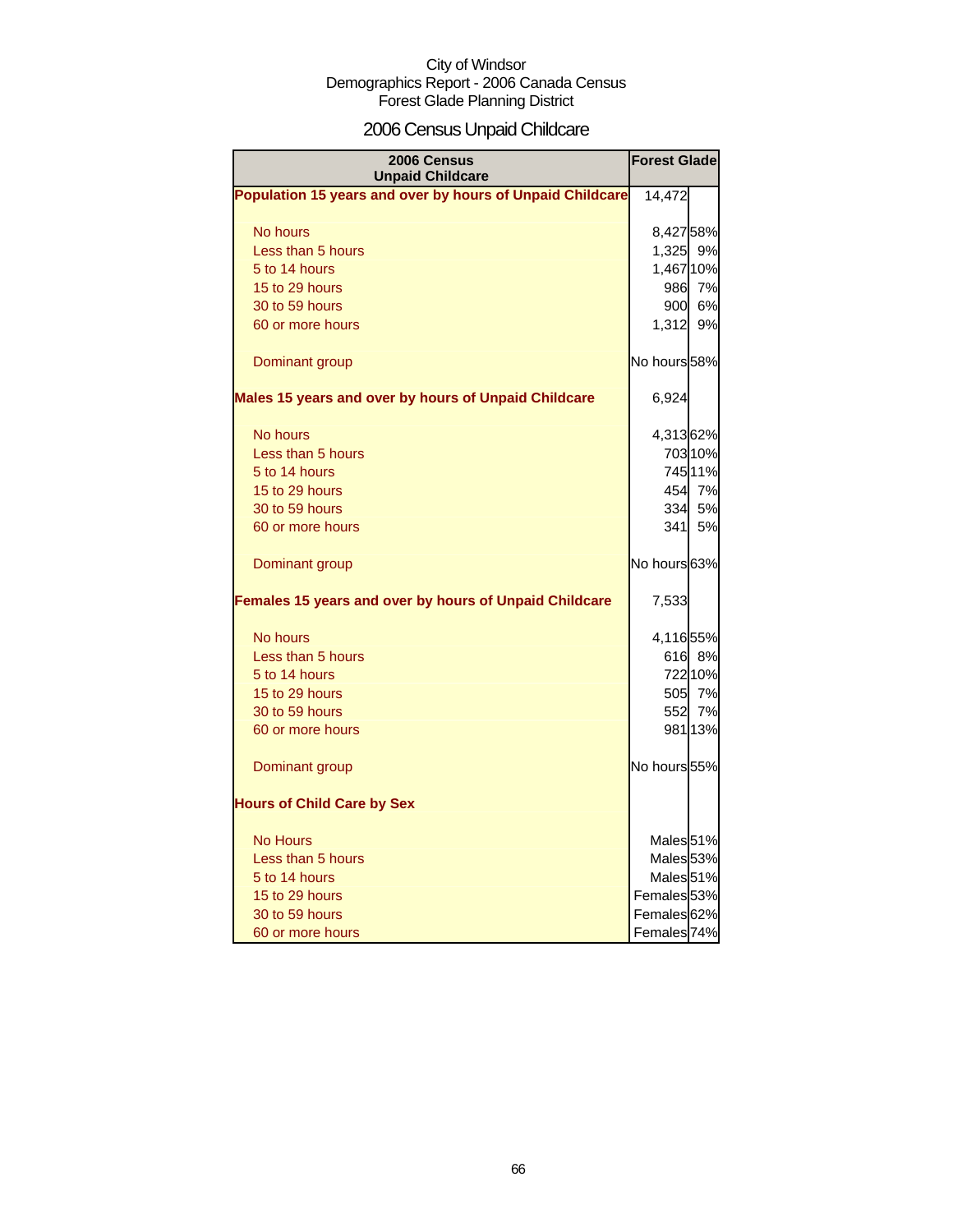## 2006 Census Unpaid Senior Care

| 2006 Census<br><b>Unpaid Senior Care</b>                       | <b>Forest Glade</b>    |         |
|----------------------------------------------------------------|------------------------|---------|
| Total Population 15 years and over by Hours of Care to Seniors | 14,493                 |         |
| No hours                                                       | 11,92982%              |         |
| Less than 5 hours                                              | 1,329                  | 9%      |
| 5 to 9 hours                                                   | 802                    | 6%      |
| 10 to 19 hours                                                 | 152                    | 1%      |
| 20 or more hours                                               | 204                    | 1%      |
| Dominant group                                                 |                        |         |
| Males 15 years and over by Hours of Care to Seniors            | 6,950                  |         |
| No hours                                                       | 5,78783%               |         |
| Less than 5 hours                                              |                        | 668 10% |
| 5 to 9 hours                                                   | 348                    | 5%      |
| 10 to 19 hours                                                 | 48                     | 1%      |
| 20 or more hours                                               | 36                     | 1%      |
| Dominant group                                                 | No hours 85%           |         |
| Females 15 years and over by Hours of Care to Seniors          | 7,523                  |         |
| No hours                                                       | 6,12581%               |         |
| Less than 5 hours                                              | 648                    | 9%      |
| 5 to 9 hours                                                   | 438                    | 6%      |
| 10 to 19 hours                                                 | 110                    | 1%      |
| 20 or more hours                                               | 111                    | 1%      |
| Dominant group                                                 | No hours 84%           |         |
| <b>Senior Care by Sex</b>                                      |                        |         |
| No hours                                                       | Females <sup>51%</sup> |         |
| Less than 5 hours                                              | Males <sub>51%</sub>   |         |
| 5 to 9 hours                                                   | Females 56%            |         |
| 10 to 19 hours                                                 | Females 70%            |         |
| 20 or more hours                                               | Females 76%            |         |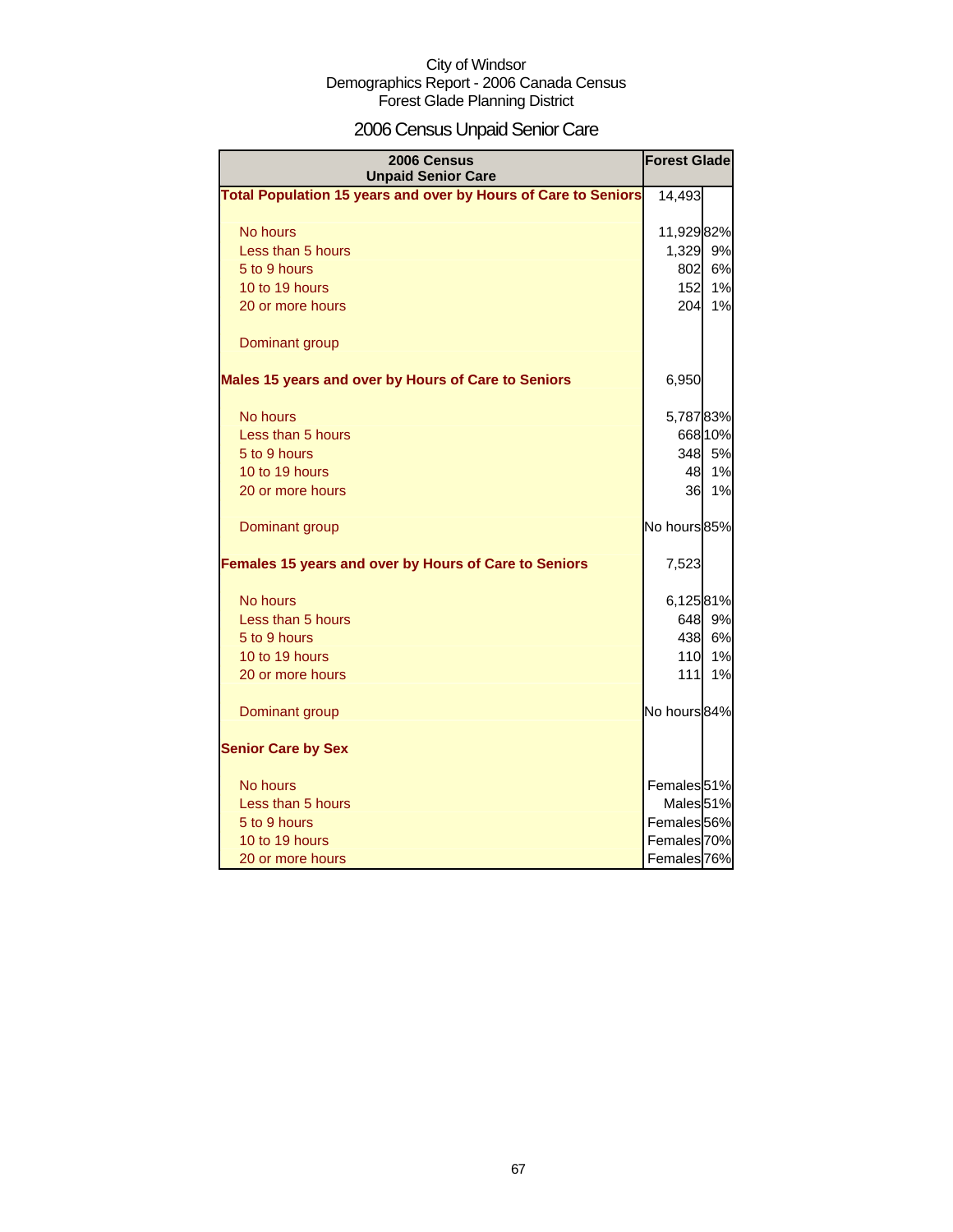## 2006 Census Place of Work by Sex Comparison

| 2006 Census<br><b>Place of Work by Sex Comparison</b>                                                 | <b>Forest Glade</b>                |    |                    |         |           |         |
|-------------------------------------------------------------------------------------------------------|------------------------------------|----|--------------------|---------|-----------|---------|
|                                                                                                       | Totall<br>Labourl<br><b>Forcel</b> |    | <b>Males</b>       |         | Females   |         |
| <b>Total Employed Labour Force 15 years and over by Place of Work Status</b>                          | 8,796                              |    | 4,541              |         | 4,255     |         |
| Usual place of work                                                                                   |                                    |    | 7,75788% 3,83985%  |         | 3,87491%  |         |
| In CSD <sup>*</sup> of residence                                                                      |                                    |    | 6,23271% 2,935 65% |         | 3,304 78% |         |
| In different CSD                                                                                      | 1,466 17%                          |    |                    | 90920%  |           | 565 13% |
| In same CD**                                                                                          | 1,375 16%                          |    |                    | 831 18% |           | 534 13% |
| At home                                                                                               | 279                                | 3% | 161                | 4%      | 93        | 2%      |
| <b>Outside Canada</b>                                                                                 | 244                                | 3% | 170                | 4%      | 107       | 3%      |
| No fixed workplace                                                                                    | 479                                | 5% | 349                | 8%      |           | 139 3%  |
| * CSD: Area that is a municipality or an area that is deemed to be equivalent to a<br>municipality.   |                                    |    |                    |         |           |         |
| ** CD: Group of neighbouring municipalities joined together for the purposes of regional<br>planning. |                                    |    |                    |         |           |         |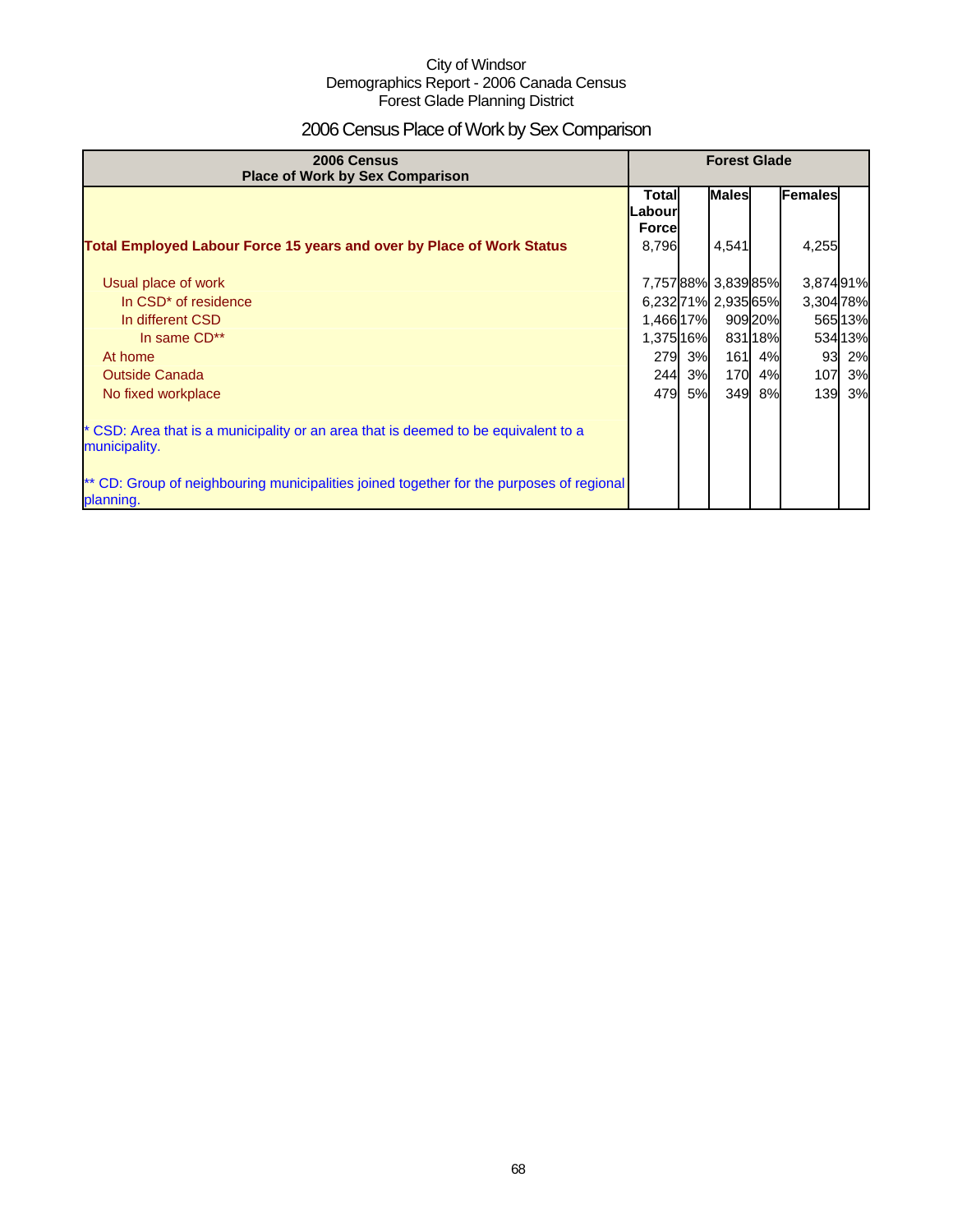## 2006 Census Place of Work by Sex

| 2006 Census<br><b>Place of Work by Sex</b>                                                         | <b>Forest Glade</b> |               |
|----------------------------------------------------------------------------------------------------|---------------------|---------------|
| Total Employed Labour Force 15 years and over by Place of Work Status                              | 8,796               | $\frac{9}{6}$ |
| Usual place of work                                                                                | 7,757               | 88%           |
| In CSD <sup>*</sup> of residence                                                                   | 6,232               | 71%           |
| In different CSD                                                                                   | 1,466               | 17%           |
| In same CD**                                                                                       | 1,375               | 16%           |
| At home                                                                                            | 279                 | 3%            |
| <b>Outside Canada</b>                                                                              | 244                 | 3%            |
| No fixed workplace                                                                                 | 479                 | 5%            |
| Males Employed Labour Force 15 yrs and over by Place of Work Status                                | 4,541               |               |
| Usual place of work                                                                                | 3,839               | 85%           |
| In CSD of residence                                                                                | 2,935               | 65%           |
| In different CSD                                                                                   | 909                 | 20%           |
| In same CD                                                                                         | 831                 | 18%           |
| At home                                                                                            | 161                 | 4%            |
| <b>Outside Canada</b>                                                                              | 170                 | 4%            |
| No fixed workplace                                                                                 | 349                 | 8%            |
| Females Employed Labour Force 15 yrs and over by Place of Work Status                              | 4,255               |               |
| Usual place of work                                                                                | 3,874               | 91%           |
| In CSD of residence                                                                                | 3,304               | 78%           |
| In different CSD                                                                                   | 565                 | 13%           |
| In same CD                                                                                         | 534                 | 13%           |
| At home                                                                                            | 93                  | 2%            |
| <b>Outside Canada</b>                                                                              | 107                 | 3%            |
| No fixed workplace                                                                                 | 139                 | 3%            |
| * CSD: Area that is a municipality or an area that is deemed to be equivalent to a municipality.   |                     |               |
| ** CD: Group of neighbouring municipalities joined together for the purposes of regional planning. |                     |               |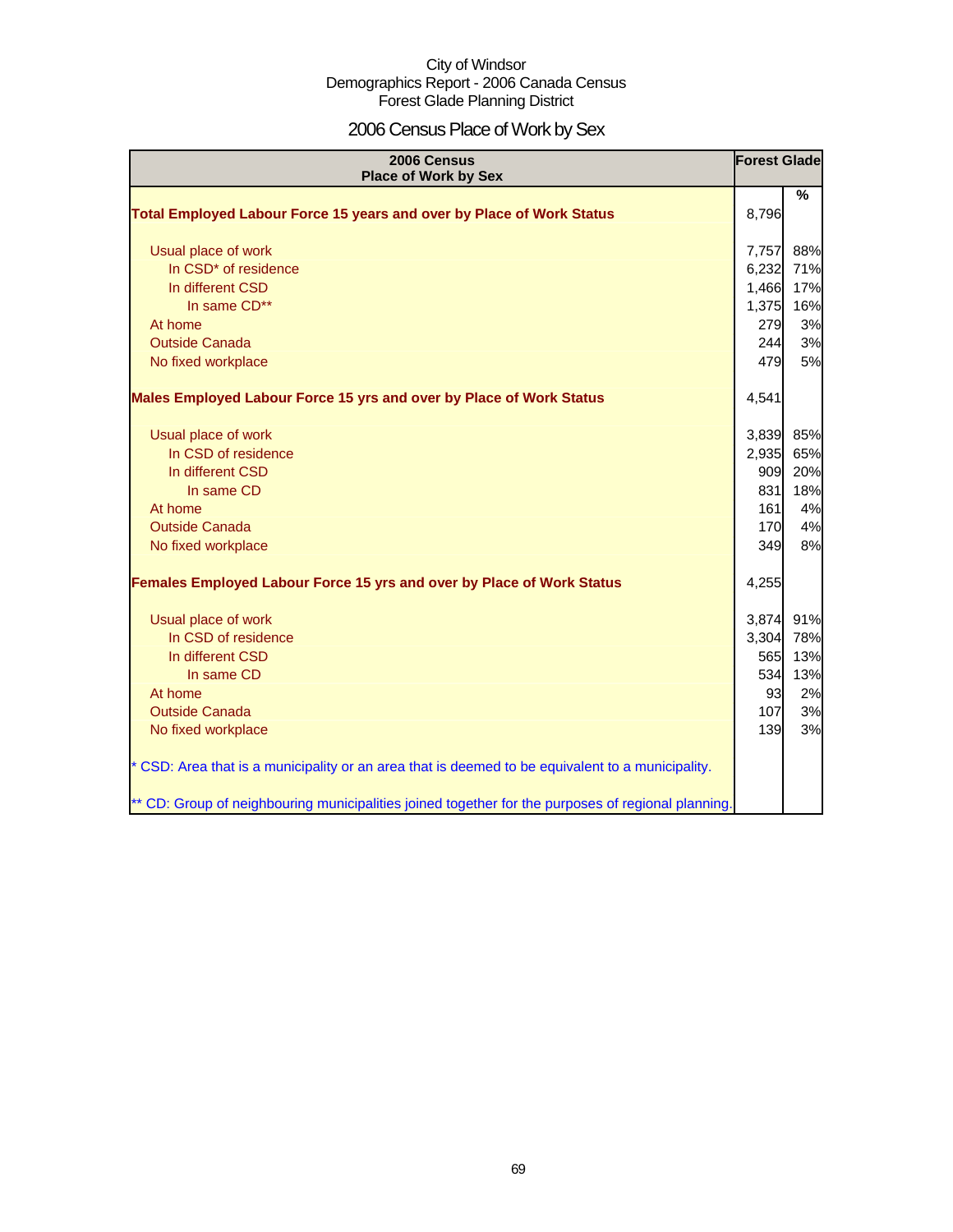## 2006 Census Mode of Transportation

| 2006 Census<br><b>Mode of Transportation</b>                                                                                      | <b>Forest Glade</b>          |
|-----------------------------------------------------------------------------------------------------------------------------------|------------------------------|
| Total Employed Labour Force 15 years and over with usual place of work or no fixed workplace<br>address by Mode of Transportation | 8,234                        |
| Dominant mode of transportation                                                                                                   | Car/truck/van-184%<br>driver |
| Car, truck, van as driver                                                                                                         | 6,86683%                     |
| Car, truck, van as passenger                                                                                                      | 688 8%                       |
| <b>Public transit</b>                                                                                                             | 4%<br>295                    |
| Walked to work                                                                                                                    | 285<br>3%                    |
| <b>Bicycle</b>                                                                                                                    | 34<br>0%                     |
| Motorcycle                                                                                                                        | 20<br>0%                     |
| <b>Taxicab</b>                                                                                                                    | 10<br>0%                     |
| Other method                                                                                                                      | 30<br>0%                     |
| <b>Males with Usual Place of Work or No Fixed Workplace</b>                                                                       | 4,173                        |
| Car, truck, van as driver                                                                                                         | 3,67388%                     |
| Car, truck, van as passenger                                                                                                      | 229<br>5%                    |
| <b>Public transit</b>                                                                                                             | 75<br>2%                     |
| Walked to work                                                                                                                    | 150<br>4%                    |
| <b>Bicycle</b>                                                                                                                    | 28 1%                        |
| Motorcycle                                                                                                                        | 10<br>0%                     |
| <b>Taxicab</b>                                                                                                                    | $\overline{0}$<br>0%         |
| Other method                                                                                                                      | $\Omega$<br>0%               |
| <b>Females with Usual Place of Work or No Fixed Workplace</b>                                                                     | 4,037                        |
| Car, truck, van as driver                                                                                                         | 3,163 78%                    |
| Car, truck, van as passenger                                                                                                      | 424 11%                      |
| <b>Public transit</b>                                                                                                             | 220 5%                       |
| Walked to work                                                                                                                    | 125 3%                       |
| <b>Bicycle</b>                                                                                                                    | 0%<br>6                      |
| Motorcycle                                                                                                                        | $\overline{0}$<br>$0\%$      |
| <b>Taxicab</b>                                                                                                                    | 0%<br>0l                     |
| Other method                                                                                                                      | 0%<br>$\overline{0}$         |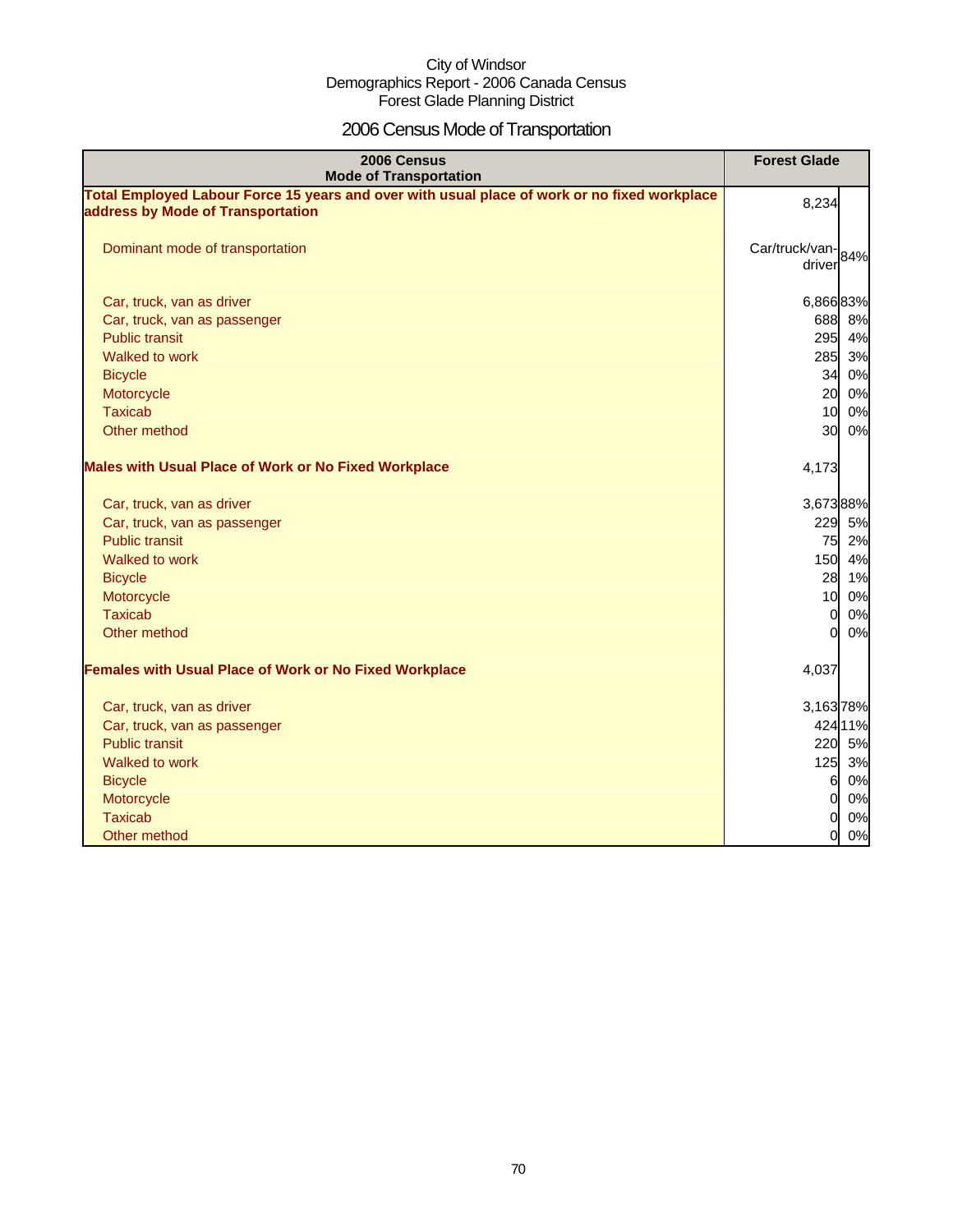## 2006 Census Educational Attainment Comparison

| 2006 Census<br><b>Educational Attainment</b><br>Comparison         | <b>Forest Glade</b>               |        |                        |         |                        |        |                            |               |
|--------------------------------------------------------------------|-----------------------------------|--------|------------------------|---------|------------------------|--------|----------------------------|---------------|
|                                                                    | <b>Total</b><br><b>Population</b> | %      | $15$ to<br>24<br>vears | %       | $25$ to<br>64<br>years | $\%$   | 65<br>years<br>and<br>over | $\frac{9}{6}$ |
| <b>Population by Educational Attainment</b>                        | 14,463                            |        | 2,706                  |         | 10,133                 |        | 1,624                      |               |
| No certificate, diploma or degree                                  | 2,836 20%                         |        |                        | 85832%  | 1,269 13%              |        |                            | 70844%        |
| Certificate, diploma or degree                                     | 11,608 80%                        |        | 1,843 68%              |         | 8,85287%               |        |                            | 91356%        |
| High school certificate                                            | 4,557 32%                         |        | 1,15643%               |         | 3,060 30%              |        |                            | 34121%        |
| Apprenticeship or trades certificate or diploma                    | 1,179 8%                          |        |                        | 85 3%   |                        | 916 9% |                            | 178 11%       |
| College, CEGEP or other non-university<br>certificate/diploma      | 2,918 20%                         |        |                        | 295 11% | 2,416 24%              |        |                            | 207 13%       |
| University certificate, diploma or degree                          | 2,880 20%                         |        |                        | 260 10% | 2,455 24%              |        |                            | 165 10%       |
| University certificate or diploma below bachelor level             |                                   | 404 3% | 20                     | 1%      |                        | 354 3% | 30                         | 2%            |
| University certificate or degree                                   | 2,459 17%                         |        | 230                    | 9%      | 2,074 20%              |        |                            | 155 10%       |
| Bachelor's degree                                                  | 1,571 11%                         |        | 175                    | 6%      | 1,271 13%              |        | 125                        | 8%            |
| University certificate or diploma above bachelor<br>level          |                                   | 259 2% | 28                     | 1%      | 231                    | 2%     | $\Omega$                   | 0%            |
| Degree in medicine, dentistry, veterinary medicine<br>or optometry | 88                                | 1%     | 0l                     | 0%      | 78                     | 1%     | 10                         | 1%            |
| Master's degree                                                    | 478                               | 3%     | 0                      | 0%      | 418                    | 4%     | 60                         | 4%            |
| <b>Earned doctorate</b>                                            | 90                                | 1%     | 10                     | 0%      | 60                     | 1%     | 20                         | 1%            |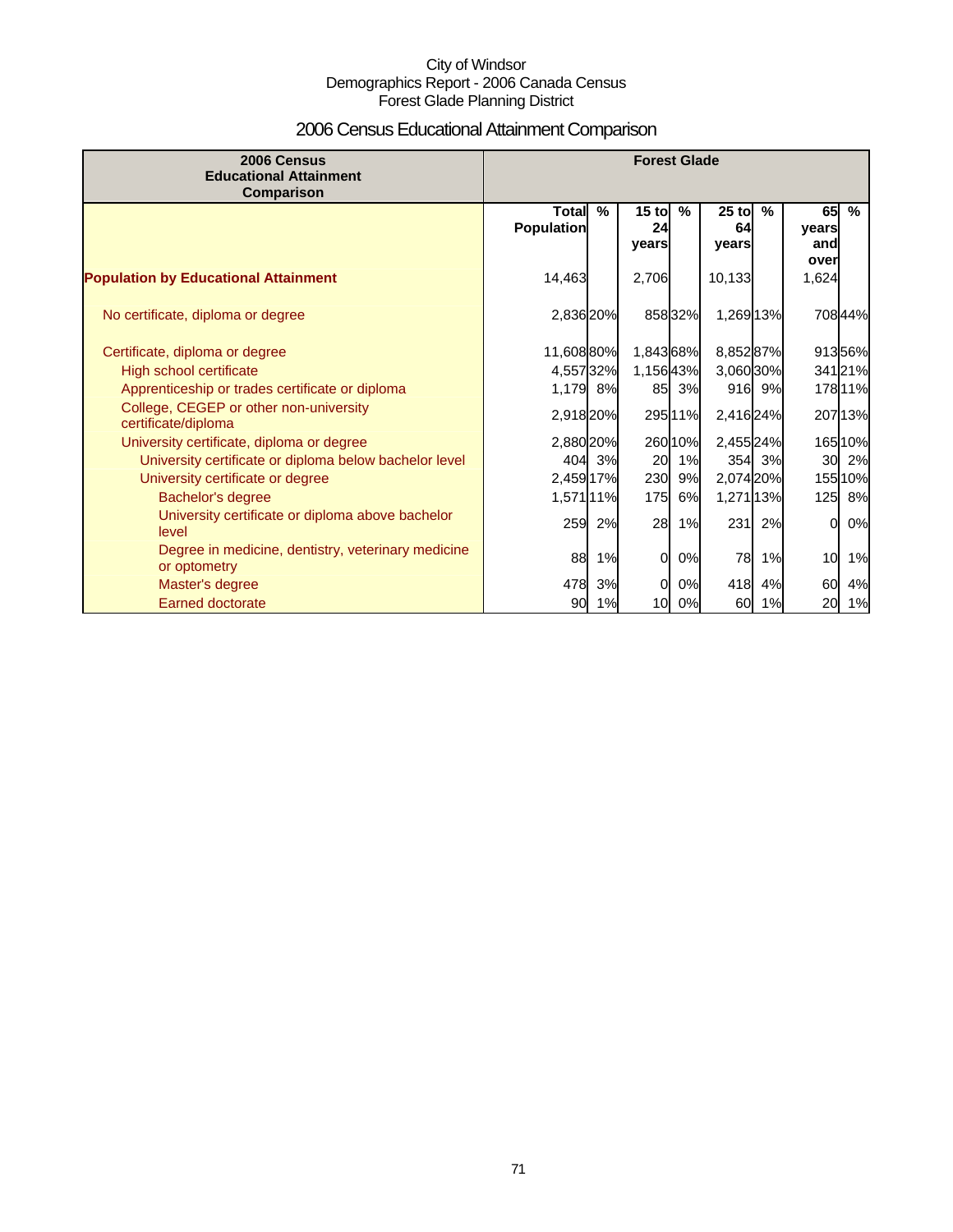### 2006 Census Educational Attainment

| 2006 Census<br><b>Educational Attainment</b>                        | <b>Forest Glade</b> |         |
|---------------------------------------------------------------------|---------------------|---------|
| <b>Total Population 15 years and over by Educational Attainment</b> | 14,463              |         |
|                                                                     |                     |         |
| No certificate, diploma or degree                                   | 2,836 20%           |         |
| Certificate, diploma or degree                                      | 11,608 80%          |         |
| High school certificate                                             | 4,557 32%           |         |
| Apprenticeship or trades certificate or diploma                     | 1,179               | 8%      |
| College, CEGEP or other non-university certificate/diploma          | 2,918 20%           |         |
| University certificate, diploma or degree                           | 2,880 20%           |         |
| University certificate or diploma below bachelor level              | 404                 | 3%      |
| University certificate or degree                                    | 2,459 17%           |         |
| Bachelor's degree                                                   | 1,571 11%           |         |
| University certificate or diploma above bachelor level              | 259                 | 2%      |
| Degree in medicine, dentistry, veterinary medicine or optometry     | 88                  | 1%      |
| Master's degree                                                     | 478                 | 3%      |
| <b>Earned doctorate</b>                                             | 90                  | 1%      |
|                                                                     |                     |         |
| <b>Population 15 to 24 years by Educational Attainment</b>          | 2,706               |         |
| No certificate, diploma or degree                                   |                     | 858 32% |
| Certificate, diploma or degree                                      | 1,843 68%           |         |
| High school certificate                                             | 1,156 43%           |         |
| Apprenticeship or trades certificate or diploma                     | 85                  | 3%      |
| College, CEGEP or other non-university certificate/diploma          |                     | 295 11% |
| University certificate, diploma or degree                           |                     | 260 10% |
| University certificate or diploma below bachelor level              | 20                  | 1%      |
| University certificate or degree                                    | 230                 | 9%      |
| Bachelor's degree                                                   | 175                 | 6%      |
| University certificate or diploma above bachelor level              | 28                  | 1%      |
| Degree in medicine, dentistry, veterinary medicine or optometry     | $\overline{0}$      | 0%      |
| Master's degree                                                     | $\overline{0}$      | 0%      |
| <b>Earned doctorate</b>                                             | 10                  | 0%      |
| <b>Population 25 to 64 years by Educational Attainment</b>          | 10,133              |         |
| No certificate, diploma or degree                                   | 1,269               | 13%     |
| Certificate, diploma or degree                                      | 8,852 87%           |         |
| High school certificate or equivalent                               | 3,060 30%           |         |
| Apprenticeship or trades certificate or diploma                     | 916                 | 9%      |
| College, CEGEP or other non-university certificate/diploma          | 2,416 24%           |         |
| University certificate, diploma or degree                           | 2,455 24%           |         |
| University certificate or diploma below bachelor level              | 354                 | 3%      |
| University certificate or degree                                    | 2,074 20%           |         |
| Bachelor's degree                                                   | 1,271               | 13%     |
| University certificate or diploma above bachelor level              | 231                 | 2%      |
| Degree in medicine, dentistry, veterinary medicine or optometry     | 78                  | 1%      |
| Master's degree                                                     | 418                 | 4%      |
| <b>Earned doctorate</b>                                             | 60                  | 1%      |
| Population 65 years and over by Educational Attainment              | 1,624               |         |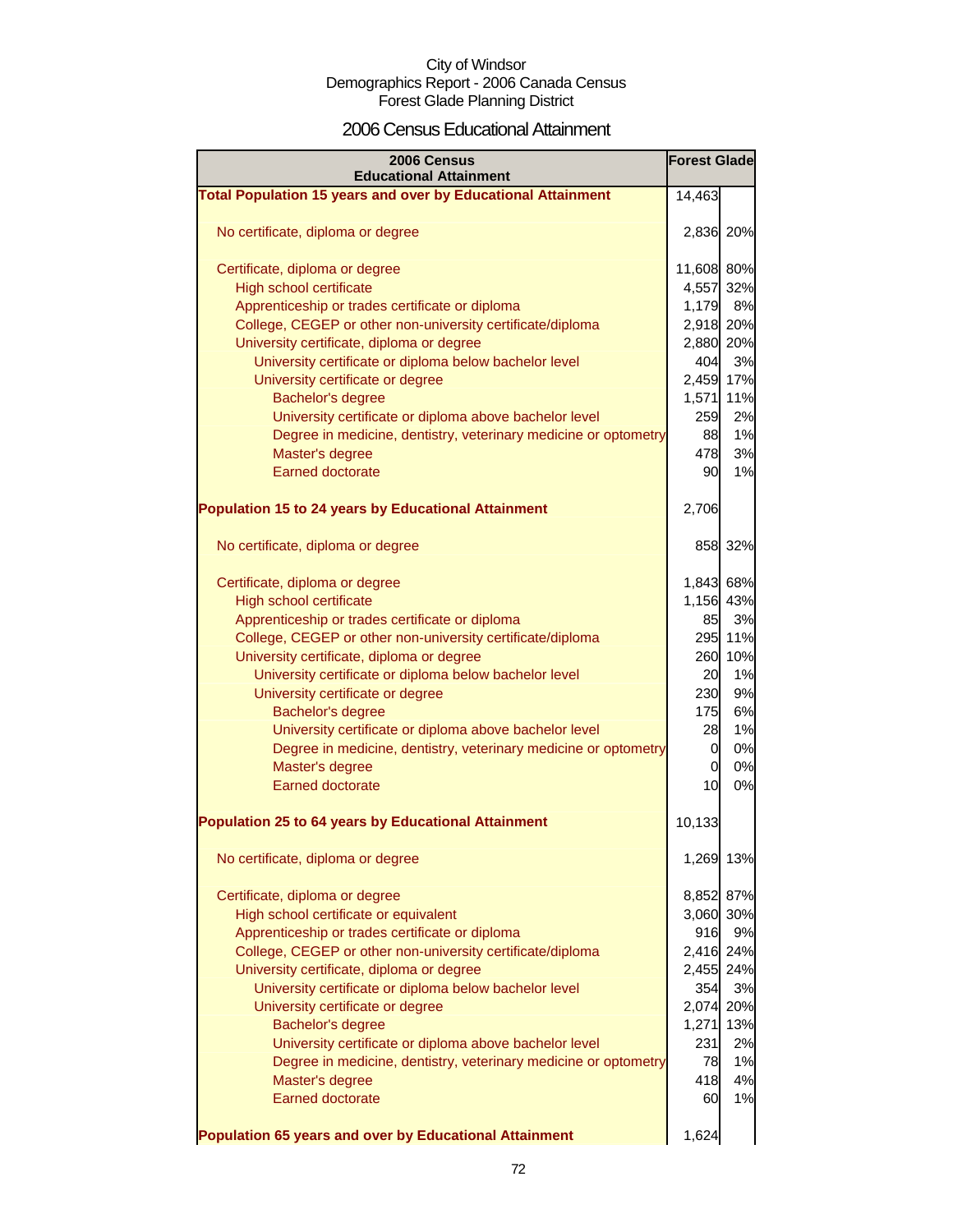| 2006 Census                                                         | <b>Forest Glade</b> |           |
|---------------------------------------------------------------------|---------------------|-----------|
| <b>Educational Attainment</b>                                       |                     |           |
| <b>Total Population 15 years and over by Educational Attainment</b> | 14,463              |           |
| No certificate, diploma or degree                                   |                     | 708 44%   |
| Certificate, diploma or degree                                      |                     | 913 56%   |
| High school certificate                                             |                     | 341 21%   |
| Apprenticeship or trades certificate or diploma                     |                     | 178 11%   |
| College, CEGEP or other non-university certificate/diploma          | 207                 | 13%       |
| University certificate, diploma or degree                           | 165                 | 10%       |
| University certificate or diploma below bachelor level              | 30                  | 2%        |
| University certificate or degree                                    | 155                 | 10%       |
| Bachelor's degree                                                   | 125                 | <b>8%</b> |
| University certificate or diploma above bachelor level              | 0                   | 0%        |
| Degree in medicine, dentistry, veterinary medicine or optometry     | 10                  | 1%        |
| Master's degree                                                     | 60                  | 4%        |
| Earned doctorate                                                    | 20                  | 1%        |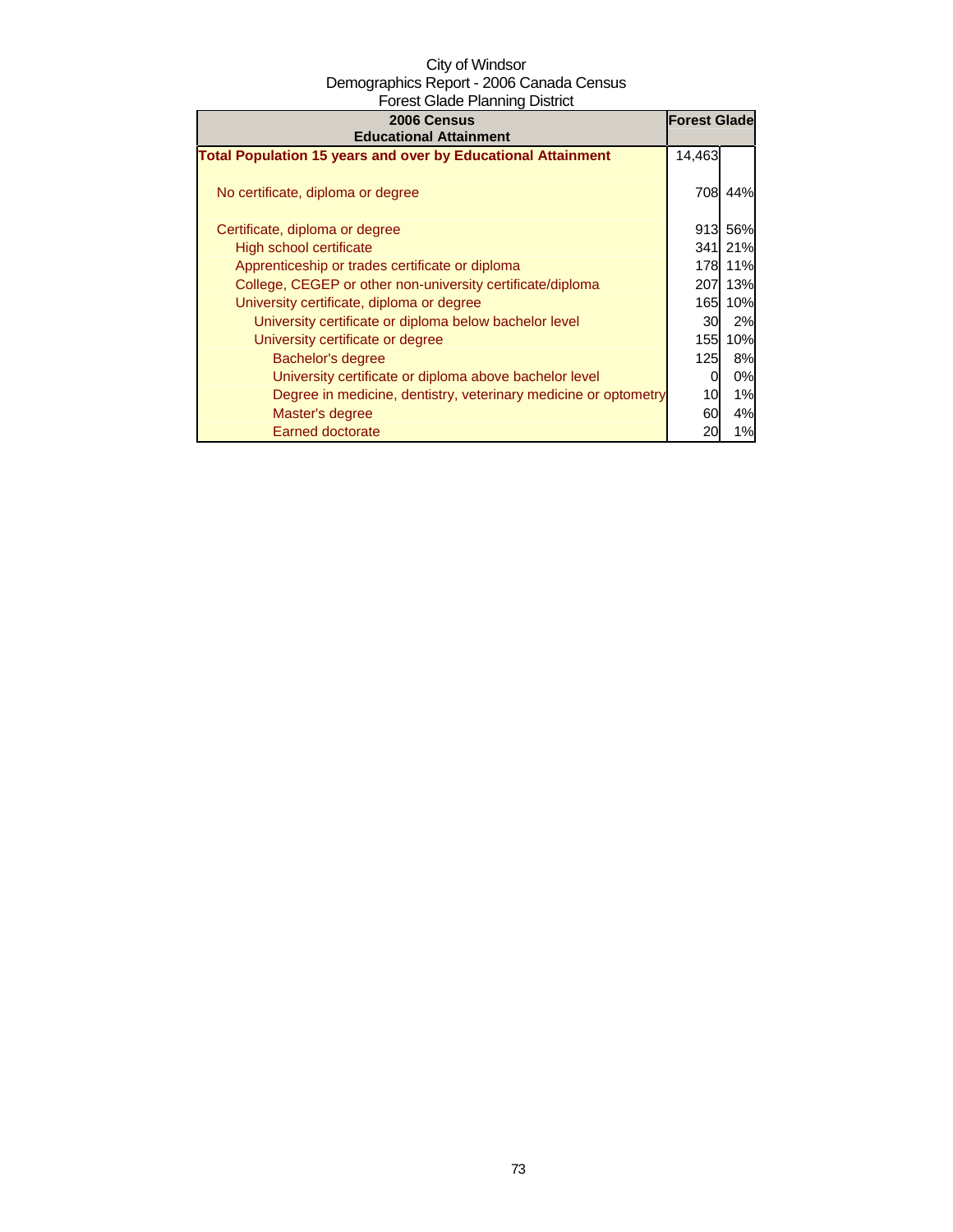# 2006 Census Location of Study

| 2006 Census<br><b>Location of Study</b>                                         | <b>Forest Glade</b> |     |
|---------------------------------------------------------------------------------|---------------------|-----|
| Population 25 to 64 years with Postsecondary Qualification by Location of Study | 5,805               | %   |
| Inside Canada                                                                   | 3,799               | 65% |
| Newfoundland and Labrador                                                       | 10                  | 0%  |
| <b>Prince Edward Island</b>                                                     | 0                   | 0%  |
| Nova Scotia                                                                     | 30                  | 1%  |
| <b>New Brunswick</b>                                                            | 8                   | 0%  |
| Quebec                                                                          | 20                  | 0%  |
| Ontario                                                                         | 3,664               | 63% |
| Manitoba                                                                        | 0                   | 0%  |
| Saskatchewan                                                                    | 20                  | 0%  |
| Alberta                                                                         | 20                  | 0%  |
| <b>British Columbia</b>                                                         | $\Omega$            | 0%  |
| <b>Yukon Territory</b>                                                          | 0                   | 0%  |
| <b>Northwest Territories</b>                                                    | 0                   | 0%  |
| <b>Nunavut</b>                                                                  | $\Omega$            | 0%  |
| <b>Outside of Canada</b>                                                        | 2,001               | 34% |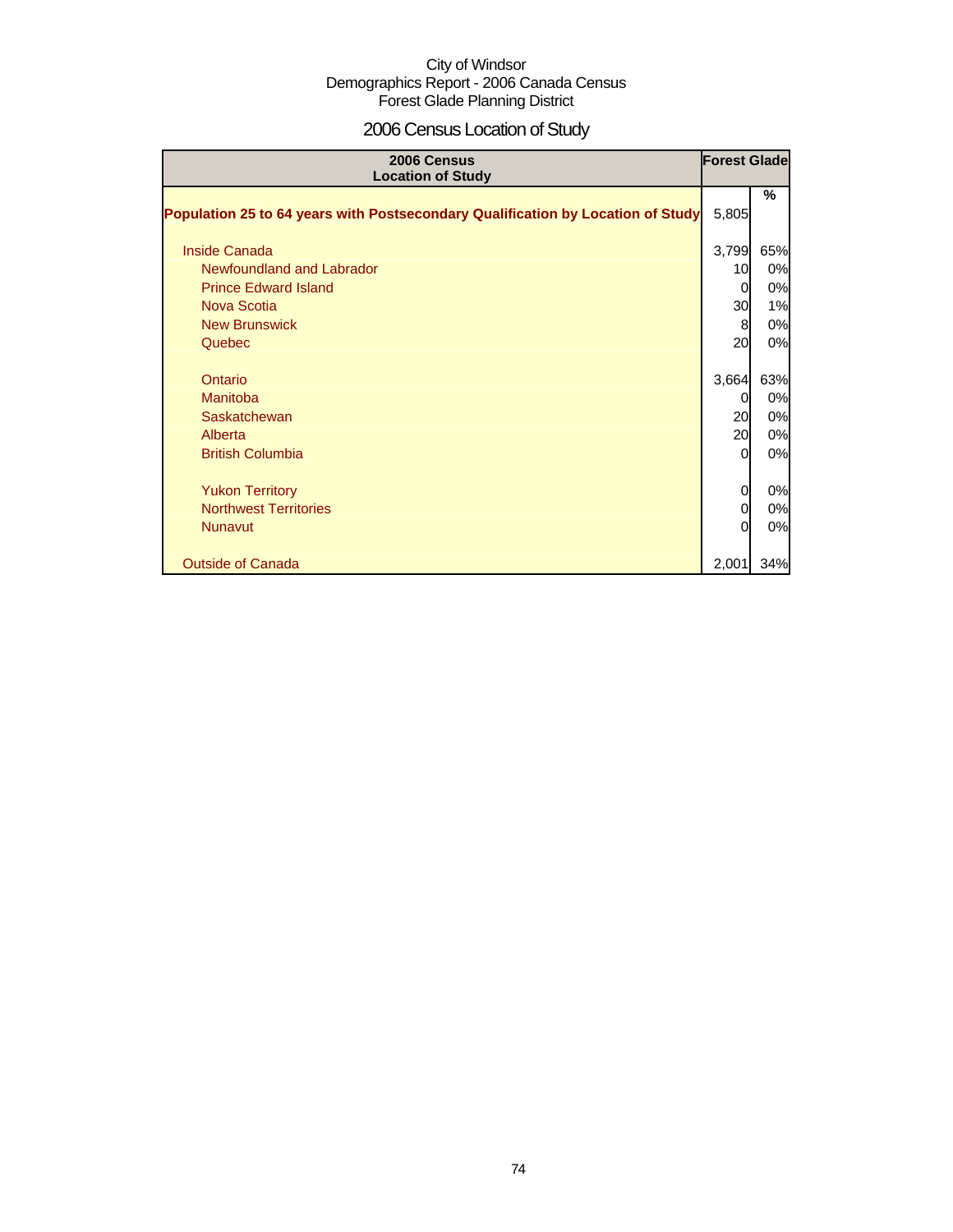# 2006 Census Post Secondary Education by Sex Comparison

| 2006 Census<br><b>Post Secondary Education by Sex</b><br>Comparison                                     |                                                                                                                                                               |         | <b>Forest Glade</b>                                                                                                                                             |         |                                                                                                                                                |         |
|---------------------------------------------------------------------------------------------------------|---------------------------------------------------------------------------------------------------------------------------------------------------------------|---------|-----------------------------------------------------------------------------------------------------------------------------------------------------------------|---------|------------------------------------------------------------------------------------------------------------------------------------------------|---------|
|                                                                                                         | <b>Total</b>                                                                                                                                                  |         | <b>Males</b>                                                                                                                                                    |         | <b>Females</b>                                                                                                                                 |         |
| Population 25 to 64 years with<br><b>Postsecondary Qualifications by</b><br><b>Major Field of Study</b> | <b>Population</b><br>5,788                                                                                                                                    |         | 2,939                                                                                                                                                           |         | 2,849                                                                                                                                          |         |
| <b>Top 3 Fields</b>                                                                                     | Architecture.<br>engineering, and related<br>technologies<br>Business, management<br>and public<br>administration<br>Health, parks,<br>recreation and fitness |         | Architecture.<br>engineering, and related<br>technologies<br>Business, management<br>and public<br>administration<br>Social and behavioural<br>sciences and law |         | Business, management<br>and public<br>administration<br>Health, parks,<br>recreation and fitness<br>Social and behavioural<br>sciences and law |         |
| Education                                                                                               | 310                                                                                                                                                           | 5%      | 120                                                                                                                                                             | 4%      | 190                                                                                                                                            | 7%      |
| Visual and performing arts, and<br>communications technologies                                          | 64                                                                                                                                                            | 1%      | 10                                                                                                                                                              | 0%      | 54                                                                                                                                             | 2%      |
| <b>Humanities</b>                                                                                       |                                                                                                                                                               | 230 4%  | 95                                                                                                                                                              | 3%      |                                                                                                                                                | 135 5%  |
| Social and behavioural sciences<br>and law                                                              |                                                                                                                                                               | 567 10% | 240                                                                                                                                                             | 8%      |                                                                                                                                                | 327 11% |
| Business, management and<br>public administration                                                       | 1,15320%                                                                                                                                                      |         |                                                                                                                                                                 | 386 13% |                                                                                                                                                | 76727%  |
| Physical and life sciences and<br>technologies                                                          | 210                                                                                                                                                           | 4%      | 100                                                                                                                                                             | 3%      | 110                                                                                                                                            | 4%      |
| Mathematics, computer and<br>information sciences                                                       | 246                                                                                                                                                           | 4%      | 138                                                                                                                                                             | 5%      | 108                                                                                                                                            | 4%      |
| Architecture, engineering, and<br>related technologies                                                  | 1,522 26%                                                                                                                                                     |         | 1,362 46%                                                                                                                                                       |         | 160                                                                                                                                            | 6%      |
| Agriculture, natural resources and<br>conservation                                                      | 40                                                                                                                                                            | 1%      | 20                                                                                                                                                              | 1%      | 20                                                                                                                                             | 1%      |
| Health, parks, recreation and<br>fitness                                                                |                                                                                                                                                               | 866 15% | 175                                                                                                                                                             | 6%      |                                                                                                                                                | 691 24% |
| Personal, protective and<br>transportation services                                                     |                                                                                                                                                               | 414 7%  | 211                                                                                                                                                             | 7%      |                                                                                                                                                | 203 7%  |
| Other fields of study                                                                                   | 0                                                                                                                                                             | 0%      | $\overline{0}$                                                                                                                                                  | 0%      | 0                                                                                                                                              | 0%      |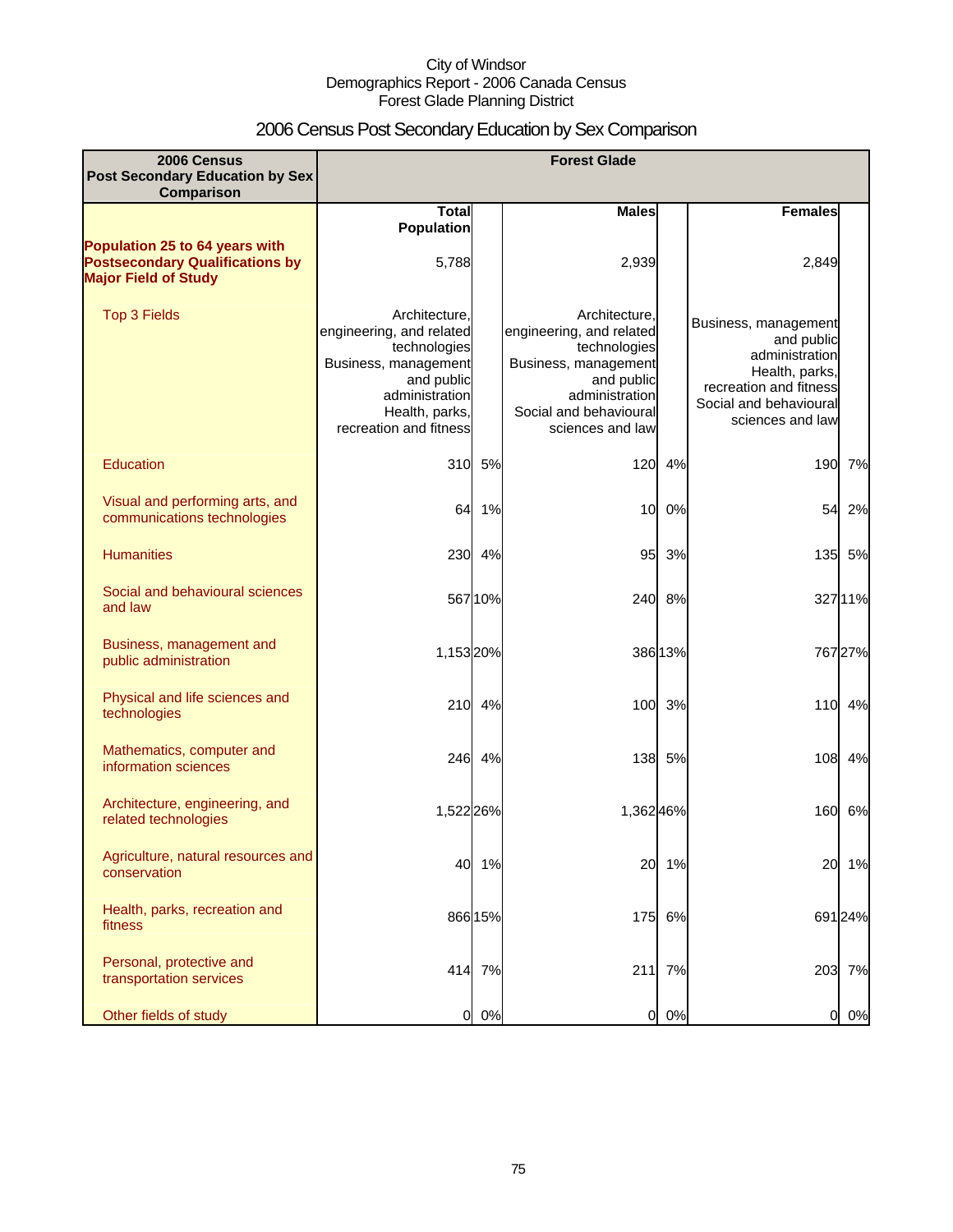# 2006 Census Post Secondary Education by Sex

| 2006 Census<br><b>Post Secondary Education by Sex</b>                                         | <b>Forest Glade</b>                                                                                                                                    |
|-----------------------------------------------------------------------------------------------|--------------------------------------------------------------------------------------------------------------------------------------------------------|
| Population 25 to 64 years with Postsecondary Qualifications by Major<br><b>Field of Study</b> | %<br>5,788                                                                                                                                             |
| <b>Top 3 Fields</b>                                                                           | Architecture, engineering, and related<br>technologies<br>Business, management and public<br>administration<br>Health, parks, recreation and fitness   |
| <b>Education</b>                                                                              | 5%<br>310                                                                                                                                              |
| Visual and performing arts, and communications technologies                                   | 1%<br>64                                                                                                                                               |
| <b>Humanities</b>                                                                             | 230 4%                                                                                                                                                 |
| Social and behavioural sciences and law                                                       | 567 10%                                                                                                                                                |
| Business, management and public administration                                                | 1,153 20%                                                                                                                                              |
| Physical and life sciences and technologies                                                   | 210 4%                                                                                                                                                 |
| Mathematics, computer and information sciences                                                | 246 4%                                                                                                                                                 |
| Architecture, engineering, and related technologies                                           | 1,522 26%                                                                                                                                              |
| Agriculture, natural resources and conservation                                               | 40 1%                                                                                                                                                  |
| Health, parks, recreation and fitness                                                         | 866 15%                                                                                                                                                |
| Personal, protective and transportation services                                              | 414 7%                                                                                                                                                 |
| Other fields of study                                                                         | 0%<br>0I                                                                                                                                               |
| Males 25 to 64 Years with Postsecondary Qualifications by Major Field<br>of Study             | 2,939                                                                                                                                                  |
| <b>Top 3 Fields</b>                                                                           | Architecture, engineering, and related<br>technologies<br>Business, management and public<br>administration<br>Social and behavioural sciences and law |
| Education                                                                                     | 120<br>4%                                                                                                                                              |
| Visual and performing arts, and communications technologies                                   | 0%<br>10                                                                                                                                               |
| <b>Humanities</b>                                                                             | 3%<br>95                                                                                                                                               |
| Social and behavioural sciences and law                                                       | 8%<br>240                                                                                                                                              |
| Business, management and public administration                                                | 386 13%                                                                                                                                                |
| Physical and life sciences and technologies                                                   | 100 3%                                                                                                                                                 |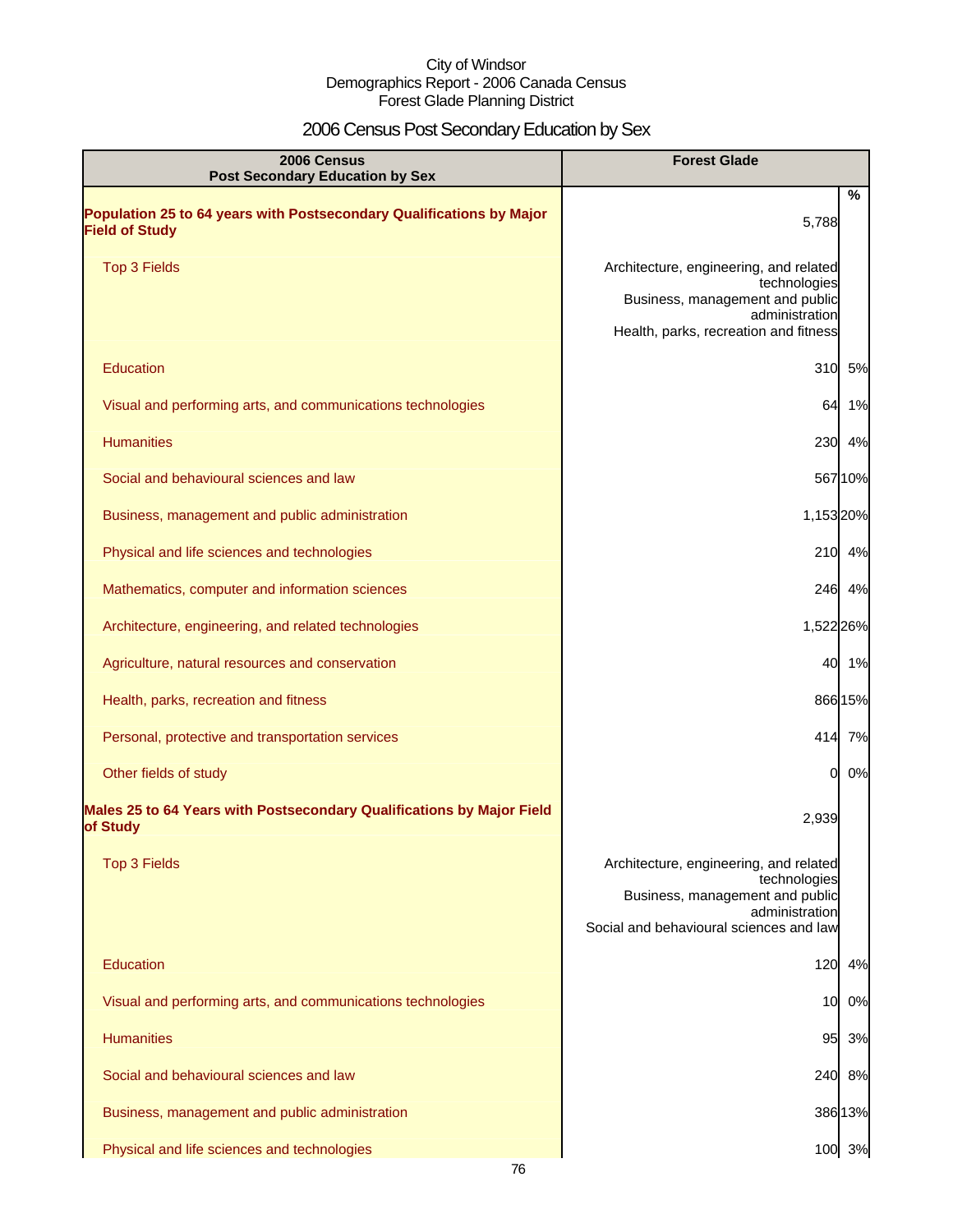| 2006 Census<br><b>Post Secondary Education by Sex</b>                                      | <b>Forest Glade</b>                                                                                                                   |
|--------------------------------------------------------------------------------------------|---------------------------------------------------------------------------------------------------------------------------------------|
|                                                                                            | %                                                                                                                                     |
| Mathematics, computer and information sciences                                             | 138<br>5%                                                                                                                             |
| Architecture, engineering, and related technologies                                        | 1,36246%                                                                                                                              |
| Agriculture, natural resources and conservation                                            | 1%<br>20                                                                                                                              |
| Health, parks, recreation and fitness                                                      | 6%<br>175                                                                                                                             |
| Personal, protective and transportation services                                           | 211<br>7%                                                                                                                             |
| Other fields of study                                                                      | 0%<br>0                                                                                                                               |
| Females 25 to 64 years with Postsecondary Qualifications by Major<br><b>Field of Study</b> | 2,849                                                                                                                                 |
| <b>Top 3 Fields</b>                                                                        | Business, management and public<br>administration<br>Health, parks, recreation and fitness<br>Social and behavioural sciences and law |
| Education                                                                                  | 190<br>7%                                                                                                                             |
| Visual and performing arts, and communications technologies                                | 54<br>2%                                                                                                                              |
| <b>Humanities</b>                                                                          | 135 5%                                                                                                                                |
| Social and behavioural sciences and law                                                    | 32711%                                                                                                                                |
| Business, management and public administration                                             | 76727%                                                                                                                                |
| Physical and life sciences and technologies                                                | 110 4%                                                                                                                                |
| Mathematics, computer and information sciences                                             | 108 4%                                                                                                                                |
| Architecture, engineering, and related technologies                                        | 160<br>6%                                                                                                                             |
| Agriculture, natural resources and conservation                                            | 20<br>1%                                                                                                                              |
| Health, parks, recreation and fitness                                                      | 691 24%                                                                                                                               |
| Personal, protective and transportation services                                           | 7%<br>203                                                                                                                             |
| Other fields of study                                                                      | 0%<br>O                                                                                                                               |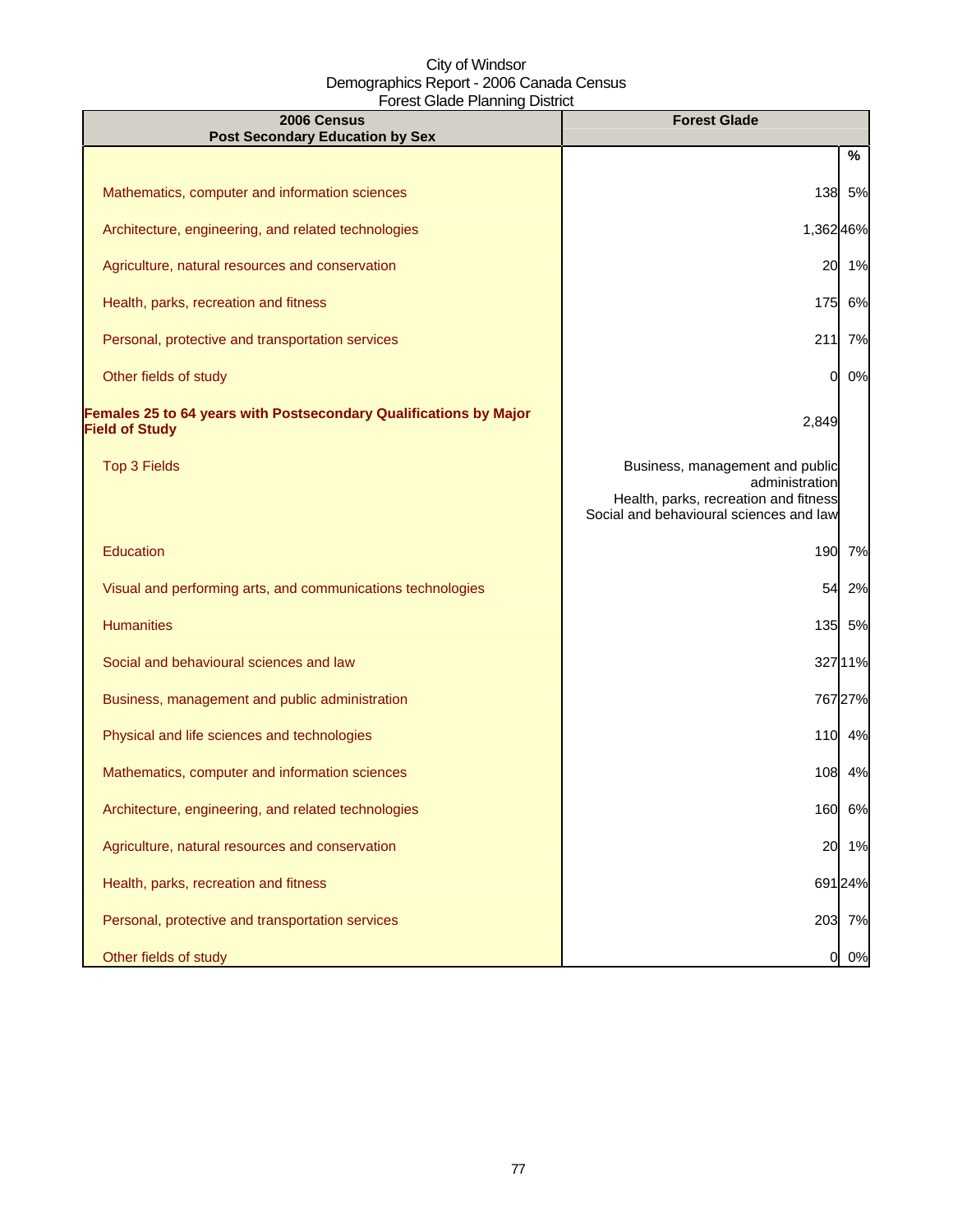# 2006 Census Ethnic Origin - Summary

| 2006 Census<br><b>Ethnic Origin - Summary</b> | <b>Forest Glade</b> |                     |
|-----------------------------------------------|---------------------|---------------------|
|                                               |                     | %                   |
| <b>Total Population by Ethnic Origin*</b>     | 18,235              |                     |
| <b>Top 5 Ethnic Origins</b>                   | Canadian            |                     |
|                                               | French              |                     |
|                                               | English             |                     |
|                                               | Scottish            |                     |
|                                               | Irishl              |                     |
| European                                      | 16,37990%           |                     |
| <b>British Isles</b>                          |                     | 5,310 29%           |
| English                                       | 3,325 18%           |                     |
| <b>Irish</b>                                  |                     | 1,755 10%           |
| <b>Scottish</b>                               |                     | 2,059 11%           |
| Welsh                                         |                     | 212 1%              |
| <b>Other British Isles</b>                    | 171                 | 1%                  |
| French                                        |                     | 3,541 19%           |
| Acadian                                       | 6                   | 0%                  |
| French                                        |                     | 3,564 20%           |
| <b>Western European</b>                       |                     | 1,869 10%           |
| Austrian                                      | 55                  | 0%                  |
| <b>Belgian</b>                                | 90                  | 0%                  |
| Dutch (Netherlands)                           | 474                 | 3%                  |
| German                                        | 1,417               | 8%                  |
| <b>Swiss</b>                                  | $\mathbf 0$         | 0%                  |
| <b>Other Western European</b>                 | $\overline{0}$      | 0%                  |
| Northern European                             | 172                 | 1%                  |
| Finnish                                       | 50                  | 0%                  |
| Scandinavian                                  | 140                 | 1%                  |
| Eastern European                              |                     | 2,230 12%           |
| <b>Baltic</b>                                 | 10                  | 0%                  |
| <b>Czech and Slovak</b>                       |                     | 200 1%              |
| <b>Other Eastern European</b>                 | 2,142 12%           |                     |
| Southern European<br>Croatian                 |                     | 3,657 20%<br>456 2% |
| Greek                                         | 306                 | 2%                  |
| Italian                                       |                     | 1,288 7%            |
| Portuguese                                    | 130                 | 1%                  |
| Spanish                                       | 250                 | 1%                  |
| <b>Other Southern European</b>                | 1,517               | 8%                  |
| <b>Other European</b>                         | 70                  | 0%                  |
| <b>Jewish</b>                                 | 80                  | 0%                  |
| <b>Other European</b>                         | 61                  | 0%                  |
|                                               |                     |                     |
| Latin, Central and South American             | 350                 | 2%                  |
| Aboriginal from Central/South American        | O<br>$\overline{0}$ | 0%<br>0%            |
| Argentinian<br><b>Brazilian</b>               | 0                   | 0%                  |
| Chilean                                       | 20                  | 0%                  |
| Colombian                                     | 50                  | 0%                  |
| Ecuadorian                                    | $\Omega$            | 0%                  |
| Guatemalan                                    | 35                  | 0%                  |
| Mexican                                       | 55                  | 0%                  |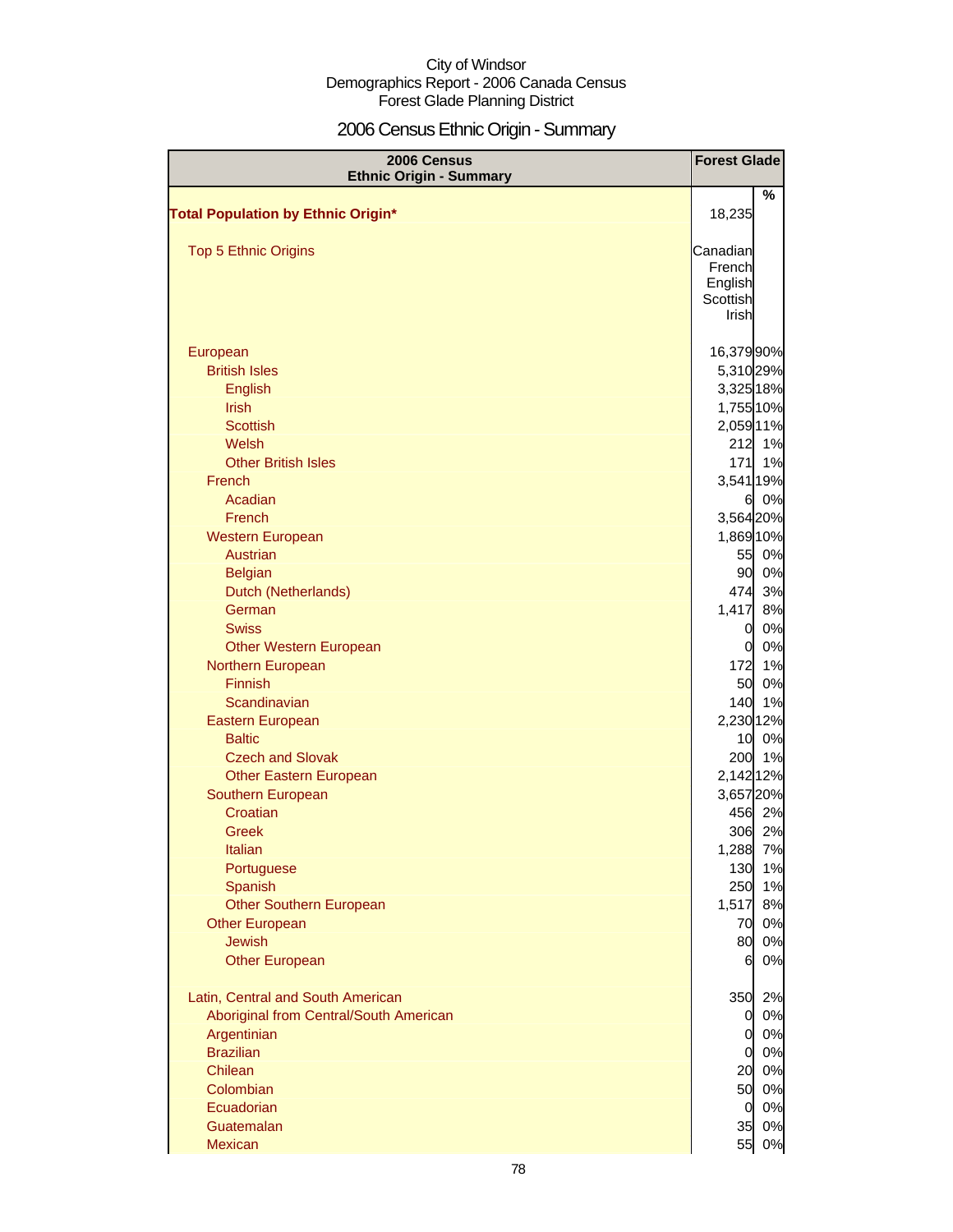| 2006 Census<br><b>Ethnic Origin - Summary</b> | <b>Forest Glade</b> |        |
|-----------------------------------------------|---------------------|--------|
|                                               |                     | %      |
| Peruvian                                      | $\mathbf{0}$        | 0%     |
| Salvadorean                                   | 15                  | 0%     |
| Other Latin, Central or South American        | 170                 | 1%     |
| Caribbean                                     | 282                 | 2%     |
| <b>Barbadian</b>                              | 20                  | 0%     |
| Guyanese                                      | $\overline{0}$      | 0%     |
| <b>Haitian</b>                                | 85                  | 0%     |
| Jamaican                                      | 114                 | 1%     |
| Trinidadian/Tobagonian                        | 8                   | 0%     |
| <b>West Indian</b>                            | 10                  | 0%     |
| <b>Other Caribbean</b>                        | $\overline{O}$      | 0%     |
| African                                       | 671                 | 4%     |
| <b>Black</b>                                  | 55                  | 0%     |
| Ethiopian                                     | 110                 | 1%     |
| Ghanaian                                      | 115                 | 1%     |
| Nigerian                                      | 80                  | 0%     |
| Somali                                        | 40                  | 0%     |
| South African                                 | 20                  | 0%     |
| <b>Other African</b>                          | 301                 | 2%     |
| Arab                                          | 1,176               | 6%     |
| Egyptian                                      | 15                  | 0%     |
| Iraqi                                         | 322                 | 2%     |
| Lebanese                                      | 572                 | 3%     |
| Maghrebi                                      | $\overline{0}$      | 0%     |
| Algerian                                      | $\overline{0}$      | 0%     |
| Moroccan                                      | $\overline{O}$      | 0%     |
| <b>Other Maghrebi</b>                         | $\overline{0}$      | 0%     |
| Palestinian                                   | 80                  | 0%     |
| Syrian                                        | 65                  | 0%     |
| <b>Other Arab</b>                             | 170                 | 1%     |
| <b>West Asian</b>                             |                     | 366 2% |
| Afghan                                        | 25                  | 0%     |
| Armenian                                      | 75                  | 0%     |
| <b>Iranian</b><br><b>Turk</b>                 | 150                 | 1%     |
| <b>Other West Asian</b>                       | 100                 | 1%     |
|                                               | 35                  | 0%     |
| <b>South Asian</b>                            | 1,403               | 8%     |
| East Indian                                   | 1,138               | 6%     |
| Pakistani                                     | 215                 | 1%     |
| Punjabi                                       | 15                  | 0%     |
| Sri Lankan                                    | 20                  | 0%     |
| <b>Other South Asian</b>                      | 70                  | 0%     |
| <b>East and Southeast Asian</b>               | 761                 | 4%     |
| <b>Chinese</b>                                | 263                 | 1%     |
| Filipino                                      | 448                 | 2%     |
| Japanese                                      | 01                  | 0%     |
| Korean                                        | 25                  | 0%     |
| Vietnamese                                    | 68                  | $0\%$  |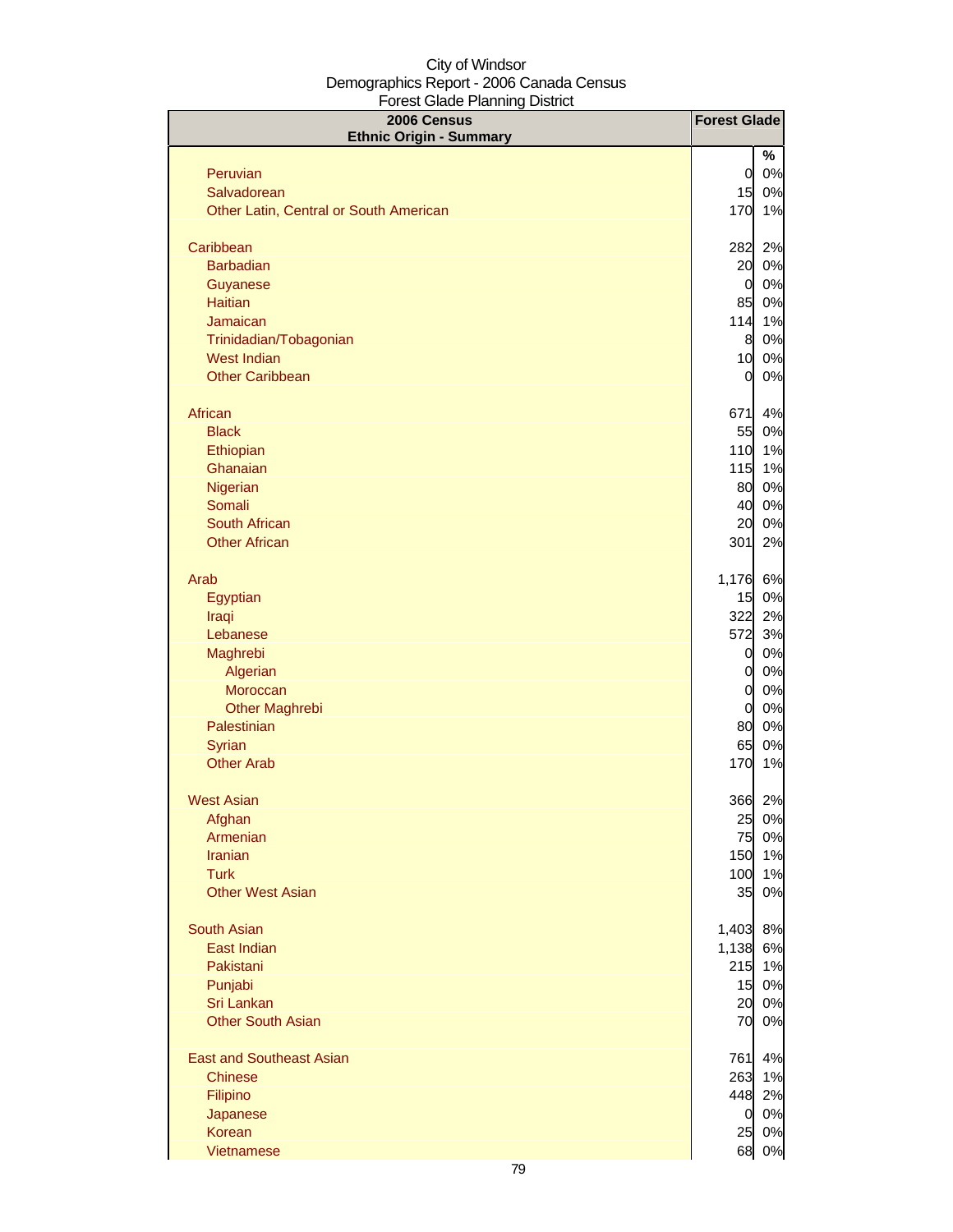| 2006 Census<br><b>Ethnic Origin - Summary</b>                                        |           | <b>Forest Glade</b> |
|--------------------------------------------------------------------------------------|-----------|---------------------|
| <b>Other East Asian</b>                                                              | 105       | %<br>1%             |
| Oceania                                                                              | 15        | 0%                  |
| Australian                                                                           | 15        | 0%                  |
| <b>New Zealander</b>                                                                 | 0         | 0%                  |
| <b>Pacific Islands</b>                                                               | 0         | 0%                  |
| Fijian                                                                               | 0         | 0%                  |
| Hawaiian                                                                             | 0         | 0%                  |
| <b>Other Pacific Islander</b>                                                        | $\Omega$  | 0%                  |
| North American Aboriginal                                                            | 499       | 3%                  |
| <b>Inuit</b>                                                                         | 10        | 0%                  |
| <b>Métis</b>                                                                         | 80        | 0%                  |
| North American Indian                                                                | 425       | 2%                  |
| <b>North American</b>                                                                | 4,088 22% |                     |
| American                                                                             |           | 164 1%              |
| Canadian                                                                             | 3,932 22% |                     |
| <b>Other North American</b>                                                          |           | 10 0%               |
| *Total responses are the sum of single and multiple responses for each ethnic origin |           |                     |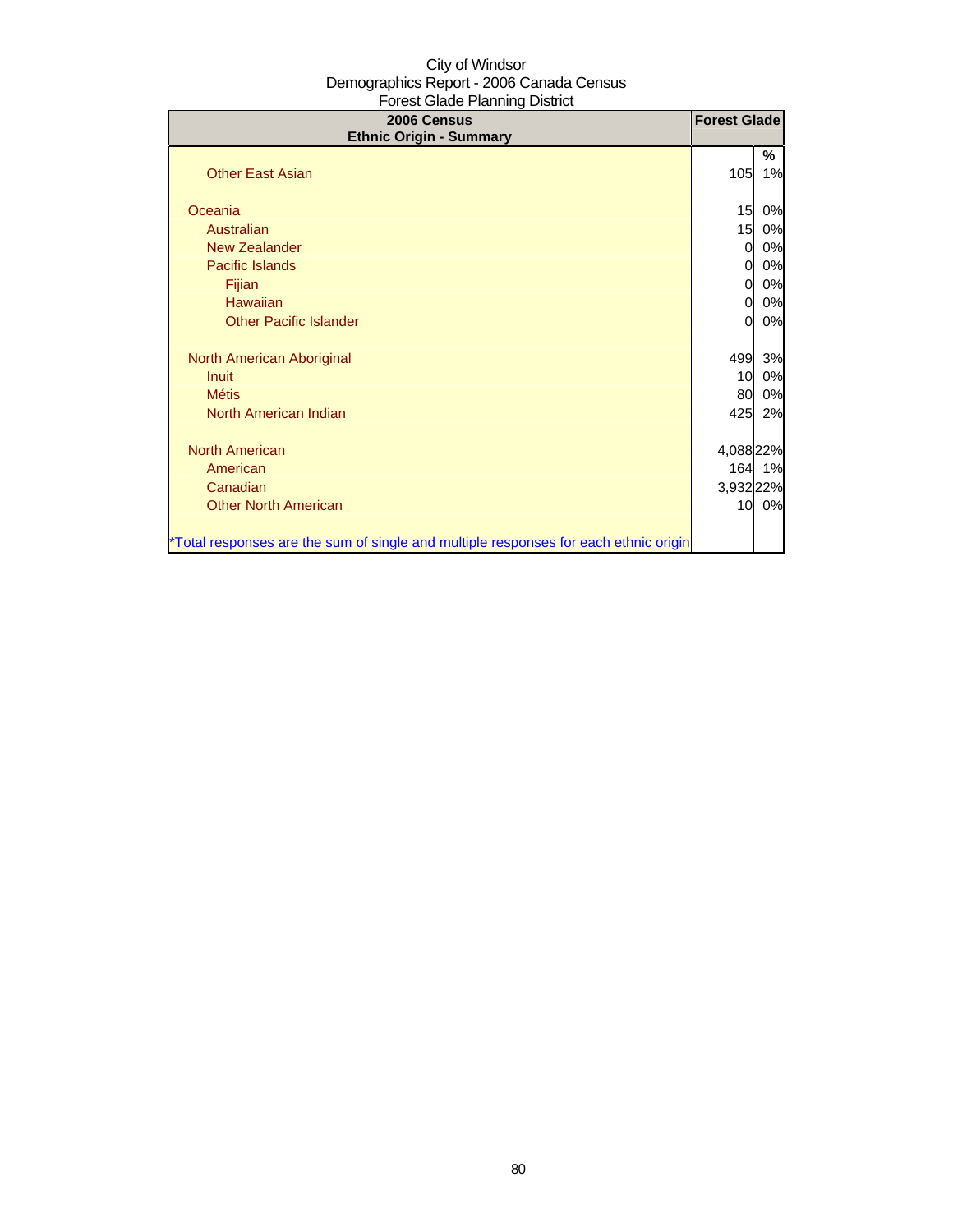# 2006 Census Ethnic Origin - European

| 2006 Census<br><b>Ethnic Origin - European</b> | <b>Forest Glade</b>   |            |
|------------------------------------------------|-----------------------|------------|
|                                                |                       | %          |
| <b>Total Population by Ethnic Origin*</b>      | 18,235                |            |
| <b>British Isles</b>                           | 5,310                 |            |
| Cornish                                        | 0                     | 0%         |
| English                                        | 3,325                 | 63%        |
| Irish                                          | 1,755                 | 33%        |
| <b>Manx</b>                                    | $\overline{0}$        | 0%         |
| <b>Scottish</b>                                | 2,059                 | 39%        |
| Welsh                                          | 212                   | 4%         |
| British Isles, n.i.e.                          | 171                   | 3%         |
| <b>French</b>                                  | 3,541                 |            |
| Acadian                                        | 6                     | 0%         |
| French                                         |                       | 3,564 101% |
| <b>Western European</b>                        | 1,869                 |            |
| Austrian                                       | 55                    | 3%         |
| <b>Belgian</b>                                 | 90                    | 5%         |
| Dutch (Netherlands)                            | 474                   | 25%        |
| Flemish                                        | $\overline{0}$        | 0%         |
| Frisian                                        | 0                     | 0%         |
| German                                         | 1,417                 | 76%        |
| Luxembourger                                   | 0                     | 0%         |
| <b>Swiss</b>                                   | 0                     | 0%         |
| <b>Northern European</b>                       | 172                   |            |
| Finnish                                        | 50                    | 29%        |
| Scandinavian                                   | 140                   | 81%        |
| <b>Danish</b>                                  | 98                    | 57%        |
| Icelandic                                      | $\overline{0}$        | 0%         |
| Norwegian                                      | 25                    | 15%        |
| Swedish                                        | 14<br>0               | 8%<br>0%   |
| Scandinavian, n.i.e.                           |                       |            |
| <b>Eastern European</b>                        | 2,230                 |            |
| <b>Baltic</b>                                  | 10                    | 0%         |
| Estonian                                       | $\overline{0}$        | 0%         |
| Latvian                                        | $\overline{0}$        | 0%         |
| Lithuanian                                     | 10                    | 0%         |
| <b>Byelorussian</b><br><b>Czech and Slovak</b> | $\overline{0}$<br>200 | 0%<br>9%   |
| <b>Czech</b>                                   | 50                    | 2%         |
| Czechoslovakian                                | 30                    | 1%         |
| <b>Slovak</b>                                  | 155                   | 7%         |
| Hungarian (Magyar)                             | 378                   | 17%        |
| Polish                                         | 908                   | 41%        |
| Romanian                                       | 445                   | 20%        |
| <b>Russian</b>                                 | 116                   | 5%         |
| <b>Ukrainian</b>                               | 296                   | 13%        |
| <b>Southern European</b>                       | 3,657                 |            |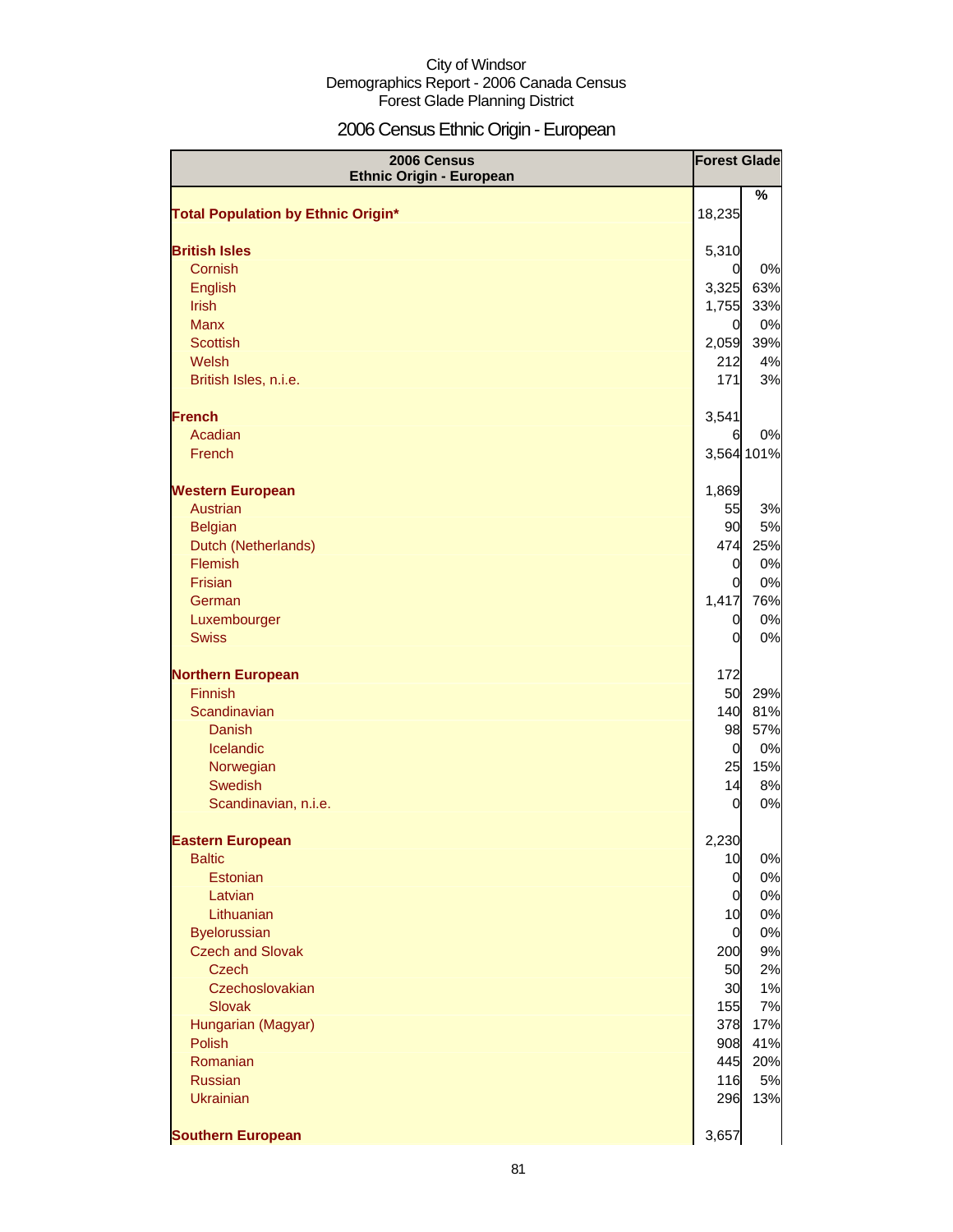| 2006 Census<br><b>Ethnic Origin - European</b>                                       |            | <b>Forest Glade</b> |
|--------------------------------------------------------------------------------------|------------|---------------------|
|                                                                                      |            | %                   |
| Albanian                                                                             | <b>105</b> | 3%                  |
| <b>Bosnian</b>                                                                       | 205        | 6%                  |
| <b>Bulgarian</b>                                                                     | 10         | 0%                  |
| Croatian                                                                             | 456        | 12%                 |
| Cypriot                                                                              | 0          | 0%                  |
| <b>Greek</b>                                                                         | 306        | 8%                  |
| <b>Italian</b>                                                                       | 1,288      | 35%                 |
| Kosovar                                                                              | $\Omega$   | 0%                  |
| Macedonian                                                                           | 354        | 10%                 |
| <b>Maltese</b>                                                                       | 99         | 3%                  |
| Montenegrin                                                                          | 38         | 1%                  |
| Portuguese                                                                           | 130        | 4%                  |
| Serbian                                                                              | 530        | 14%                 |
| <b>Sicilian</b>                                                                      | 0          | 0%                  |
| Slovenian                                                                            | 10         | 0%                  |
| Spanish                                                                              | 250        | 7%                  |
| Yugoslav, n.i.e.                                                                     | 166        | 5%                  |
|                                                                                      | 70         |                     |
| <b>Other European</b><br><b>Basque</b>                                               | 6          | 9%                  |
| Gypsy (Roma)                                                                         | $\Omega$   | 0%                  |
| Jewish                                                                               |            | 80 114%             |
| Slav (European)                                                                      | 0          | 0%                  |
| European, n.i.e.                                                                     | $\Omega$   | 0%                  |
|                                                                                      |            |                     |
| *Total responses are the sum of single and multiple responses for each ethnic origin |            |                     |
| n.i.e.: not included elsewhere                                                       |            |                     |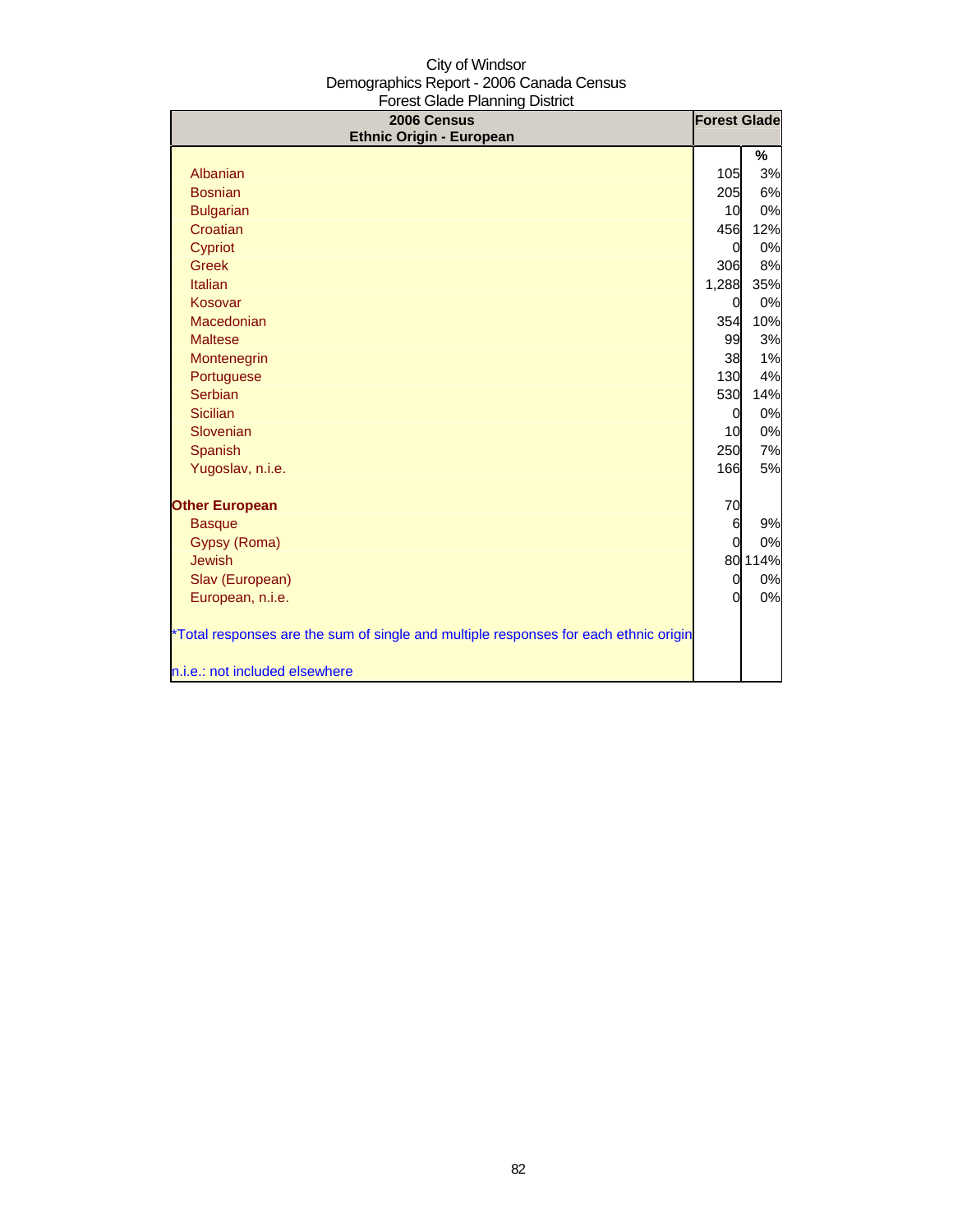# 2006 Census Ethnic Origin - Asian, Oceanic

| 2006 Census<br>Ethnic Origin - Asian, Oceanic |                | <b>Forest Glade</b> |
|-----------------------------------------------|----------------|---------------------|
|                                               |                | %                   |
| <b>Total Population by Ethnic Origin*</b>     | 18,235         |                     |
| <b>West Asian</b>                             | 366            |                     |
| Afghan                                        | 25             | 7%                  |
| Armenian                                      | 75             | 20%                 |
| <b>Assyrian</b>                               | 25             | 7%                  |
| Azerbaijani                                   | $\overline{0}$ | 0%                  |
| Georgian                                      | 0              | 0%                  |
| <b>Iranian</b>                                | 150            | 41%                 |
| <b>Israeli</b>                                | $\mathbf 0$    | 0%                  |
| <b>Kurd</b>                                   | 10             | 3%                  |
| Pashtun                                       | $\mathbf 0$    | 0%                  |
| <b>Tatar</b>                                  | 0              | 0%                  |
| <b>Turk</b>                                   | 100            | 27%                 |
| West Asian, n.i.e.                            | 0              | 0%                  |
| <b>South Asian</b>                            | 1,403          |                     |
| Bangladeshi                                   | 0              | 0%                  |
| <b>Bengali</b>                                | 0              | 0%                  |
| East Indian                                   | 1,138          | 81%                 |
| Goan                                          | $\overline{0}$ | 0%                  |
| Gujarati                                      | 0              | 0%                  |
| Kashmiri                                      | 0              | 0%                  |
| <b>Nepali</b>                                 | 0              | 0%                  |
| Pakistani                                     | 215            | 15%                 |
| Punjabi                                       | 15             | 1%                  |
| <b>Sinhalese</b>                              | 10             | 1%                  |
| Sri Lankan                                    | 20             | 1%                  |
| Tamil                                         | 0              | 0%                  |
| South Asian, n.i.e.                           | 60             | 4%                  |
| <b>East and Southeast Asian</b>               | 761            |                     |
| <b>Burmese</b>                                | 0              | 0%                  |
| Cambodian                                     | $\mathbf 0$    | 0%                  |
| <b>Chinese</b>                                | 263            | 35%                 |
| Filipino                                      | 448            | 59%                 |
| Hmong                                         | $\overline{0}$ | 0%                  |
| Indonesian                                    | $\overline{0}$ | 0%                  |
| Japanese                                      | $\mathbf 0$    | 0%                  |
| <b>Khmer</b>                                  | $\overline{0}$ | 0%                  |
| Korean                                        | 25             | 3%                  |
| Laotian                                       | 20             | 3%                  |
| Malaysian                                     | 10             | 1%                  |
| Mongolian                                     | 20             | 3%                  |
| Singaporean                                   | $\overline{0}$ | 0%                  |
| <b>Taiwanese</b>                              | $\overline{0}$ | 0%                  |
| Thai                                          | 10             | 1%                  |
| Tibetan                                       | $\overline{0}$ | 0%                  |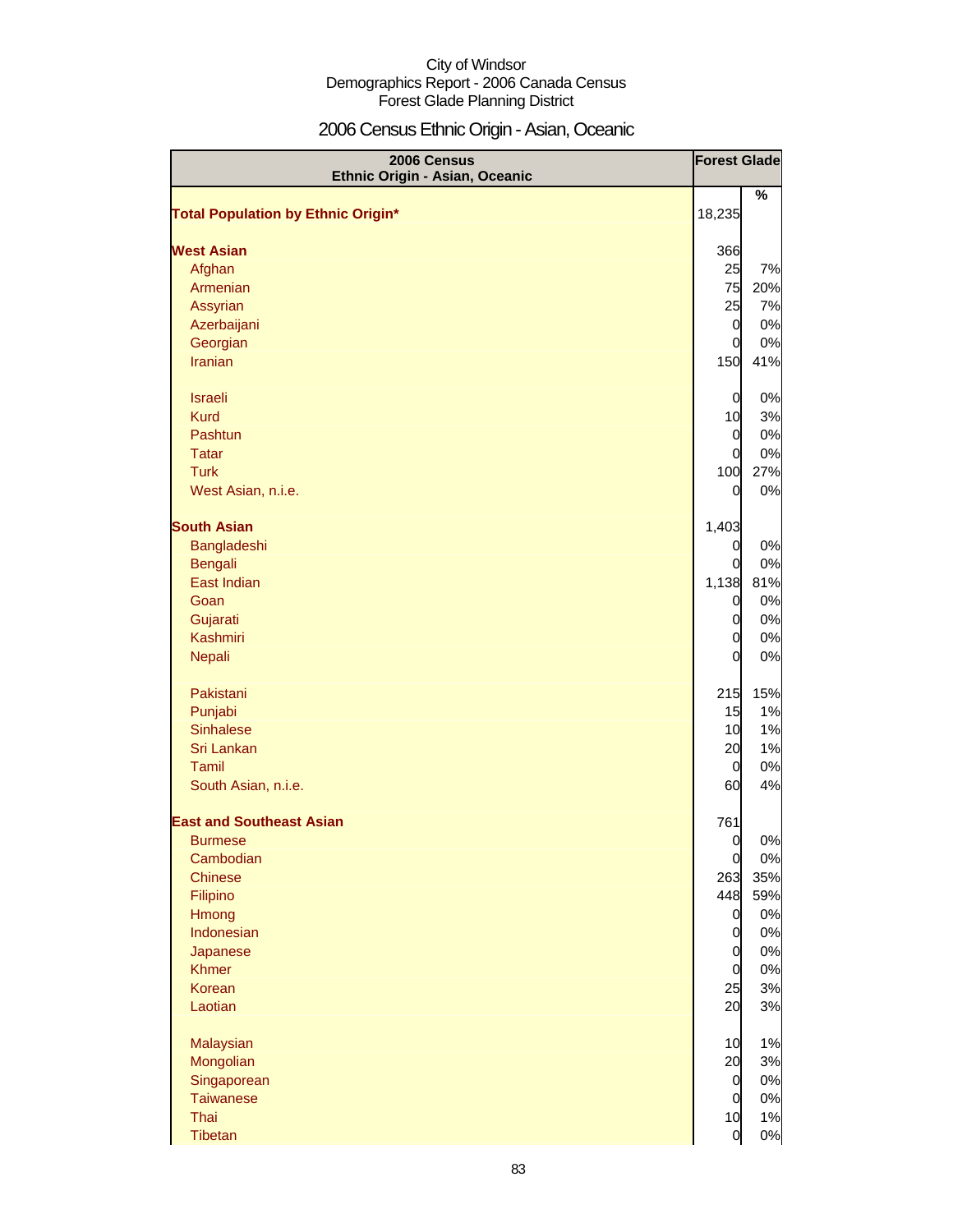| 2006 Census<br>Ethnic Origin - Asian, Oceanic                                                                                                                                                                                                                                                                                                                                                                | <b>Forest Glade</b>                                                |                                                                                |
|--------------------------------------------------------------------------------------------------------------------------------------------------------------------------------------------------------------------------------------------------------------------------------------------------------------------------------------------------------------------------------------------------------------|--------------------------------------------------------------------|--------------------------------------------------------------------------------|
| Vietnamese<br>East or Southeast Asian, n.i.e.<br>Asian, n.o.s.<br><b>Oceania</b><br>Australian<br><b>New Zealander</b><br><b>Pacific Islands</b><br>Fijian<br><b>Hawaiian</b><br><b>Maori</b><br>Polynesian<br>Samoan<br>Pacific Islander, n.i.e.<br>*Total responses are the sum of single and multiple responses for each ethnic origin<br>n.i.e.: not included elsewhere<br>n.o.s: not otherwise specfied | 68<br>45<br>$\Omega$<br>15<br>0<br>0<br>0<br>0<br>0<br>0<br>0<br>0 | %<br>9%<br>6%<br>0%<br>15 100%<br>0%<br>0%<br>0%<br>0%<br>0%<br>0%<br>0%<br>0% |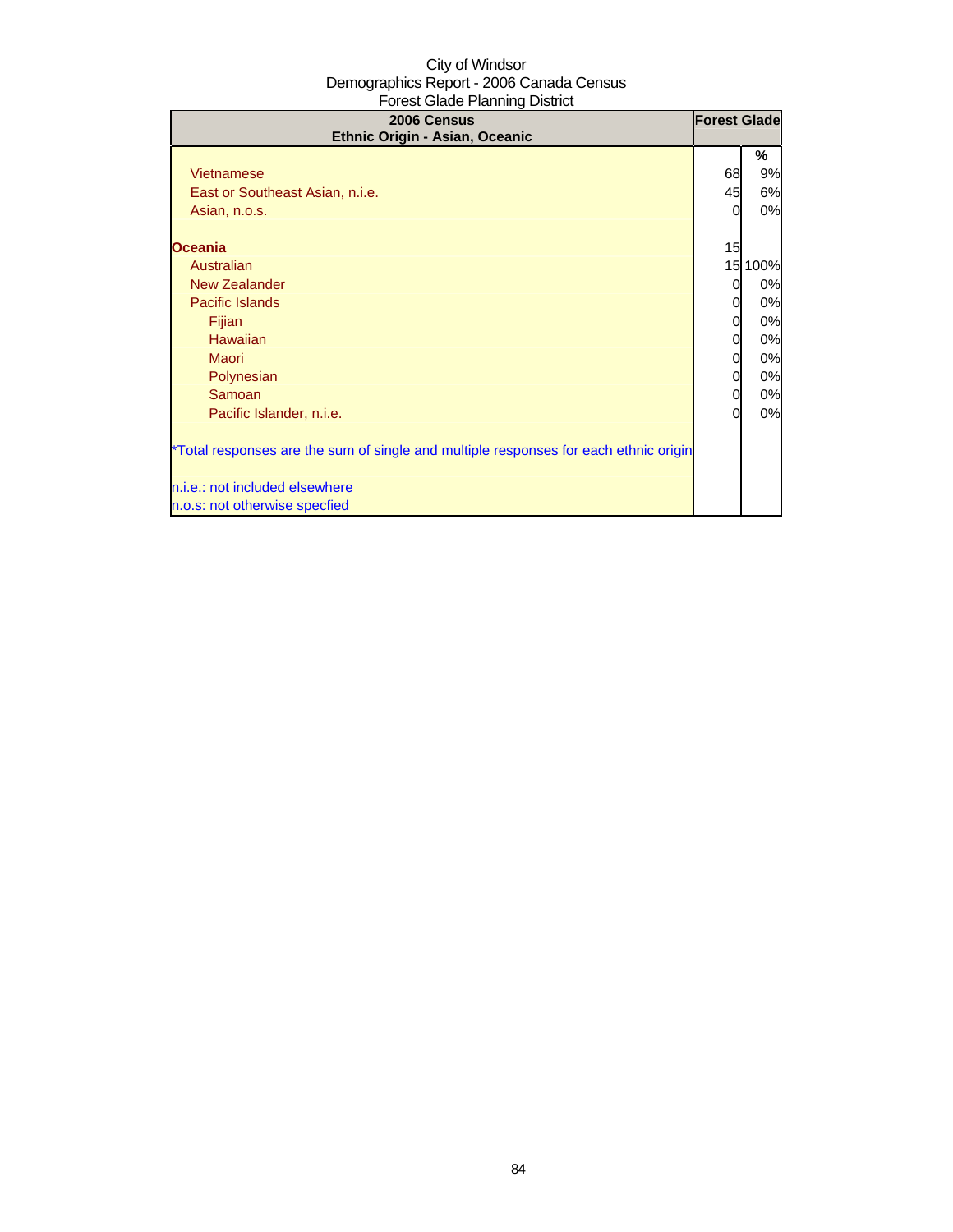# 2006 Census Ethnic Origin - Arab

| 2006 Census<br>Ethnic Origin - Arab                                                  | <b>Forest Glade</b> |         |
|--------------------------------------------------------------------------------------|---------------------|---------|
|                                                                                      |                     | %       |
| <b>Total Population by Ethnic Origin*</b>                                            | 18,235              |         |
| <b>Arab</b>                                                                          | 1,176               |         |
| Egyptian                                                                             | 15                  | 1%      |
| Iraqi                                                                                |                     | 322 27% |
| <b>Jordanian</b>                                                                     | 0                   | 0%      |
| Kuwaiti                                                                              | 0                   | 0%      |
| Lebanese                                                                             | 572                 | 49%     |
| Libyan                                                                               | $\Omega$            | 0%      |
|                                                                                      |                     |         |
| Maghrebi                                                                             | 0                   | 0%      |
| Algerian                                                                             | 0                   | 0%      |
| <b>Berber</b>                                                                        | 0                   | 0%      |
| Moroccan                                                                             | $\overline{0}$      | 0%      |
| Tunisian                                                                             | 0                   | 0%      |
| Maghrebi, n.i.e.                                                                     | 0                   | 0%      |
| Palestinian                                                                          | 80                  | 7%      |
| Saudi Arabian                                                                        | 0                   | $0\%$   |
| <b>Syrian</b>                                                                        | 65                  | 6%      |
| Yemeni                                                                               | 0                   | 0%      |
| Arab, n.i.e.                                                                         |                     | 170 14% |
| *Total responses are the sum of single and multiple responses for each ethnic origin |                     |         |
| n.i.e.: not included elsewhere                                                       |                     |         |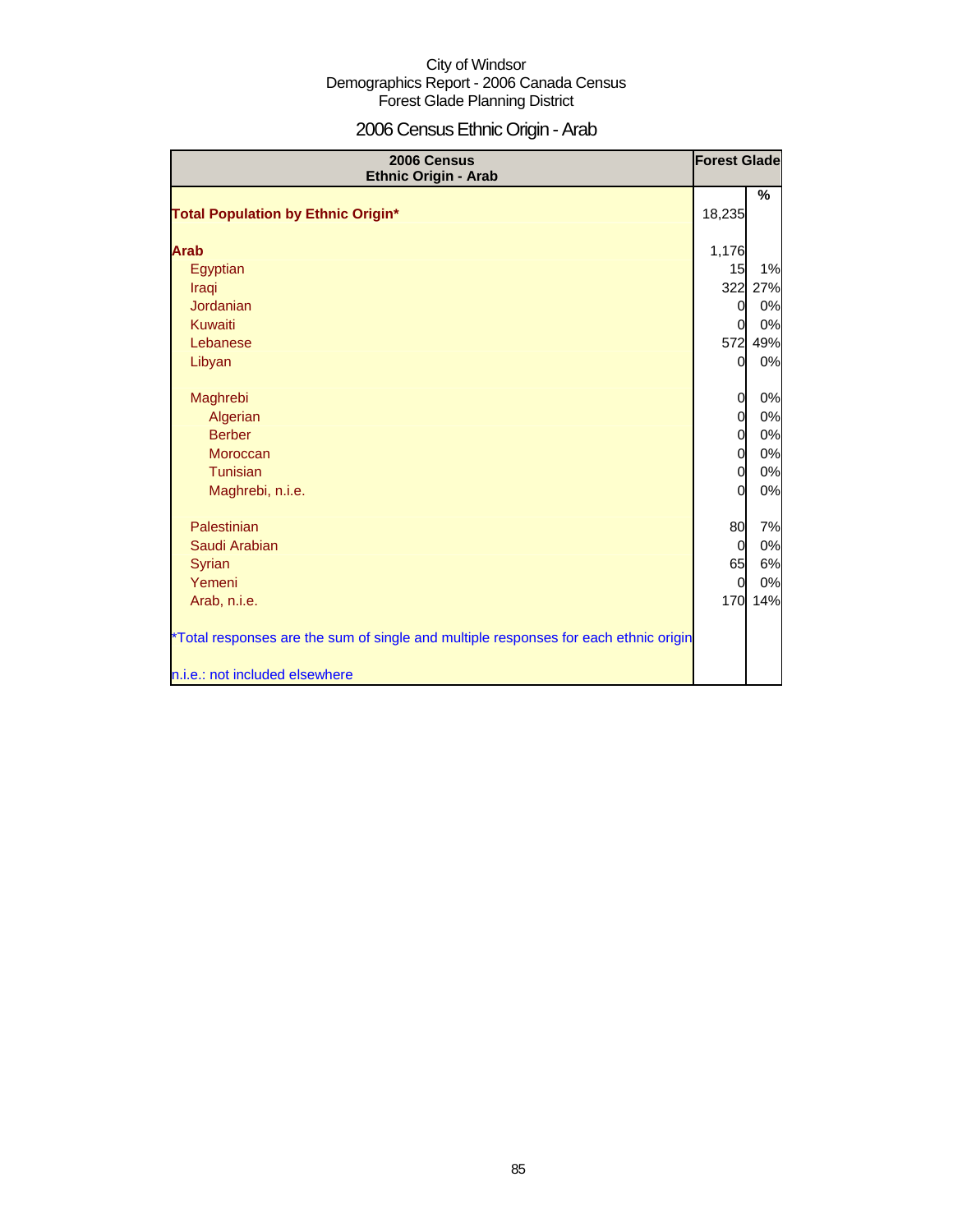# 2006 Census Ethnic Origin - African

| 2006 Census<br><b>Ethnic Origin - African</b> | <b>Forest Glade</b>              |       |
|-----------------------------------------------|----------------------------------|-------|
| <b>Total Population by Ethnic Origin*</b>     | 18,235                           | %     |
|                                               |                                  |       |
| <b>African</b>                                | 671                              |       |
| Afrikaner                                     | $\overline{0}$                   | 0%    |
| Akan                                          | $\mathbf 0$                      | 0%    |
| Amhara                                        | $\overline{O}$                   | 0%    |
| Angolan<br>Ashanti                            | $\overline{O}$                   | 0%    |
| <b>Bantu</b>                                  | $\overline{O}$                   | 0%    |
|                                               | $\overline{O}$                   | 0%    |
| <b>Black</b><br><b>Burundian</b>              | 55                               | 8%    |
| Cameroonian                                   | $\overline{0}$                   | 0%    |
| Chadian                                       | $\overline{O}$<br>$\overline{0}$ | 0%    |
|                                               |                                  | 0%    |
| Congolese (Zairian)                           | $\overline{0}$                   | 0%    |
| Congolese, n.o.s.                             | $\overline{O}$                   | 0%    |
| <b>Dinka</b>                                  | $\overline{O}$                   | 0%    |
| <b>East African</b>                           | $\overline{O}$                   | 0%    |
| Eritrean                                      | 20                               | 3%    |
| Ethiopian                                     | 110                              | 16%   |
| Gabonese                                      | $\overline{0}$                   | 0%    |
| Gambian                                       | $\overline{0}$                   | 0%    |
| Ghanaian                                      | 115                              | 17%   |
| Guinean, n.o.s.                               | $\overline{0}$                   | 0%    |
| Harari                                        | $\overline{0}$                   | 0%    |
| Ibo                                           | $\overline{O}$                   | 0%    |
| <b>Ivorian</b>                                | $\overline{0}$                   | 0%    |
| Kenyan                                        | 10                               | 1%    |
| Malagasy                                      | $\overline{0}$                   | 0%    |
| <b>Malian</b>                                 | $\overline{0}$                   | 0%    |
| <b>Mauritian</b>                              | $\overline{0}$                   | 0%    |
| Nigerian                                      | 80                               | 12%   |
| Oromo                                         | 0                                | 0%    |
| Peulh                                         | $\overline{0}$                   | $0\%$ |
| Rwandan                                       | 35                               | 5%    |
| Senegalese                                    | $\overline{0}$                   | 0%    |
| Seychellois                                   | $\overline{0}$                   | 0%    |
| Sierra Leonean                                | $\overline{0}$                   | 0%    |
| Somali                                        | 40                               | 6%    |
| South African                                 | 20                               | 3%    |
| <b>Sudanese</b>                               | 15                               | 2%    |
| Tanzanian                                     | $\overline{0}$                   | 0%    |
| <b>Tigrian</b>                                | $\overline{0}$                   | 0%    |
| <b>Togolese</b>                               | $\overline{0}$                   | 0%    |
| Ugandan                                       | $\overline{O}$                   | $0\%$ |
| Yoruba                                        | $\mathbf 0$                      | 0%    |
| Zambian                                       | $\overline{O}$                   | $0\%$ |
| Zimbabwean                                    | $\overline{0}$                   | 0%    |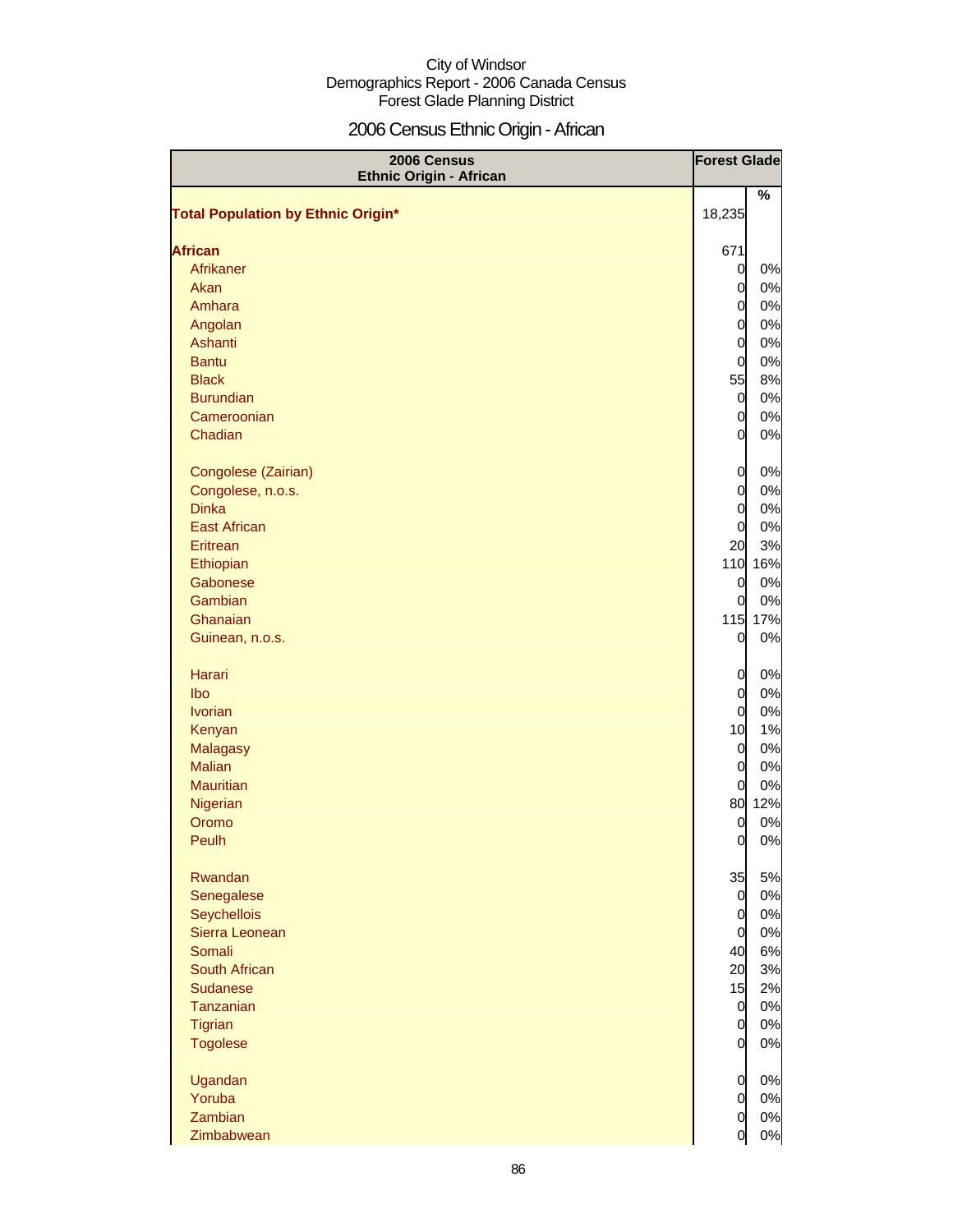| 2006 Census<br><b>Ethnic Origin - African</b>                                        | <b>Forest Glade</b> |     |
|--------------------------------------------------------------------------------------|---------------------|-----|
|                                                                                      |                     | %   |
| Zulu                                                                                 |                     | 0%  |
| African, n.i.e.                                                                      | $22^{\circ}$        | 33% |
| *Total responses are the sum of single and multiple responses for each ethnic origin |                     |     |
| n.i.e.: not included elsewhere                                                       |                     |     |
| n.o.s: not otherwise specfied                                                        |                     |     |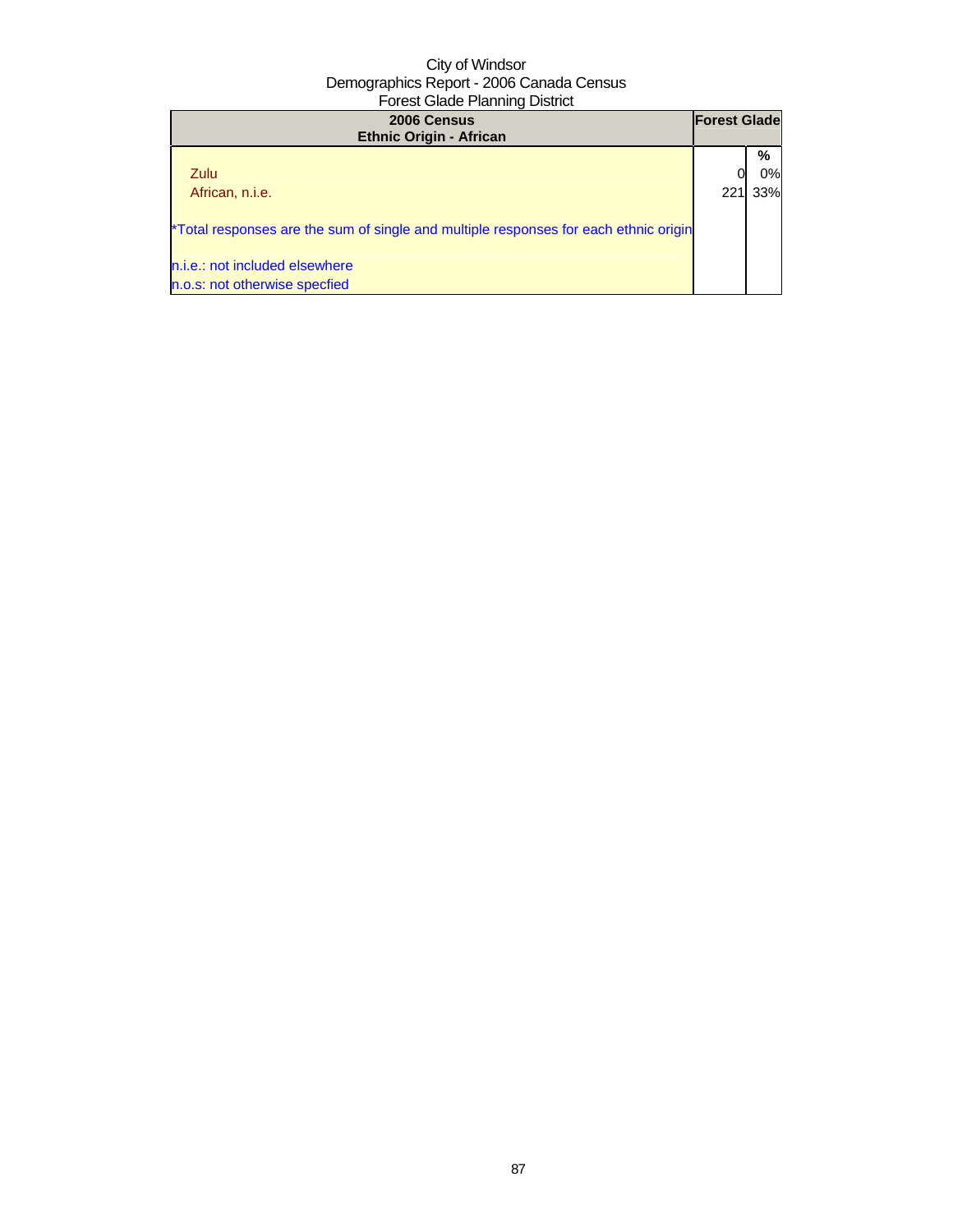# 2006 Census Ethnic Origin - Americas

| 2006 Census<br><b>Ethnic Origin - Americas</b> | <b>Forest Glade</b> |         |
|------------------------------------------------|---------------------|---------|
| <b>Total Population by Ethnic Origin*</b>      | 18,235              | %       |
|                                                |                     |         |
| <b>Latin, Central and South American</b>       | 350                 |         |
| Aboriginal from Central/South America          | $\overline{0}$      | 0%      |
| Argentinian                                    | $\overline{O}$      | 0%      |
| <b>Belizean</b>                                | $\mathbf 0$         | 0%      |
| <b>Bolivian</b>                                | $\overline{O}$      | 0%      |
| <b>Brazilian</b>                               | $\overline{O}$      | 0%      |
| Chilean                                        | 20                  | 6%      |
| Colombian                                      |                     | 50 14%  |
| <b>Costa Rican</b>                             | $\overline{0}$      | 0%      |
| Ecuadorian                                     | $\overline{0}$      | 0%      |
| Guatemalan                                     |                     | 35 10%  |
| Hispanic                                       | 20                  | 6%      |
| Honduran                                       | 30                  | 9%      |
| Maya                                           | $\overline{0}$      | 0%      |
| <b>Mexican</b>                                 | 55                  | 16%     |
| Nicaraguan                                     | 50                  | 14%     |
| Panamanian                                     | $\overline{0}$      | 0%      |
| Paraguayan                                     | $\overline{O}$      | 0%      |
| Peruvian                                       | $\overline{O}$      | 0%      |
| Salvadorean                                    | 15                  | 4%      |
| Uruguayan                                      | $\overline{0}$      | 0%      |
| Venezuelan                                     | 0                   | 0%      |
| Latin, Central or South American, n.i.e.       |                     | 70 20%  |
| <b>Caribbean</b>                               | 282                 |         |
| Antiguan                                       | $\overline{0}$      | 0%      |
| <b>Bahamian</b>                                | $\overline{0}$      | 0%      |
| <b>Barbadian</b>                               | 20                  | 7%      |
| <b>Bermudan</b>                                | $\mathbf 0$         | 0%      |
| Carib                                          | 0                   | 0%      |
| Cuban                                          | 0                   | 0%      |
| Dominican, n.o.s.                              | $\mathbf 0$         | $0\%$   |
| Grenadian                                      | $\overline{O}$      | 0%      |
| Guyanese                                       | $\overline{0}$      | 0%      |
| <b>Haitian</b>                                 |                     | 85 30%  |
| Jamaican                                       |                     | 114 41% |
| Kittitian/Nevisian                             | $\overline{0}$      | 0%      |
| <b>Martinican</b>                              | $\overline{O}$      | $0\%$   |
| Montserratan                                   | $\overline{0}$      | $0\%$   |
| <b>Puerto Rican</b>                            | $\overline{O}$      | 0%      |
| St. Lucian                                     | $\overline{0}$      | 0%      |
| Trinidadian/Tobagonian                         | 8                   | 3%      |
| Vincentian/Grenadinian                         | $\mathbf 0$         | $0\%$   |
| <b>West Indian</b>                             | 10                  | 4%      |
| Caribbean, n.i.e.                              | 0                   | $0\%$   |
|                                                |                     |         |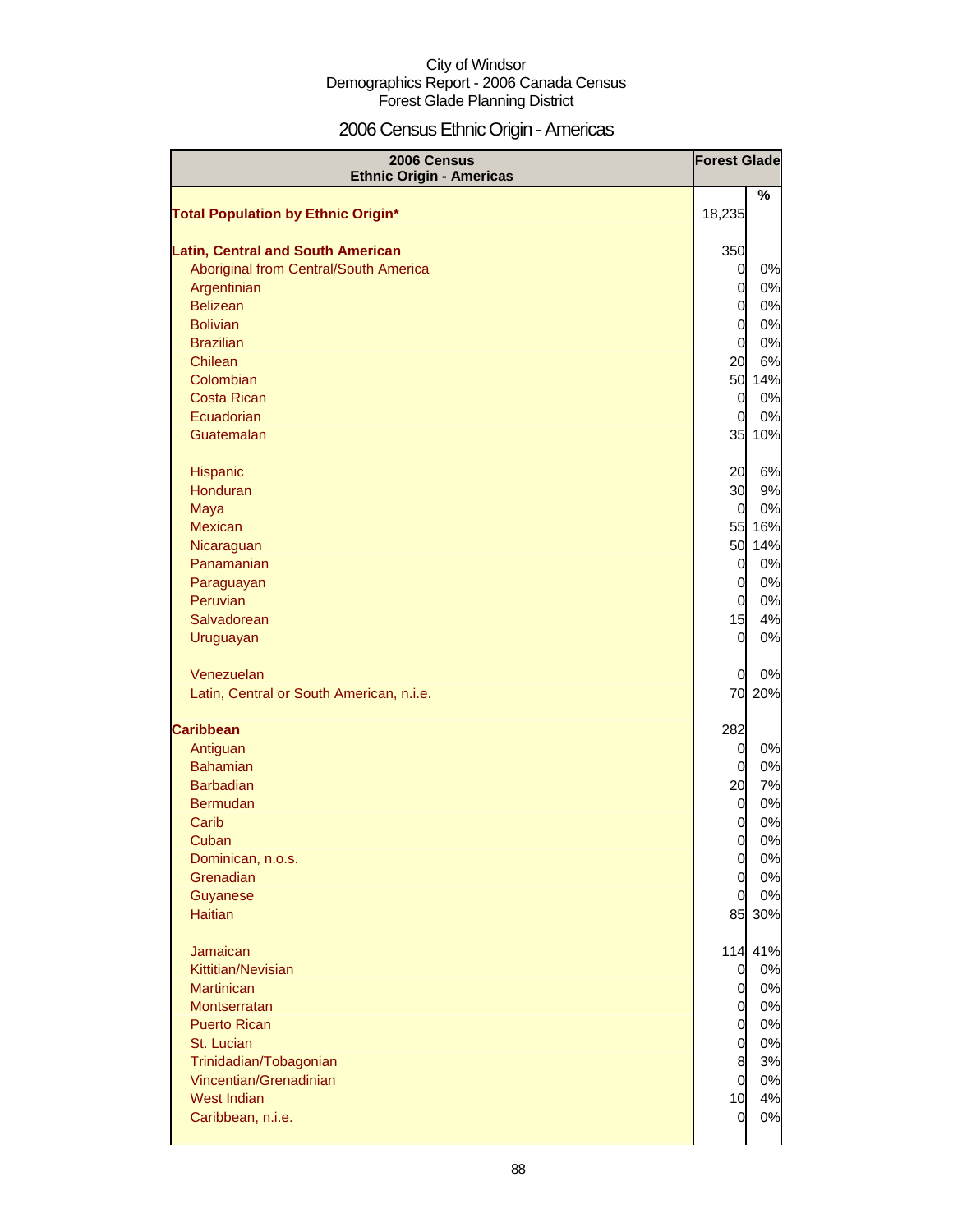| 2006 Census<br><b>Ethnic Origin - Americas</b>                                       | <b>Forest Glade</b> |     |
|--------------------------------------------------------------------------------------|---------------------|-----|
|                                                                                      |                     | ℅   |
| <b>North American</b>                                                                | 4,088               |     |
| American                                                                             | 164                 | 4%  |
| Canadian                                                                             | 3,932               | 96% |
| Newfoundlander                                                                       |                     | 0%  |
| Nova Scotian                                                                         |                     | 0%  |
| Ontarian                                                                             |                     | 0%  |
| Québécois                                                                            | 10                  | 0%  |
| Other provincial or regional groups                                                  |                     | 0%  |
| <b>North American Aboriginal</b>                                                     | 499                 |     |
| <b>Inuit</b>                                                                         | 10                  | 2%  |
| <b>Métis</b>                                                                         | 80                  | 16% |
| North American Indian                                                                | 425                 | 85% |
| *Total responses are the sum of single and multiple responses for each ethnic origin |                     |     |
| n.i.e.: not included elsewhere                                                       |                     |     |
| n.o.s: not otherwise specfied                                                        |                     |     |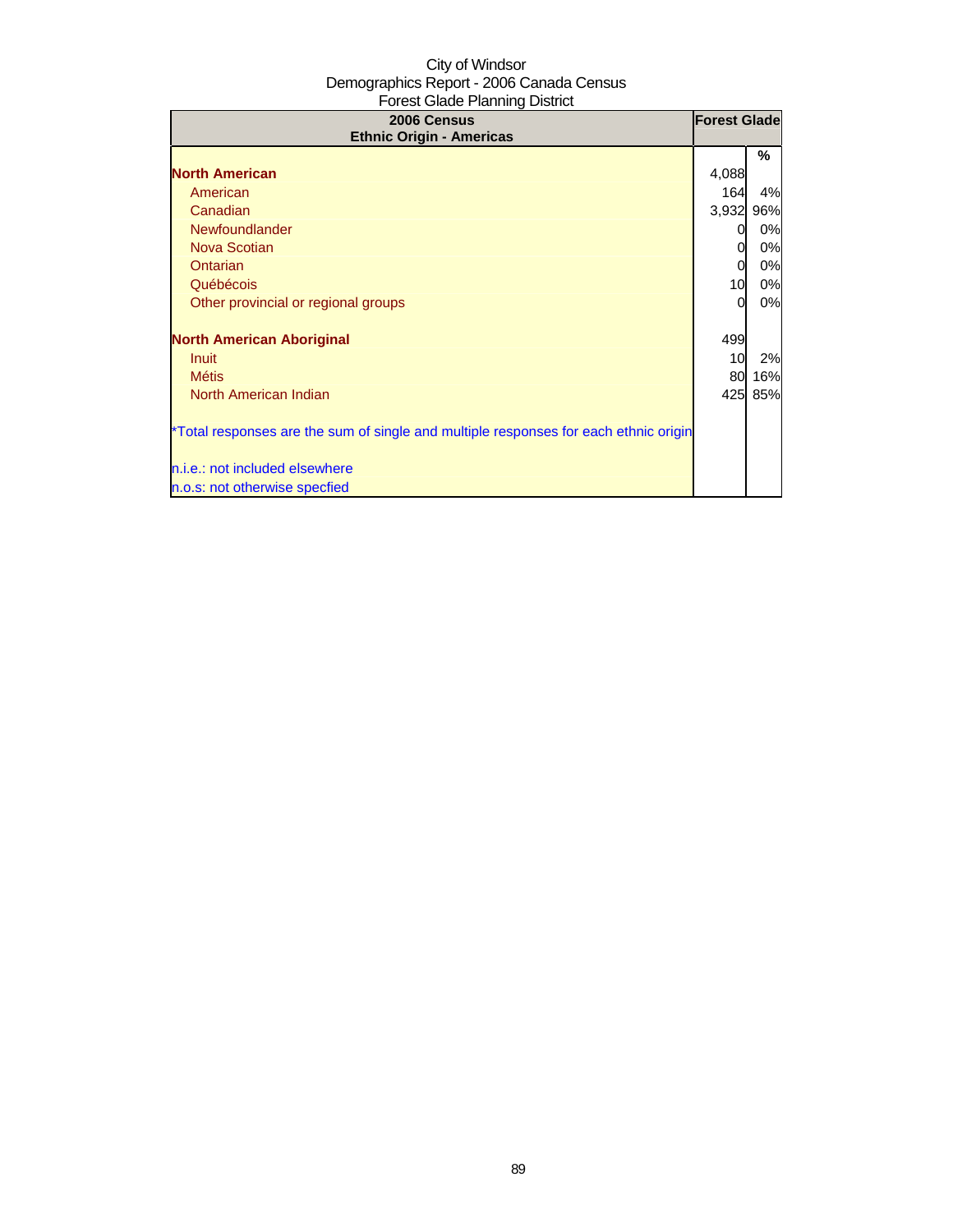### 2006 Census Visible Minorities

| 2006 Census<br><b>Visible Minorities</b>               | <b>Forest Glade</b>                     |                     |
|--------------------------------------------------------|-----------------------------------------|---------------------|
| <b>Total Population by Visible Minority Groups</b>     | 18,240                                  | %                   |
| Visible minorities                                     | 4,648 25%                               |                     |
| Top 3 visible minorities                               | South Asian 32%<br>Black <sub>25%</sub> | Arab <sub>14%</sub> |
| <b>Chinese</b>                                         | 155                                     | 1%                  |
| South Asian                                            | 1,356                                   | 7%                  |
| <b>Black</b>                                           | 1,048                                   | 6%                  |
| Filipino                                               | 423                                     | 2%                  |
| <b>Latin American</b>                                  | 395                                     | 2%                  |
| Southeast Asian                                        | 115                                     | 1%                  |
| Arab                                                   | 602                                     | 3%                  |
| <b>West Asian</b>                                      | 147                                     | 1%                  |
| Korean                                                 | 20                                      | 0%                  |
| Japanese                                               | 10                                      | 0%                  |
| Visible minority, n.i.e.                               | 225                                     | 1%                  |
| Multiple visible minority                              | 78                                      | 0%                  |
| Not a visible minority (includes white and aboriginal) | 13,57374%                               |                     |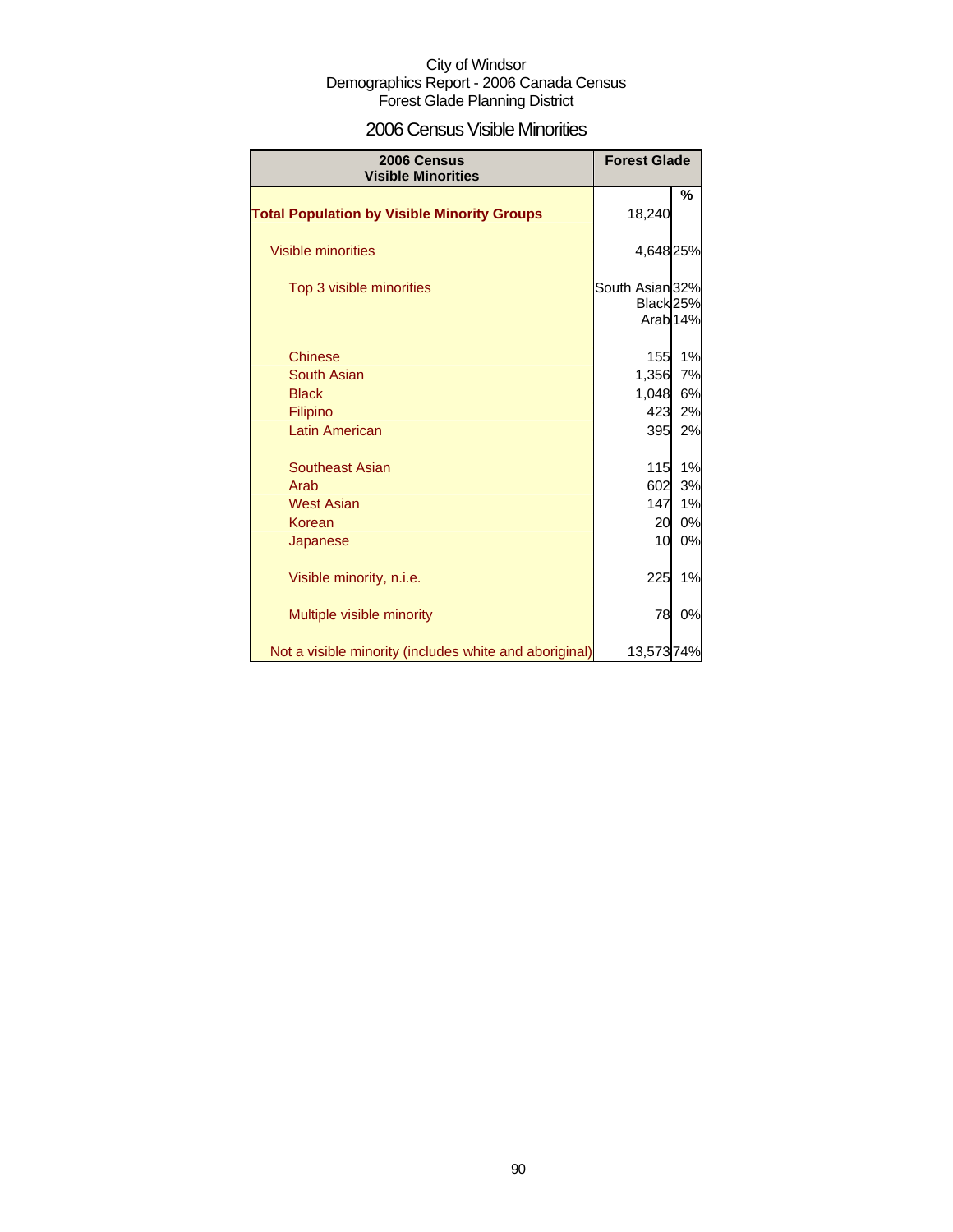# 2006 Census 2005 Employment Income by Sex and Work Activity

| 2006 Census<br>2005 Employment Income by Sex and Work Activity                                              | <b>Forest</b><br>Glade |   |
|-------------------------------------------------------------------------------------------------------------|------------------------|---|
|                                                                                                             |                        | % |
| Total Population 15 years and over with employment income                                                   | 10,582                 |   |
| Average employment income                                                                                   | \$31,863               |   |
| Worked full year, full time                                                                                 | 4,816 46%              |   |
| Average employment income                                                                                   | \$48,953               |   |
| Worked part year or part time                                                                               | 4,649 44%              |   |
| Average employment income                                                                                   | \$20,276               |   |
| Males 15 years and over with employment income                                                              | 5,514                  |   |
| Average employment income                                                                                   | \$39,192               |   |
| Worked full year, full time                                                                                 | 2,822 51%              |   |
| Average employment income                                                                                   | \$56,499               |   |
| Worked part year or part time                                                                               | 2,062 37%              |   |
| Average employment income                                                                                   | \$25,383               |   |
| Females 15 years and over with employment income                                                            | 5,069                  |   |
| Average employment income                                                                                   | \$23,910               |   |
| Worked full year, full time                                                                                 | 1,991 39%              |   |
| Average employment income                                                                                   | \$38,314               |   |
| Worked part year or part time                                                                               | 2,571 51%              |   |
| Average employment income                                                                                   | \$16,165               |   |
| Note that the sum of "worked full year, full time" and "worked part year or part time" counts may not equal |                        |   |
| "persons with employment income". This is due to persons reporting employment income from a previous year.  |                        |   |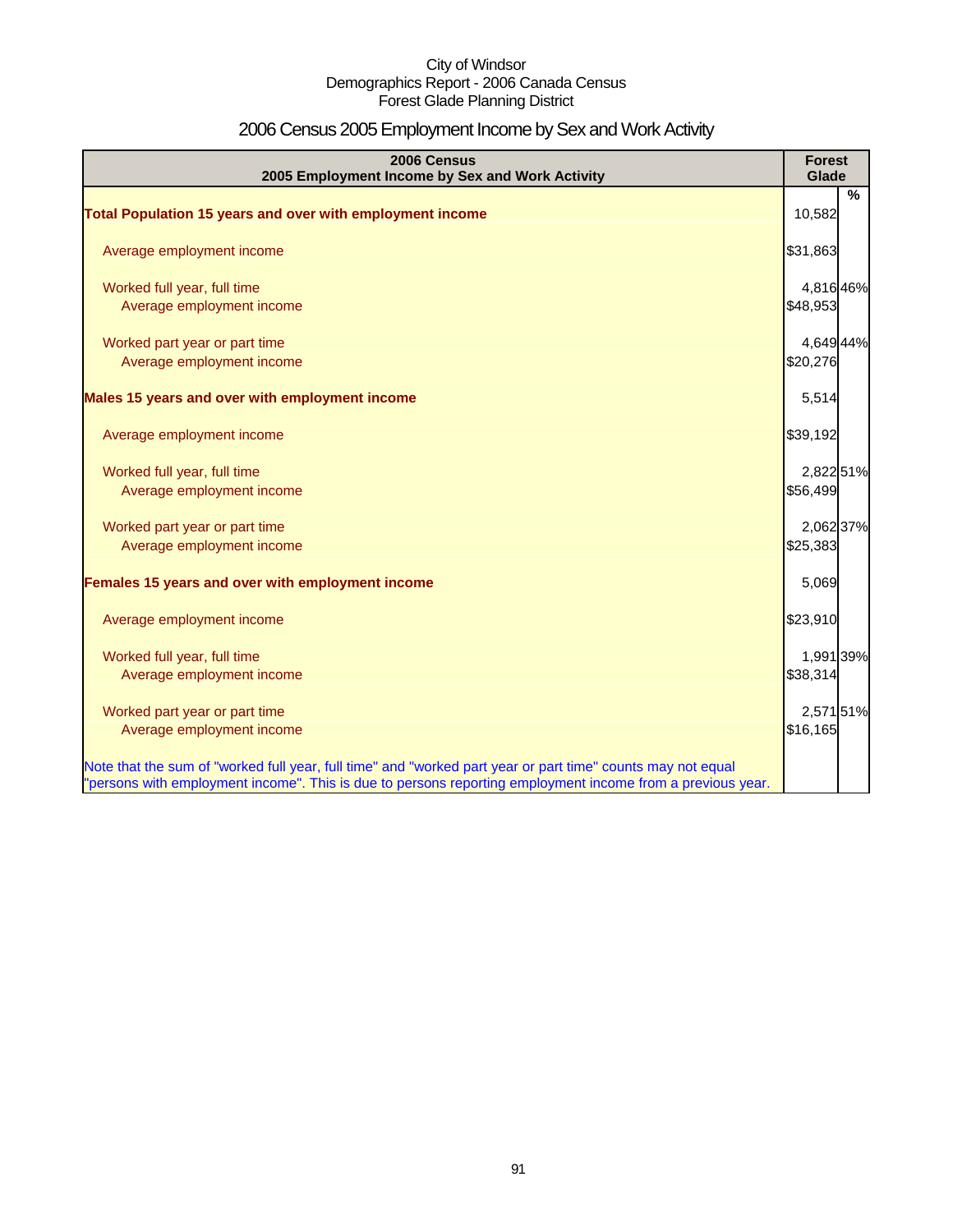| 2006 Census<br>2005 Individual Income by Sex Comparison |                                   |        | <b>Forest Glade</b> |        |                |         |
|---------------------------------------------------------|-----------------------------------|--------|---------------------|--------|----------------|---------|
|                                                         | <b>Total</b><br><b>Population</b> | $\%$   | <b>Males</b>        | $\%$   | <b>Females</b> | %       |
| <b>Population 15 years and over</b>                     | 14,387                            |        | 6,884               |        | 7,488          |         |
| Without income                                          | 652                               | 5%     | 290                 | 4%     | 385            | 5%      |
| With income                                             | 13,72495%                         |        | 6,57896%            |        | 7,134 95%      |         |
| Population 15 years and over by Income                  | 13,724                            |        | 6,578               |        | 7,134          |         |
| <b>Under \$1,000</b>                                    | 527                               | 4%     | 244                 | 4%     | 272            | 4%      |
| $$1,000 - $2,999$                                       | 513                               | 4%     | 208                 | 3%     | 302            | 4%      |
| $$3,000 - $4,999$                                       | 570                               | 4%     | 173                 | 3%     | 363            | 5%      |
| $$5,000 - $6,999$                                       | 604                               | 4%     | 134                 | 2%     | 462            | 6%      |
| $$7,000 - $9,999$                                       | 781                               | 6%     | 255                 | 4%     | 534            | 7%      |
| \$10,000 - \$11,999                                     | 591                               | 4%     | 182                 | 3%     | 403            | 6%      |
| \$12,000 - \$14,999                                     | 928                               | 7%     | 359                 | 5%     | 527            | 7%      |
| \$15,000 - \$19,999                                     | 1,317 10%                         |        | 504                 | 8%     |                | 791 11% |
| \$20,000 - \$24,999                                     |                                   | 946 7% | 338                 | 5%     | 594            | 8%      |
| \$25,000 - \$29,999                                     | 796                               | 6%     | 363                 | 6%     | 427            | 6%      |
| \$30,000 - \$34,999                                     | 861                               | 6%     | 384                 | 6%     | 484            | 7%      |
| \$35,000 - \$39,999                                     | 924                               | 7%     | 457                 | 7%     | 426            | 6%      |
| \$40,000 - \$44,999                                     | 678                               | 5%     | 351                 | 5%     | 291            | 4%      |
| \$45,000 - \$49,999                                     | 545                               | 4%     | 255                 | 4%     | 326            | 5%      |
| \$50,000 - \$59,999                                     | 800                               | 6%     |                     | 438 7% | 336            | 5%      |
| \$60,000 and over                                       | 2,146 16%                         |        | 1,712 26%           |        | 468            | 7%      |
| <b>Dominant Income Range</b>                            | Over \$60K                        |        | Over \$60K          |        | \$15K - \$20K  |         |
| Median Income                                           | \$24,935                          |        | \$35,372            |        | \$19,045       |         |
| Average Income                                          | \$32,184                          |        | \$40,784            |        | \$24,205       |         |

# 2006 Census 2005 Individual Income by Sex Comparison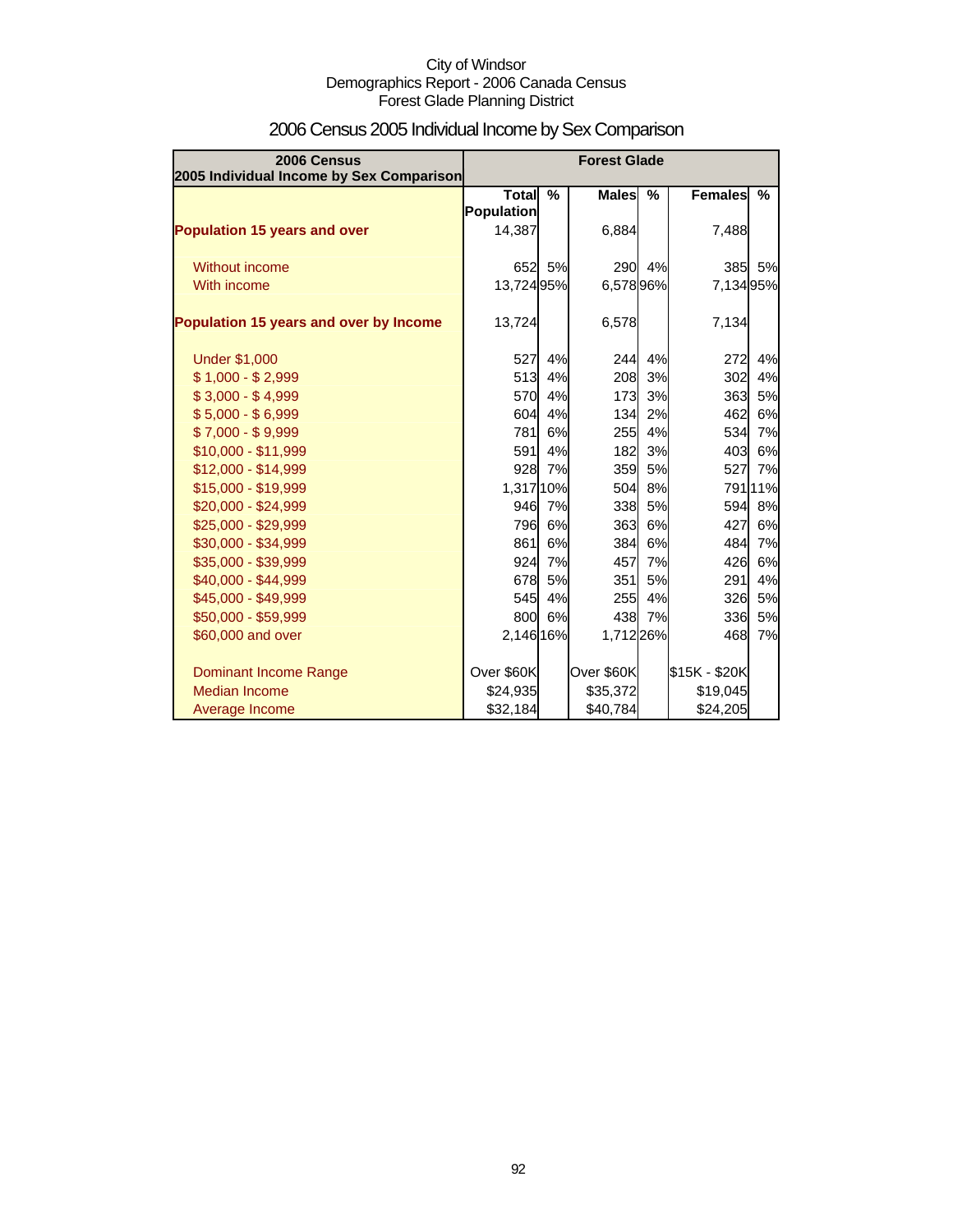# 2006 Census 2005 Individual Income by Sex

| 2006 Census<br>2005 Individual Income by Sex | <b>Forest Glade</b> |        |  |
|----------------------------------------------|---------------------|--------|--|
| <b>Population 15 years and over</b>          | 14,387              | %      |  |
| <b>Without income</b>                        | 6521                | 5%     |  |
| With income                                  | 13,72495%           |        |  |
| Population 15 years and over by Income       | 13,724              |        |  |
| <b>Under \$1,000</b>                         | 527                 | 4%     |  |
| $$1,000 - $2,999$                            | 513                 | 4%     |  |
| $$3,000 - $4,999$                            | 570                 | 4%     |  |
| $$5,000 - $6,999$                            | 604                 | 4%     |  |
| $$7,000 - $9,999$                            | 781                 | 6%     |  |
| \$10,000 - \$11,999                          | 591                 | 4%     |  |
| \$12,000 - \$14,999                          | 928                 | 7%     |  |
| \$15,000 - \$19,999                          | 1,317 10%           |        |  |
| \$20,000 - \$24,999                          | 946                 | 7%     |  |
| \$25,000 - \$29,999                          | 796                 | 6%     |  |
| \$30,000 - \$34,999                          | 861                 | 6%     |  |
| \$35,000 - \$39,999                          | 924                 | 7%     |  |
| \$40,000 - \$44,999                          | 678                 | 5%     |  |
| \$45,000 - \$49,999                          | 545                 | 4%     |  |
| \$50,000 - \$59,999                          |                     | 800 6% |  |
| \$60,000 and over                            | 2,146 16%           |        |  |
| Dominant income range                        | Over \$60K          |        |  |
| Average income                               | \$32,184            |        |  |
| <b>Median income</b>                         | \$24,935            |        |  |
| <b>Males 15 years and over</b>               | 6,884               |        |  |
| Without income                               | 290                 | 4%     |  |
| With income                                  | 6,578 96%           |        |  |
| <b>Males 15 years and over by Income</b>     | 6,578               |        |  |
| <b>Under \$1,000</b>                         | 244                 | 4%     |  |
| $$1,000 - $2,999$                            | 208                 | 3%     |  |
| $$3,000 - $4,999$                            | 173                 | 3%     |  |
| $$5,000 - $6,999$                            | 134                 | 2%     |  |
| $$7,000 - $9,999$                            | 255                 | 4%     |  |
| \$10,000 - \$11,999                          | 182                 | 3%     |  |
| \$12,000 - \$14,999                          | 359                 | 5%     |  |
| \$15,000 - \$19,999                          | 504                 | 8%     |  |
| \$20,000 - \$24,999                          | 338                 | 5%     |  |
| \$25,000 - \$29,999                          | 363                 | 6%     |  |
| \$30,000 - \$34,999                          | 384                 | 6%     |  |
| \$35,000 - \$39,999                          | 457                 | 7%     |  |
| \$40,000 - \$44,999                          | 351                 | 5%     |  |
| \$45,000 - \$49,999                          | 255                 | 4%     |  |
| \$50,000 - \$59,999                          | 438                 | 7%     |  |
| \$60,000 and over                            | 1,712 26%           |        |  |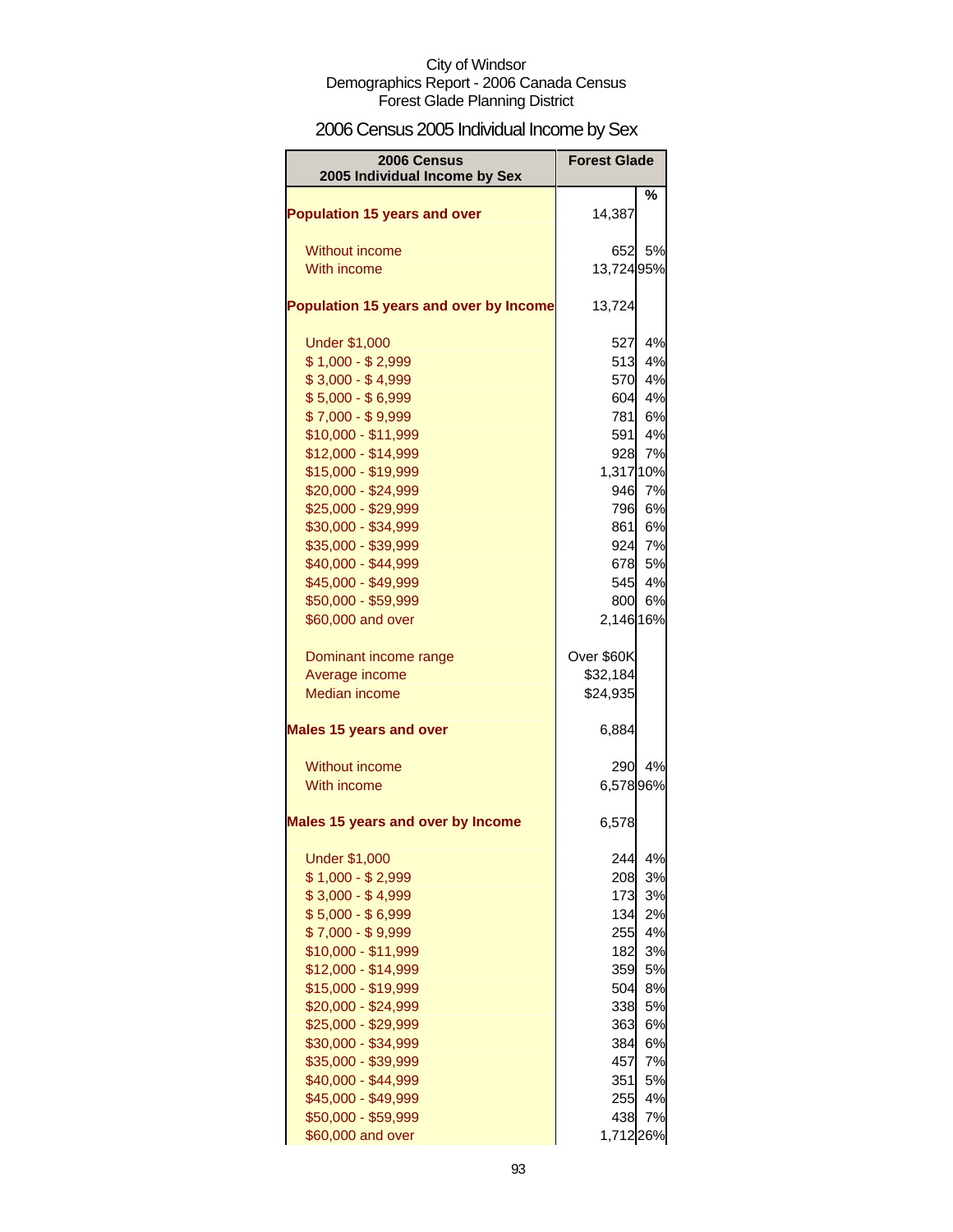| <b>DIGOL ORAC LIGHTING DIGHT</b><br>2006 Census<br>2005 Individual Income by Sex | <b>Forest Glade</b> |         |  |
|----------------------------------------------------------------------------------|---------------------|---------|--|
|                                                                                  |                     | %       |  |
|                                                                                  |                     |         |  |
| Dominant income range                                                            | Over \$60K          |         |  |
| <b>Median income</b>                                                             | \$35,372            |         |  |
| Average income                                                                   | \$40,784            |         |  |
| <b>Females 15 years and over</b>                                                 | 7,488               |         |  |
| <b>Without income</b>                                                            | 385                 | 5%      |  |
| With income                                                                      | 7,134 95%           |         |  |
| Females 15 years and over by Income                                              | 7,134               |         |  |
| <b>Under \$1,000</b>                                                             | 272                 | 4%      |  |
| $$1,000 - $2,999$                                                                | 302                 | 4%      |  |
| $$3,000 - $4,999$                                                                | 363                 | 5%      |  |
| $$5,000 - $6,999$                                                                | 462                 | 6%      |  |
| $$7,000 - $9,999$                                                                | 534                 | 7%      |  |
| \$10,000 - \$11,999                                                              | 403                 | 6%      |  |
| \$12,000 - \$14,999                                                              | 527                 | 7%      |  |
| \$15,000 - \$19,999                                                              |                     | 791 11% |  |
| \$20,000 - \$24,999                                                              | 594                 | 8%      |  |
| \$25,000 - \$29,999                                                              | 427                 | 6%      |  |
| \$30,000 - \$34,999                                                              | 484                 | 7%      |  |
| \$35,000 - \$39,999                                                              | 426                 | 6%      |  |
| \$40,000 - \$44,999                                                              | 291                 | 4%      |  |
| \$45,000 - \$49,999                                                              | 326                 | 5%      |  |
| \$50,000 - \$59,999                                                              | 336                 | 5%      |  |
| \$60,000 and over                                                                | 468                 | 7%      |  |
| Dominant income range                                                            | \$15K - \$20K       |         |  |
| Median income                                                                    | \$19,045            |         |  |
| Average income                                                                   | \$24,205            |         |  |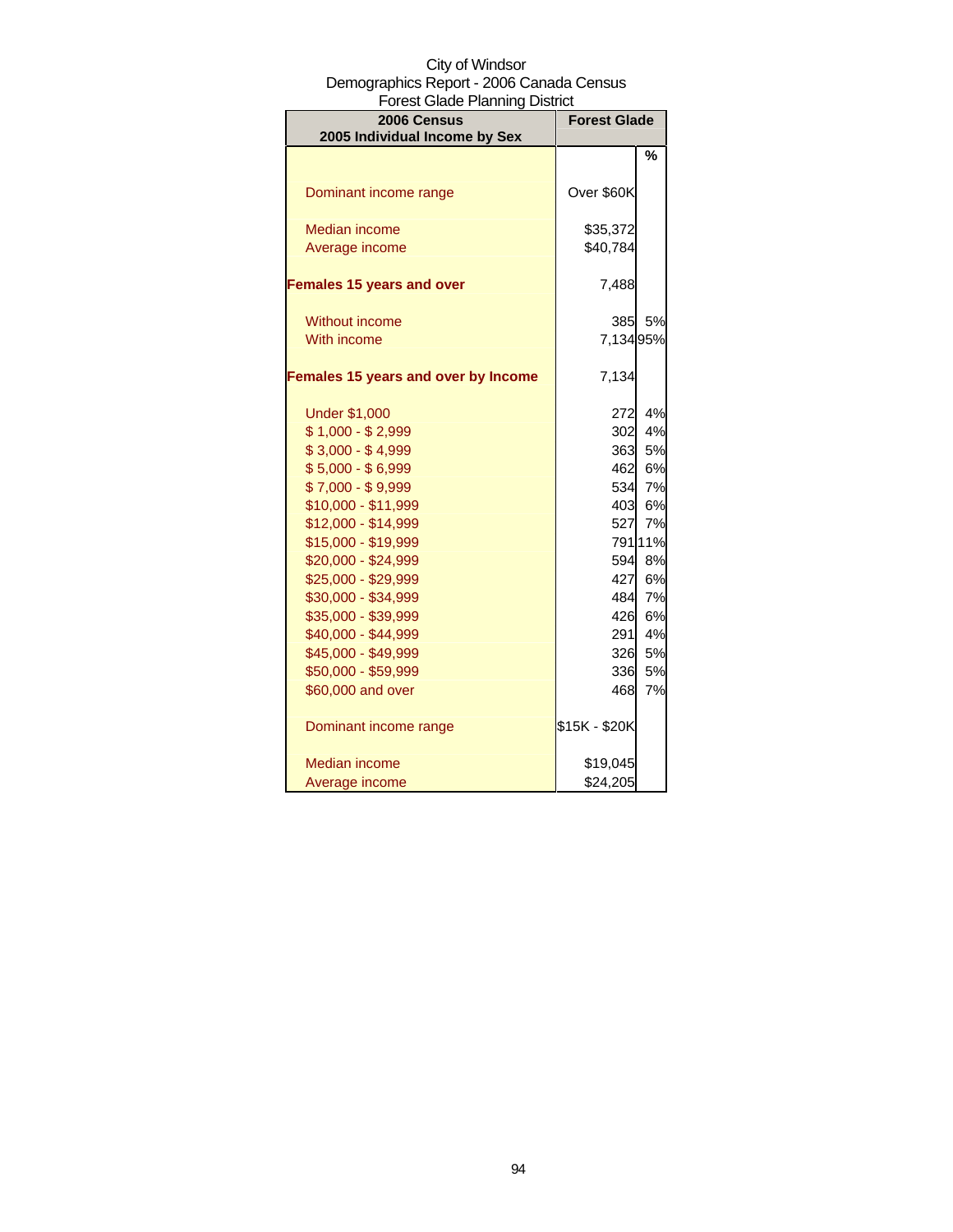# 2006 Census 2005 Individual After-Tax Income by Sex

| 2006 Census                                      | <b>Forest Glade</b> |        |
|--------------------------------------------------|---------------------|--------|
| 2005 Individual After-Tax Income by Sex          |                     |        |
| Population 15 years and over                     | 14,383              | %      |
| Without income                                   | 637                 | 4%     |
| With income                                      | 13,732 95%          |        |
| Population 15 years and over by after-tax income | 13,732              |        |
| <b>Under \$1,000</b>                             | 536                 | 4%     |
| \$1,000 to \$2,999                               | 503                 | 4%     |
| \$3,000 to \$4,999                               | 566                 | 4%     |
| \$5,000 to \$6,999                               | 558                 | 4%     |
| \$7,000 to \$9,999                               | 816                 | 6%     |
| \$10,000 to \$11,999                             | 596                 | 4%     |
| \$12,000 to \$14,999                             | 1,007               | 7%     |
| \$15,000 to \$19,999                             | 1,397 10%           |        |
| \$20,000 to \$24,999                             | 1,098 8%            |        |
| \$25,000 to \$29,999                             | 1,107               | 8%     |
| \$30,000 to \$34,999                             | 1,187               | 9%     |
| \$35,000 to \$39,999                             | 821                 | 6%     |
| \$40,000 to \$44,999                             | 691                 | 5%     |
| \$45,000 to \$49,999                             | 432                 | 3%     |
| \$50,000 and over                                | 2,152 16%           |        |
| Dominant income range                            | Over \$50K          |        |
| Median after-tax income                          | \$23,438            |        |
| Average after-tax income                         | \$27,293            |        |
| <b>Males 15 years and over</b>                   | 6,870               |        |
| Without income                                   | 295                 | 4%     |
| With income                                      | 6,57796%            |        |
| Males 15 years and over by after-tax income      | 6,577               |        |
| <b>Under \$1,000</b>                             | 252                 | 4%     |
| \$1,000 to \$2,999                               | 172                 | 3%     |
| \$3,000 to \$4,999                               |                     | 163 2% |
| \$5,000 to \$6,999                               |                     | 139 2% |
| \$7,000 to \$9,999                               | 283                 | 4%     |
| \$10,000 to \$11,999                             |                     | 152 2% |
| \$12,000 to \$14,999                             |                     | 401 6% |
| \$15,000 to \$19,999                             | 559                 | 8%     |
| \$20,000 to \$24,999                             | 419                 | 6%     |
| \$25,000 to \$29,999                             | 583                 | 9%     |
| \$30,000 to \$34,999                             | 584                 | 9%     |
| \$35,000 to \$39,999                             | 435                 | 7%     |
| \$40,000 to \$44,999                             | 335                 | 5%     |
| \$45,000 to \$49,999                             | 281                 | 4%     |
| \$50,000 and over                                | 1,646 25%           |        |
| Dominant income range                            | Over \$50K          |        |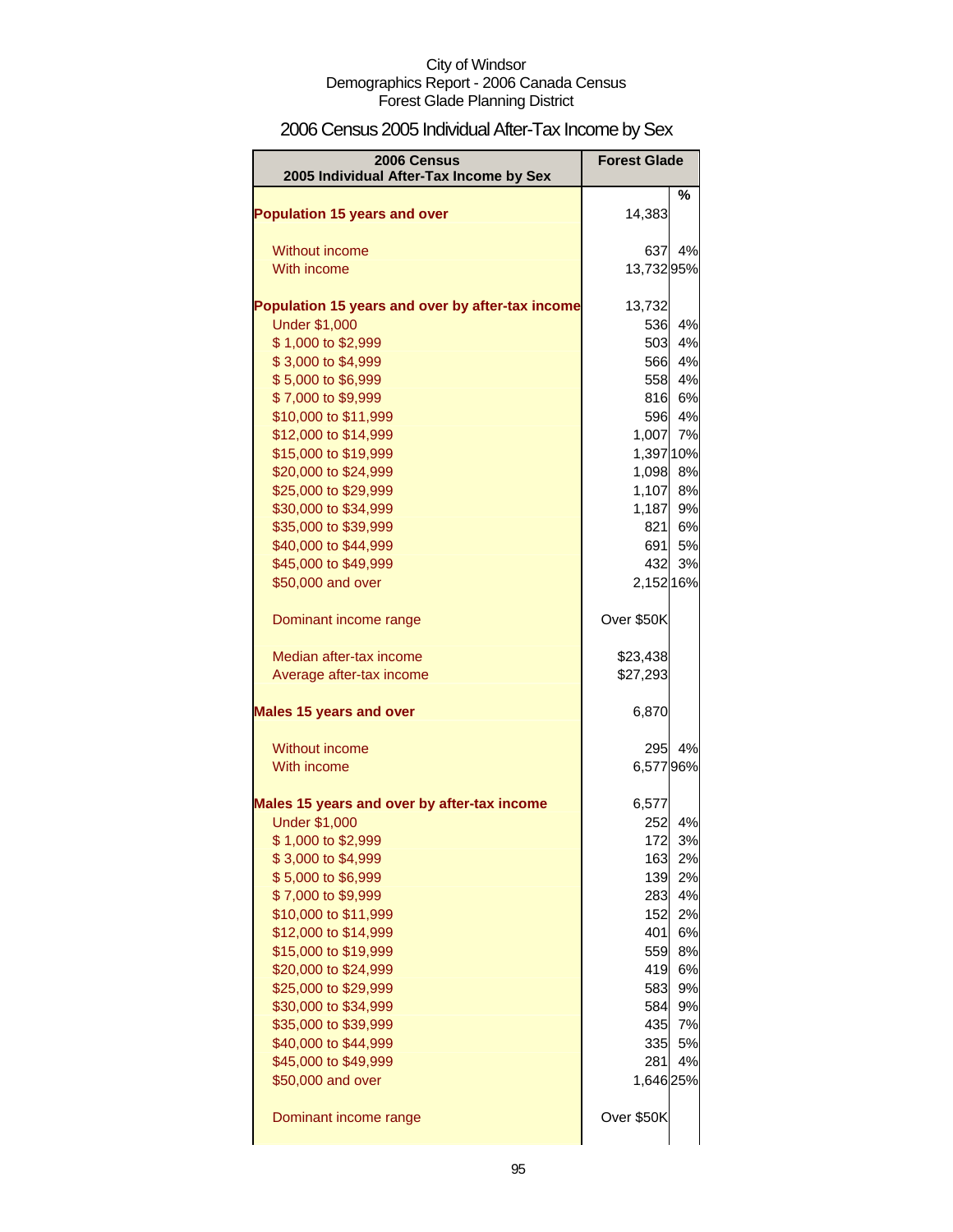| City of Windsor                          |
|------------------------------------------|
| Demographics Report - 2006 Canada Census |
| <b>Forest Glade Planning District</b>    |

| 2006 Census<br>2005 Individual After-Tax Income by Sex | <b>Forest Glade</b> |         |
|--------------------------------------------------------|---------------------|---------|
|                                                        |                     | $\%$    |
| Median after-tax income                                | \$30,676            |         |
| Average after-tax income                               | \$33,651            |         |
| <b>Females 15 years and over</b>                       | 7,483               |         |
| Without income                                         | 322                 | 4%      |
| With income                                            | 7,13395%            |         |
| Females 15 years and over by after-tax income          | 7,133               |         |
| <b>Under \$1,000</b>                                   | 297                 | 4%      |
| \$1,000 to \$2,999                                     | 353                 | 5%      |
| \$3,000 to \$4,999                                     | 384                 | 5%      |
| \$5,000 to \$6,999                                     | 439                 | 6%      |
| \$7,000 to \$9,999                                     |                     | 515 7%  |
| \$10,000 to \$11,999                                   | 413                 | 6%      |
| \$12,000 to \$14,999                                   |                     | 603 8%  |
| \$15,000 to \$19,999                                   |                     | 855 12% |
| \$20,000 to \$24,999                                   | 674                 | 9%      |
| \$25,000 to \$29,999                                   | 552                 | 8%      |
| \$30,000 to \$34,999                                   | 594                 | 8%      |
| \$35,000 to \$39,999                                   | 346                 | 5%      |
| \$40,000 to \$44,999                                   | 347                 | 5%      |
| \$45,000 to \$49,999                                   | 108                 | 2%      |
| \$50,000 and over                                      | 488                 | 7%      |
| Dominant income range                                  | \$15K to \$20K      |         |
| Median after-tax income                                | \$17,807            |         |
| Average after-tax income                               | \$21,399            |         |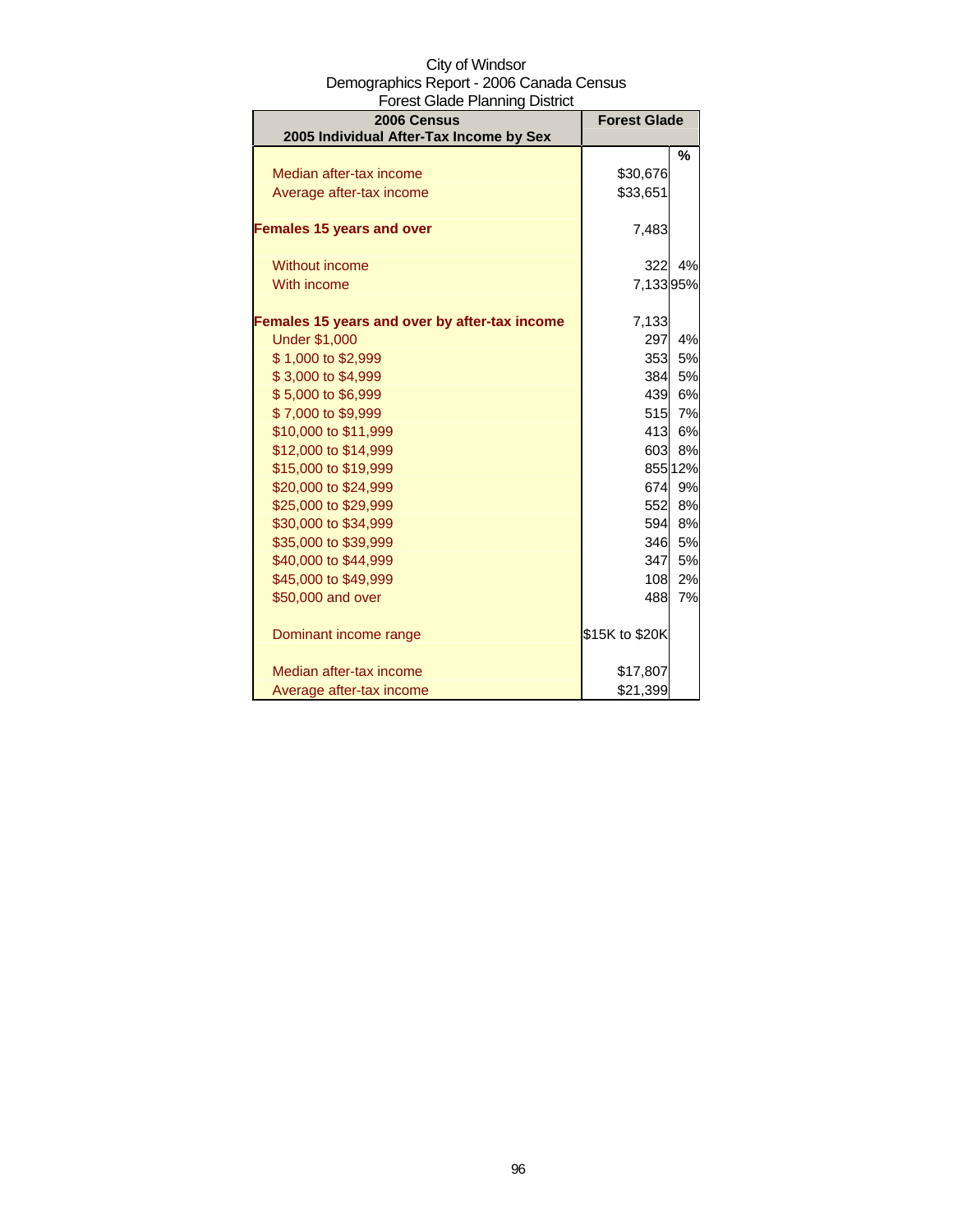# 2006 Census 2005 Family Income

| 2006 Census<br>2005 Family Income                | <b>Forest Glade</b> |         |
|--------------------------------------------------|---------------------|---------|
|                                                  |                     | %       |
| <b>Total Census Families by Income</b>           | 5,114               |         |
| <b>Under \$10,000</b>                            | 144l                | 3%      |
| \$10,000 - \$19,999                              | 278                 | 5%      |
| \$20,000 - \$29,999                              | 376                 | 7%      |
| \$30,000 - \$39,999                              | 422                 | 8%      |
| \$40,000 - \$49,999                              |                     | 581 11% |
| \$50,000 - \$59,999                              |                     | 460 9%  |
| \$60,000 - \$69,999                              |                     | 418 8%  |
| \$70,000 - \$79,999                              | 334                 | 7%      |
| \$80,000 - \$89,999                              | 310                 | 6%      |
| \$90,000 - \$99,999                              |                     | 324 6%  |
| \$100,000 and over                               | 1,404 27%           |         |
| Dominant income range                            | Over \$100K         |         |
| <b>Median income</b>                             | \$66,319            |         |
| Average income                                   | \$75,679            |         |
|                                                  |                     |         |
| <b>Couple Families by Income</b>                 | 3,951               |         |
| <b>Under \$10,000</b>                            |                     | 100 3%  |
| \$10,000 - \$19,999                              | 80                  | 2%      |
| \$20,000 - \$29,999                              |                     | 218 6%  |
| \$30,000 - \$39,999                              |                     | 240 6%  |
| \$40,000 - \$49,999                              |                     | 437 11% |
| \$50,000 - \$59,999                              |                     | 395 10% |
| \$60,000 - \$69,999                              |                     | 324 8%  |
| \$70,000 - \$79,999                              | 226                 | 6%      |
| \$80,000 - \$89,999                              | 289                 | 7%      |
| \$90,000 - \$99,999                              | 301                 | 8%      |
| \$100,000 and over                               | 1,289 33%           |         |
| Dominant income range                            | Over \$100K         |         |
| <b>Median income</b>                             | \$76,852            |         |
| Average income                                   | \$82,875            |         |
| <b>Total Census Families by after-tax Income</b> | 5,124               |         |
| <b>Under \$10,000</b>                            | 134                 | 3%      |
| \$10,000 to \$19,999                             | 263                 | 5%      |
| \$20,000 to \$29,999                             | 407                 | 8%      |
| \$30,000 to \$39,999                             |                     | 568 11% |
| \$40,000 to \$49,999                             |                     | 709 14% |
| \$50,000 to \$59,999                             |                     | 544 11% |
| \$60,000 to \$69,999                             | 442                 | 9%      |
| \$70,000 to \$79,999                             | 384                 | 7%      |
| \$80,000 and over                                | 1,56331%            |         |
| Dominant income range                            | Over \$80K          |         |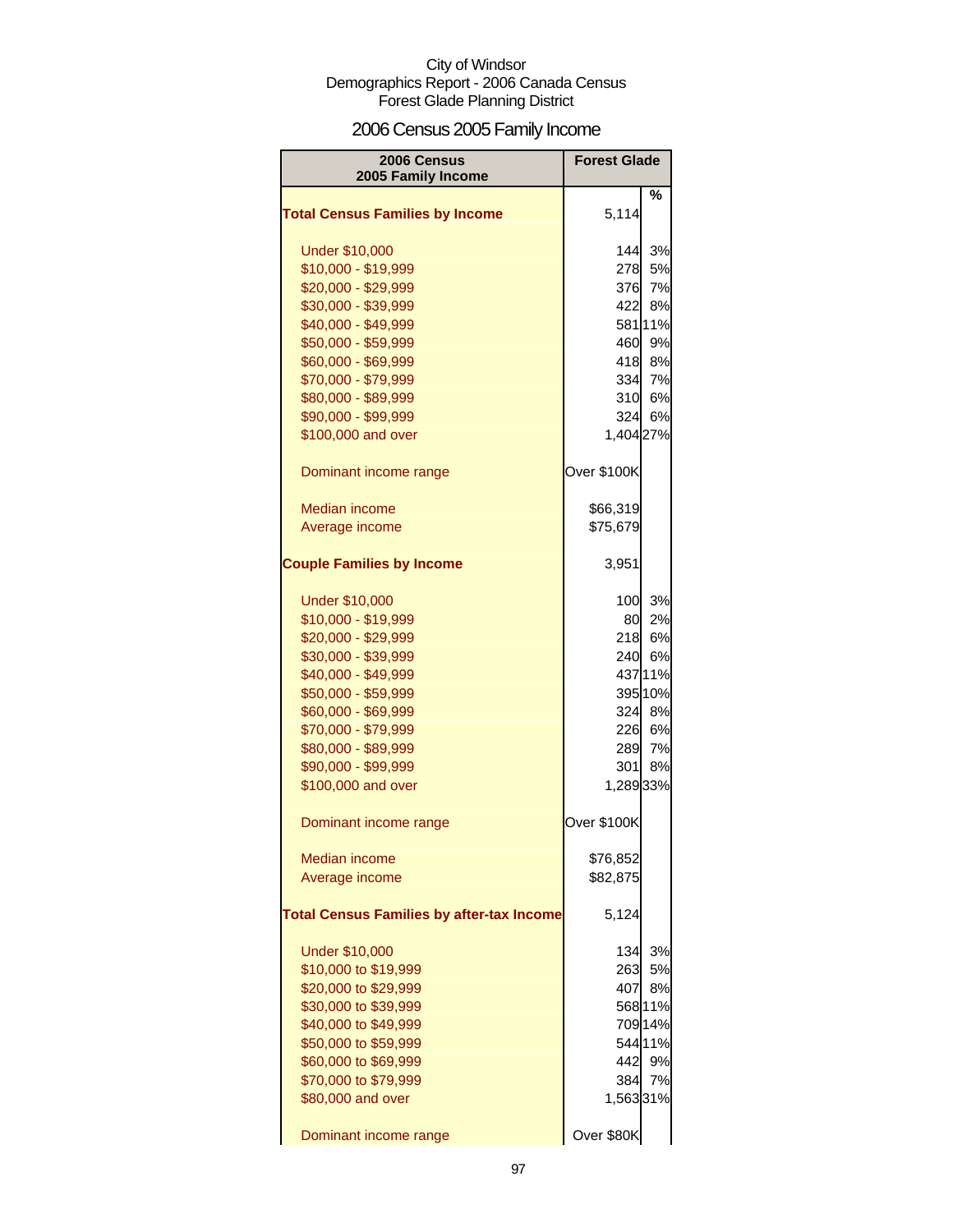| 2006 Census<br>2005 Family Income          | <b>Forest Glade</b> |           |
|--------------------------------------------|---------------------|-----------|
|                                            |                     | %         |
|                                            |                     |           |
| Median after-tax income                    | \$57,834            |           |
| Average after-tax income                   | \$64,292            |           |
| <b>Couple Families by after-tax Income</b> | 3,956               |           |
| <b>Under \$10,000</b>                      | 70                  | 2%        |
| \$10,000 to \$19,999                       | 95                  | 2%        |
| \$20,000 to \$29,999                       | 199                 | <b>5%</b> |
| \$30,000 to \$39,999                       | 348                 | 9%        |
| \$40,000 to \$49,999                       |                     | 520 13%   |
| \$50,000 to \$59,999                       |                     | 450 11%   |
| \$60,000 to \$69,999                       |                     | 375 9%    |
| \$70,000 to \$79,999                       | 326                 | 8%        |
| \$80,000 and over                          | 1,406 36%           |           |
| Dominant income range                      | Over \$80K          |           |
| Median after-tax income                    | \$65,674            |           |
| Average after-tax income                   | \$69,860            |           |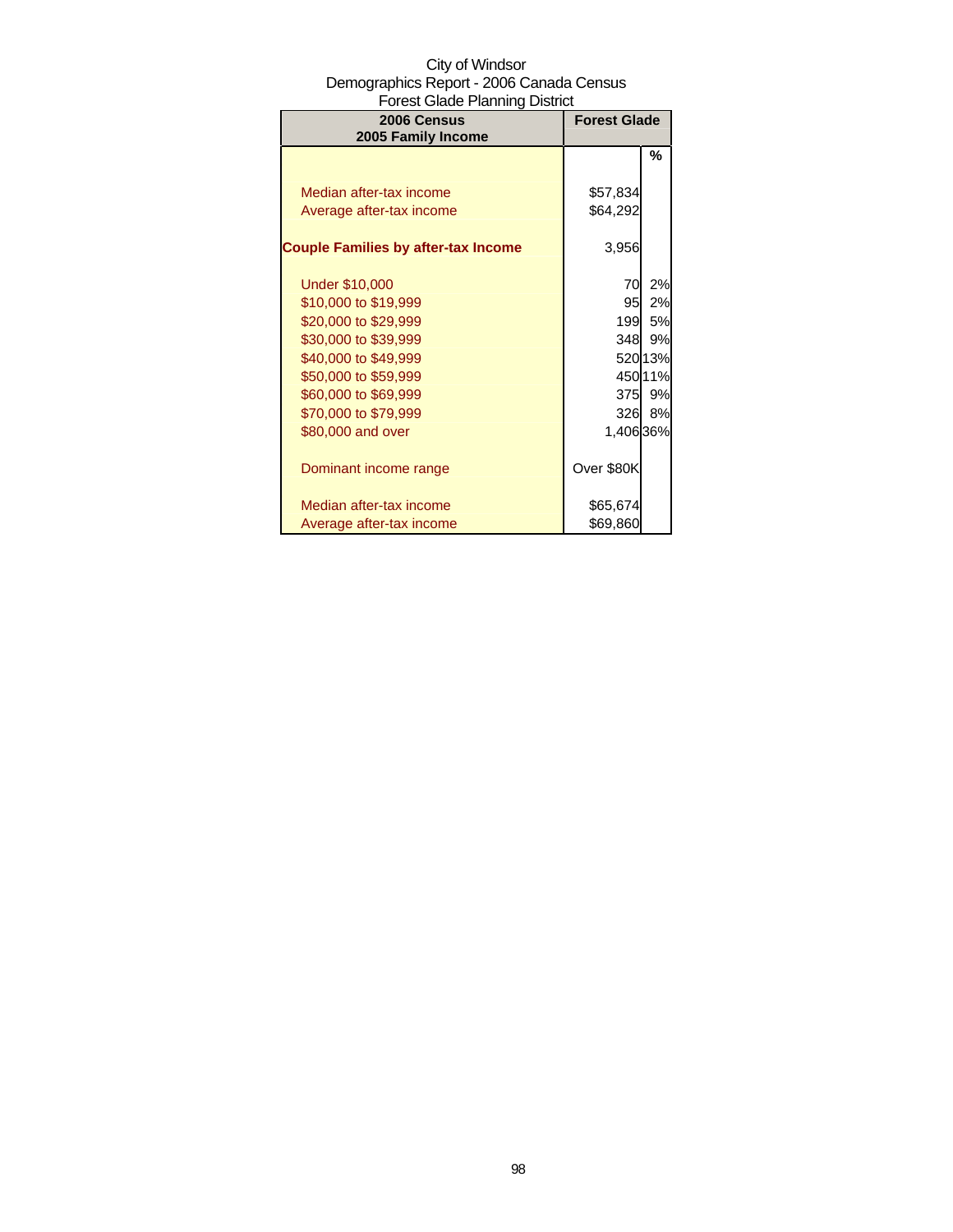# 2006 Census 2005 Income of Non-family Persons by Sex

| 2006 Census<br>2005 Income of Non-family Persons by Sex | <b>Forest Glade</b> |         |
|---------------------------------------------------------|---------------------|---------|
| Non-family persons 15 years and over by Income          | 1,497               | %       |
| <b>Under \$1,000</b>                                    | 40                  | 3%      |
| $$1,000 - $2,999$                                       |                     | 0 0%    |
| $$3,000 - $4,999$                                       |                     | 25 2%   |
| $$5,000 - $6,999$                                       | 20                  | 1%      |
| $$7,000 - $9,999$                                       | 63                  | 4%      |
| \$10,000 - \$11,999                                     |                     | 90 6%   |
| \$12,000 - \$14,999                                     |                     | 145 10% |
| \$15,000 - \$19,999                                     |                     | 176 12% |
| \$20,000 - \$24,999                                     |                     | 109 7%  |
| \$25,000 - \$29,999                                     |                     | 103 7%  |
| \$30,000 - \$34,999                                     |                     | 100 7%  |
| \$35,000 - \$39,999                                     | 133                 | 9%      |
| \$40,000 - \$44,999                                     | 77                  | 5%      |
| \$45,000 - \$49,999                                     | 44                  | 3%      |
| \$50,000 - \$59,999                                     |                     | 119 8%  |
| \$60,000 and over                                       |                     | 237 16% |
| Dominant income range                                   | Over \$60K          |         |
| Average income                                          | \$32,519            |         |
| <b>Median income</b>                                    | \$28,543            |         |
| Male non-family persons 15 years and over               | 657                 |         |
| <b>Under \$1,000</b>                                    | 20                  | 3%      |
| $$1,000 - $2,999$                                       | 10                  | 2%      |
| $$3,000 - $4,999$                                       | 10                  | 2%      |
| $$5,000 - $6,999$                                       | 10                  | 2%      |
| $$7,000 - $9,999$                                       | 20                  | 3%      |
| \$10,000 - \$11,999                                     |                     | 40 6%   |
| \$12,000 - \$14,999                                     |                     | 40 6%   |
| \$15,000 - \$19,999                                     | 40                  | 6%      |
| \$20,000 - \$24,999                                     | 20                  | 3%      |
| \$25,000 - \$29,999                                     | 55                  | 8%      |
| \$30,000 - \$34,999                                     | 30                  | 5%      |
| \$35,000 - \$39,999                                     | 25                  | 4%      |
| \$40,000 - \$44,999                                     | 50                  | 8%      |
| \$45,000 - \$49,999                                     | 60                  | 9%      |
| \$50,000 - \$59,999                                     | 58                  | 9%      |
| \$60,000 and over                                       |                     | 16525%  |
| Dominant income range                                   | Over \$60K          |         |
| Average income                                          | \$35,150            |         |
| <b>Median income</b>                                    | \$40,659            |         |
| Female non-family persons 15 years and over             | 835                 |         |
| <b>Under \$1,000</b>                                    | 35                  | 4%      |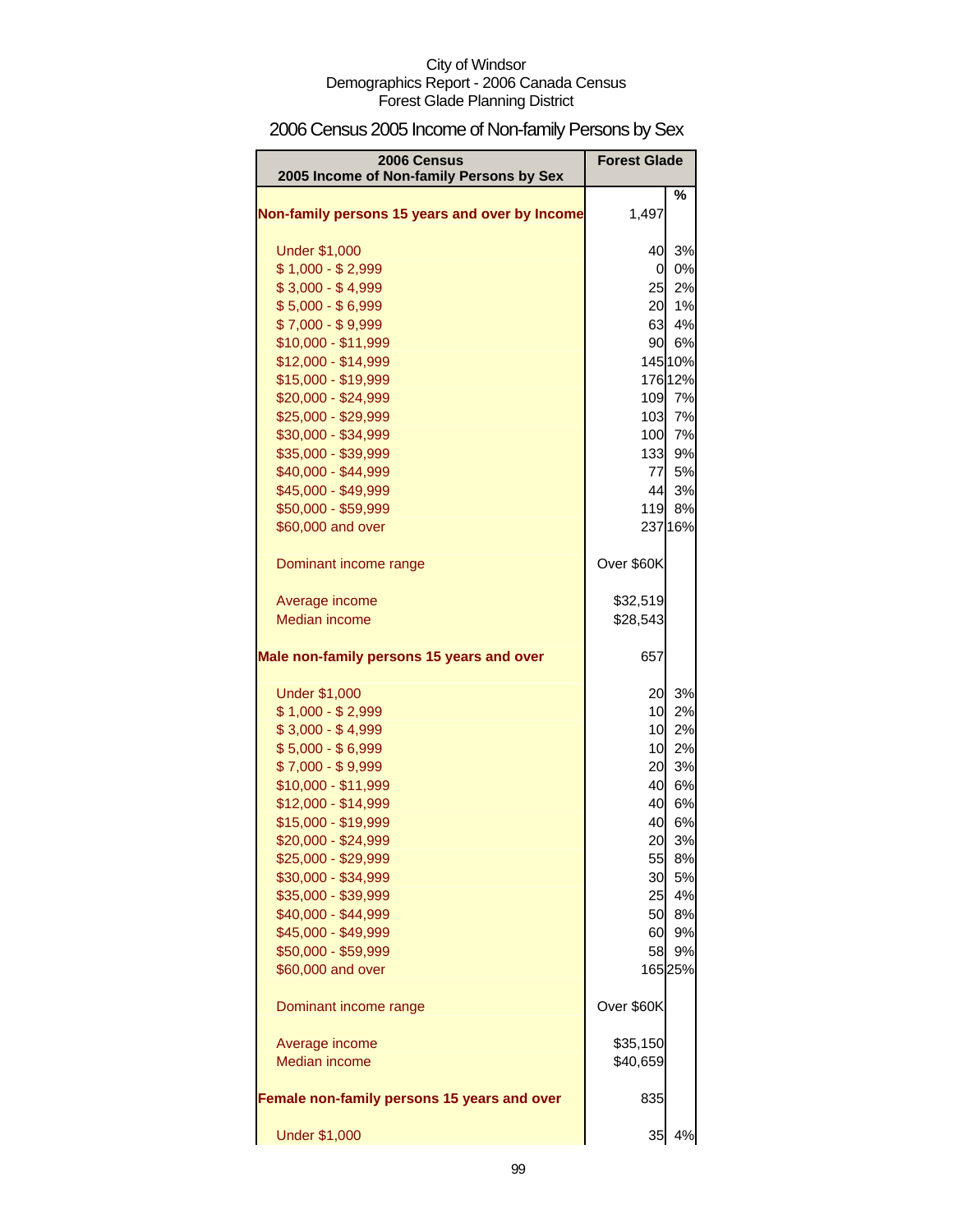| 2006 Census                              | <b>Forest Glade</b> |         |
|------------------------------------------|---------------------|---------|
| 2005 Income of Non-family Persons by Sex |                     |         |
|                                          |                     | %       |
| $$1,000 - $2,999$                        | 10                  | 1%      |
| $$3,000 - $4,999$                        | 30                  | 4%      |
| $$5,000 - $6,999$                        | 0                   | 0%      |
| \$7,000 - \$9,999                        | 30                  | 4%      |
| $$10,000 - $11,999$                      | 40                  | 5%      |
| \$12,000 - \$14,999                      |                     | 100 12% |
| \$15,000 - \$19,999                      |                     | 141 17% |
| \$20,000 - \$24,999                      |                     | 94 11%  |
| \$25,000 - \$29,999                      | 59                  | 7%      |
| \$30,000 - \$34,999                      |                     | 80 10%  |
| \$35,000 - \$39,999                      | 55                  | 7%      |
| \$40,000 - \$44,999                      | 30                  | 4%      |
| \$45,000 - \$49,999                      | 10                  | 1%      |
| \$50,000 - \$59,999                      | 46                  | 6%      |
| \$60,000 and over                        | 56                  | 7%      |
|                                          |                     |         |
| Dominant income range                    | \$15K - \$20K       |         |
|                                          |                     |         |
| Median income                            | \$21,161            |         |
| Average income                           | \$24,022            |         |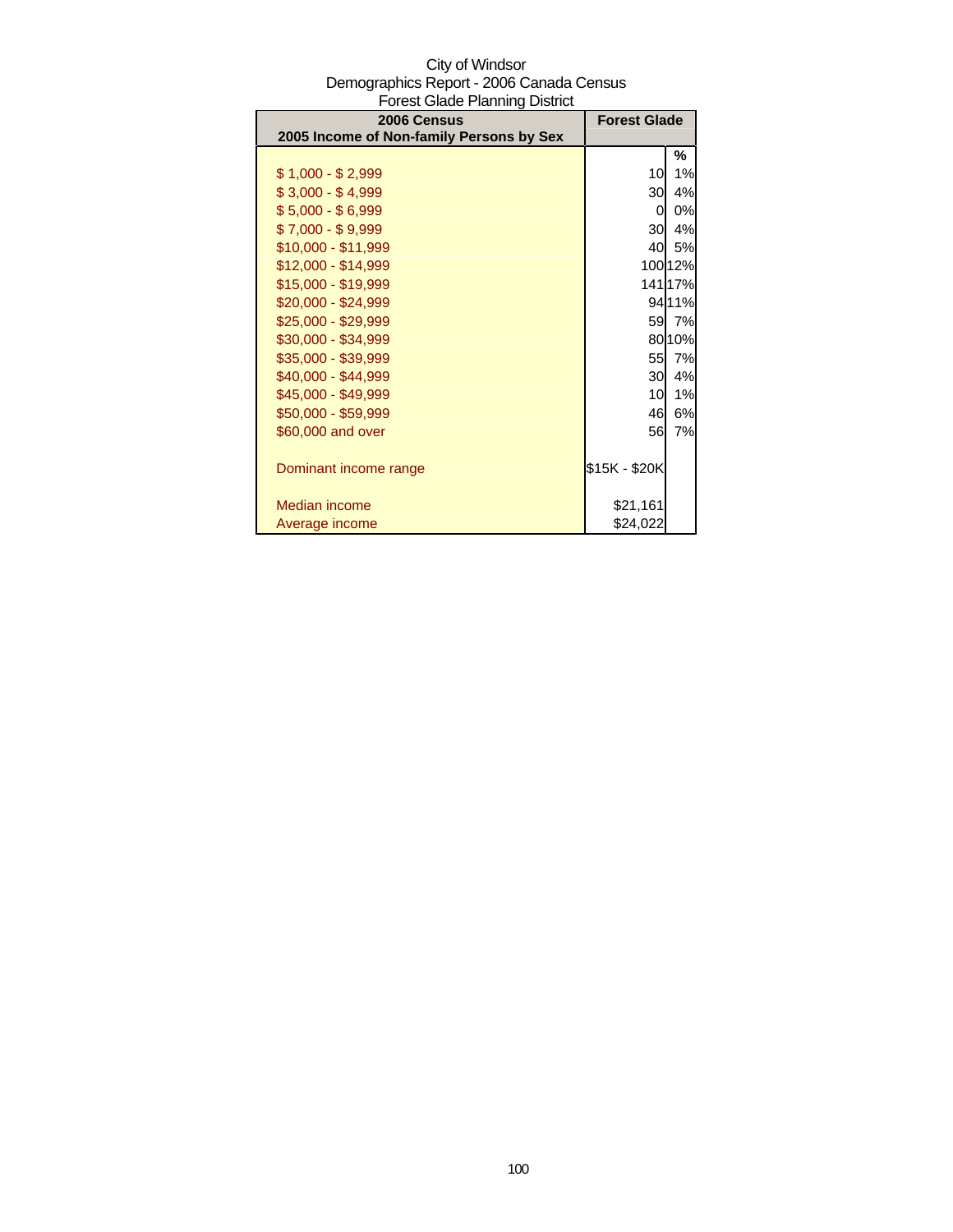| <b>2006 Census</b><br>2005 After-Tax Income of Non-family Persons by Sex | <b>Forest Glade</b> |         |
|--------------------------------------------------------------------------|---------------------|---------|
|                                                                          |                     | %       |
| Non-family persons 15 years and over by after-tax income                 | 1,514               |         |
| <b>Under \$1,000</b>                                                     | 35                  | 2%      |
| $$1,000 - $2,999$                                                        | 20                  | 1%      |
| $$3,000 - $4,999$                                                        | 40                  | 3%      |
| $$5,000 - $6,999$                                                        | <sub>0</sub>        | 0%      |
| $$7,000 - $9,999$                                                        | 43                  | 3%      |
| \$10,000 - \$11,999                                                      | 90                  | 6%      |
| \$12,000 - \$14,999                                                      | 141                 | 9%      |
| \$15,000 - \$19,999                                                      |                     | 195 13% |
| \$20,000 - \$24,999                                                      |                     | 144 10% |
| \$25,000 - \$29,999                                                      |                     | 126 8%  |
| \$30,000 - \$34,999                                                      |                     | 163 11% |
| \$35,000 - \$39,999                                                      |                     | 89 6%   |
| \$40,000 - \$44,999                                                      | 25                  | 2%      |
| \$45,000 - \$49,999                                                      | 70                  | 5%      |
| \$50,000 and over                                                        |                     | 251 17% |
| Dominant income range                                                    | Over \$50K          |         |
| Median income                                                            | \$25,323            |         |
| Average income                                                           | \$27,195            |         |
|                                                                          |                     |         |
| Male non-family persons 15 years and over by after-tax income            | 635                 |         |
| <b>Under \$1,000</b>                                                     | 20                  | 3%      |
| $$1,000 - $2,999$                                                        | 10                  | 2%      |
| $$3,000 - $4,999$                                                        | 20                  | 3%      |
| $$5,000 - $6,999$                                                        | $\overline{0}$      | 0%      |
| $$7,000 - $9,999$                                                        | 35                  | 6%      |
| \$10,000 - \$11,999                                                      | 55                  | 9%      |
| \$12,000 - \$14,999                                                      | 20                  | 3%      |
| \$15,000 - \$19,999                                                      | 50                  | 8%      |
| \$20,000 - \$24,999                                                      | 55                  | 9%      |
| \$25,000 - \$29,999                                                      | 30                  | 5%      |
| \$30,000 - \$34,999                                                      | 53                  | 8%      |
| \$35,000 - \$39,999                                                      |                     | 65 10%  |
| \$40,000 - \$44,999                                                      |                     | 0 0%    |
| \$45,000 - \$49,999                                                      |                     | 80 13%  |
| \$50,000 and over                                                        |                     | 16526%  |
| Dominant income range                                                    | Over \$50K          |         |
| Median income                                                            | \$33,220            |         |
| Average income                                                           | \$28,185            |         |
| Female non-family persons 15 years and over by after-tax income          | 825                 |         |
| <b>Under \$1,000</b>                                                     | 35                  | 6%      |
| $$1,000 - $2,999$                                                        | 10                  | 2%      |
| $$3,000 - $4,999$                                                        | 20                  | 3%      |

# 2006 Census 2005 After-Tax Income of Non-family Persons by Sex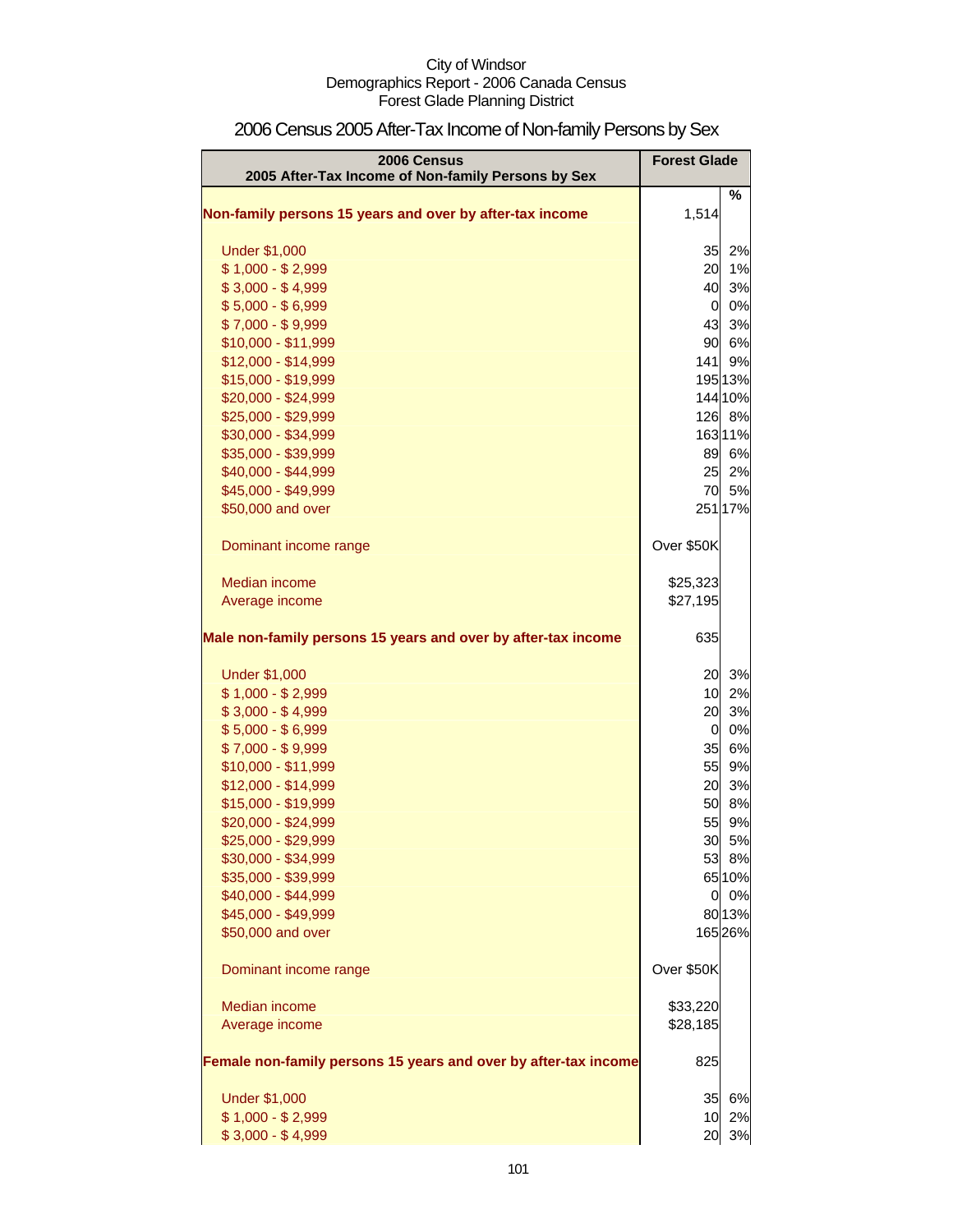| 2006 Census<br>2005 After-Tax Income of Non-family Persons by Sex | <b>Forest Glade</b> |           |
|-------------------------------------------------------------------|---------------------|-----------|
|                                                                   |                     |           |
|                                                                   |                     | ℅         |
| $$5,000 - $6,999$                                                 | 10                  | 2%        |
| $$7,000 - $9,999$                                                 | 48                  | <b>8%</b> |
| \$10,000 - \$11,999                                               | 35                  | 6%        |
| $$12,000 - $14,999$                                               |                     | 10517%    |
| \$15,000 - \$19,999                                               |                     | 16125%    |
| $$20,000 - $24,999$                                               |                     | 94 15%    |
| \$25,000 - \$29,999                                               |                     | 59 9%     |
| \$30,000 - \$34,999                                               |                     | 80 13%    |
| \$35,000 - \$39,999                                               | 44                  | 7%        |
| \$40,000 - \$44,999                                               | 30                  | 5%        |
| \$45,000 - \$49,999                                               | 6                   | 1%        |
| \$50,000 and over                                                 |                     | 86 14%    |
|                                                                   |                     |           |
| Dominant income range                                             | \$15K - \$20K       |           |
|                                                                   |                     |           |
| Median income                                                     | \$19,632            |           |
| Average income                                                    | \$21,803            |           |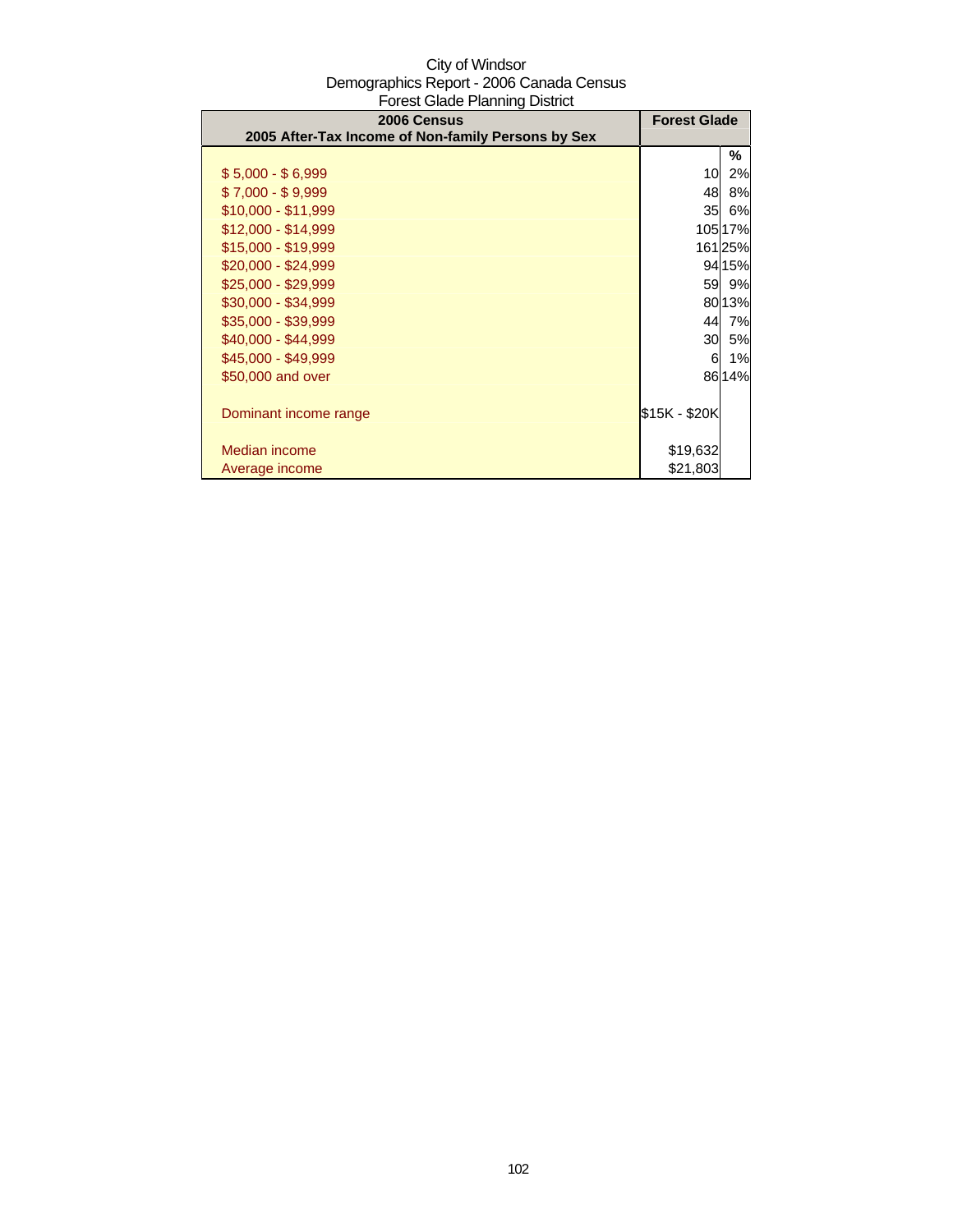### 2006 Census 2005 Income: Sources

| 2006 Census<br>2005 Income: Sources                                     | <b>Forest Glade</b> |
|-------------------------------------------------------------------------|---------------------|
| <b>Composition of family income for all families</b>                    |                     |
| <b>Employment income</b>                                                | 76.0%               |
| Government transfer payments                                            | 13.8%               |
| <b>Other</b>                                                            | 10.7%               |
| <b>Composition of family income for all couple families</b>             |                     |
| <b>Employment income</b>                                                | 77.4%               |
| Government transfer payments                                            | 12.2%               |
| Other                                                                   | 10.9%               |
| <b>Composition of family income for male lone-parent families</b>       |                     |
| <b>Employment income</b>                                                | 5.8%                |
| Government transfer payments                                            | 1.9%                |
| Other                                                                   | 0.0%                |
| <b>Composition of family income for all female lone-parent families</b> |                     |
| <b>Employment income</b>                                                | 32.8%               |
| Government transfer payments                                            | 14.3%               |
| Other                                                                   | 4.2%                |
| Composition of income for persons 15 years and over not in a family     |                     |
| <b>Employment income</b>                                                | 50.5%               |
| Government transfer payments                                            | 10.3%               |
| Other                                                                   | 10.1%               |
| Composition of income for males 15 years and over not in a family       |                     |
| <b>Employment income</b>                                                | 45.2%               |
| Government transfer payments                                            | 3.8%                |
| Other                                                                   | 4.3%                |
| Composition of income for females 15 years and over not in a family     |                     |
| <b>Employment income</b>                                                | 31.3%               |
| Government transfer payments                                            | 12.0%               |
| Other                                                                   | 6.4%                |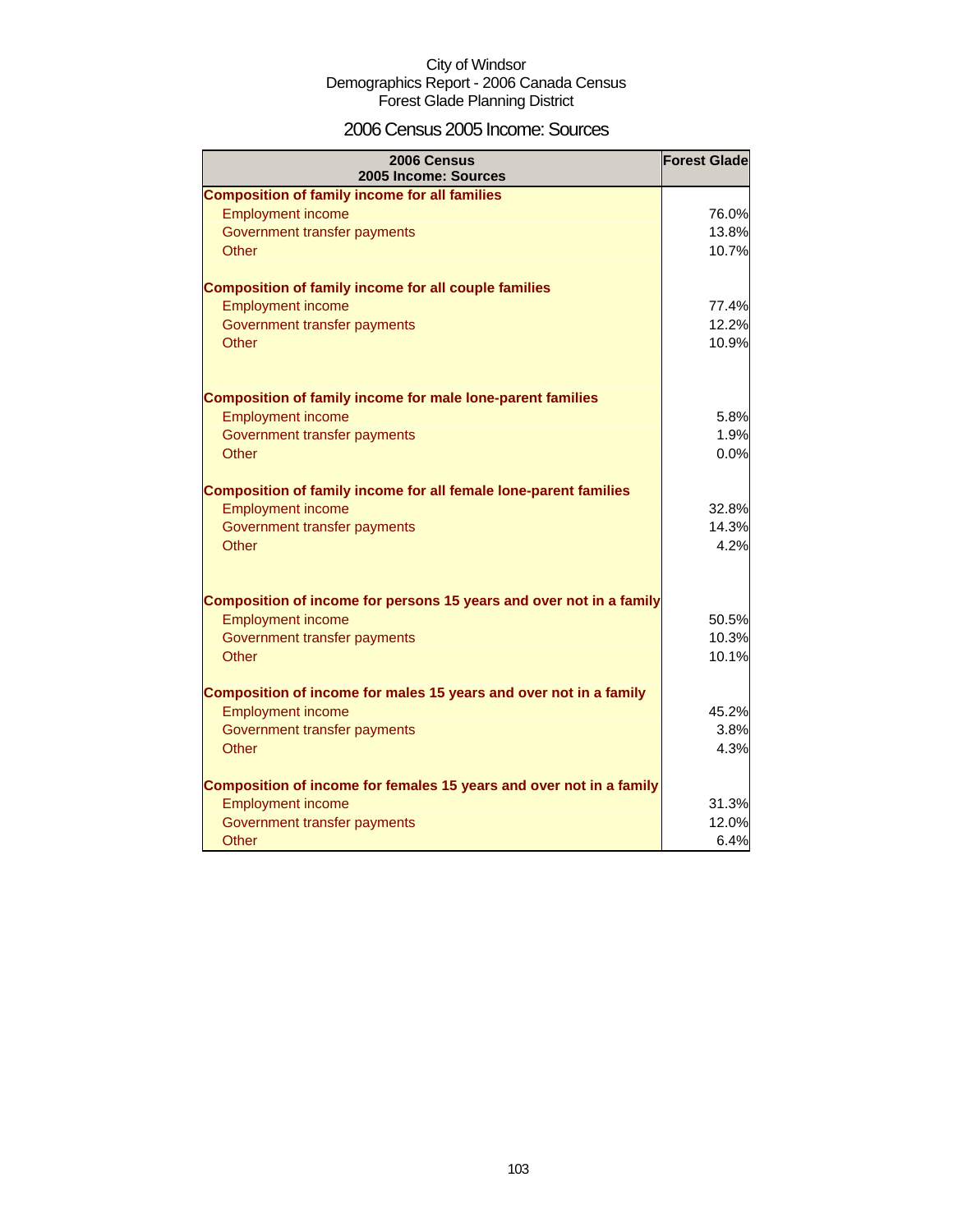# 2006 Census 2005 Income by Family Type

| 2006 Census<br>2005 Income by Family Type        | <b>Forest Glade</b> |         |
|--------------------------------------------------|---------------------|---------|
| <b>Total Families with Income by Family Type</b> | 5,109               | %       |
| <b>Couple families</b>                           | 3,959 77%           |         |
| Male lone-parent families                        | 25                  | 0%      |
| Female lone-parent families                      |                     | 679 13% |
| <b>Average Income by Family Type</b>             |                     |         |
| All census families                              | \$75,664            |         |
| Couple                                           | \$82,873            |         |
| Male lone-parent                                 | \$37,133            |         |
| Female lone-parent                               | \$35,895            |         |
| <b>Median Income by Family Type</b>              |                     |         |
| All census families                              | Non-Additive        |         |
| Couple                                           | Non-Additive        |         |
| Male lone-parent                                 | Non-Additive        |         |
| Female lone-parent                               | Non-Additive        |         |
| <b>After-tax Average Income by Family Type</b>   |                     |         |
| All census families                              | \$64,249            |         |
| Couple                                           | \$69,859            |         |
| Male lone-parent                                 | \$35,204            |         |
| Female lone-parent                               | \$32,862            |         |
| <b>After-tax Median Income by Family Type</b>    |                     |         |
| All census families                              | Non-Additive        |         |
| Couple                                           | Non-Additive        |         |
| Male lone-parent                                 | Non-Additive        |         |
| Female lone-parent                               | Non-Additive        |         |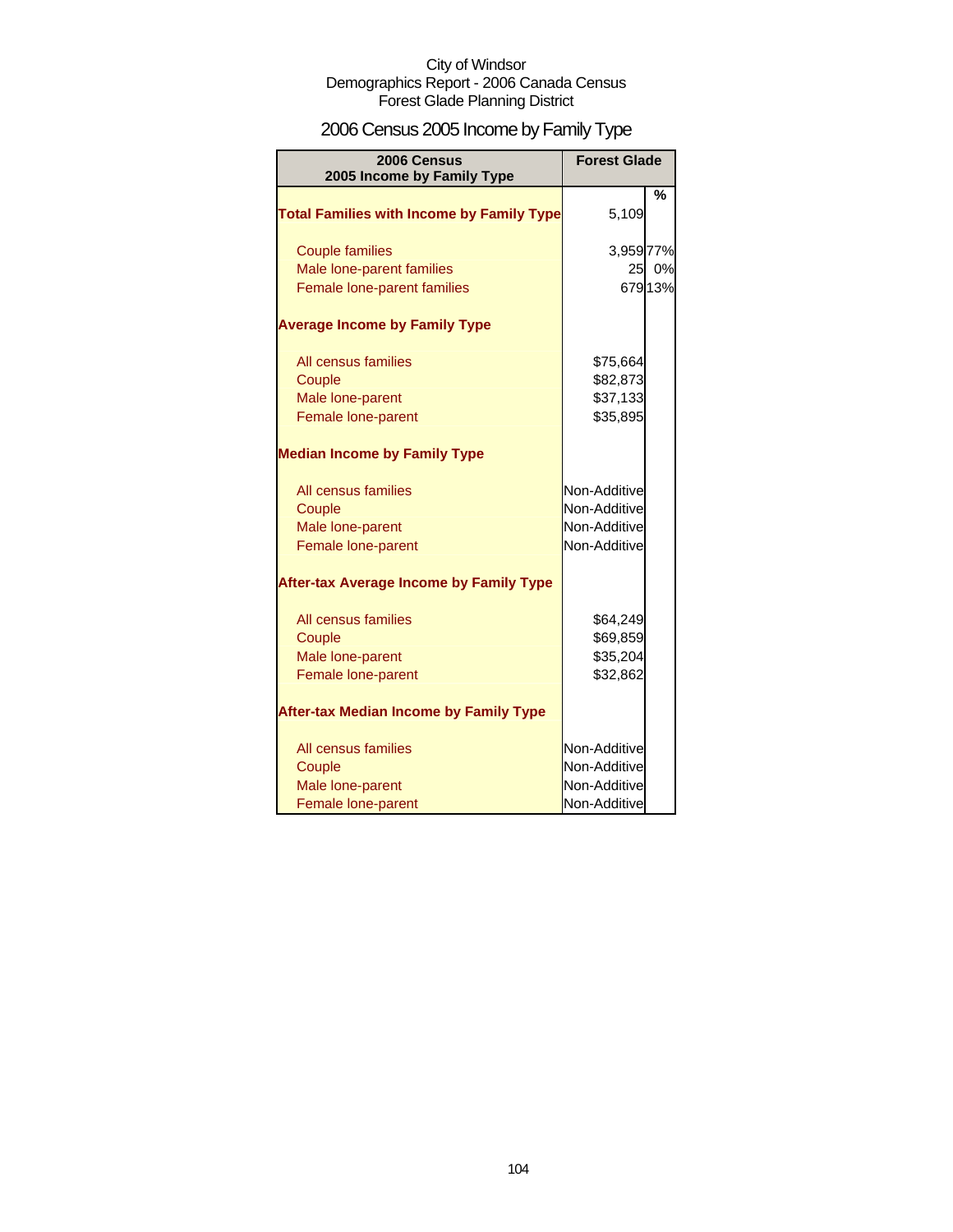### 2006 Census Prevalence of Low Income

| 2006 Census<br><b>Prevalence of Low Income</b>                   | <b>Forest Glade</b> |             |
|------------------------------------------------------------------|---------------------|-------------|
|                                                                  |                     | %           |
| Total families by prevalence of low income                       | 5,109               |             |
| Low income before tax                                            | Non-Additive        |             |
| Low income after tax                                             | Non-Additive        |             |
| <b>Couple families</b>                                           |                     | 3,949 77.3% |
| Low income before tax                                            | Non-Additive        |             |
| Low income after tax                                             | Non-Additive        |             |
| Male lone-parent families                                        | 171                 | 3.3%        |
| Low income before tax                                            | Non-Additive        |             |
| Low income after tax                                             | Non-Additive        |             |
| Female lone-parent families                                      |                     | 914 17.9%   |
| Low income before tax                                            | Non-Additive        |             |
| Low income after tax                                             | Non-Additive        |             |
| Non-family persons 15 years and over by prevalence of low income | 1,513               |             |
| Low income before tax                                            | Non-Additive        |             |
| Low income after tax                                             | Non-Additive        |             |
| Male non-family persons 15 years and over                        |                     | 68245.1%    |
| Low income before tax                                            | Non-Additive        |             |
| Low income after tax                                             | Non-Additive        |             |
| Female non-family persons 15 years and over                      |                     | 83455.1%    |
| Low income before tax                                            | Non-Additive        |             |
| Low income after tax                                             | Non-Additive        |             |
| Population in private households by prevalence of low income     | 18,086              |             |
| Low income before tax                                            | Non-Additive        |             |
| Low income after tax                                             | Non-Additive        |             |
| Children under 6 years of age                                    | 1,438               | 7.9%        |
| Low income before tax                                            | Non-Additive        |             |
| Low income after tax                                             | Non-Additive        |             |
| Persons 65 years of age and over                                 | 1,604               | 8.9%        |
| Low income before tax                                            | Non-Additive        |             |
| Low income after tax                                             | Non-Additive        |             |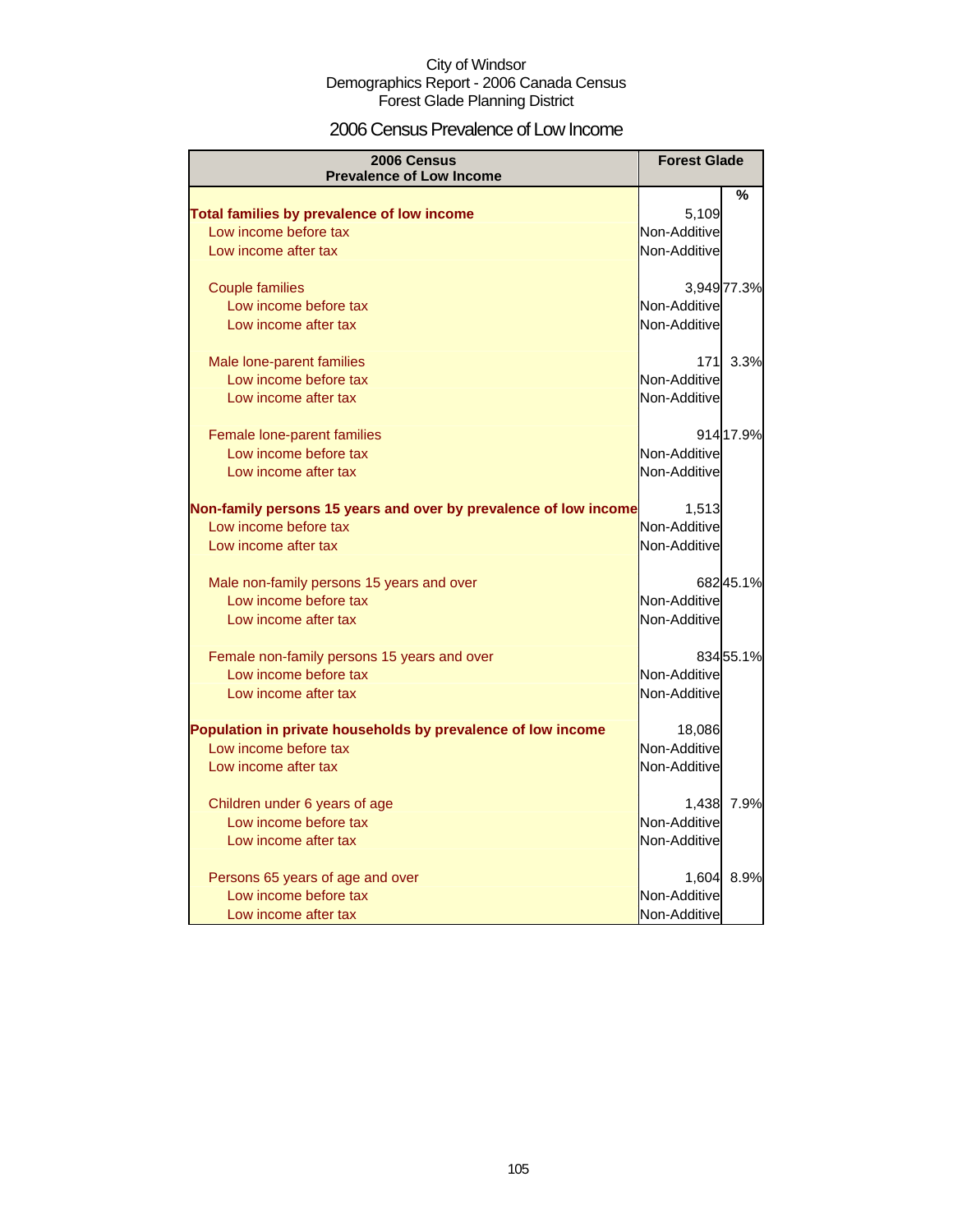### 2006 Census 2005 Household Income

| 2006 Census<br>2005 Household Income | <b>Forest Glade</b> |         |
|--------------------------------------|---------------------|---------|
|                                      |                     | %       |
| <b>Private households by income</b>  | 6,477               |         |
| <b>Under \$10,000</b>                | 195                 | 3%      |
| \$10,000 - \$19,999                  |                     | 650 10% |
| \$20,000 - \$29,999                  | 530                 | 8%      |
| \$30,000 - \$39,999                  |                     | 623 10% |
| \$40,000 - \$49,999                  |                     | 706 11% |
| \$50,000 - \$59,999                  |                     | 590 9%  |
| \$60,000 - \$69,999                  |                     | 478 7%  |
| \$70,000 - \$79,999                  | 403                 | 6%      |
| \$80,000 - \$89,999                  | 372                 | 6%      |
| \$90,000 - \$99,999                  |                     | 345 5%  |
| \$100,000 and over                   | 1,47223%            |         |
| Dominant income range                | Over \$100K         |         |
| Median household income              | \$58,112            |         |
| Average household income             | \$68,415            |         |
| One person households by income      | 1,264               |         |
| <b>Under \$10,000</b>                |                     | 100 8%  |
| \$10,000 - \$19,999                  |                     | 334 26% |
| \$20,000 - \$29,999                  |                     | 150 12% |
| \$30,000 - \$39,999                  |                     | 201 16% |
| \$40,000 - \$49,999                  | 109                 | 9%      |
| \$50,000 - \$59,999                  | 91                  | 7%      |
| \$60,000 - \$69,999                  | 70                  | 6%      |
| \$70,000 - \$79,999                  | 40                  | 3%      |
| \$80,000 - \$89,999                  | 40                  | 3%      |
| \$90,000 - \$99,999                  | 30                  | 2%      |
| \$100,000 and over                   | 20                  | 2%      |
| Dominant income range                | \$10K - \$20K       |         |
| Median household income              | \$30,425            |         |
| Average household income             | \$33,267            |         |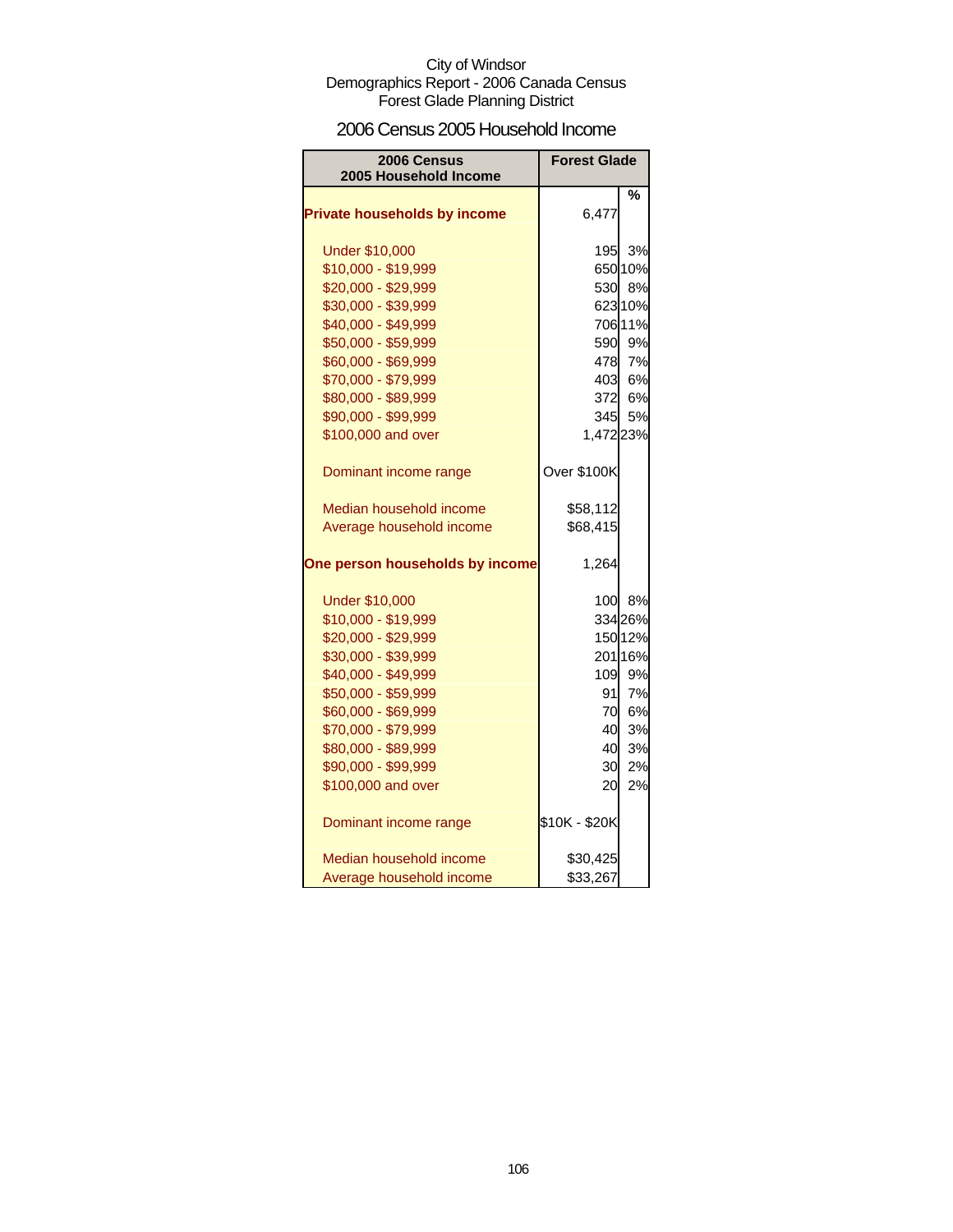### 2006 Census 2005 After-Tax Household Income

| 2006 Census<br>2005 After-Tax Household Income | <b>Forest Glade</b> |         |
|------------------------------------------------|---------------------|---------|
|                                                |                     | %       |
| Private households by after-tax income         | 6,492               |         |
| <b>Under \$10,000</b>                          | 240                 | 4%      |
| \$10,000 - \$19,999                            |                     | 665 10% |
| \$20,000 - \$29,999                            |                     | 617 10% |
| \$30,000 - \$39,999                            |                     | 825 13% |
| \$40,000 - \$49,999                            |                     | 827 13% |
| \$50,000 - \$59,999                            |                     | 632 10% |
| \$60,000 - \$69,999                            |                     | 515 8%  |
| \$70,000 - \$79,999                            |                     | 453 7%  |
| \$80,000 - \$89,999                            | 461                 | 7%      |
| \$90,000 - \$99,999                            |                     | 330 5%  |
| \$100,000 and over                             |                     | 845 13% |
| Dominant income range                          | Over \$100K         |         |
| Median household income                        | \$50,474            |         |
| Average household income                       | \$58,036            |         |
| One person households by after-tax income      | 1,252               |         |
| <b>Under \$10,000</b>                          | 115                 | 9%      |
| \$10,000 - \$19,999                            |                     | 331 26% |
| \$20,000 - \$29,999                            |                     | 236 19% |
| \$30,000 - \$39,999                            |                     | 245 20% |
| \$40,000 - \$49,999                            | 107                 | 9%      |
| \$50,000 - \$59,999                            | <b>110</b>          | 9%      |
| \$60,000 - \$69,999                            | 40                  | 3%      |
| \$70,000 - \$79,999                            | 5                   | 0%      |
| \$80,000 - \$89,999                            | $\overline{0}$      | 0%      |
| \$90,000 - \$99,999                            | $\overline{0}$      | 0%      |
| \$100,000 and over                             | 10                  | 1%      |
| Dominant income range                          | \$10K - \$20K       |         |
| Median household income                        | \$26,495            |         |
| Average household income                       | \$27,484            |         |